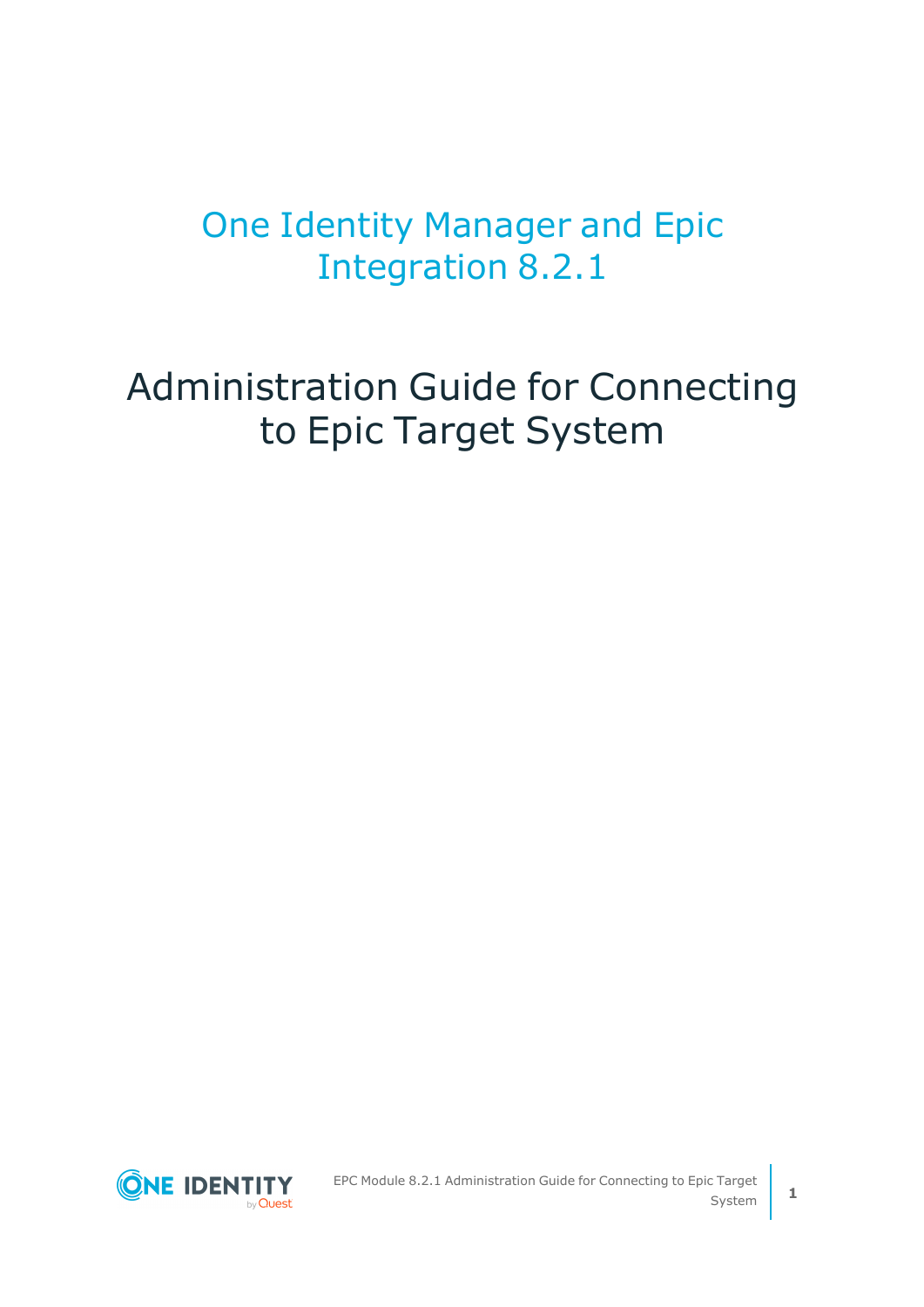#### **Copyright 2022 One Identity LLC.**

#### **ALL RIGHTS RESERVED.**

This guide contains proprietary information protected by copyright. The software described in this guide is furnished under a software license or nondisclosure agreement. This software may be used or copied only in accordance with the terms of the applicable agreement. No part of this guide may be reproduced or transmitted in any form or by any means, electronic or mechanical, including photocopying and recording for any purpose other than the purchaser's personal use without the written permission of One Identity LLC .

The information in this document is provided in connection with One Identity products. No license, express or implied, by estoppel or otherwise, to any intellectual property right is granted by this document or in connection with the sale of One Identity LLC products. EXCEPT AS SET FORTH IN THE TERMS AND CONDITIONS AS SPECIFIED IN THE LICENSE AGREEMENT FOR THIS PRODUCT, ONE IDENTITY ASSUMES NO LIABILITY WHATSOEVER AND DISCLAIMS ANY EXPRESS, IMPLIED OR STATUTORY WARRANTY RELATING TO ITS PRODUCTS INCLUDING, BUT NOT LIMITED TO, THE IMPLIED WARRANTY OF MERCHANTABILITY, FITNESS FOR A PARTICULAR PURPOSE, OR NON-INFRINGEMENT. IN NO EVENT SHALL ONE IDENTITY BE LIABLE FOR ANY DIRECT, INDIRECT, CONSEQUENTIAL, PUNITIVE, SPECIAL OR INCIDENTAL DAMAGES (INCLUDING, WITHOUT LIMITATION, DAMAGES FOR LOSS OF PROFITS, BUSINESS INTERRUPTION OR LOSS OF INFORMATION) ARISING OUT OF THE USE OR INABILITY TO USE THIS DOCUMENT, EVEN IF ONE IDENTITY HAS BEEN ADVISED OF THE POSSIBILITY OF SUCH DAMAGES. One Identity makes no representations or warranties with respect to the accuracy or completeness of the contents of this document and reserves the right to make changes to specifications and product descriptions at any time without notice. One Identity does not make any commitment to update the information contained in this document.

If you have any questions regarding your potential use of this material, contact:

One Identity LLC. Attn: LEGAL Dept 4 Polaris Way Aliso Viejo, CA 92656

Refer to our Web site [\(http://www.OneIdentity.com](http://www.oneidentity.com/)) for regional and international office information.

#### **Patents**

One Identity is proud of our advanced technology. Patents and pending patents may apply to this product. For the most current information about applicable patents for this product, please visit our website at [http://www.OneIdentity.com/legal/patents.aspx.](http://www.oneidentity.com/legal/patents.aspx)

#### **Trademarks**

One Identity and the One Identity logo are trademarks and registered trademarks of One Identity LLC. in the U.S.A. and other countries. For a complete list of One Identity trademarks, please visit our website at [www.OneIdentity.com/legal](http://www.oneidentity.com/legal). All other trademarks are the property of their respective owners.

#### **Legend**

**WARNING: A WARNING icon highlights a potential risk of bodily injury or property** œ **damage, for which industry-standard safety precautions are advised. This icon is often associated with electrical hazards related to hardware.**

**CAUTION: A CAUTION icon indicates potential damage to hardware or loss of data if instructions are not followed.**

EPC Module Administration Guide for Connecting to Epic Target System Updated - 18 April 2022, 05:03 Version - 8.2.1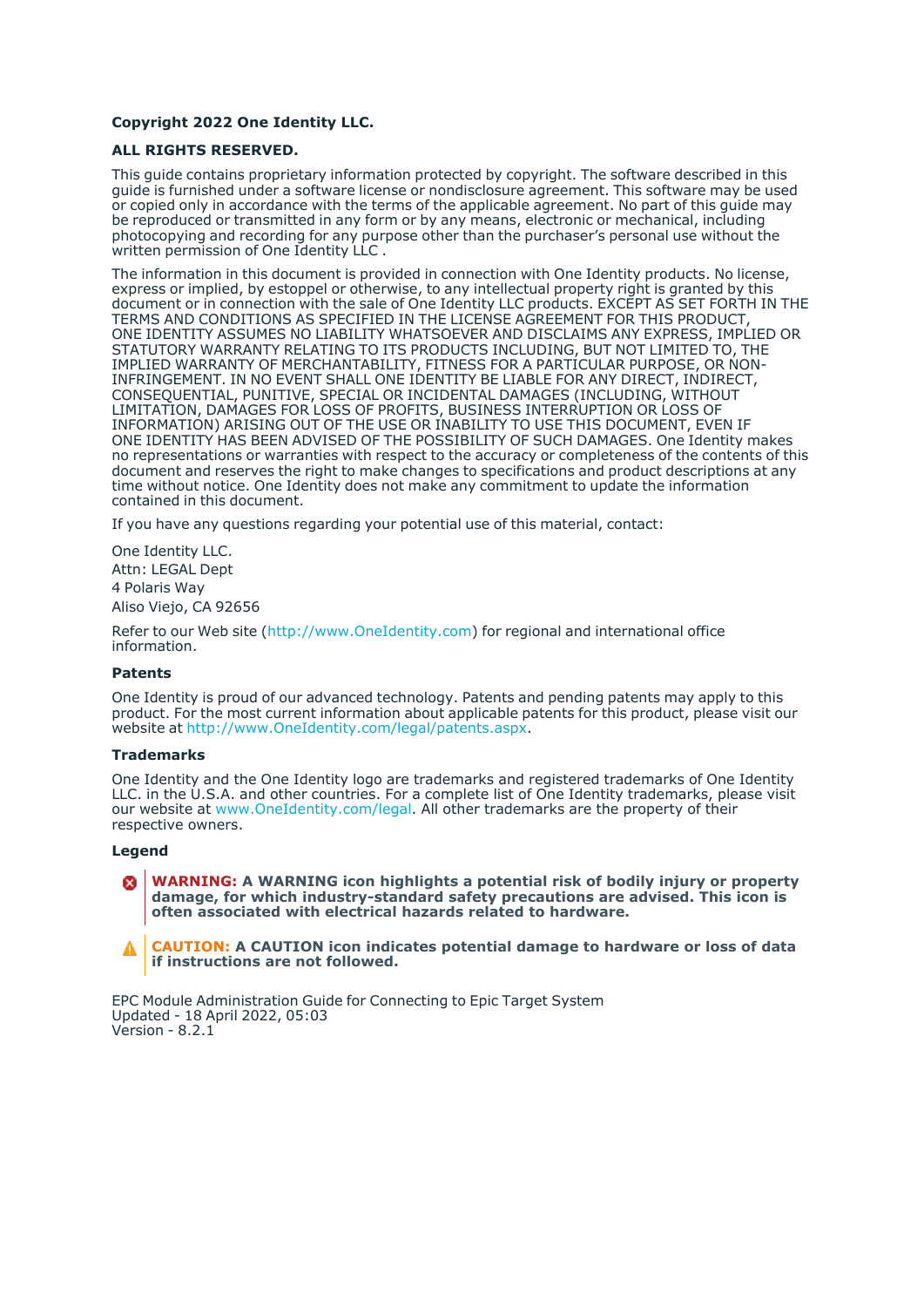# **Contents**

| Creating a synchronization project for initial synchronization of an Epic health care |  |
|---------------------------------------------------------------------------------------|--|
|                                                                                       |  |
|                                                                                       |  |
|                                                                                       |  |
|                                                                                       |  |
|                                                                                       |  |
|                                                                                       |  |
|                                                                                       |  |
|                                                                                       |  |
| Creating Account Definitions - Master data for an Account Definition  30              |  |
|                                                                                       |  |
|                                                                                       |  |
|                                                                                       |  |
|                                                                                       |  |
|                                                                                       |  |
|                                                                                       |  |
| Assigning account definitions to departments, cost centers, and locations 39          |  |
|                                                                                       |  |
|                                                                                       |  |
|                                                                                       |  |
|                                                                                       |  |
|                                                                                       |  |
|                                                                                       |  |
|                                                                                       |  |
|                                                                                       |  |
|                                                                                       |  |
|                                                                                       |  |
|                                                                                       |  |
|                                                                                       |  |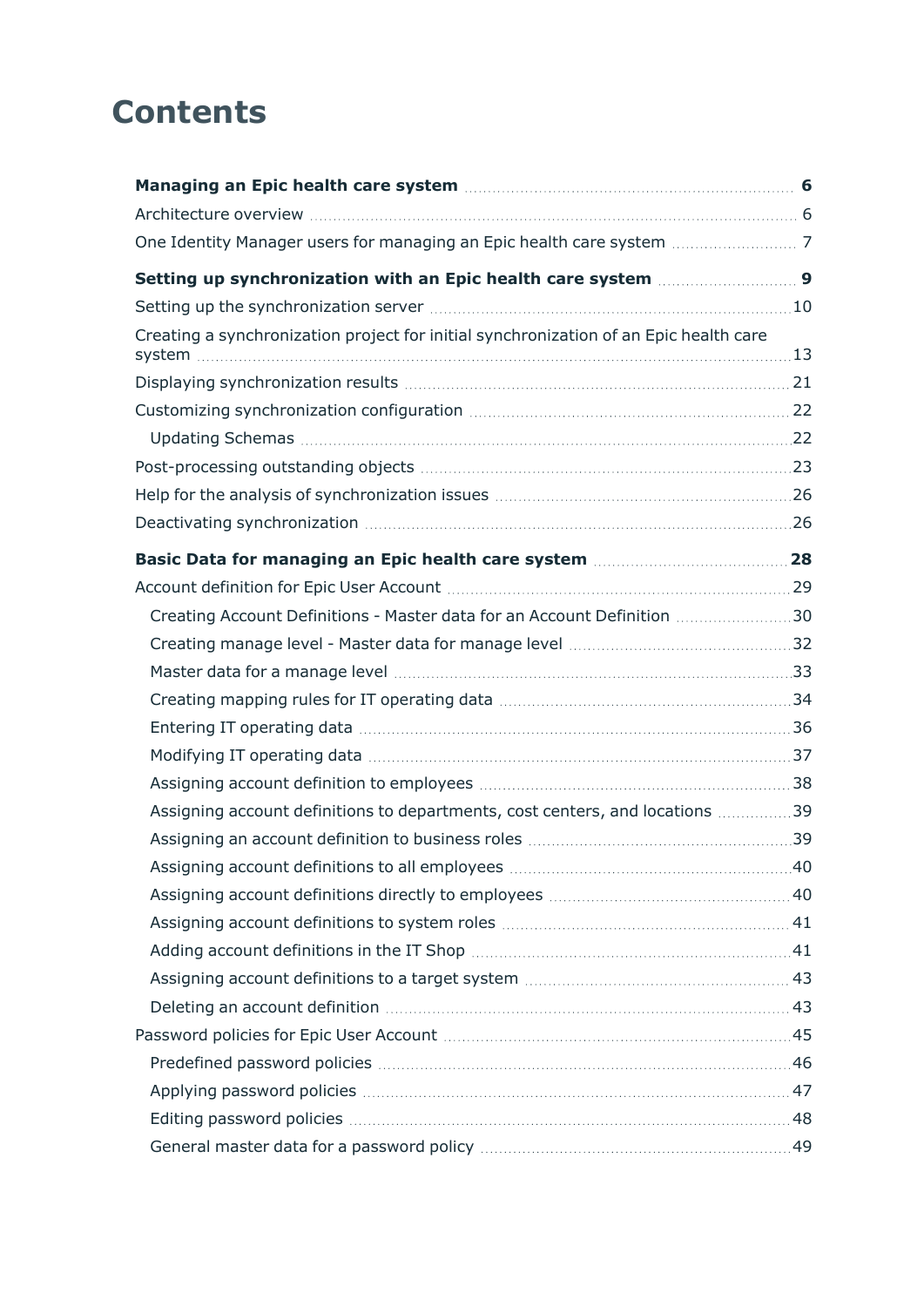| Assigning EMP template to the department, cost center, and locations  65 |  |
|--------------------------------------------------------------------------|--|
|                                                                          |  |
|                                                                          |  |
|                                                                          |  |
|                                                                          |  |
|                                                                          |  |
|                                                                          |  |
|                                                                          |  |
|                                                                          |  |
|                                                                          |  |
|                                                                          |  |
|                                                                          |  |
|                                                                          |  |
|                                                                          |  |
|                                                                          |  |
|                                                                          |  |
|                                                                          |  |
|                                                                          |  |
|                                                                          |  |
|                                                                          |  |
|                                                                          |  |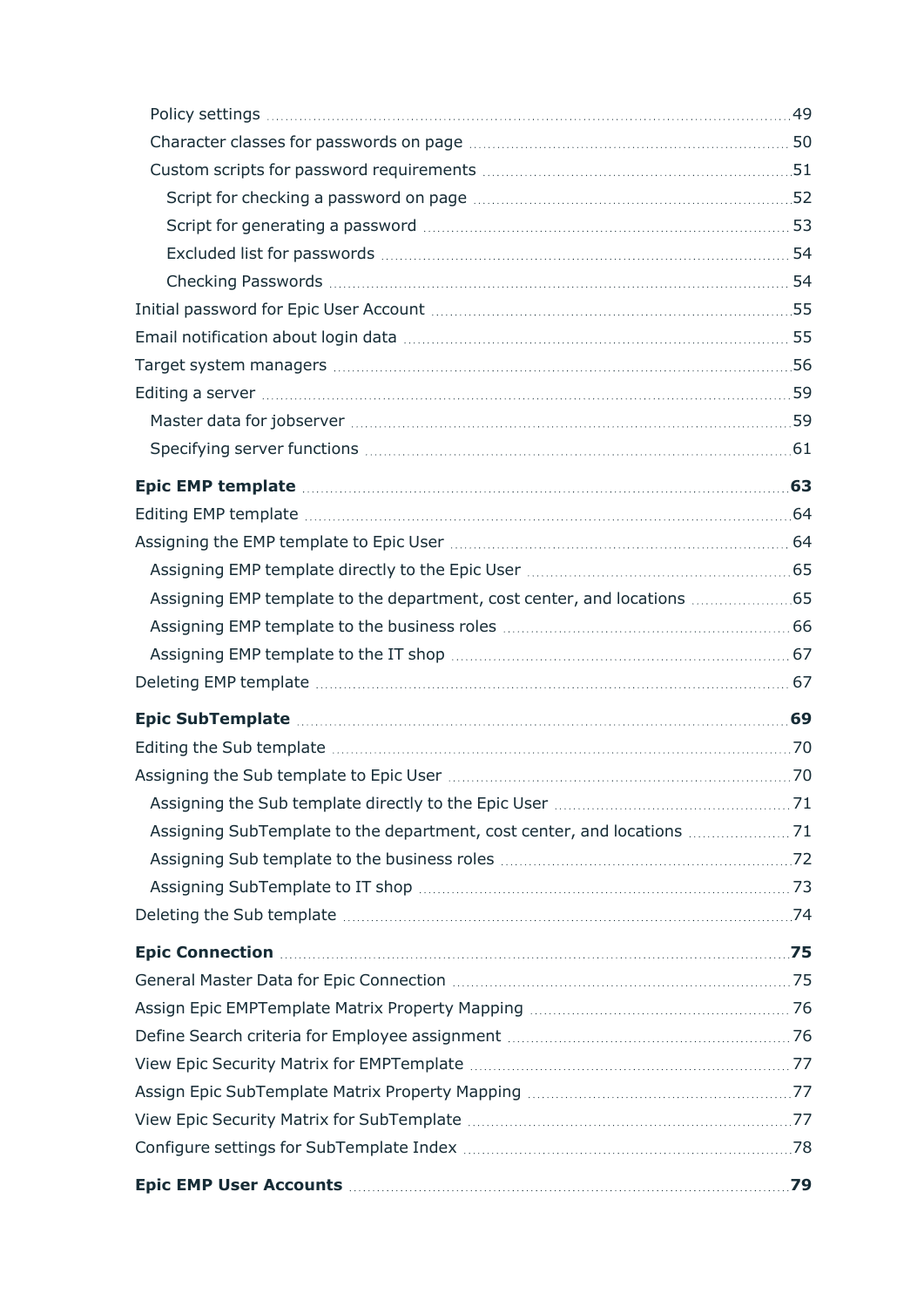| Importing the matrix using CSV import Synchronization Project 100   |     |
|---------------------------------------------------------------------|-----|
| Importing the matrix directly into One Identity Manager Table  102  |     |
|                                                                     |     |
|                                                                     |     |
| <b>Security Matrix for SubTemplate</b>                              | 103 |
|                                                                     |     |
|                                                                     |     |
| Importing the matrix using CSV import Synchronization Project 104   |     |
| Importing the matrix directly into One Identity Manager Table  105  |     |
|                                                                     |     |
|                                                                     |     |
| Appendix: Configuration parameters for managing Epic health care    |     |
|                                                                     |     |
| Appendix: Default project template for Epic manufacture and the 110 |     |
|                                                                     |     |
|                                                                     |     |
|                                                                     |     |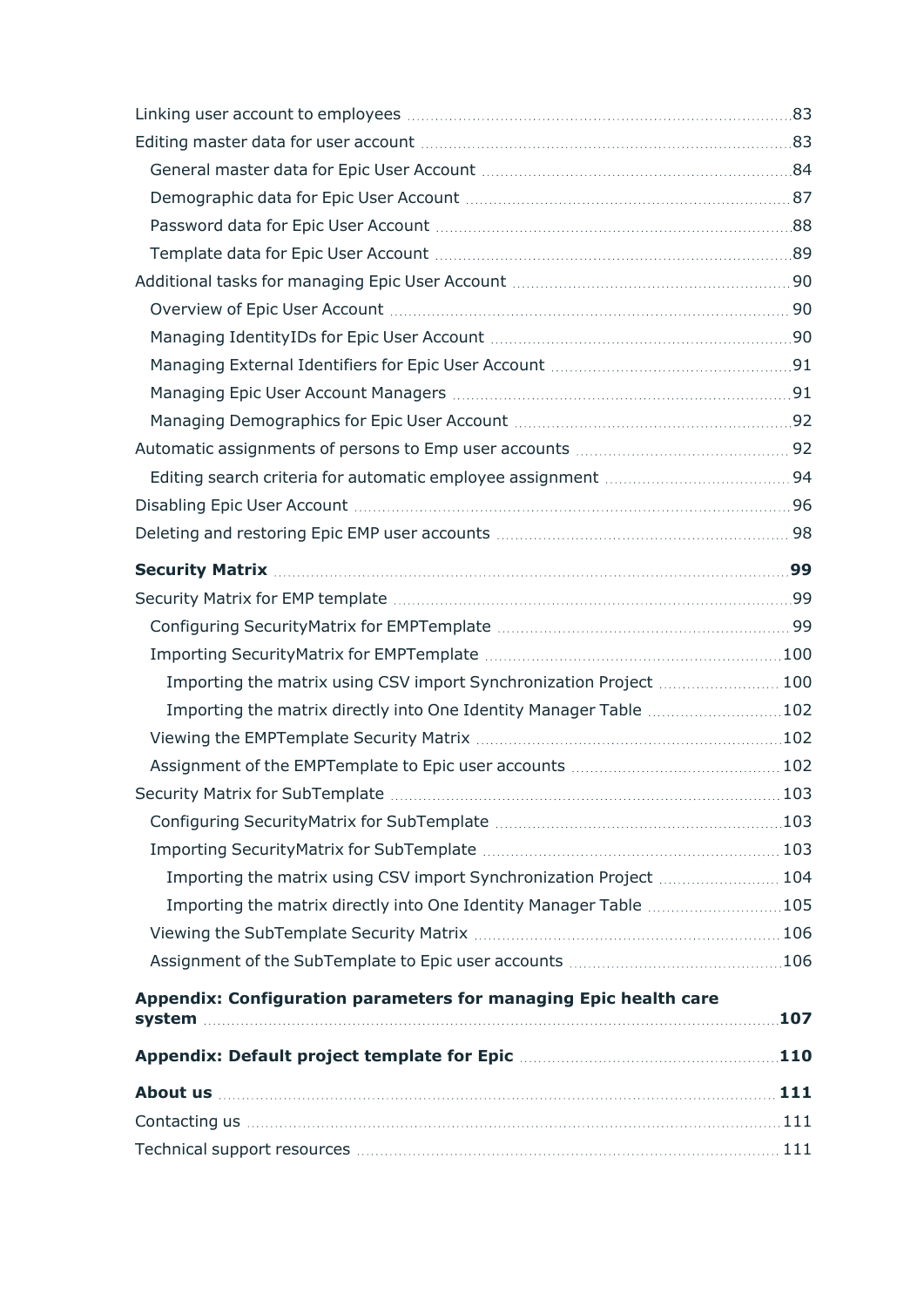# <span id="page-5-0"></span>**Managing an Epic health care system**

One Identity Manager Epic health care system module provides the ability to connect to Epic health care systems and help manage the health care system identities and their access policies from One Identity Manager. Identity and Access Governance processes such as attesting, Identity Audit, user account management and system entitlements, IT Shop, or report subscriptions can be used for Epic health care systems. The integration provides a one stop shop for managing Epic health care identities, their access policies and ensures a strong identity governance.

One Identity Manager provides company employees with the necessary user accounts. You can use different mechanisms to connect employees to their user accounts. You can also manage user accounts independently of employees.

## <span id="page-5-1"></span>**Architecture overview**

To access Epic health care system data, the Epic health care system connector is installed on a synchronization server. The synchronization server ensures that the data is compared between the One Identity Manager database and Epic health care system. The Epic health care system connector uses the Epic web services for accessing Epic health care system data.

At a high level, the Epic health care module provides the following two features leveraging the Epic web services

- **Provisioning**: Provision Epic EMP user accounts along with their entitlements (EMPTemplate and SubTemplate) created in One Identity Manager on to the target Epic health care system.
- **Synchronization**: Synchronize Epic EMP user accounts along with their entitlements including Epic EMPTemplates and SubTemplates into One Identity Manager.

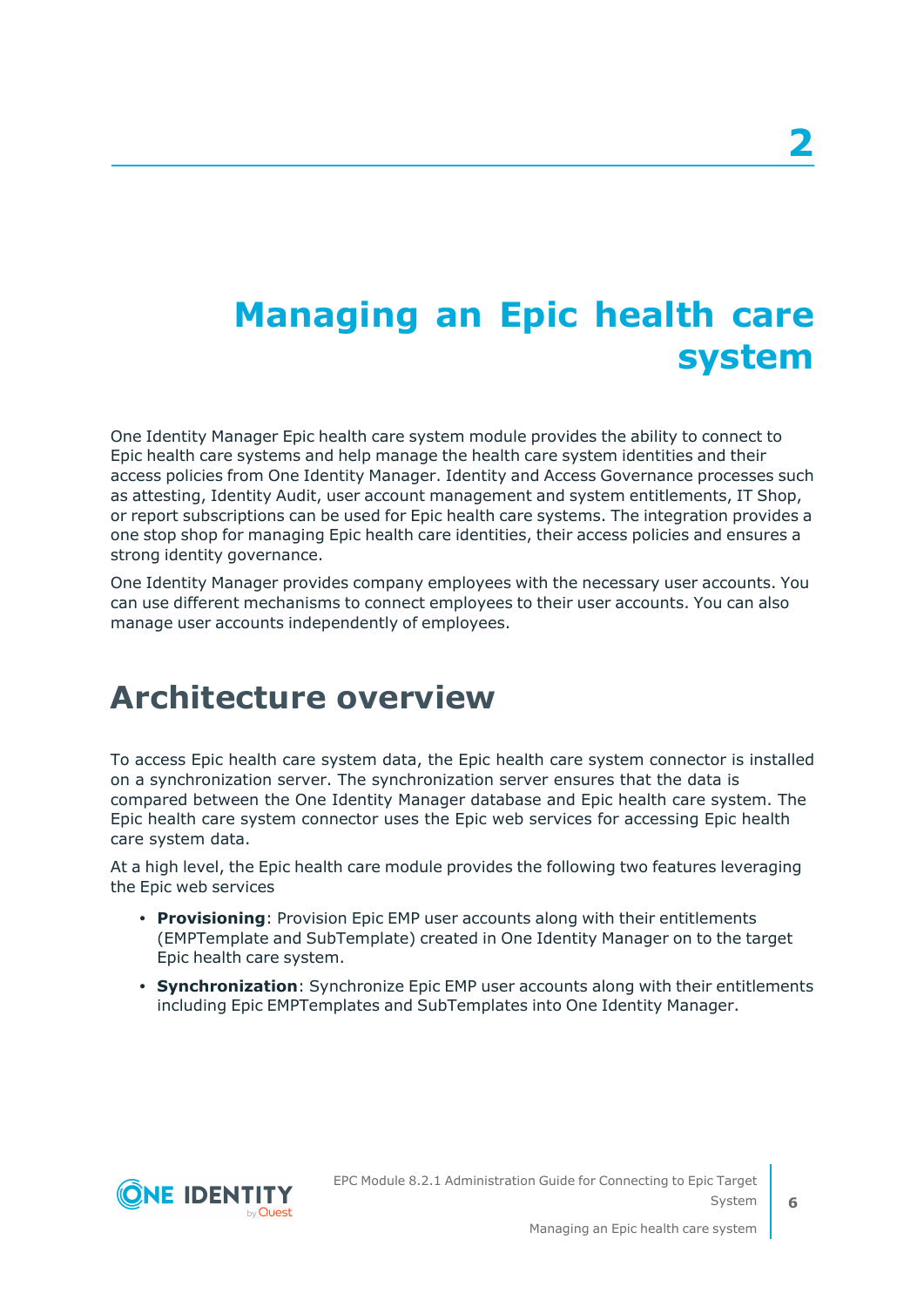# <span id="page-6-0"></span>**One Identity Manager users for managing an Epic health care system**

The following users are used in Epic health care system administration.

|  |  | Table 1: Users used in Epic health care system administration |  |
|--|--|---------------------------------------------------------------|--|
|--|--|---------------------------------------------------------------|--|

| <b>Users</b>                    | <b>Task</b>                                                                                                                                         |
|---------------------------------|-----------------------------------------------------------------------------------------------------------------------------------------------------|
| Target system<br>administrators | Target system administrators must be assigned to the Target<br>systems   Administrators application role.                                           |
|                                 | Users with this application role                                                                                                                    |
|                                 | • Administrate application roles for individual target systems<br>types                                                                             |
|                                 | • Specify the target system manager                                                                                                                 |
|                                 | • Set up other application roles for target system managers if<br>required                                                                          |
|                                 | • Specify which application roles are conflicting for target<br>system managers                                                                     |
|                                 | • Authorize other employee to be target system admin-<br>istrators                                                                                  |
|                                 | • Do not assume any administrative tasks within the target<br>system                                                                                |
| Target system<br>managers       | Target system managers must be assigned to Target systems  <br>Epic or a sub-application role.                                                      |
|                                 | Users with this application role                                                                                                                    |
|                                 | • Assume administrative tasks for the target system                                                                                                 |
|                                 | • Create, change or delete target system objects, like user<br>accounts                                                                             |
|                                 | • Edit password policies for the target system                                                                                                      |
|                                 | • Prepare EMPTemplate and SubTemplate for adding to the IT<br>Shop                                                                                  |
|                                 | • Configure synchronization in the Synchronization Editor<br>and define the mapping for comparing target systems and<br><b>One Identity Manager</b> |
|                                 | • Edit the synchronization's target system types and outstand-<br>ing objects                                                                       |
|                                 | • Authorize other employees within their area of responsibility<br>as target system managers and create child application roles<br>if required      |
|                                 |                                                                                                                                                     |



EPC Module 8.2.1 Administration Guide for Connecting to Epic Target System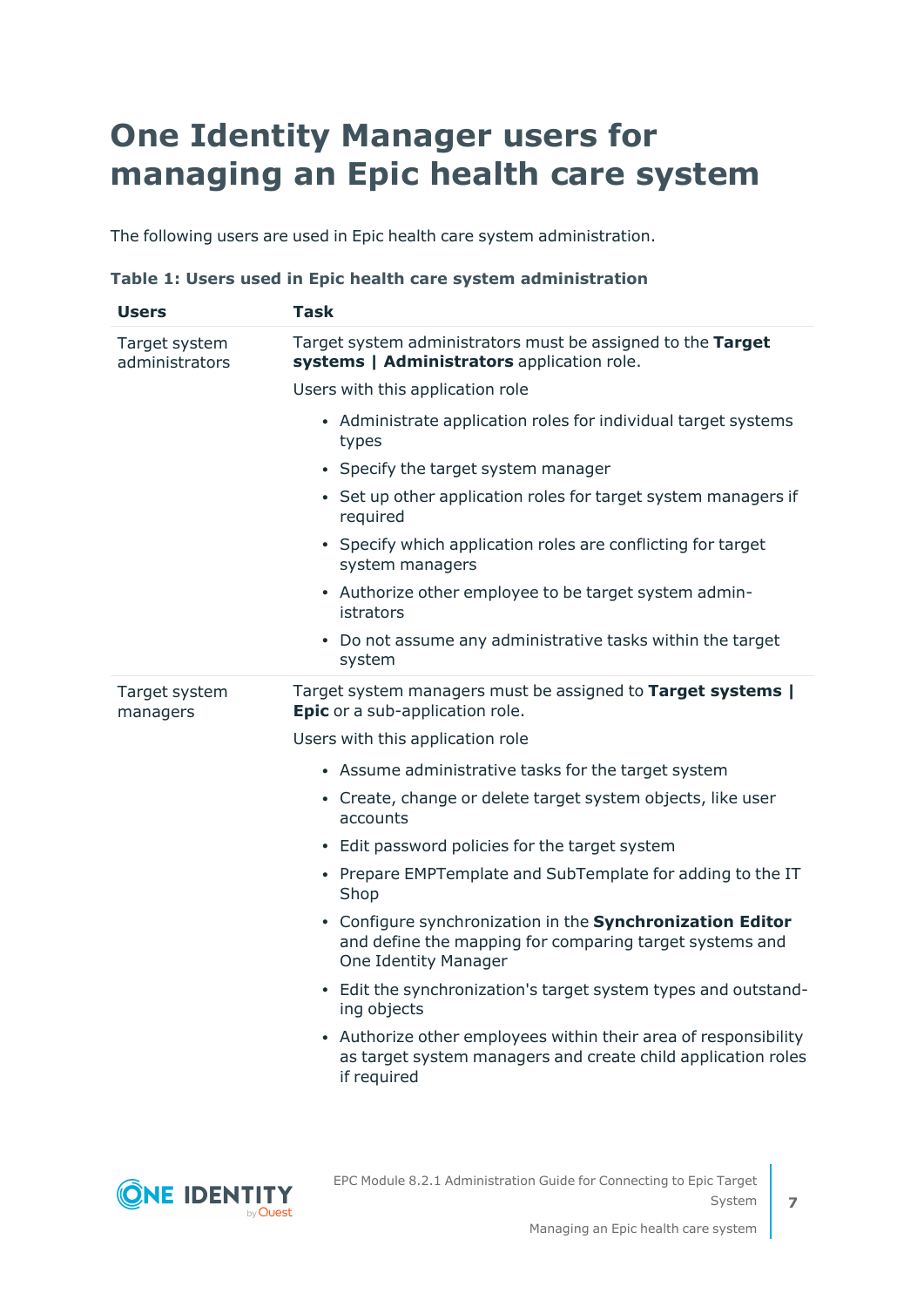| One Identity<br>Manager admin-<br>istrators | • Create customized permissions groups for application roles<br>for role-based login to administration tools in Designer as<br>required    |
|---------------------------------------------|--------------------------------------------------------------------------------------------------------------------------------------------|
|                                             | • Create system users and permissions groups for nonrole-<br>based login to administration tools in Designer as required                   |
|                                             | • Enable or disable additional configuration parameters in<br><b>Designer</b> as required                                                  |
|                                             | • Create custom processes in <b>Designer</b> as required                                                                                   |
|                                             | • Create and configures schedules as required                                                                                              |
|                                             | • Create and configure password policies as required                                                                                       |
| Administrators for<br>the IT Shop           | Administrators must be assigned to the Request & Fulfillment  <br>IT Shop   Administrators application role.                               |
|                                             | Users with this application role                                                                                                           |
|                                             | • Assign to IT Shop structures                                                                                                             |
| Product owner for<br>the IT Shop            | Product owners must be assigned to the Request & Fulfillment  <br>IT Shop   Product owner application role or a child application<br>role. |
|                                             | Users with this application role                                                                                                           |
|                                             | • Approve through requests                                                                                                                 |
|                                             | • Edit service items and service categories under their<br>management                                                                      |
| Administrators for<br>Organizations         | Administrators must be assigned to the application role Identity<br>Management   Organizations   Administrators.                           |
|                                             | Users with this application role                                                                                                           |
|                                             | • Assign to departments, cost centers and locations                                                                                        |
| <b>Business roles</b><br>administrators     | Administrators must be assigned to the application role Identity<br>Management   Business roles   Administrators.                          |
|                                             | Users with this application role                                                                                                           |
|                                             | • Assign to business roles                                                                                                                 |
|                                             |                                                                                                                                            |

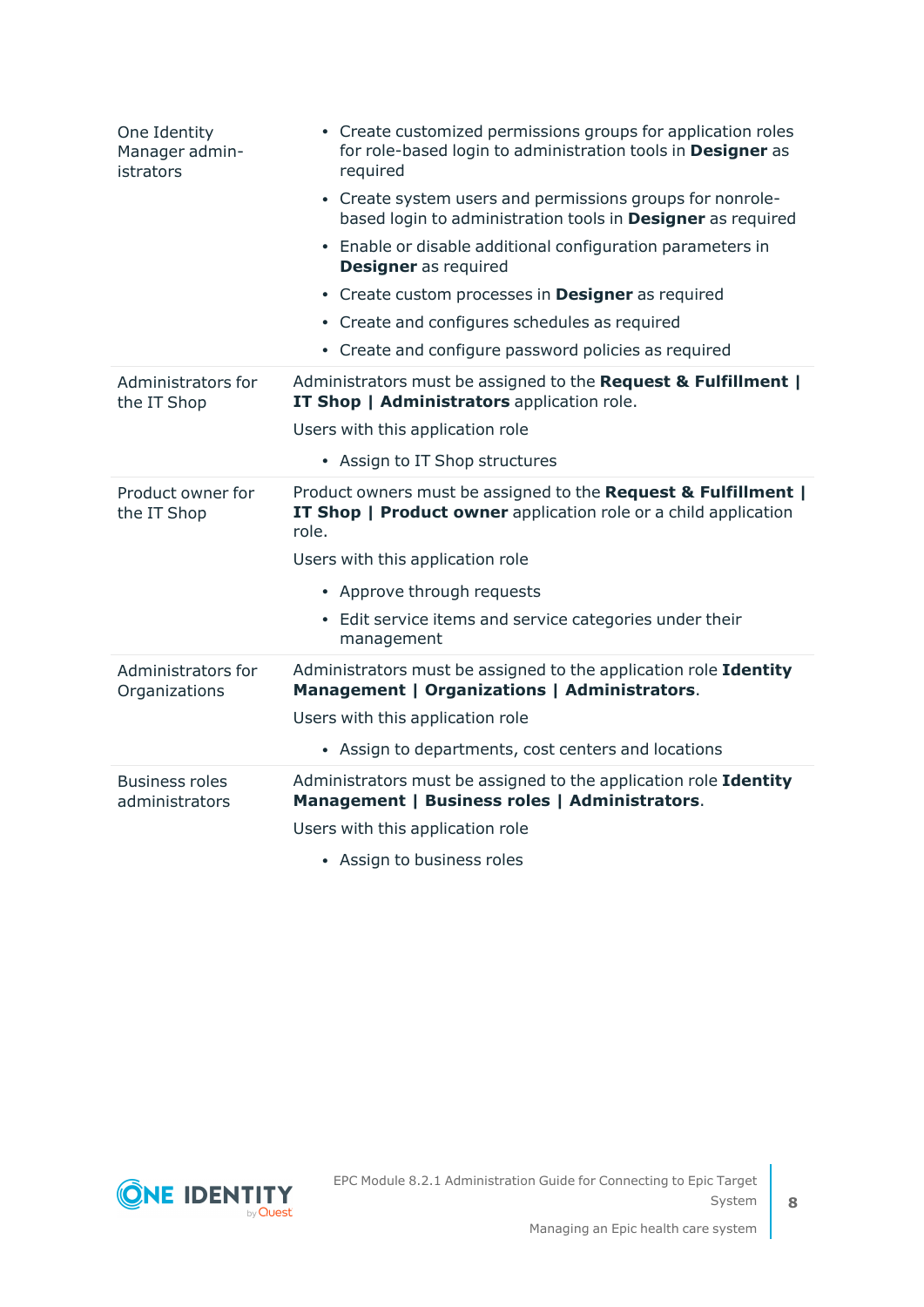# <span id="page-8-0"></span>**Setting up synchronization with an Epic health care system**

## <span id="page-8-1"></span>**Epic health care system prerequisites**

The following are the Epic health care system prerequisites

**Epic version supported**: May 2019, August 2020, May 2020, February 2020, November 2020, Feb 2021, May 2021, August 2021.

NOTE: Prior Epic versions should also be supported but not officially tested against those versions.

**Epic web services**: Epic's SOAP 1.1 version of web services should be enabled and accessible. Epic system's Personnel management and demographics (user) web services should be enabled for access

**Epic web services credentials**: Valid credentials that has access to the Epic web services

**Client ID**: Valid Epic Client ID that has access to the Epic's personnel management and demographics (user) web services. One Identity's Production and Non-Production Epic Client IDs can be used if they are enabled for accessing the Epic web services. One Identity's Epic Client IDs can be found in the **EPCEpicConfig.xml** file in One Identity Manager workstation.

**EMP User, EMPTemplate and SubTemplate reports**: The master list of all EMP users, EMPTemplates and SubTemplates need to be exported from Epic in to separate CSV files and provided to Epic connector. Please contact Epic on how to automate the report generation process.

**Epic EMP Items need to be un-locked**: Epic EMP user attributes that need to be managed from One Identity Manager need to be un-locked by Epic's Data Courier team. The list of attributes along with the EMP item number are provided in the section [Epic](#page-78-0) EMP User [Accounts.](#page-78-0) Un-lock the EMP user items that you want serviced from One Identity Manager.

For more information about report format, see

- Epic EMP [template](#page-62-0)
- Epic [SubTemplate](#page-68-0)
- Epic EMP User [Accounts](#page-78-0)



EPC Module 8.2.1 Administration Guide for Connecting to Epic Target System

**3**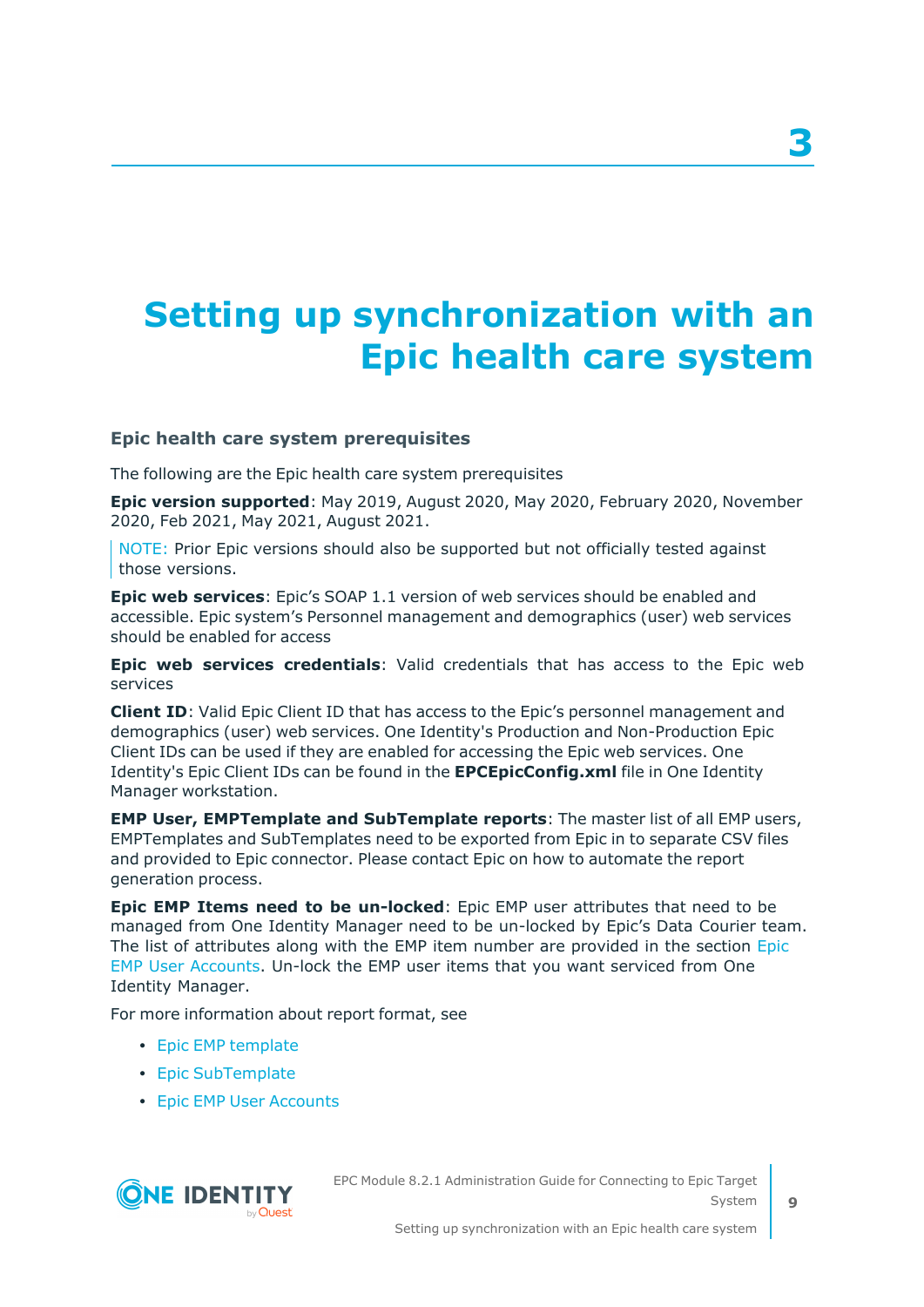## *To load One Epic EMP users, EMPTemplates and SubTemplates into the One Identity Manager database for the first time*

- 1. Make sure Epic health care system prerequisites are met
- 2. The **One Identity Manager** components for managing Epic health care system are available if the **TargetSystem | Epic configuration parameter** is set.
	- <sup>l</sup> Check whether the configuration parameter is set in the **Designer**. Otherwise, set the configuration parameter and compile the database.
	- Check the configuration parameters and modify them as necessary to suit your requirements.
- 3. Install and configure a synchronization server and declare the server as Job server in **One Identity Manager**.

NOTE: Ensure that the Job server has the machine role of Epic and job server function of Epic connector.

4. Create a synchronization project with the **Synchronization Editor**.

For more information, see

- Setting up the [synchronization](#page-9-0) server
- Creating a [synchronization](#page-12-0) project for initial synchronization of an Epic health care [system](#page-12-0)
- Deactivating [synchronization](#page-25-1)
- Customizing [synchronization](#page-21-0) configuration
- [Configuration](#page-106-0) parameters for managing Epic health care system
- Default project [template](#page-109-0) for Epic

## <span id="page-9-0"></span>**Setting up the synchronization server**

To set up synchronization with an Epic health care system, a server must be available with the following software installed on it

• Windows operating system

#### **Versions supported**

- Windows Server 2016
- Windows Server 2012 R2
- Windows Server 2012
- Windows Server 2008 R2 (non-Itanium based 64-bit) Service Pack 1 or later
- Microsoft .NET Framework Version 4.7.2 or later

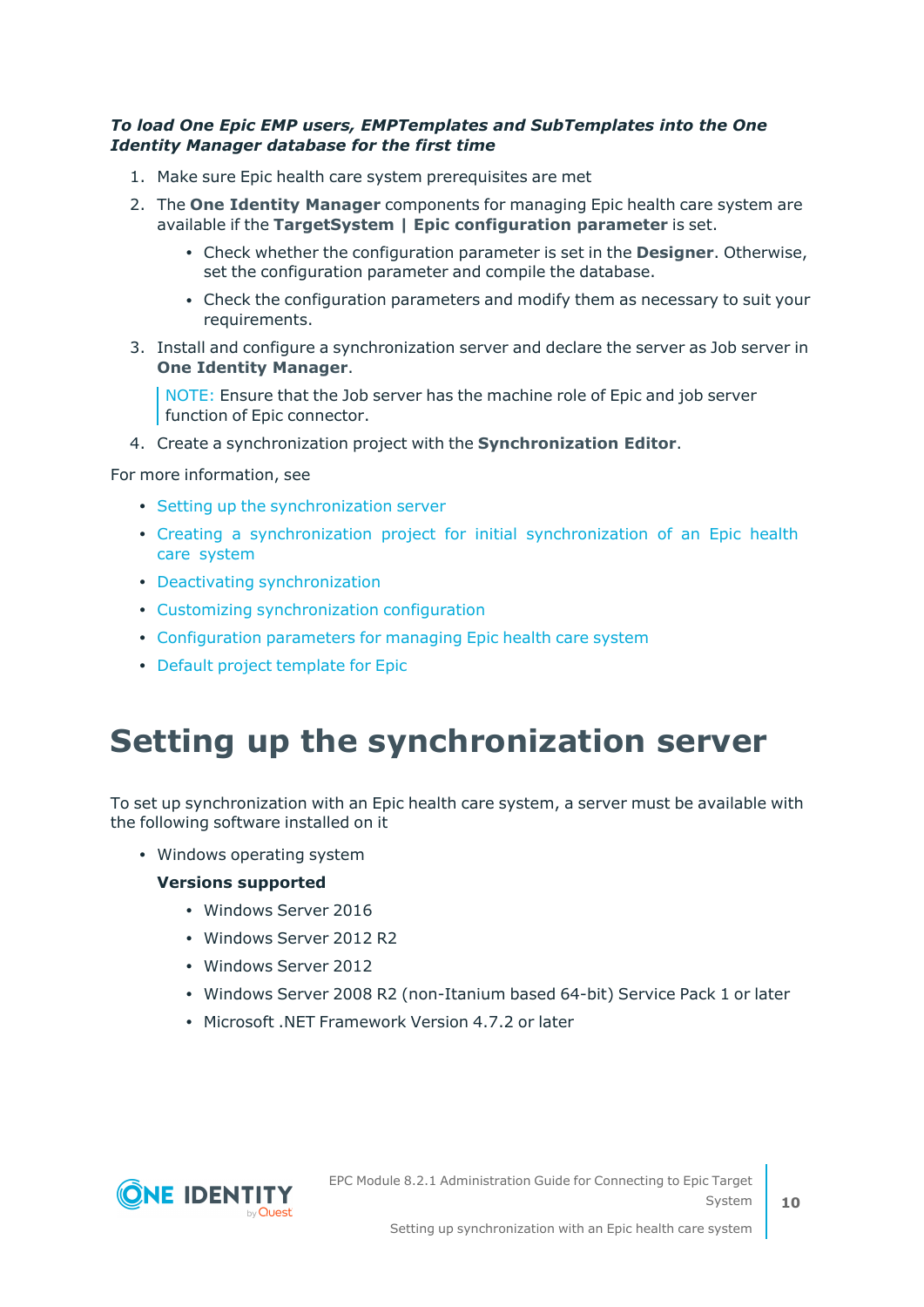• Windows PowerShell version 5.0 or later

NOTE: Take the target system manufacturer's recommendations into account.

- <sup>l</sup> **One Identity Manager Service**, **Epic** connector
- <sup>l</sup> Install **One Identity Manager** components with the installation wizard.
	- 1. Select installation modules with existing database.
	- 2. Select the machine role **Server | Job server | Epic**.

All **One Identity Manager Service** actions are run against the target system environment on the synchronization server. Data entries required for synchronization and administration with the One Identity Manager database are processed by the synchronization server. The synchronization server must be declared as a Job server in One Identity Manager.

NOTE: If several target system environments of the same type are synchronized under the same synchronization server, it is useful to set up a Job server for each target system on performance grounds. This avoids unnecessary swapping of connections to target systems because a Job server only has to process tasks of the same type (re-use of existing connections).

Use the Server Installer to install the One Identity Manager Service. The program runs the following steps:

- Setting up a Job server.
- Specifying machine roles and server function for the Job server.
- <sup>l</sup> Remote installation of **One Identity Manager Service** components corresponding to the machine roles.
- <sup>l</sup> Configuration of **One Identity Manager Service**.
- <sup>l</sup> Starts the **One Identity Manager Service**.

NOTE: The program runs remote installation of the **One Identity Manager Service**. Local installation of the service is not possible with this program. Remote installation is only supported within a domain or a trusted domain.

For remote installation of **One Identity Manager Service**, you require an administrative workstation on which the **One Identity Manager** components are installed. For detailed information about installing a workstation, see the *One Identity Manager Installation Guide*.

## *To install and configure One Identity Manager Service remotely on a server*

- 1. Start the program **Server Installer** on your administrative workstation.
- 2. Enter the valid connection credentials for the **One Identity Manager** database on the **Database connection** page.
- 3. Specify the server on which you want to install **One Identity Manager Service** on the **Server properties** page.

Select a **Job server** from the **Server** menu.

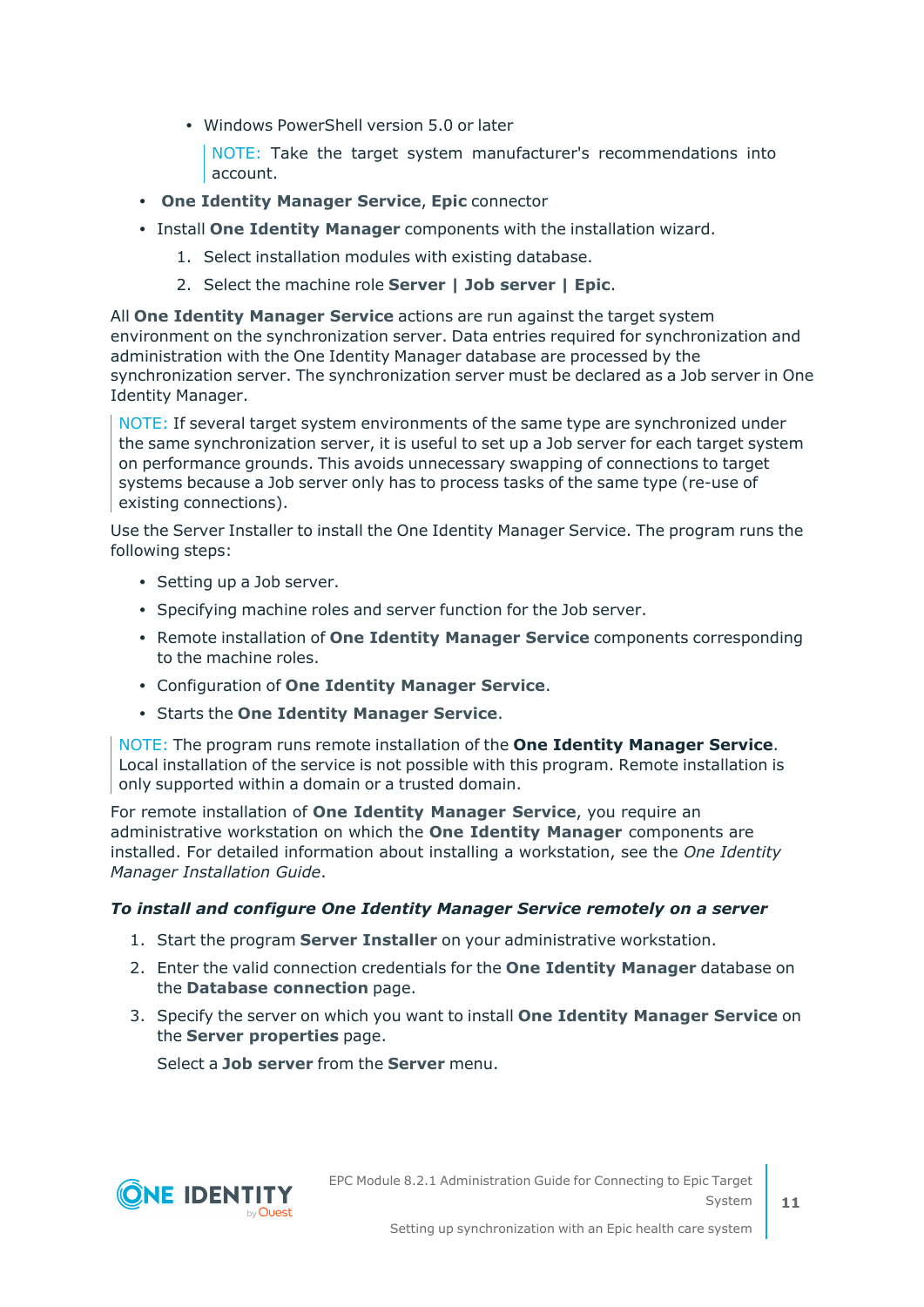- OR -

To create a new Job server, click **Add**.

Enter the following data for the Job server.

## **Table 2: Job Server Properties**

| <b>Property</b>     | <b>Description</b>                                                                                                                                                                                                                                                         |
|---------------------|----------------------------------------------------------------------------------------------------------------------------------------------------------------------------------------------------------------------------------------------------------------------------|
| Server              | Job server name.                                                                                                                                                                                                                                                           |
| Queue               | Name of the queue to handle the process steps.                                                                                                                                                                                                                             |
|                     | Each One Identity Manager Service within the network must have<br>a unique queue identifier. The process steps are requested by the job<br>queue using exactly this queue name. The queue identifier is entered<br>in the One Identity Manager Service configuration file. |
| Full server<br>name | Full server name in accordance with DNS syntax.                                                                                                                                                                                                                            |
|                     | Example: <name of="" servers="">.<fully domain="" name="" qualified=""></fully></name>                                                                                                                                                                                     |

NOTE: You can use the Extended option to make changes to other properties for the Job server. You can also edit the properties later with **Designer**.

- 4. Select **Epic** on the **Machine roles** page.
- 5. Select **Epic** connector on the **Server functions** page.
- 6. Check the **One Identity Manager Service** configuration on the **Service settings** page.

NOTE:The initial service configuration is predefined already. If further changes need to be made to the configuration, you can do this later with the **Designer**. For more information about configuring the service, see the *One Identity Manager Configuration Guide*.

- 7. To configure remote installations, click **Next**.
- 8. Confirm the security prompt with **Yes**.
- 9. Select the directory with the install files on Select installation source.
- 10. Select the file with the private key on the page Select private key file.

NOTE: This page is only displayed when the database is encrypted.

11. Enter the service's installation data on the Service access page.

### **Table 3: Installation Data**

| Data     | <b>Description</b>                                     |
|----------|--------------------------------------------------------|
| Computer | Server on which to install and start the service from. |
|          | To select a server                                     |

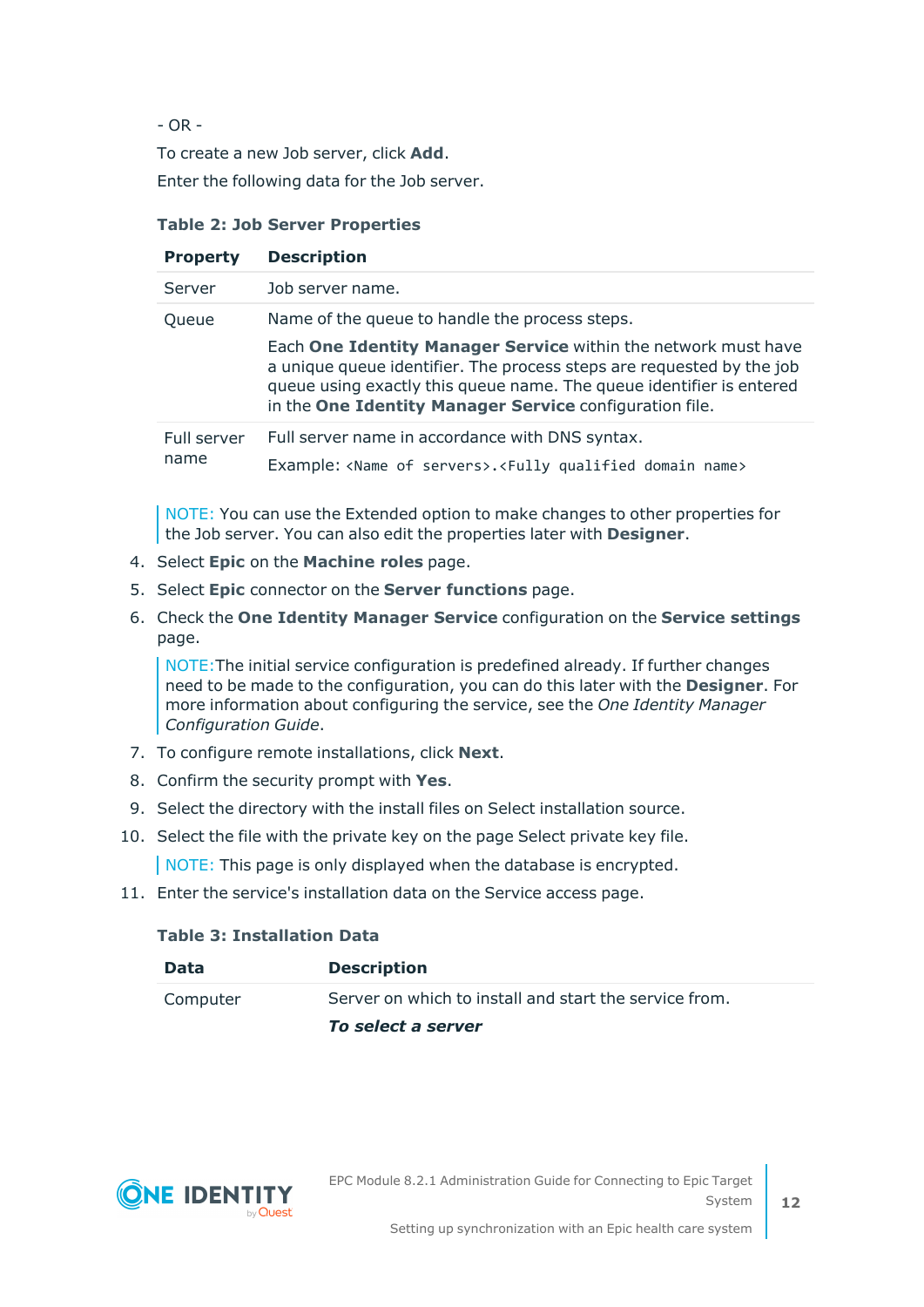|                         | Enter a name for the server.<br>$- OR -$<br>Select a entry from the list.                                                                           |
|-------------------------|-----------------------------------------------------------------------------------------------------------------------------------------------------|
| Service Account         | User account data for the One Identity Manager Service.                                                                                             |
|                         | To enter a user account for the One Identity Manager<br><b>Service</b>                                                                              |
|                         | Set the option Local system account. This starts the <b>One</b><br><b>Identity Manager Service under the NT</b><br><b>AUTHORITY\SYSTEM account.</b> |
|                         | $- OR -$                                                                                                                                            |
|                         | Enter user account, password and password confirmation.                                                                                             |
| Installation<br>account | Data for the administrative user account to install the service.                                                                                    |
|                         | To enter an administrative user account for<br>installation                                                                                         |
|                         | Enable Advanced, I Enable Current user, This uses the user<br>account of the current user.                                                          |
|                         | - OR -                                                                                                                                              |
|                         |                                                                                                                                                     |

12. Click **Next** to start installing the service.

Installation of the service occurs automatically and may take some time.

13. Click **Finish** on the last page of **Server Installer**.

NOTE: The service is entered with the name **One Identity Manager Service** in the server service management.

## <span id="page-12-0"></span>**Creating a synchronization project for initial synchronization of an Epic health care system**

Use **Synchronization Editor** to configure synchronization between the **One Identity Manager** database and Epic health care system. The following describes the steps for initial configuration of a synchronization project. For more information about setting up synchronization, see the *One Identity Manager Target System Synchronization Reference Guide*.

After the initial configuration, you can customize and configure workflows within the synchronization project. Use the workflow wizard in the **Synchronization Editor** for this.

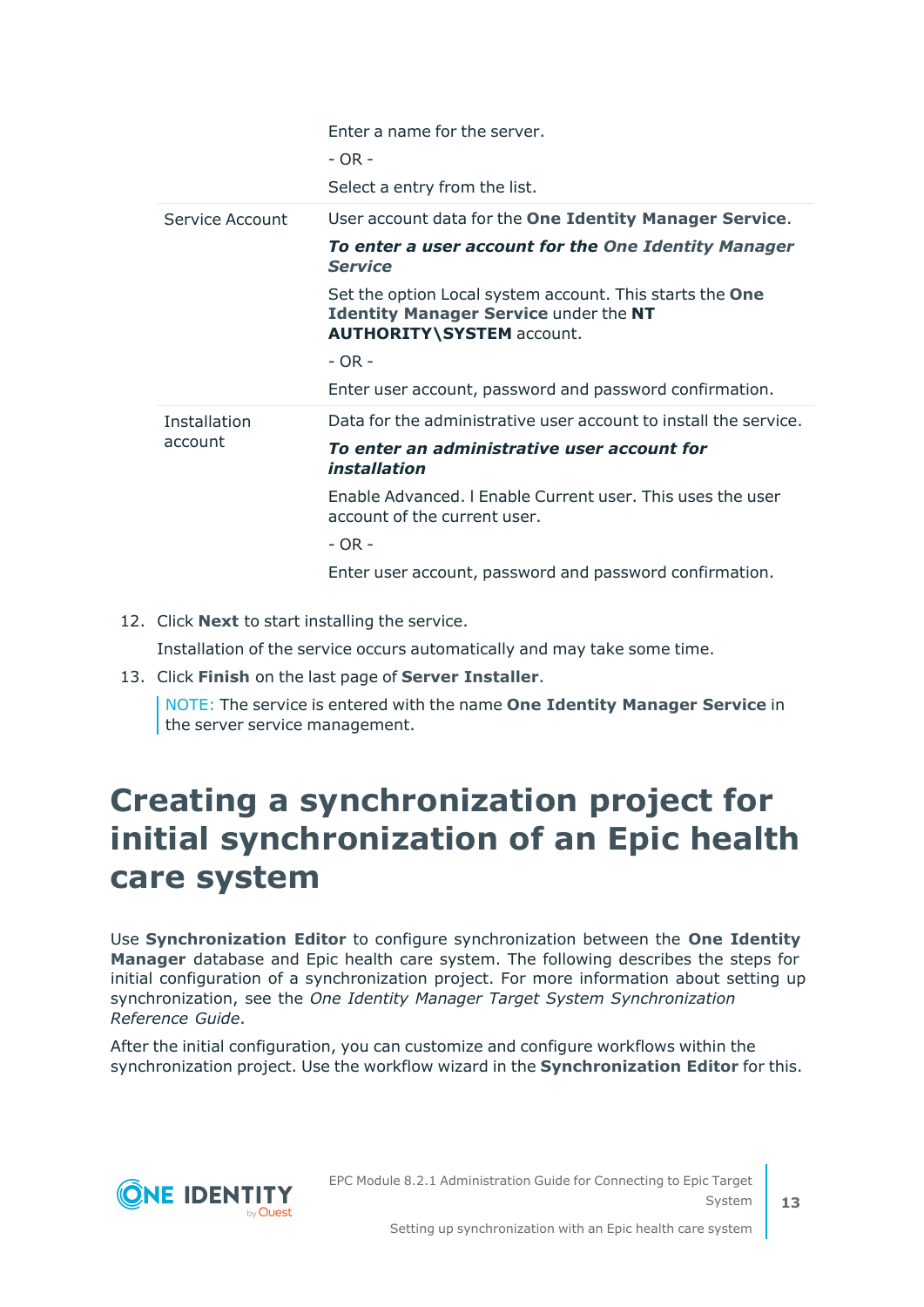The **Synchronization Editor** also provides different configuration options for a synchronization project.

The following information is required for setting up a synchronization project.

| <b>Data</b>             | <b>Explanation</b>                                                                                                                                                                                     |
|-------------------------|--------------------------------------------------------------------------------------------------------------------------------------------------------------------------------------------------------|
| <b>Client Name</b>      | Client name who is using Epic                                                                                                                                                                          |
| <b>Environment Name</b> | Epic instance's environment being connected to. Example:<br>TEST, PROD                                                                                                                                 |
| Connection display      | Provide a display name for the Epic connection                                                                                                                                                         |
| Client ID               | Valid Epic Client ID for authenticating against the Epic web<br>services. For more information, see Epic health care<br>system prerequisites for using One Identity Client ID.                         |
|                         | NOTE: Production Client ID must be used to connect to<br>Epic's Production environment and Non-Production<br>Client ID must be used to connect to Epic's Non-Produc-<br>tion environments              |
| Username                | User that has access to the Epic web services                                                                                                                                                          |
|                         | • If the username is an EMP user account, then prefix<br>the username with emp:<br>Example: If username is webServiceAccount, then<br>enter the username as emp: webServiceAccount                     |
|                         | • If the username is an Active directory user account<br>then prefix the username with windows:<br>Example: If username is webServiceAccount, then<br>enter the username as windows: webServiceAccount |
| Password                | Password of the user who has access to the Epic web<br>services                                                                                                                                        |
| Audit user id           | Epic EMP user id that should be used for auditing the web<br>service calls being made. The user needs to be active.                                                                                    |
|                         | IMPORTANT: The EMP user id supplied should be the<br>External ID of the user.                                                                                                                          |
|                         | NOTE: It is highly recommended that an exclusive Epic<br>EMP service account is created and used as the Audit<br>user id                                                                               |
| Audit user password     | Audit user password needs to be supplied only on Epic<br>versions prior to Epic 2018                                                                                                                   |
| Personnel Management    | Epic's Personnel management web services URL.                                                                                                                                                          |
| <b>Webservice URL</b>   | NOTE: Only one connection is allowed to a particular<br>Epic environment. So the Personnel Management                                                                                                  |

## **Table 4: Information Required for Setting up a Synchronization Project**

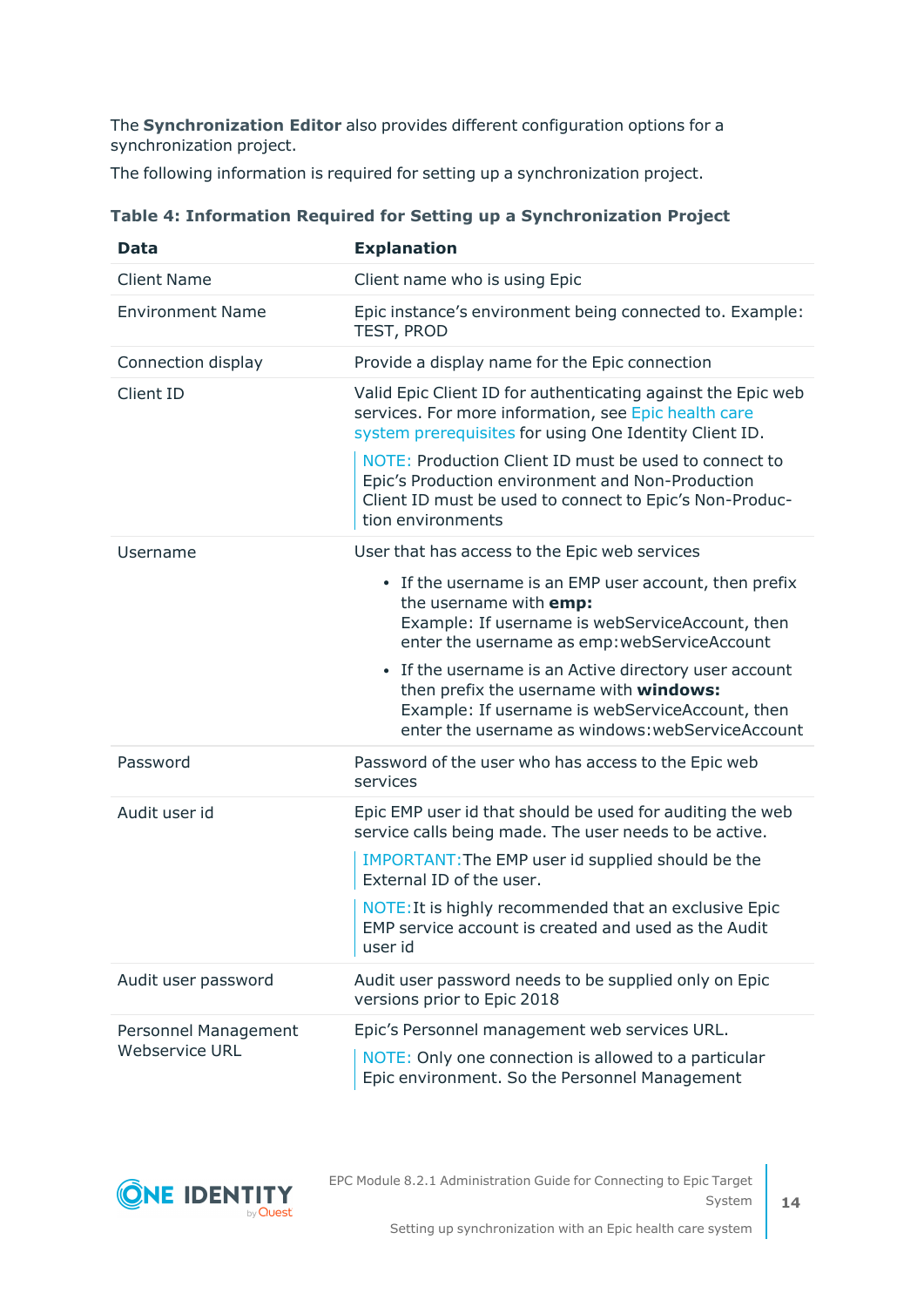|                                                 | Webservice URL needs to be unique across synchron-<br>ization projects.                                                                                                                                                                                                                                                                                                                                                                                                                                                                                    |
|-------------------------------------------------|------------------------------------------------------------------------------------------------------------------------------------------------------------------------------------------------------------------------------------------------------------------------------------------------------------------------------------------------------------------------------------------------------------------------------------------------------------------------------------------------------------------------------------------------------------|
| Demographic (User) Webser-                      | Epic's demographics (User) web services URL                                                                                                                                                                                                                                                                                                                                                                                                                                                                                                                |
| vice URL                                        | NOTE: Only one connection is allowed to a particular<br>Epic environment. So the Demographics (User) Webser-<br>vice URL needs to be unique across synchronization<br>projects.                                                                                                                                                                                                                                                                                                                                                                            |
| CSV import directory                            | The directory from which the Epic EMP User, EMPTemplate<br>and SubTemplate CSV reports should be fetched. This<br>directory can be local folder or a network share.                                                                                                                                                                                                                                                                                                                                                                                        |
|                                                 | IMPORTANT: Important If local folder is used, make sure<br>to set up the local folder on the synchronization server<br>and One Identity Manager workstation. If network<br>shared path is used provide the UNC path to the network<br>share.                                                                                                                                                                                                                                                                                                               |
| tial                                            | CSV import directory Creden- If the CSV import directory is a network share click this<br>check box to optionally enter the credentials.                                                                                                                                                                                                                                                                                                                                                                                                                   |
|                                                 | NOTE: Not applicable for a local folder.                                                                                                                                                                                                                                                                                                                                                                                                                                                                                                                   |
| <b>UserName</b>                                 | If the CSV import directory is a network share optionally<br>enter the username to access the network share. Enter the<br>username in the following format Domain Name\Username.                                                                                                                                                                                                                                                                                                                                                                           |
| Password                                        | If the CSV import directory is a network share optionally<br>enter the password to access the network share.                                                                                                                                                                                                                                                                                                                                                                                                                                               |
| IsNativeEpicAuthentication                      | Click this checkbox if the Epic environment is configured to<br>use native Epic authentication. This value determines<br>whether the Epic EMP user account password changes are<br>propagated to the target system or not. Password updates<br>to Epic EMP user accounts take place only if native Epic<br>authentication is configured.                                                                                                                                                                                                                   |
| Use Custom PowerShell<br>Script for User Import | If the Epic EMP user report generated out of Epic needs to<br>be customized even further before it is used by the Epic<br>connector check this check box. Copy the<br>EpicUserReportFilterScript.ps1 from the One Identity<br>Manager installer's dvd/Addon folder to the CSV import<br>directory. Customize the PowerShell script according to<br>the requirements. Now, the Epic connector would use the<br>data returned by the PowerShell script rather than the EMP<br>user report CSV file.<br>IMPORTANT: If local folder is used, make sure to copy |
|                                                 | the PowerShell script to the job server's local folder and<br>One Identity Manager workstation's local folder. If the                                                                                                                                                                                                                                                                                                                                                                                                                                      |

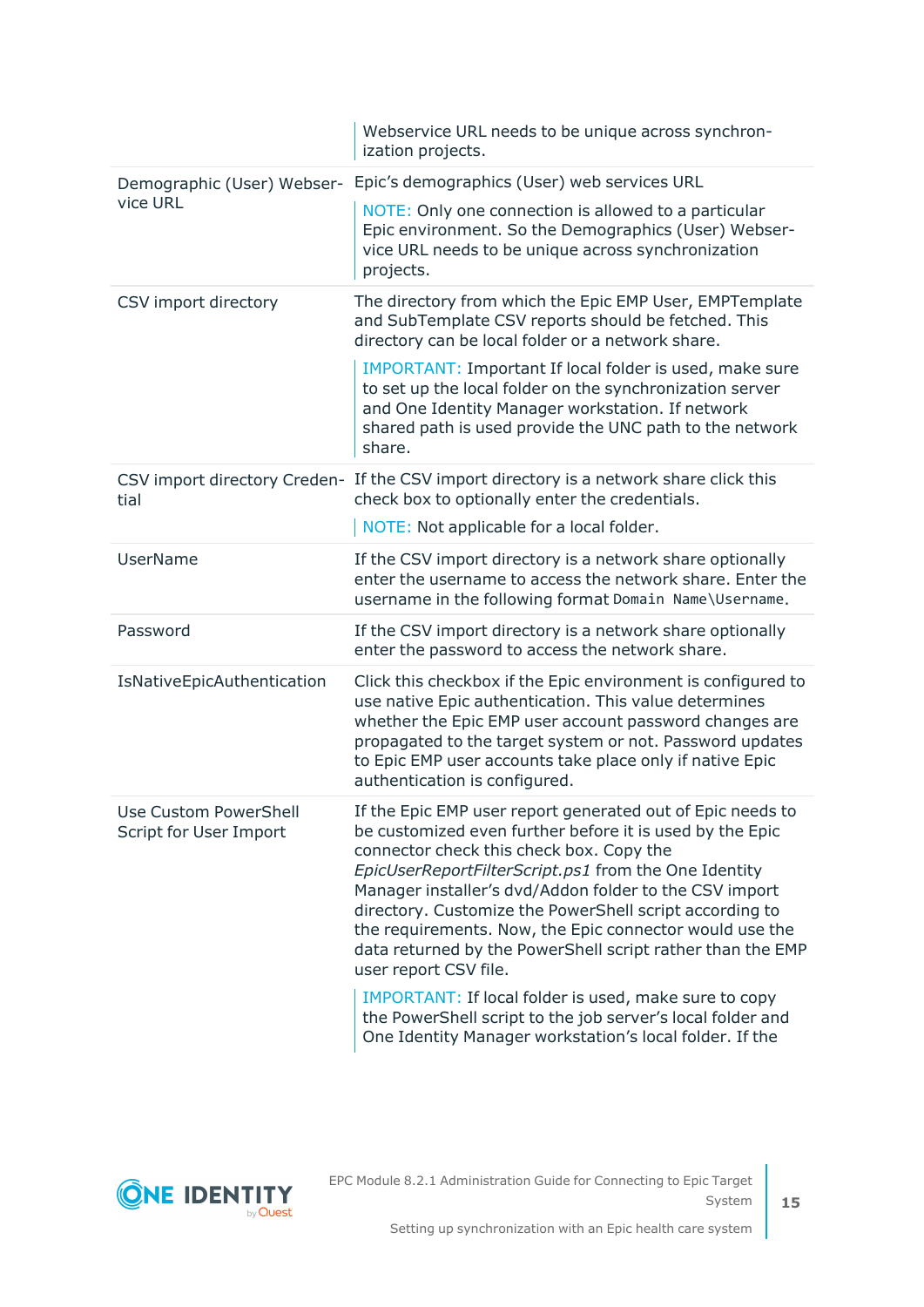|                                                       | PowerShell script execution policy on job server or One<br>Identity Manager workstation is set to AllSigned, then<br>the PowerShell script has to be signed after modification<br>or change the script execution policy on the server to be<br>less restrictive for the script to run.                                                                                                                                                                                                                                                                                                                                                                                                              |
|-------------------------------------------------------|-----------------------------------------------------------------------------------------------------------------------------------------------------------------------------------------------------------------------------------------------------------------------------------------------------------------------------------------------------------------------------------------------------------------------------------------------------------------------------------------------------------------------------------------------------------------------------------------------------------------------------------------------------------------------------------------------------|
| Synchronization server for<br>Epic health care system | All One Identity Manager Service actions are run against<br>the target system environment on the synchronization<br>server. Data entries required for synchronization and<br>administration with the One Identity Manager database<br>are processed by the synchronization server.                                                                                                                                                                                                                                                                                                                                                                                                                  |
|                                                       | The One Identity Manager Service with the Epic connector<br>must be installed on the synchronization server. The<br>synchronization server must be declared as a Job server in<br>One Identity Manager. Use the following properties when<br>you set up the Job server.                                                                                                                                                                                                                                                                                                                                                                                                                             |
|                                                       | <b>Property Value</b>                                                                                                                                                                                                                                                                                                                                                                                                                                                                                                                                                                                                                                                                               |
|                                                       | Server function Epic connector Machine role Server   Job<br>server                                                                                                                                                                                                                                                                                                                                                                                                                                                                                                                                                                                                                                  |
|                                                       | Additional properties for the Job server. For more<br>information, see Setting up the synchronization server.                                                                                                                                                                                                                                                                                                                                                                                                                                                                                                                                                                                       |
| One Identity Manager<br>database connection data      | Database server                                                                                                                                                                                                                                                                                                                                                                                                                                                                                                                                                                                                                                                                                     |
|                                                       | • Database                                                                                                                                                                                                                                                                                                                                                                                                                                                                                                                                                                                                                                                                                          |
|                                                       | • SQL Server Login and password                                                                                                                                                                                                                                                                                                                                                                                                                                                                                                                                                                                                                                                                     |
|                                                       | Specifies whether integrated Windows authentication is<br>used. This type of authentication is not recommended. If<br>you decide to use it anyway, ensure that your environment<br>supports Windows authentication.                                                                                                                                                                                                                                                                                                                                                                                                                                                                                 |
| Remote connection server                              | To configure synchronization with a target system, One<br><b>Identity Manager</b> must load the data from the target<br>system. One Identity Manager communicates directly<br>with target system to do this. Sometimes direct access<br>from the workstation on which the Synchronization<br><b>Editor</b> is installed is not possible, because of the firewall<br>configuration, for example, or because the workstation<br>does not fulfill the necessary hardware and software<br>requirements. If direct access to the workstation is not<br>possible, you can set up a remote connection. The remote<br>connection server and the workstation must be in the<br>same Active Directory domain. |

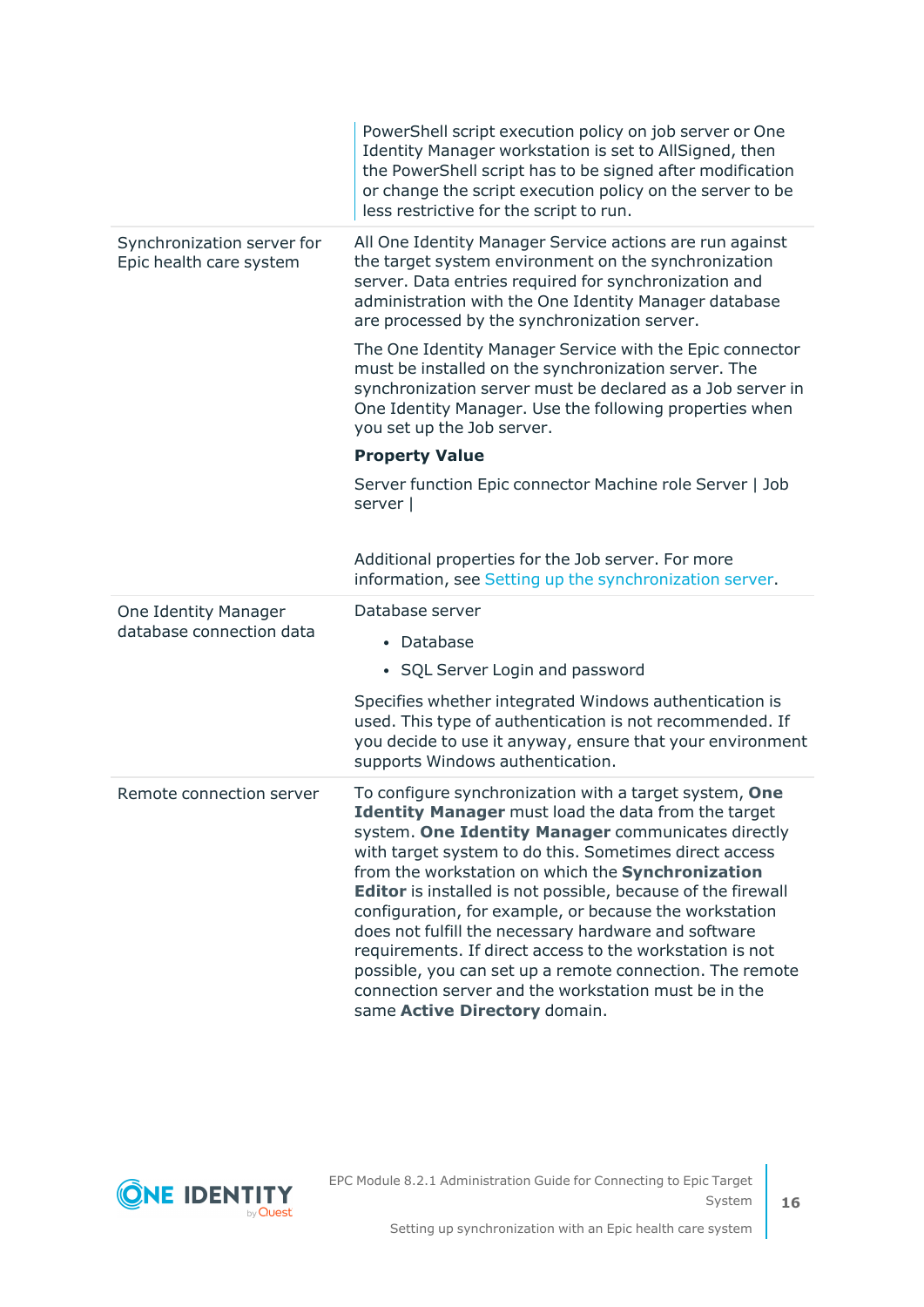#### **Remote connection server configuration**

- One Identity Manager Service is started
- RemoteConnectPlugin is installed
- Epic connector is installed

The remote connection server must be declared as a Job server in **One Identity Manager**. The Job server name is required.

NOTE: The remote connection server requires the same configuration as the synchronization server (with regard to the installed software and entitlements). Use the synchronization as remote connection server at the same time, by simply installing the RemoteConnectPlugin as well. For more information about setting up a remote connection, see the *One Identity Manager Target System Synchronization Reference Guide.*

NOTE: The following sequence describes how you configure a synchronization project if **Synchronization Editor** is both

- Run in default mode, and
- Started from the launchpad

If you run the project wizard in expert mode or directly from **Synchronization Editor**, additional configuration settings can be made. Follow the project wizard instructions through these steps.

## *To set up an initial synchronization project for Epic health care system*

1. Start the **Launchpad** and log on to the **One Identity Manager** database.

NOTE: If synchronization is run by an application server, connect the

database through the application server.

2. Select **Target system type Epic** and click **Start**.

This starts the Synchronization Editor's project wizard.

- 3. Specify how **One Identity Manager** can access the target system on the **System access** page.
	- If access is possible from the workstation on which you started **Synchronization Editor**, you do not need to make any settings.
	- If access is not possible from the workstation on which you started **Synchronization Editor**, you can set up a remote connection.

Enable the **Connect using remote connection server** option and select the server to be used for the connection under **Job server**.

- 4. Enter the system connection details for your client.
- 5. Enter the advance settings details if the option has been chosen.



EPC Module 8.2.1 Administration Guide for Connecting to Epic Target System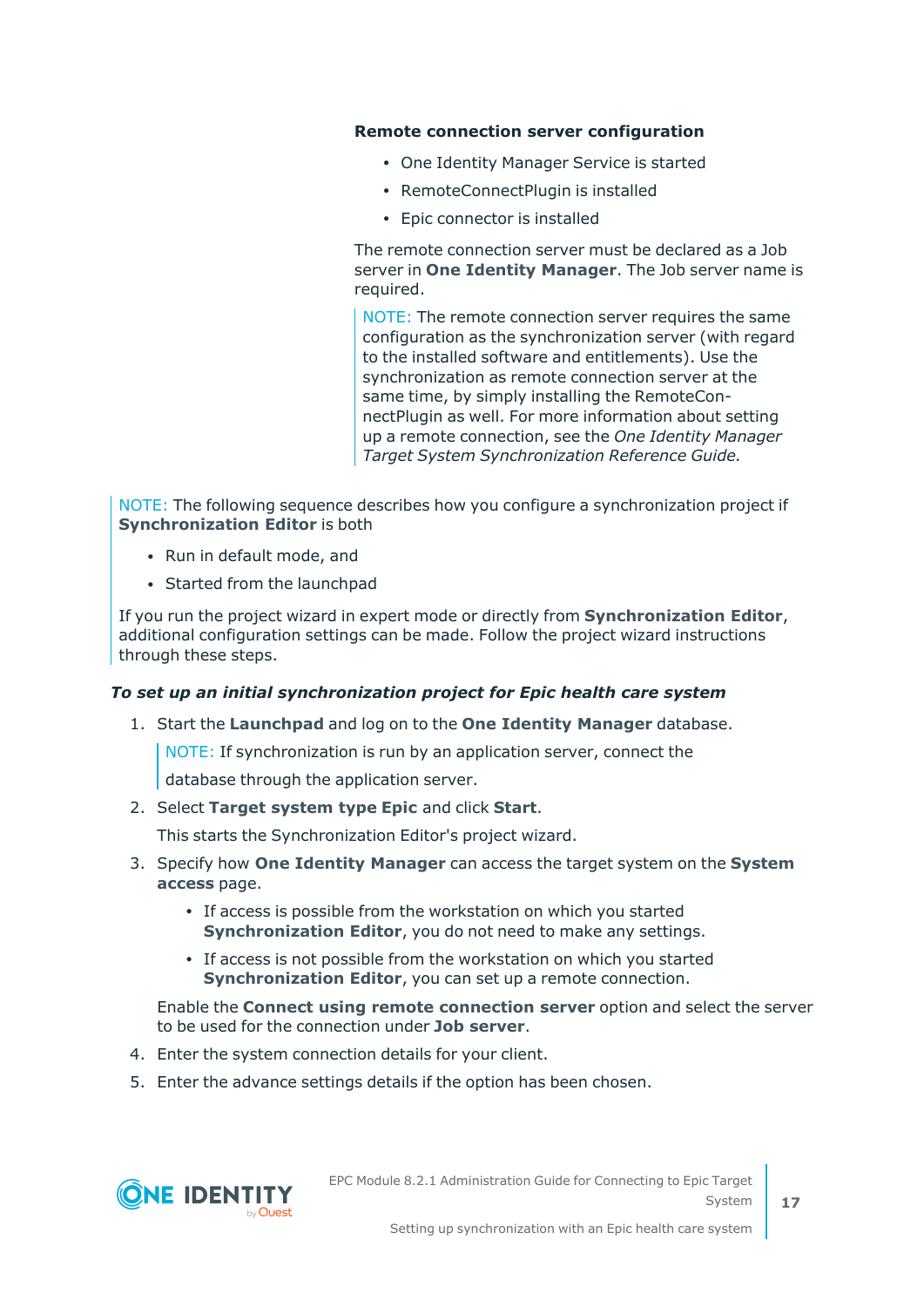6. On the **One Identity Manager Connection** tab, test the data for connecting to the **One Identity Manager** database. The data is loaded from the connected database. Reenter the password.

NOTE: If you use an unencrypted **One Identity Manager** database and have not yet saved any synchronization projects to the database, you need to enter all connection data again. This page is not shown if a synchronization project already exists.

- 7. The wizard loads the target system schema. This may take a few minutes depending on the type of target system access and the size of the target system.
- 8. On the Restrict target system access page, you specify how system access should work. You have the following options

| Upuun                                     | ricamiy                                                                                                                                                      |
|-------------------------------------------|--------------------------------------------------------------------------------------------------------------------------------------------------------------|
| Read-only<br>access to<br>target system   | Specifies whether a synchronization workflow is only to be set up<br>for the initial loading of the target system into the One Identity<br>Manager database. |
|                                           | The synchronization workflow has the following characteristics                                                                                               |
|                                           | • Synchronization is in the direction of One Identity<br>Manager.                                                                                            |
|                                           | • Processing methods in the synchronization steps are only<br>defined for synchronization in the direction of One Identity<br>Manager.                       |
| Read/write<br>access to<br>target system. | Specifies whether a provisioning workflow is to be set up in<br>addition to the synchronization workflow for the initial loading of<br>the target system.    |
| Provisioning<br>available.                | The provisioning workflow displays the following characteristics                                                                                             |
|                                           | • Synchronization is in the direction of the Target system.                                                                                                  |
|                                           | • Processing methods are only defined in the synchronization<br>steps for synchronization in the direction of the Target<br>system.                          |
|                                           | • Synchronization steps are only created for such schema<br>classes whose schema types have write access.                                                    |

### **Table 5: Specify target system access**

**Option Meaning**

9. Select the synchronization server to run synchronization on the **Synchronization** server page.

If the synchronization server is not declared as a Job server in the One Identity Manager database yet, you can add a new Job server.

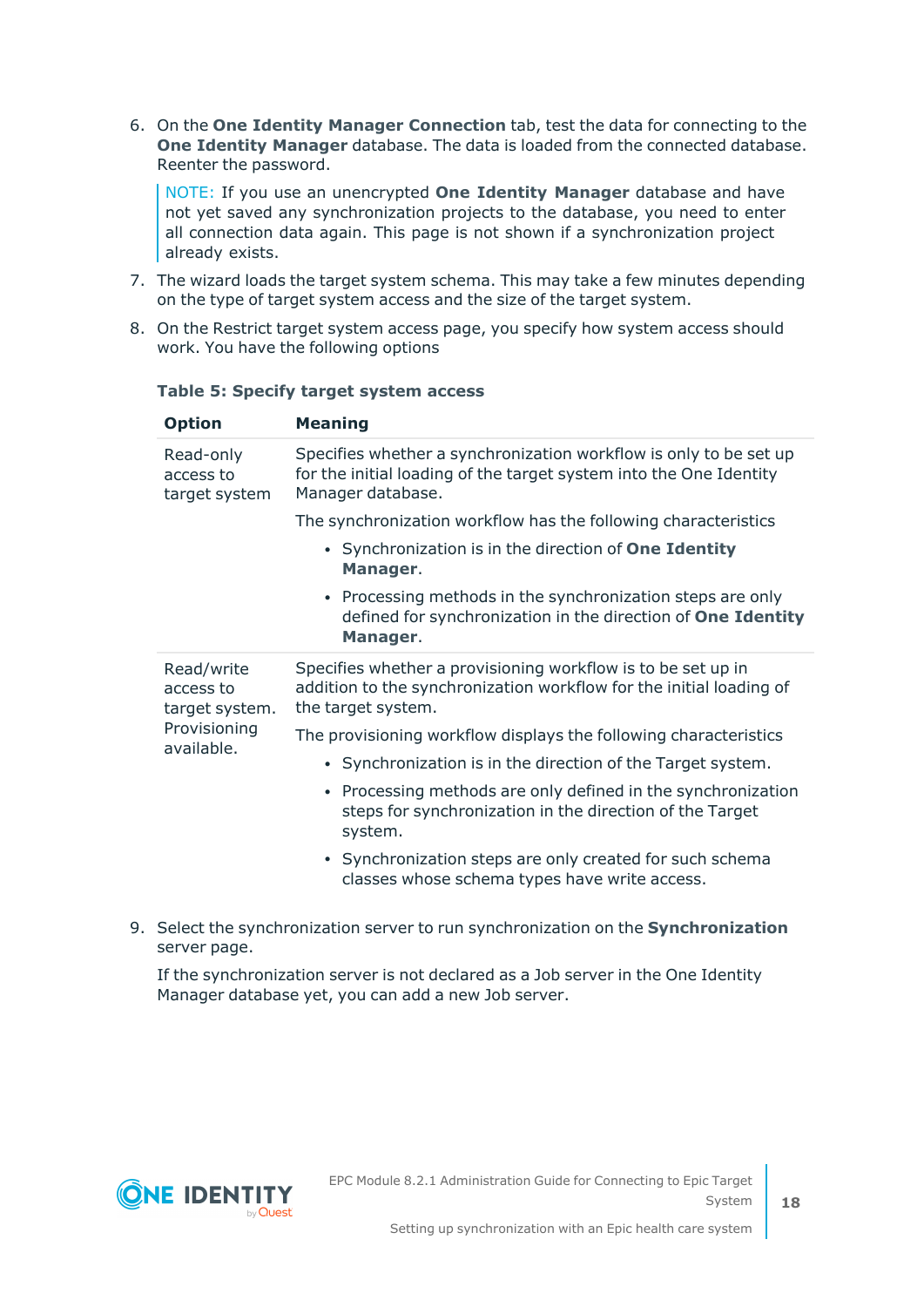- a. Click to add a new Job server.
- b. Enter a name for the Job server and the full server name conforming to DNS syntax.
- c. Click **OK**.

The synchronization server is declared as Job server for the target system in the **One Identity Manager** database.

NOTE: After you save the synchronization project, ensure that this server is set up as a synchronization server.

10. To close the project wizard, click **Finish**.

This creates and allocates a default schedule for regular synchronization. Enable the schedule for regular synchronization.

The synchronization project is created, saved and enabled immediately.

NOTE:

- If you do not want the synchronization project to be activated immediately, disable the **Activate and save the new synchronization project automatically** option. In this case, save the synchronization project manually before closing the **Synchronization Editor**.
- The connection data for the target system is saved in a variable set and can be modified under **Configuration | Variables** in **Synchronization Editor**.

## **Configure the created initial synchronization project for Epic health care system**

Configure the following variables of the synchronization project

- 1. **Locale**: The locale that is used in Epic. Date time values are formatted based on the locale. Contact your Epic administrator to get the locale. Default locale is **en-US**.
- 2. **EpicVersion**: Epic deployment version should be entered in "Month Year" format. For example, to indicate Epic version May 2020, enter as May 2020. This variable would be used for futuristic version specific implementation for any API upgrades.
- 3. **LinkedProviderIDType**: Epic EMP-SER Link Provider ID Type that the customer would like to use. Once synchronization has been run after configuring the ID Type it should not be changed to avoid data inconsistency or potential data loss.

Configure the following fields under the Mappings section of the synchronization project

#### 1. **User Mappings**

a. **vrtDateFormat**: Configure the date format that you want to use based on the locale. If the locale is en-US, the configuration is already done and you need not to do anything more.

## 2. **UserHasEMPTemplate Mappings**

a. **vrtDateFormat**: Configure the date format that you want to use based on the locale. If the locale is en-US, the configuration is already done and you need not to do anything more.

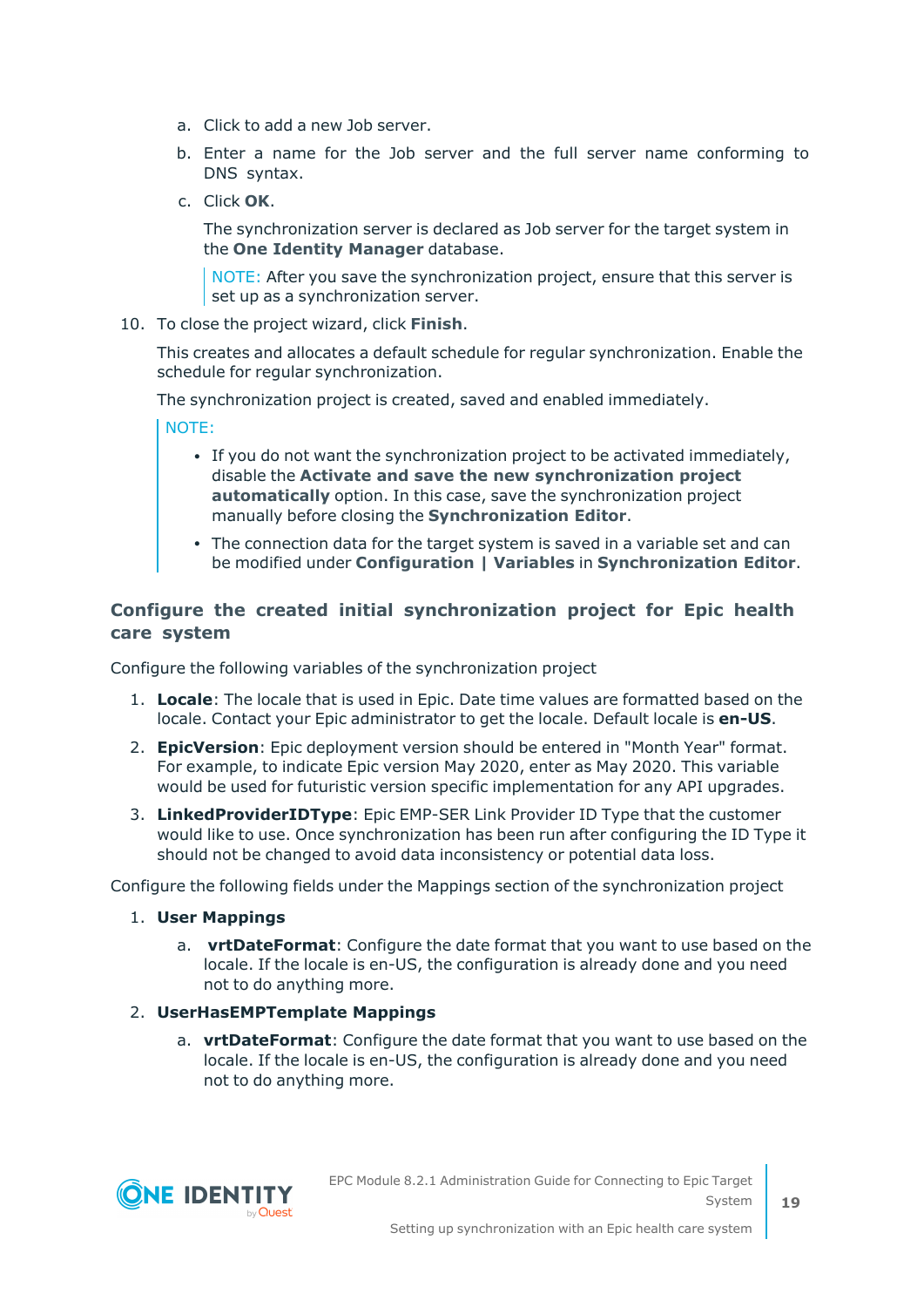### *To configure the content of the synchronization log*

- 1. Open the synchronization project in the **Synchronization Editor**.
- 2. To configure the synchronization log for target system connection, select the category **Configuration | Target system**.
- 3. To configure the synchronization log for the database connection, select **Configuration | One Identity Manager** connection.
- 4. Select the **General view** and click **Setup**.
- 5. Select the **Synchronization log** view and set **Create synchronization log**.
- 6. Enable the data to be logged.

NOTE: Some content generates a particularly large volume of log data. The synchronization log should only contain data required for troubleshooting and other analyses.

7. Click **OK**.

#### *To synchronize on a regular basis*

- 1. Open the synchronization project in the **Synchronization Editor**.
- 2. Select the category **Configuration | Start up configurations**.
- 3. Select a start up configuration in the document view and click **Edit schedule**.
- 4. Edit the schedule properties.
- 5. To enable the schedule, click **Activate**.
- 6. Click **OK**.

#### *To start initial synchronization manually*

- 1. Open the synchronization project in the **Synchronization Editor.**
- 2. Select the category **Configuration | Start up configurations**.
- 3. Select a start up configuration in the document view and click **Execute**.
- 4. Confirm the security prompt with **Yes**.

NOTE: Following a synchronization, employees are automatically created for the user accounts in the default installation. If an account definition for the client is not yet known at the time of synchronization, user accounts are linked with employees. However, account definitions are not assigned. The user accounts are therefore in a **Linked** state.

To manage the user accounts using account definitions, assign an account definition and a manage level to these user accounts.

## *To select user accounts through account definitions*

- 1. Create an account definition.
- 2. Assign an account definition to the client.

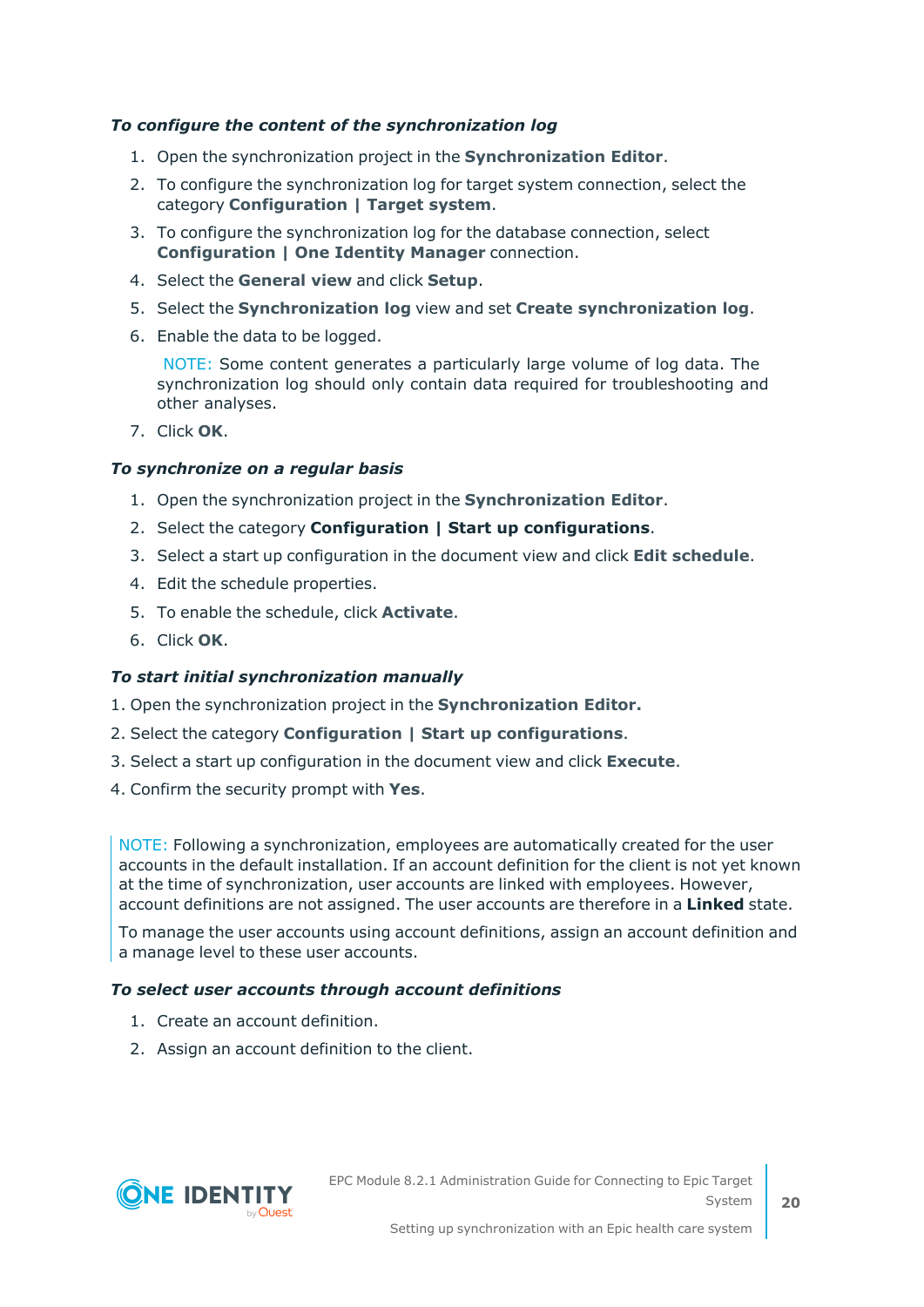- 3. Assign the account definition and manage level to user accounts in linked status.
	- a. In **One Identity Manager**, select **Epic Healthcare | User accounts | Linked but not configured | <Client>**.
	- b. Select **Assign account definition to linked accounts**.

## **Related Topics**

- Setting up the [synchronization](#page-9-0) server
- Displaying [synchronization](#page-20-0) results
- Customizing [synchronization](#page-21-0) configuration
- [Configuration](#page-106-0) parameters for managing Epic health care system
- Default project [template](#page-109-0) for Epic

# <span id="page-20-0"></span>**Displaying synchronization results**

Synchronization results are summarized in the synchronization log. You can specify the extent of the synchronization log for each system connection individually. **One Identity Manager** provides several reports in which the synchronization results are organized under different criteria.

## *To display a synchronization log*

- 1. Open the synchronization project in the **Synchronization Editor**.
- 2. Select **Logs**.
- 3. Click in the navigation view toolbar.

Logs for all completed synchronization runs are displayed in the navigation view.

4. Select a log by double-clicking on it.

An analysis of the synchronization is shown as a report. You can save the report.

## *To display a provisioning log*

- 1. Open the synchronization project in the **Synchronization Editor**.
- 2. Select **Logs**.
- 3. Click in the navigation view toolbar.

Logs for all completed provisioning processes are displayed in the navigation view.

- 4. Select a log by double-clicking on it. An analysis of the provisioning is show as a report. You can save the report.
- 5. The log is marked in color in the navigation view.

This mark shows you the execution status of the synchronization/provisioning.

6. Synchronization logs are stored for a fixed length of time.

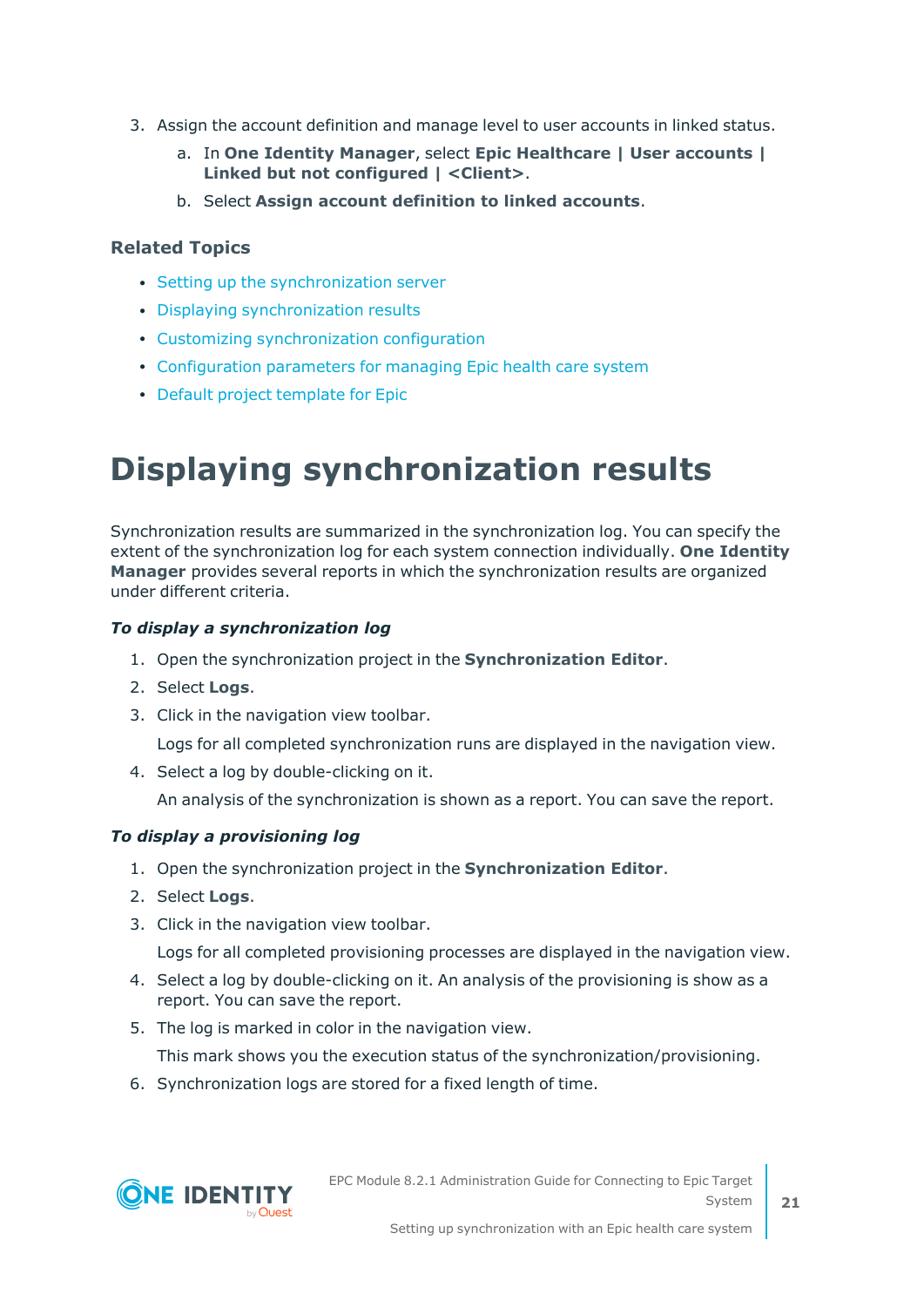## *To modify the retention period for synchronization logs*

<sup>l</sup> In **Designer**, enable the **DPR | Journal | LifeTime** configuration parameter and enter the maximum retention period.

## <span id="page-21-0"></span>**Customizing synchronization configuration**

You have used the **Synchronization Editor** to set up a synchronization project for synchronization of an Epic health care system. If you manage user accounts and their authorizations with One Identity Manager, changes are provisioned in the Epic health care system. You can customize the synchronization as required by updating the synchronization project's workflow, mappings, variables and start up configurations

IMPORTANT: As long as synchronization is running, you must not start another synchronization for the same target system. This applies especially, if the same synchronization objects would be processed.

- If another synchronization is started with the same start up configuration, this process is stopped and is assigned the **Frozen** execution status. An error message is written to the **One Identity Manager Service** log file.
- If another synchronization is started with another start up configuration, that addresses same target system, it may lead to synchronization error or loss of data. Specify **One Identity Manager** behavior in this case, in the start up configuration. Group start up configurations with the same start up behavior.

For detailed information about configuring synchronization, see the *One Identity Manager Target System Synchronization Reference Guide*.

## <span id="page-21-1"></span>**Updating Schemas**

All the schema data (schema types and schema properties) of the target system schema and the **One Identity Manager** schema are available when you are editing a synchronization project. Only a part of this data is really needed for configuring synchronization. If a synchronization project is finished, the schema is compressed to remove unnecessary data from the synchronization project. This can speed up loading the synchronization project. Deleted schema data can be added to the synchronization configuration again at a later point. If the target system schema or the One Identity Manager schema has changed, these changes must also be added to the synchronization configuration. Then the changes can be added to the schema property mapping.

To include schema data that have been deleted through compressing and schema modifications in the synchronization project, update each schema in the synchronization project.

This may be necessary if



EPC Module 8.2.1 Administration Guide for Connecting to Epic Target System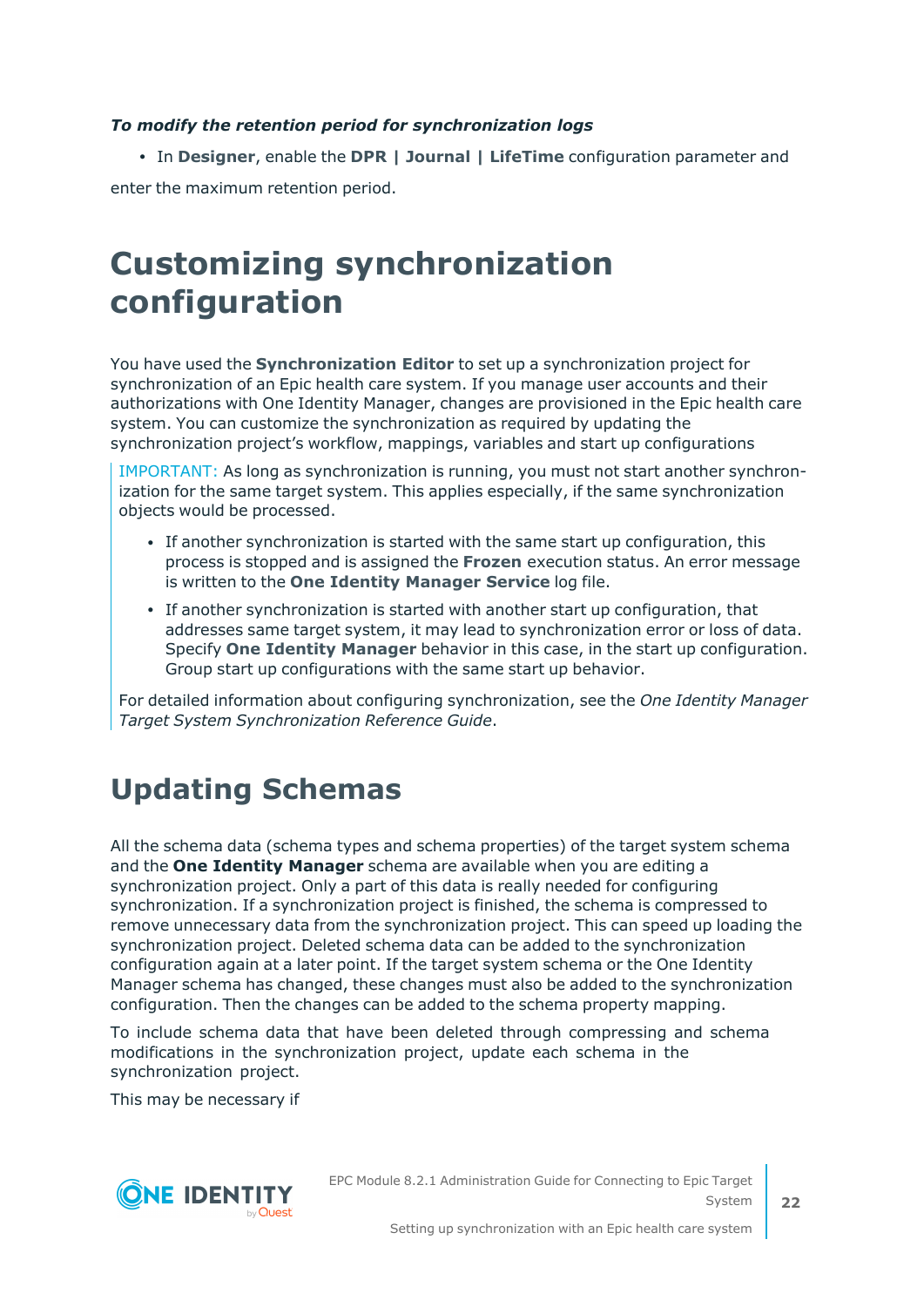- A schema was changed by
	- Changes to a target system schema
	- Customizations to the One Identity Manager schema
	- A One Identity Manager update migration
	- A schema in the synchronization project was shrunk by
		- Enabling the synchronization project
		- Saving the synchronization project for the first time
		- Compressing a schema

## *To update a system connection schema*

- 1. Open the synchronization project in the **Synchronization Editor**.
- 2. Select the category **Configuration | Target systems**.
	- $OR -$

Select the category **Configuration | One Identity Manager connection**.

- 3. Select the view **General** and click **Update schema**.
- 4. Confirm the security prompt with **Yes**.

This reloads the schema data.

## *To edit a mapping*

- 1. Open the synchronization project in the **Synchronization Editor**.
- 2. Select the category **Mappings**.
- 3. Select a mapping in the navigation view.

The **Mapping Editor** is displayed.

For more detailed information about mappings, see the *One Identity Manager Target System Synchronization Reference Guide*.

NOTE: The synchronization is deactivated if the schema of an activated synchronization project is updated. Reactivate the synchronization project to synchronize.

# <span id="page-22-0"></span>**Post-processing outstanding objects**

Objects, which do not exist in the target system, can be marked as outstanding in **One Identity Manager** by synchronizing. This prevents objects being deleted because of an incorrect data situation or an incorrect synchronization configuration.

## **Outstanding objects**

- <sup>l</sup> Cannot be edited in **One Identity Manager**
- Are ignored by subsequent synchronization

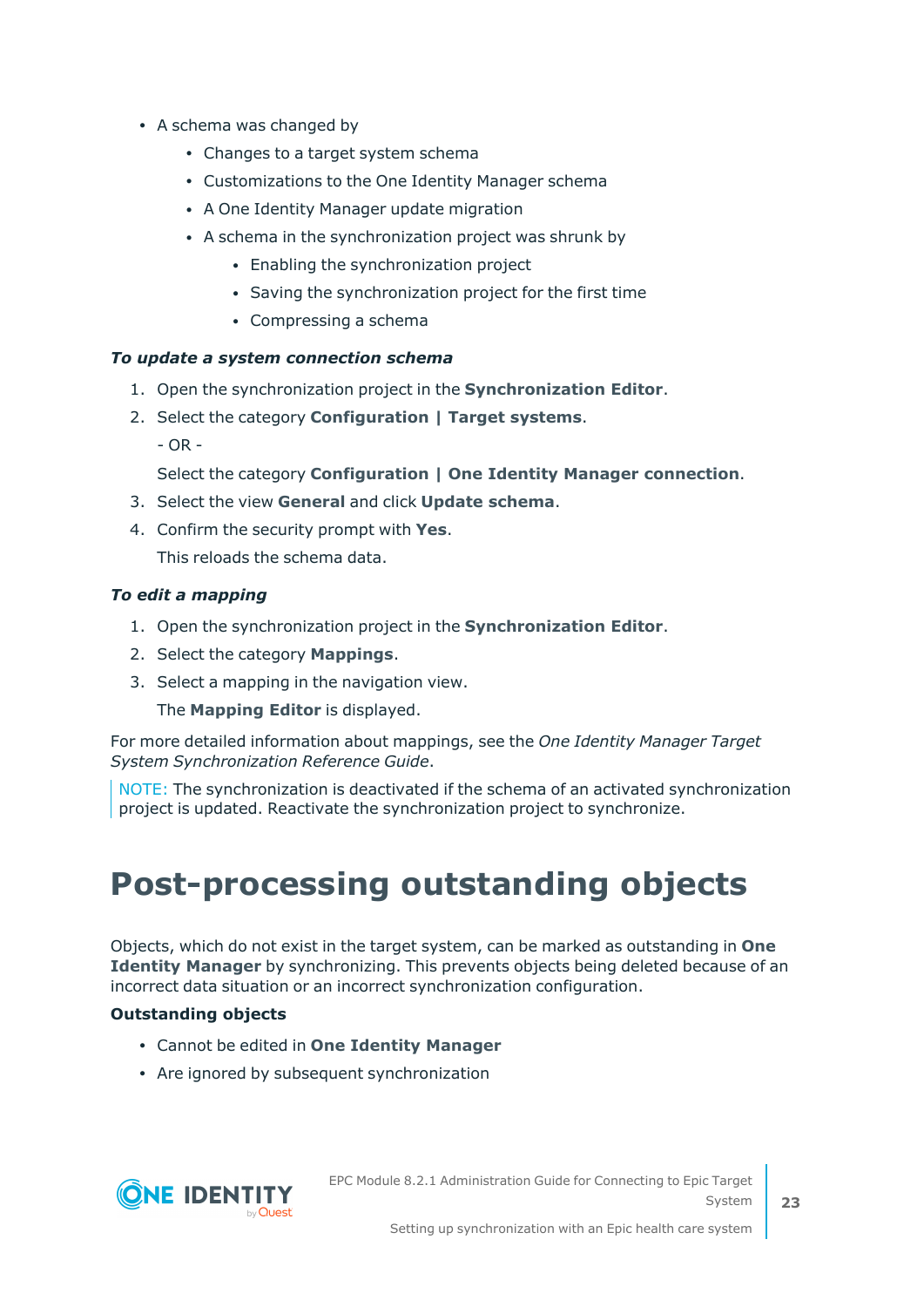• Are ignored by inheritance calculations

This means, all memberships and assignments remain intact until the outstanding objects have been processed. Start target system synchronization to do this.

### *To post-process outstanding objects*

1. In **One Identity Manager**, select the **Epic health care | Target system synchronization: Epic** category.

All tables assigned to the target system type Epic as synchronization tables are displayed in the navigation view.

All objects that are marked as outstanding are shown. The **Last log entry** and **Last method run** columns display the time at which the last entry was made in the synchronization log and which processing method was run. The **No log available** entry can mean the following

• The synchronization log has already been deleted.

 $- OR -$ 

• An assignment from a member list has been deleted in the target system.

The base object of the assignment has been updated during the

synchronization. A corresponding entry appears in the synchronization log. The

entry in the assignment table is marked as outstanding, but there is no entry in

the synchronization log.

• An object that contains a member list has been deleted in the target system.

During synchronization, the object and all corresponding entries in assignment tables are marked as outstanding. However, an entry in the synchronization log appears only for the deleted object.

## NOTE:

## *To display object properties of an outstanding object*

- a. Select the object on the target system synchronization form.
- b. Open the context menu and click Show object.
- 2. Select the objects you want to rework. Multi-select is possible.

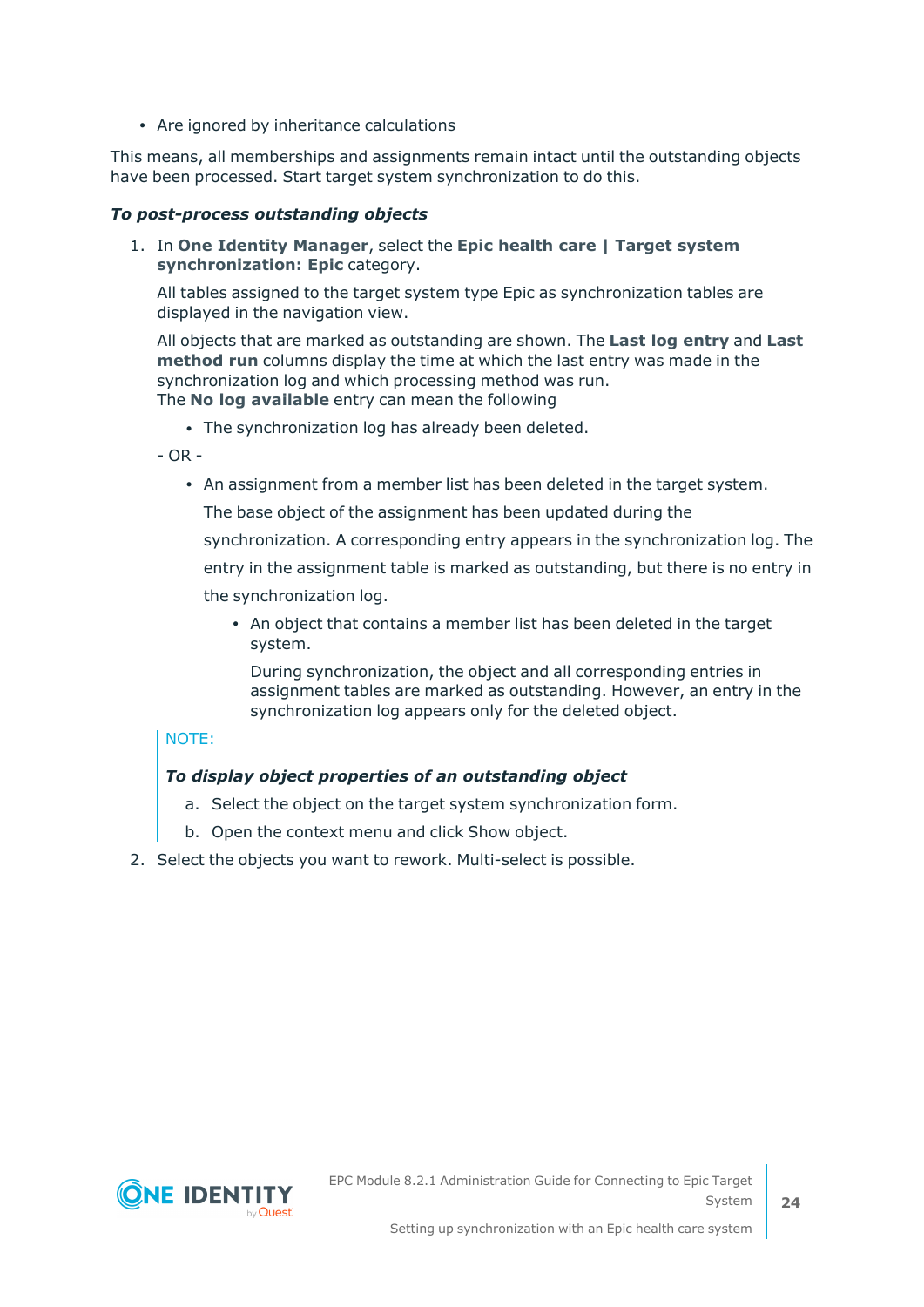3. Click one of the following icons in the form toolbar to run the respective method.

| <b>Icon</b> | <b>Method</b> | <b>Description</b>                                                                                                                                                                                                                                                             |
|-------------|---------------|--------------------------------------------------------------------------------------------------------------------------------------------------------------------------------------------------------------------------------------------------------------------------------|
|             | <b>Delete</b> | The object is immediately deleted in the One Identity Manager<br>database. Deferred deletion is not taken into account. The<br><b>Outstanding</b> label is removed for the object. Indirect<br>memberships cannot be deleted.                                                  |
|             | Publish       | The object is added in the target system. The <b>Outstanding</b><br>label is removed for the object. The method triggers the<br>HandleOutstanding event. This runs a target system specific<br>process that triggers the provisioning process for the object.<br>Prerequisites |
|             |               | • The table containing the object can be published.                                                                                                                                                                                                                            |
|             |               | • The target system connector has write access to the<br>target system.                                                                                                                                                                                                        |
| 53          | Reset         | The <b>Outstanding label</b> is removed for the object.                                                                                                                                                                                                                        |

## **Table 6: Methods for handling outstanding objects**

4. Confirm the security prompt with **Yes**.

### NOTE:

- By default, the selected objects are processed in parallel, which speeds up execution of the selected method. If an error occurs during processing, the action is stopped and all changes are discarded.
- Bulk processing of objects must be disabled if errors are to be localized, which means the objects are processed sequentially. Failed objects are named in the error message. All changes that were made up until the error occurred are saved.

#### *To disable bulk processing*

• Deactivate in the form toolbar.

You must customize synchronization to synchronize custom tables.

## *To add custom tables to the target system synchronization*

- 1. In the result list, select the target system type **Epic**.
- 2. Select **Assign synchronization tables**.
- 3. Assign custom tables whose outstanding objects you want to handle in **Add assignments**.
- 4. Save the changes.
- 5. Select **Configure tables** for publishing.
- 6. Select custom tables whose outstanding objects can be published in the target system and set **Publishable**.
- 7. Save the changes.



EPC Module 8.2.1 Administration Guide for Connecting to Epic Target System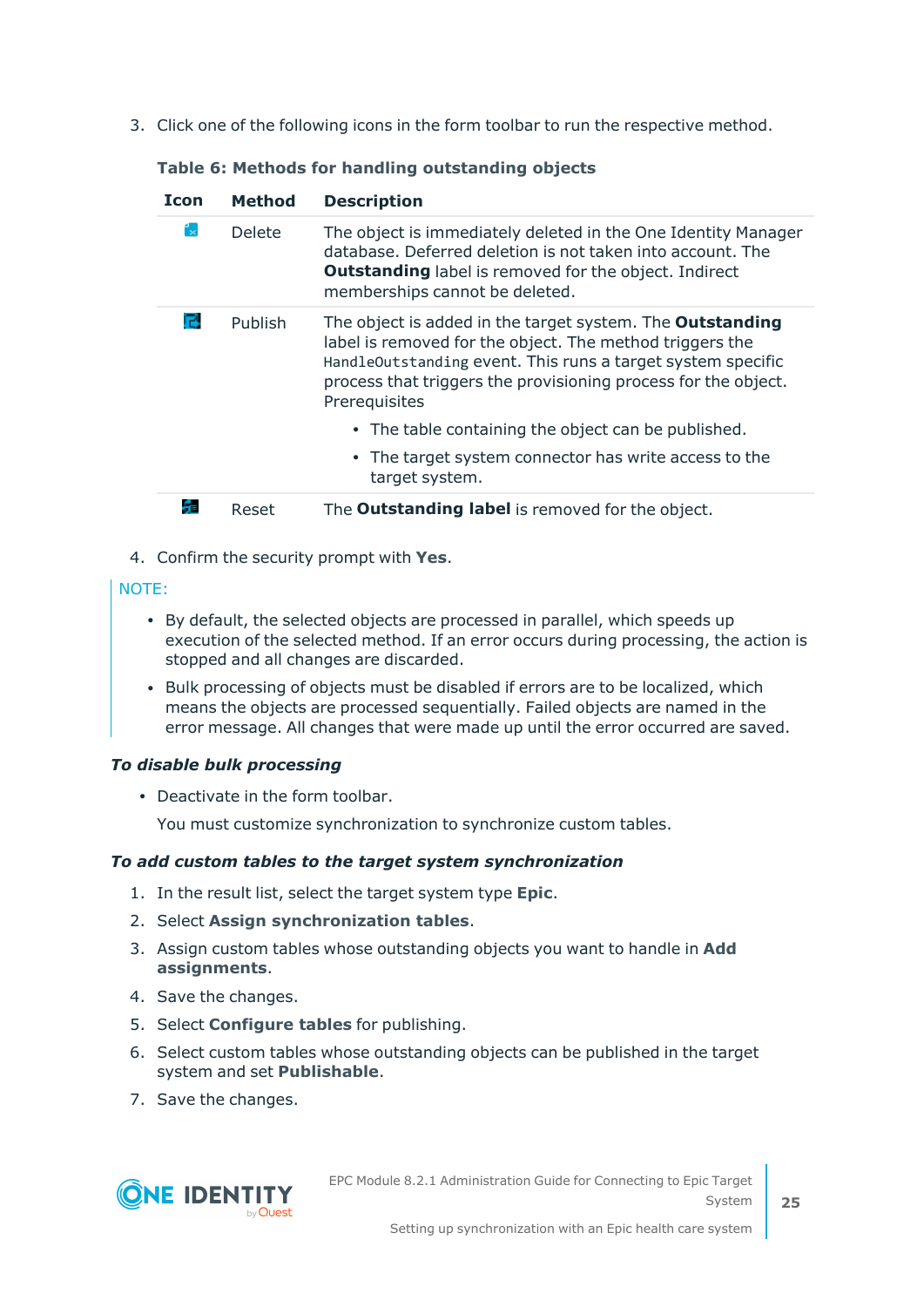NOTE: The target system connector must have write access to the target system in order to publish outstanding objects that are being post-processed. This means that the **Connection is read only** option is not set in the target system connection.

## <span id="page-25-0"></span>**Help for the analysis of synchronization issues**

You can generate a report for analyzing problems which occur during synchronization, for example, insufficient performance.

The report contains information such as

- Consistency check results
- Revision filter settings
- Scope applied
- Analysis of the synchronization buffer
- Object access times in the One Identity Manager database and in the target system

#### *To generate a synchronization analysis report*

- 1. Open the synchronization project in the **Synchronization Editor**.
- 2. Select the menu **Help | Generate** synchronization analysis report and answer the security prompt with **Yes**.

The report may take a few minutes to generate. It is displayed in a separate window.

<span id="page-25-1"></span>3. Print the report or save it in one of the available output formats.

## **Deactivating synchronization**

Regular synchronization cannot be started until the synchronization project and the schedule are active.

#### *To prevent regular synchronization*

- 1. Open the synchronization project in the **Synchronization Editor**.
- 2. Select the start up configuration and deactivate the configured schedule.

Now you can only start synchronization manually.

An activated synchronization project can only be edited to a limited extent. The schema in the synchronization project must be updated if schema modifications are required. The synchronization project is deactivated in this case and can be edited again. Furthermore, the synchronization project must be deactivated if synchronization should not be started by any means (not even manually).



Setting up synchronization with an Epic health care system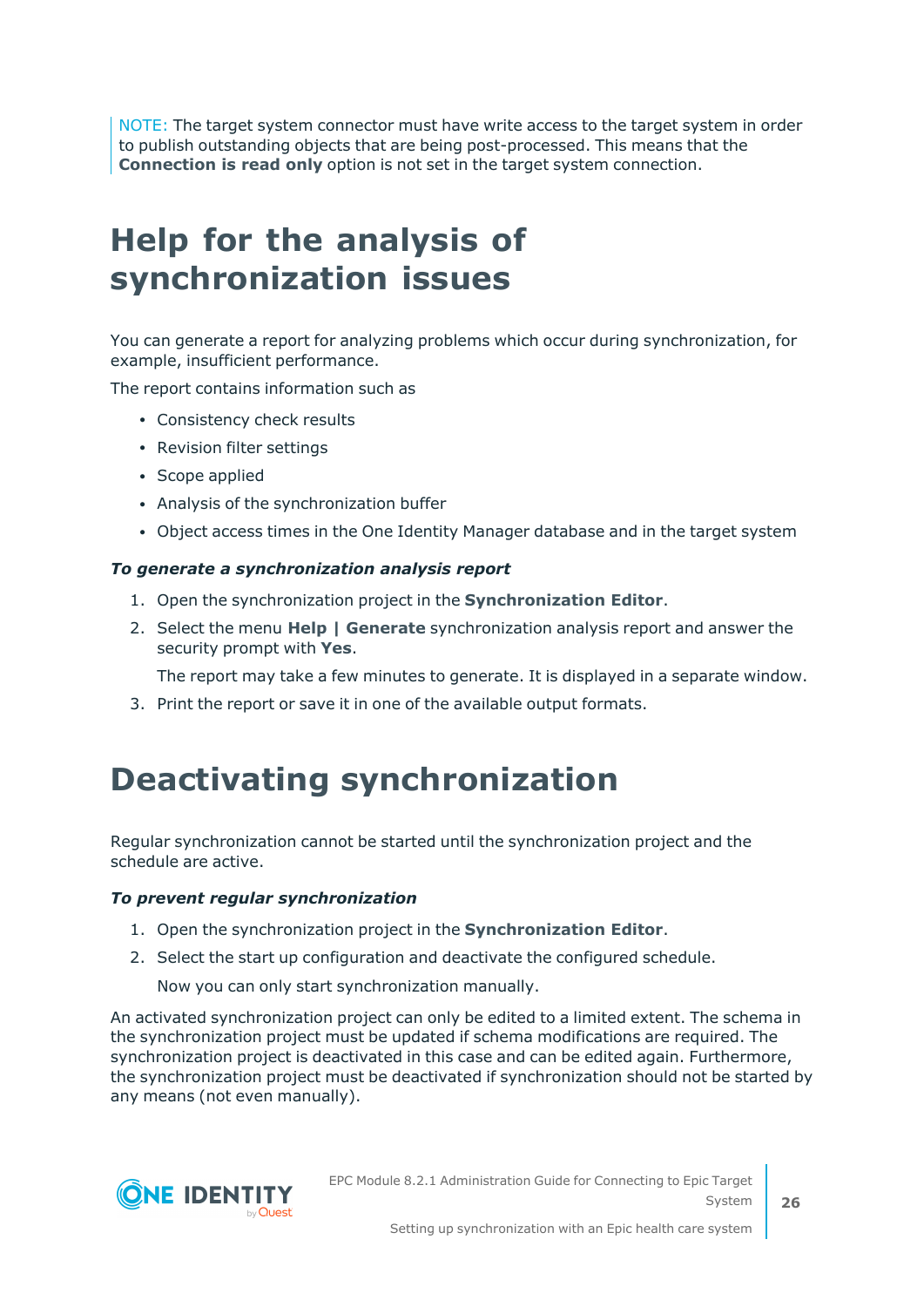### *To deactivate the synchronization project*

- 1. Open the synchronization project in the **Synchronization Editor**.
- 2. Select **General** on the start page.
- 3. Click **Deactivate project**.

#### **Related Topics**

• Creating a [synchronization](#page-12-0) project for initial synchronization of an Epic health care [system](#page-12-0)



EPC Module 8.2.1 Administration Guide for Connecting to Epic Target System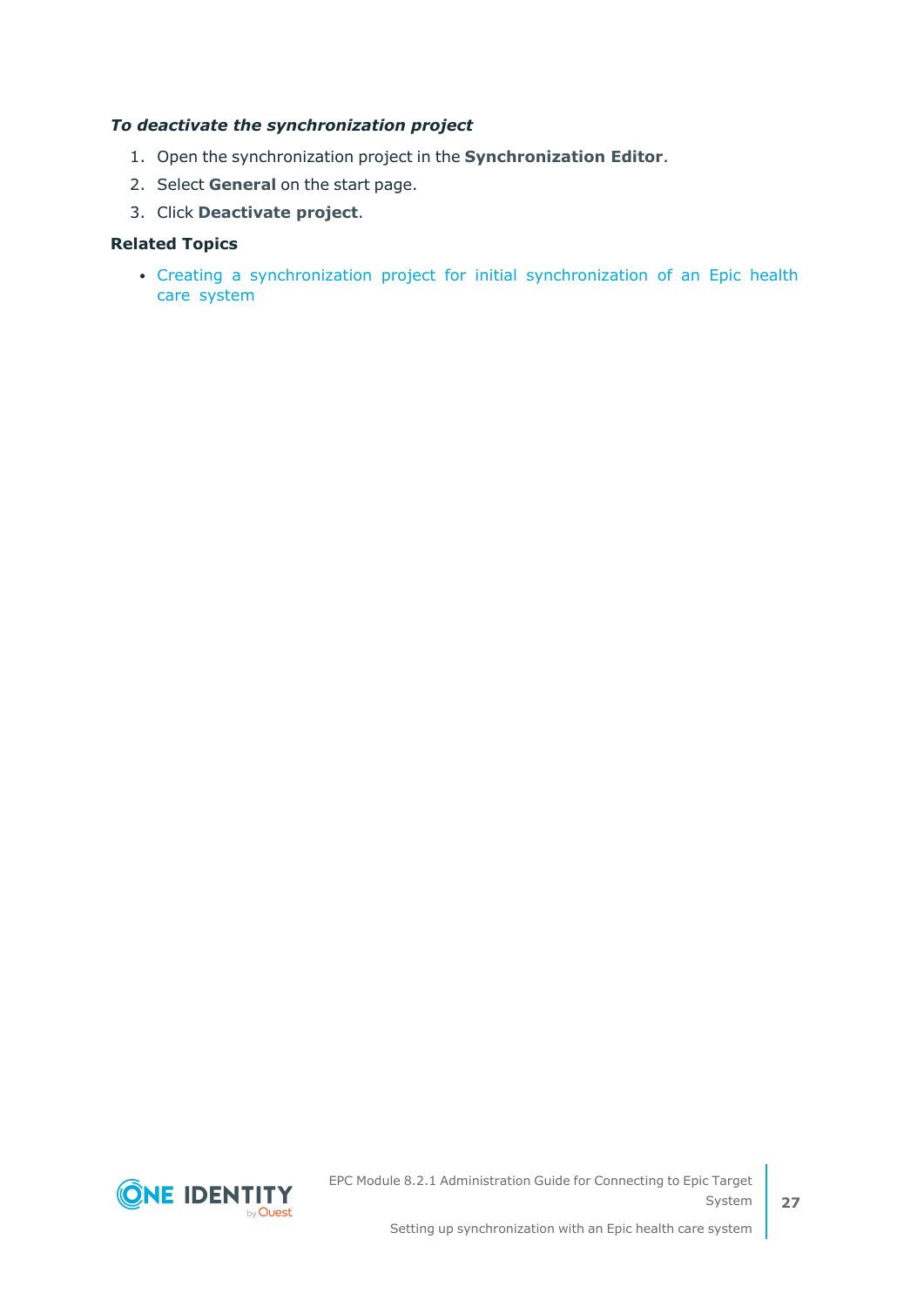# <span id="page-27-0"></span>**Basic Data for managing an Epic health care system**

To manage an Epic health care system environment in One Identity Manager, the following basic data is relevant.

## **Configuration parameters**

Use configuration parameters to configure the behavior of the system's basic settings. One Identity Manager provides default settings for different configuration parameters. Check the configuration parameters and modify them as necessary to suit your requirements. Configuration parameters are defined in the One Identity Manager modules. Each One Identity Manager module can also install configuration parameters. You can find an overview of all configuration parameters in Base data | General | Configuration parameters in Designer.

For more information, see [Configuration](#page-106-0) parameters for managing Epic health care system.

## **Account definitions**

One Identity Manager has account definitions for automatically allocating user accounts to employees . You can create account definitions for every target system. If an employee does not yet have a user account in a target system, a new user account is created. This is done by assigning account definitions to an employee. For more information, see [Account](#page-28-0) [definition](#page-28-0) for Epic User Account.

## **Password policies**

One Identity Manager provides you with support for creating complex password policies, for example, for system user passwords, the employees' central password as well as passwords for individual target systems. Password polices apply not only when the user enters a password but also when random passwords are generated.

Predefined password policies are supplied with the default installation that you can user or customize if required. You can also define your own password policies.

For more information, see [Password](#page-44-0) policies for Epic User Account.

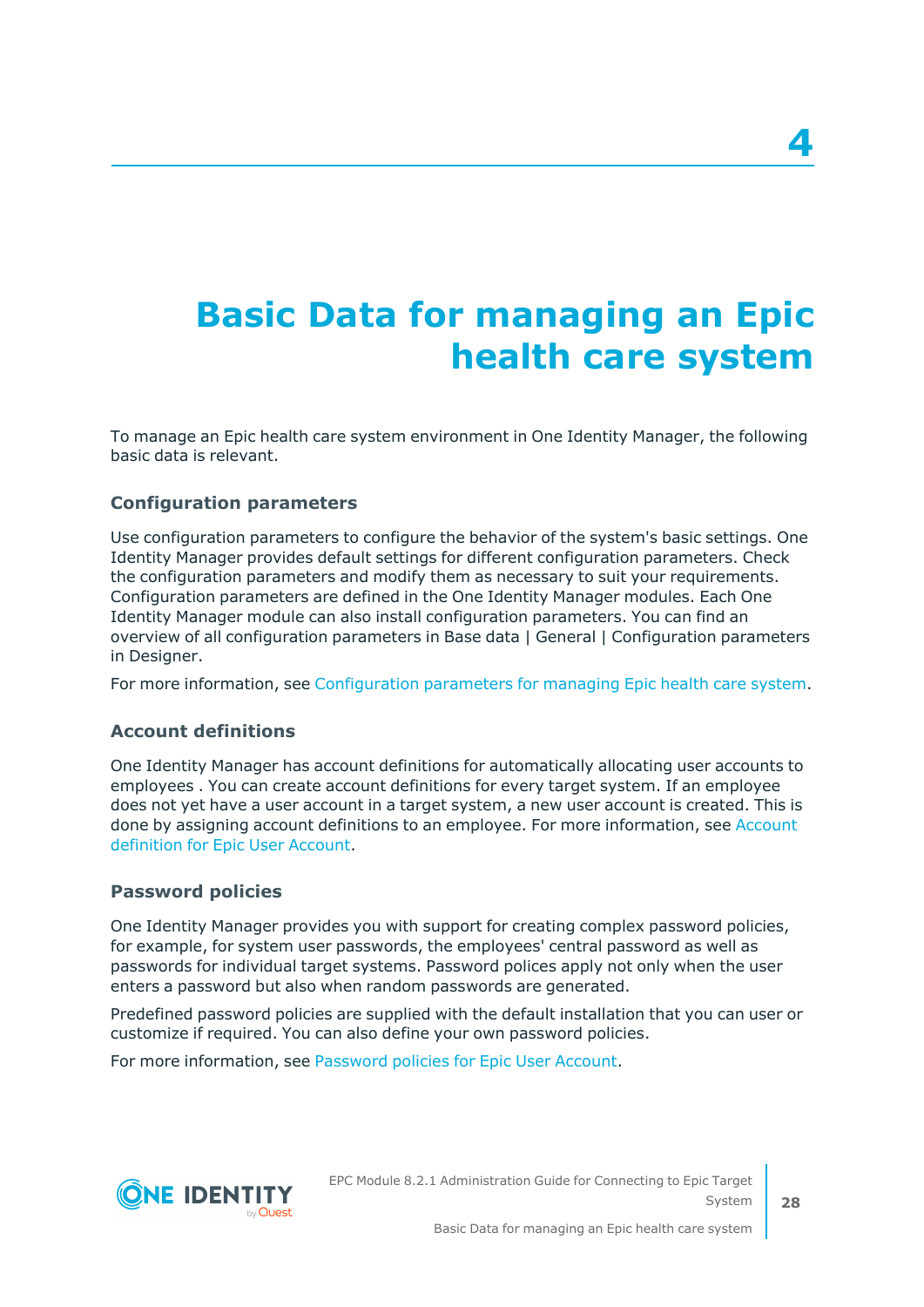## **Initial password for new user accounts**

You have the different options for issuing an initial password for user accounts. The central password of the assigned employee can be aligned with the user account password, a predefined, fixed password can be used, or a randomly generated initial password can be issued.

For more information, see Initial password for new Epic user accounts.

## **Email notifications about login data**

When a new user account is created, the login data are sent to a specified recipient. In this case, two messages are sent with the username and the initial password. Mail templates are used to generate the messages. For more information, see Email notifications about login data.

## **Target system types**

Target system types are required for configuring target system comparisons. Tables containing outstanding objects are maintained on target system types. For more information, see Post-processing outstanding objects.

## **Target system managers**

A default application role exists for the target system manager in One Identity Manager. Assign the employees who are authorized to edit all tenants in One Identity Manager to this application role. Define additional application roles if you want to limit the edit permissions for target system managers to individual tenants. The application roles must be added under the default application role. For more information, see Target system managers.

## **Server**

Servers must know your server functionality in order to handle Epic specific processes in One Identity Manager. For example, the synchronization server.

<span id="page-28-0"></span>For more information, see Editing a server.

# **Account definition for Epic User Account**

One Identity Manager has account definitions for automatically allocating user accounts to employees during working hours. You can create account definitions for every target system. If an employee does not yet have a user account in a target system, a new user account is created. This is done by assigning account definitions to an employee.

The data for the user accounts in the respective target system comes from the basic employee data. The employees must have a central user account. The assignment of the IT operating data to the employee's user account is controlled through the primary assignment of the employee to a location, a department, a cost center, or a business role

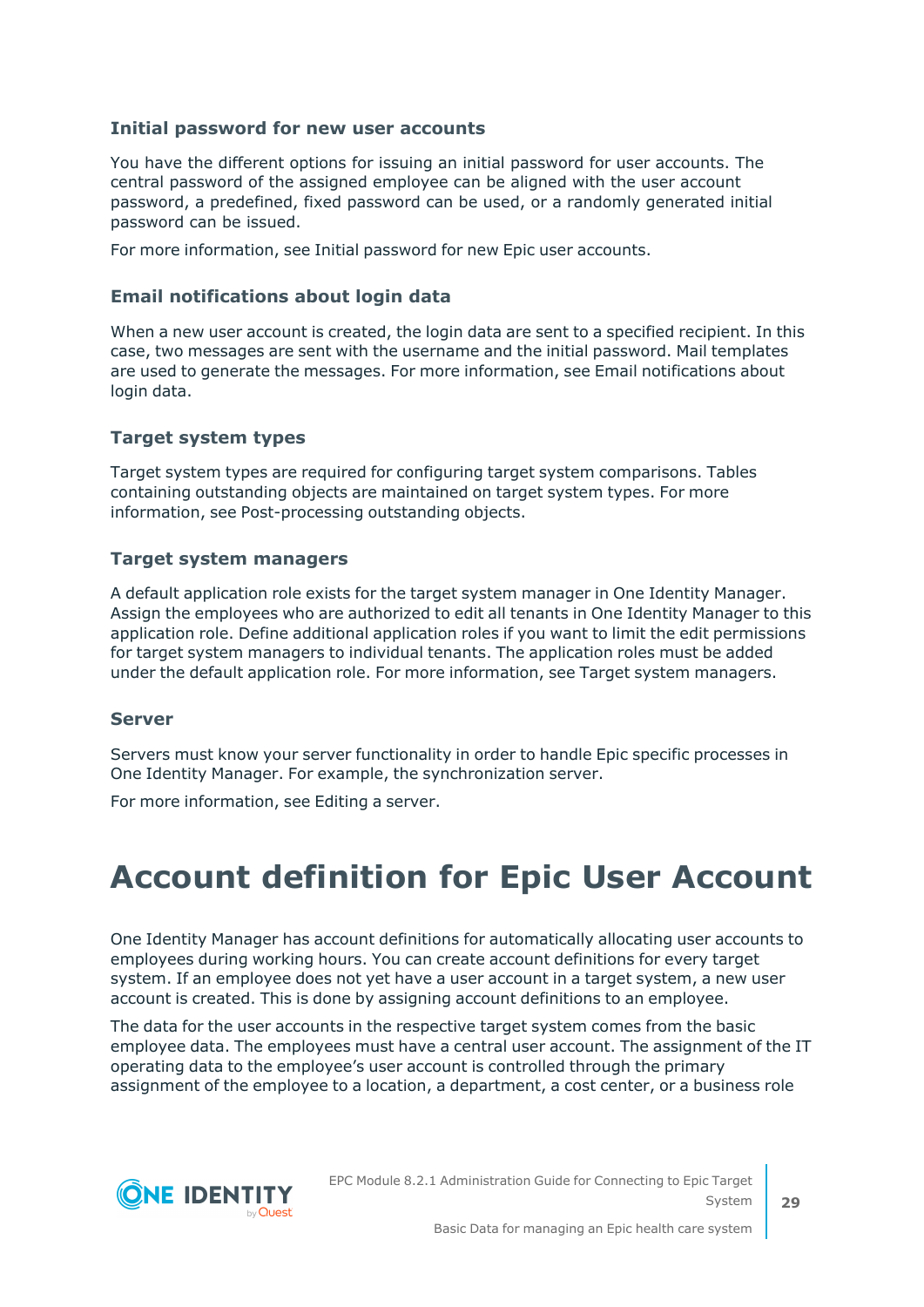(template processing). Processing is done through templates. There are predefined templates for determining the data required for user accounts included in the default installation. You can customize templates as required. For detailed information about account definitions, see the One Identity Manager Target System Base Module Administration Guide.

The following steps are required to implement an account definition

- Creating account definitions
- Creating manage levels
- Creating mapping rules for IT operating data
- Entering IT operating data
- Assigning account definitions to employees
- Assigning account definitions to a target system

## <span id="page-29-0"></span>**Creating Account Definitions - Master data for an Account Definition**

### *To create a new account definition*

1. In **One Identity Manager**, select **Epic healthcare | Basic configuration data | Account definitions | Account definition**s.

2. Select an account definition in the result list. Select Change master data.

- OR -

Click in the result list toolbar.

- 3. Enter the account definition's master data.
- 4. Save the changes

For more information, see Master data for an account definition.

### **Table 7: Master data for an account definition**

| <b>Property</b>                     | <b>Description</b>                                                                                                                                                                                                                 |
|-------------------------------------|------------------------------------------------------------------------------------------------------------------------------------------------------------------------------------------------------------------------------------|
| Account defin-<br>ition             | Account definition name.                                                                                                                                                                                                           |
| User account<br>table               | Table in the One Identity Manager schema that maps user accounts.                                                                                                                                                                  |
| Target system                       | Target system to which the account definition applies.                                                                                                                                                                             |
| Required<br>account defin-<br>ition | Required account definitions. Define the dependencies between<br>account definitions. When this account definition is requested or<br>assigned, the required account definition is automatically requested or<br>assigned with it. |

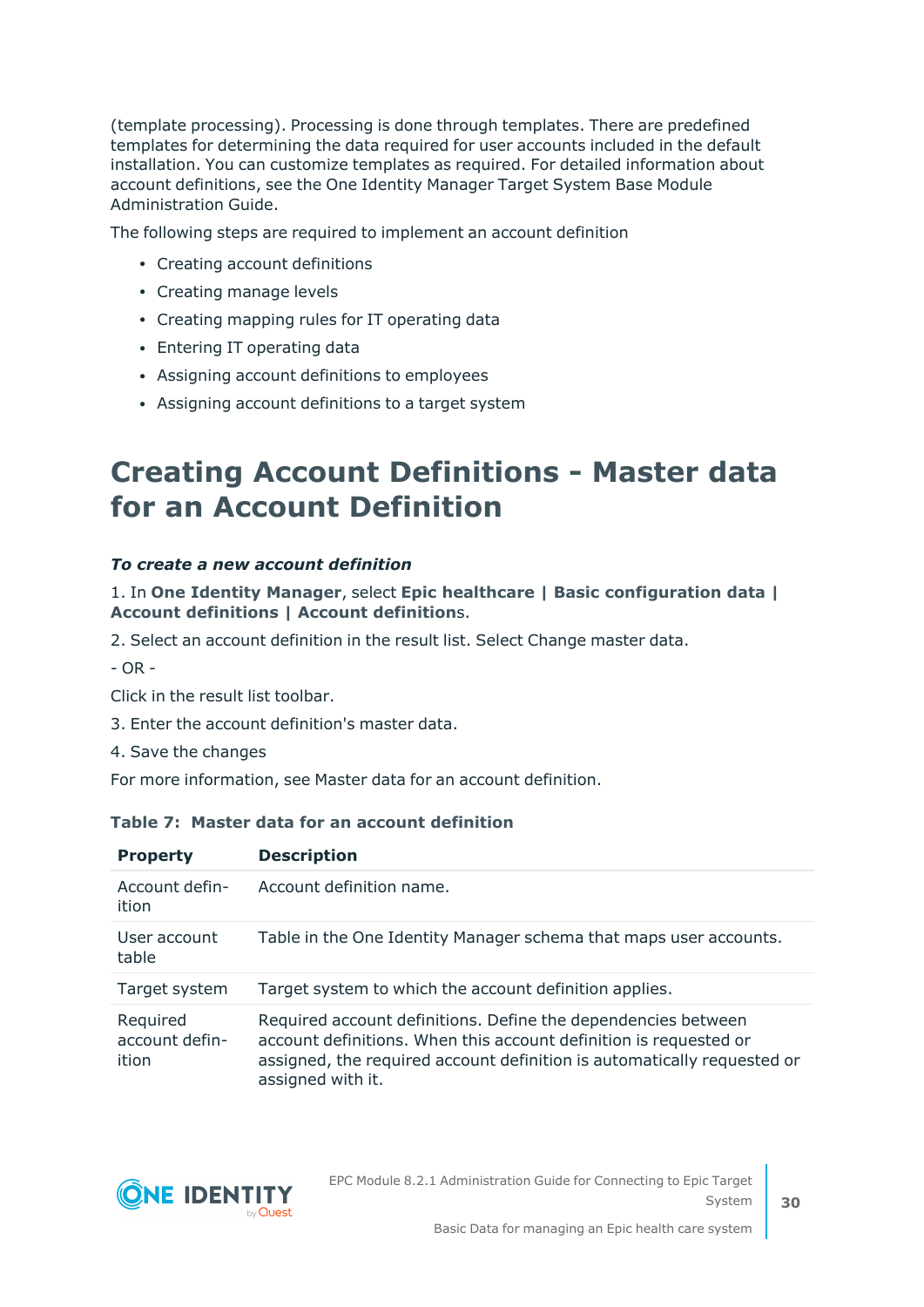| Description                                                | Spare text box for additional explanation.                                                                                                                                                                                                                                                                                                                                                                                                               |
|------------------------------------------------------------|----------------------------------------------------------------------------------------------------------------------------------------------------------------------------------------------------------------------------------------------------------------------------------------------------------------------------------------------------------------------------------------------------------------------------------------------------------|
| Manage level<br>(initial)                                  | Manage level to use by default when you add new user accounts.                                                                                                                                                                                                                                                                                                                                                                                           |
| Risk index                                                 | Value for evaluating the risk of account definition assignments to<br>employees. Enter a value between 0 and 1. This input field is only<br>visible if the configuration parameter QER   CalculateRiskIndex is<br>activated. For more detailed information, see the One Identity Manager<br>Risk Assessment Administration Guide.                                                                                                                        |
| Service item                                               | Service item Service item through which you can request the account<br>definition in the IT Shop. Assign an existing service item or add a new<br>one.                                                                                                                                                                                                                                                                                                   |
| IT Shop                                                    | Specifies whether the account definition can be requested through the<br>IT Shop. The account definition can be ordered by an employee over<br>the Web Portal and distributed using a defined approval process. The<br>account definition can also be assigned directly to employees and roles<br>outside of IT Shop.                                                                                                                                    |
| Only for use in<br>IT Shop                                 | Specifies whether the account definition can only be requested through<br>the IT Shop. The account definition can be ordered by an employee<br>over the Web Portal and distributed using a defined approval process.<br>This means, the account definition cannot be directly assigned to roles<br>outside the IT Shop.                                                                                                                                  |
| Automatic<br>assignment to<br>employees                    | Specifies whether the account definition is assigned automatically to all<br>internal employees. The account definition is assigned to every<br>employee not marked as external, on saving. New employees<br>automatically obtain this account definition as soon as they are added.                                                                                                                                                                     |
|                                                            | IMPORTANT: Only set this option if you can ensure that all current<br>internal employees in the database and all pending newly added<br>internal employees obtain a user account in this target system.<br>Disable this option to remove automatic assignment of the account<br>definition to all employees. The account definition cannot be<br>reassigned to employees from this point on. Existing account defin-<br>ition assignments remain intact. |
| Retain account<br>definition if<br>permanently<br>disabled | Specifies the account definition assignment to permanently disabled<br>employees. Option set: The account definition assignment remains in<br>effect. The user account stays the same. Option not set: The account<br>definition assignment is not in effect. The associated user account is<br>deleted.                                                                                                                                                 |
| Retain account<br>definition if<br>temporarily<br>disabled | Specifies the account definition assignment on deferred deletion of<br>employees. Option set: The account definition assignment remains in<br>effect. The user account stays the same. Option not set: The account<br>definition assignment is not in effect. The associated user account is<br>deleted.                                                                                                                                                 |

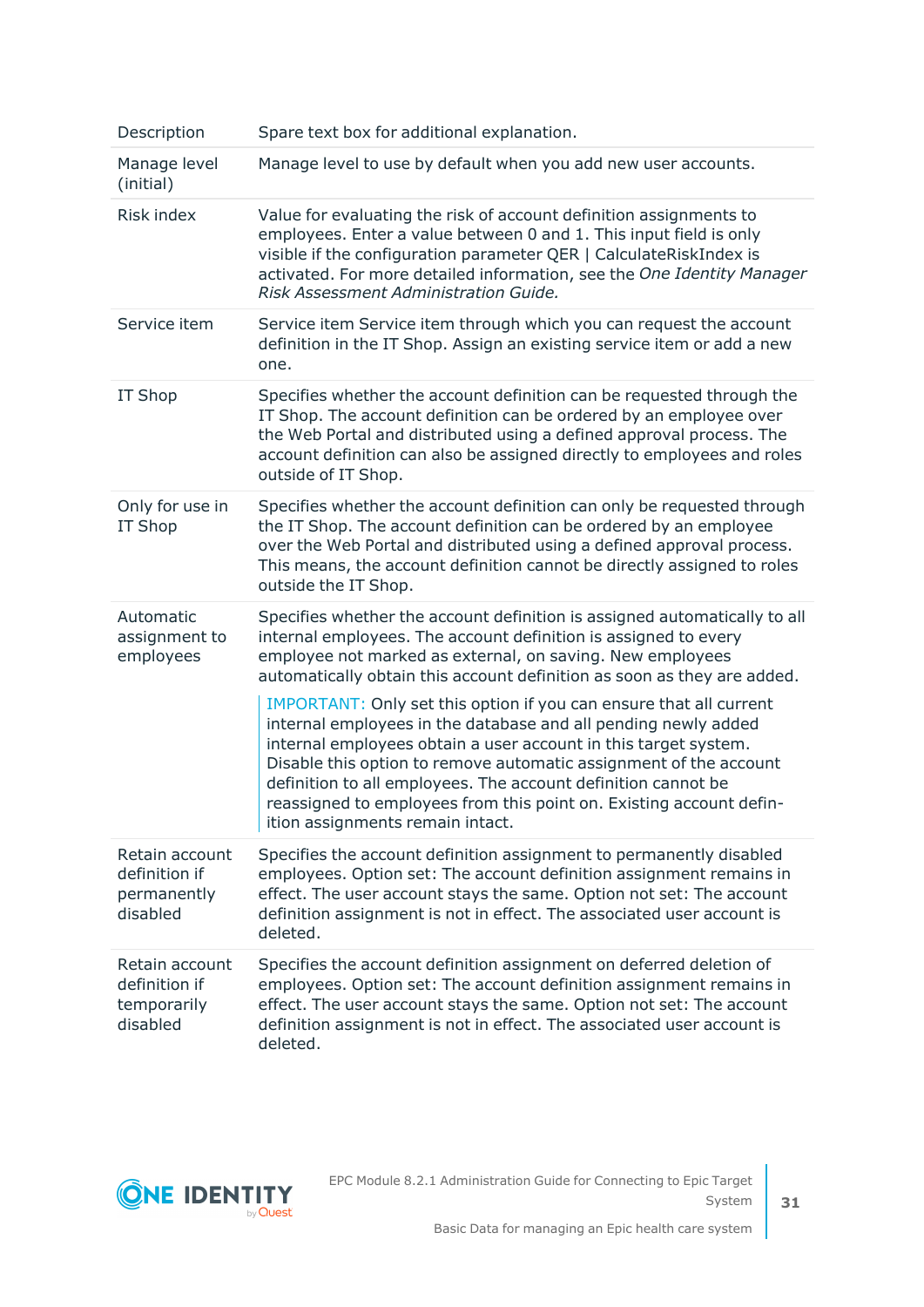| Retain account<br>definition on<br>security risk | Specifies the account definition assignment to employees posing a<br>security risk. Option set: The account definition assignment remains in<br>effect. The user account stays the same. Option not set: The account<br>definition assignment is not in effect. The associated user account is<br>deleted. |
|--------------------------------------------------|------------------------------------------------------------------------------------------------------------------------------------------------------------------------------------------------------------------------------------------------------------------------------------------------------------|
| Resource type                                    | Resource type for grouping account definitions.                                                                                                                                                                                                                                                            |
| Spare field 01 -<br>spare field 10               | Additional company specific information. Use Designer to customize<br>display names, formats and templates for the input fields                                                                                                                                                                            |

## <span id="page-31-0"></span>**Creating manage level - Master data for manage level**

Specify the manage level for an account definition for managing user accounts. The user account's manage level specifies the extent of the employee's properties that are inherited by the user account. This allows an employee to have several user accounts in one target system, for example:

- Default user account that inherits all properties from the employee
- Administrative user account that is associated to an employee but should not inherit the properties from the employee.

### **One Identity Manager supplies a default configuration for manage levels**

• **Unmanaged**: User accounts with the **Unmanaged** manage level are linked to the employee but they do not inherit any further properties. When a new user account is added with this manage level and an employee is assigned, some of the employee's properties are transferred initially. If the employee properties are changed at a later date, the changes are not passed onto the user account.

• **Full managed**: User accounts with the **Full managed** manage level inherit defined properties of the assigned employee. When a new user account is created with this manage level and an employee is assigned, the employee's properties are transferred in an initial state. If the employee properties are changed later, the changes are passed onto the user account.

NOTE: The Full managed and Unmanaged are analyzed in templates. You can define other manage levels depending on your requirements. You need to amend the templates to include manage level approaches.

Specify the effect of temporarily or permanently disabling, deleting or the security risk of an employee on its user accounts and group memberships for each manage level. For detailed information about manage levels, see the *One Identity Manager Target System Base Module Administration Guide*.

<sup>l</sup> Employee user accounts can be locked when they are disabled, deleted or rated as a security risk so that permissions are immediately withdrawn. If the employee is

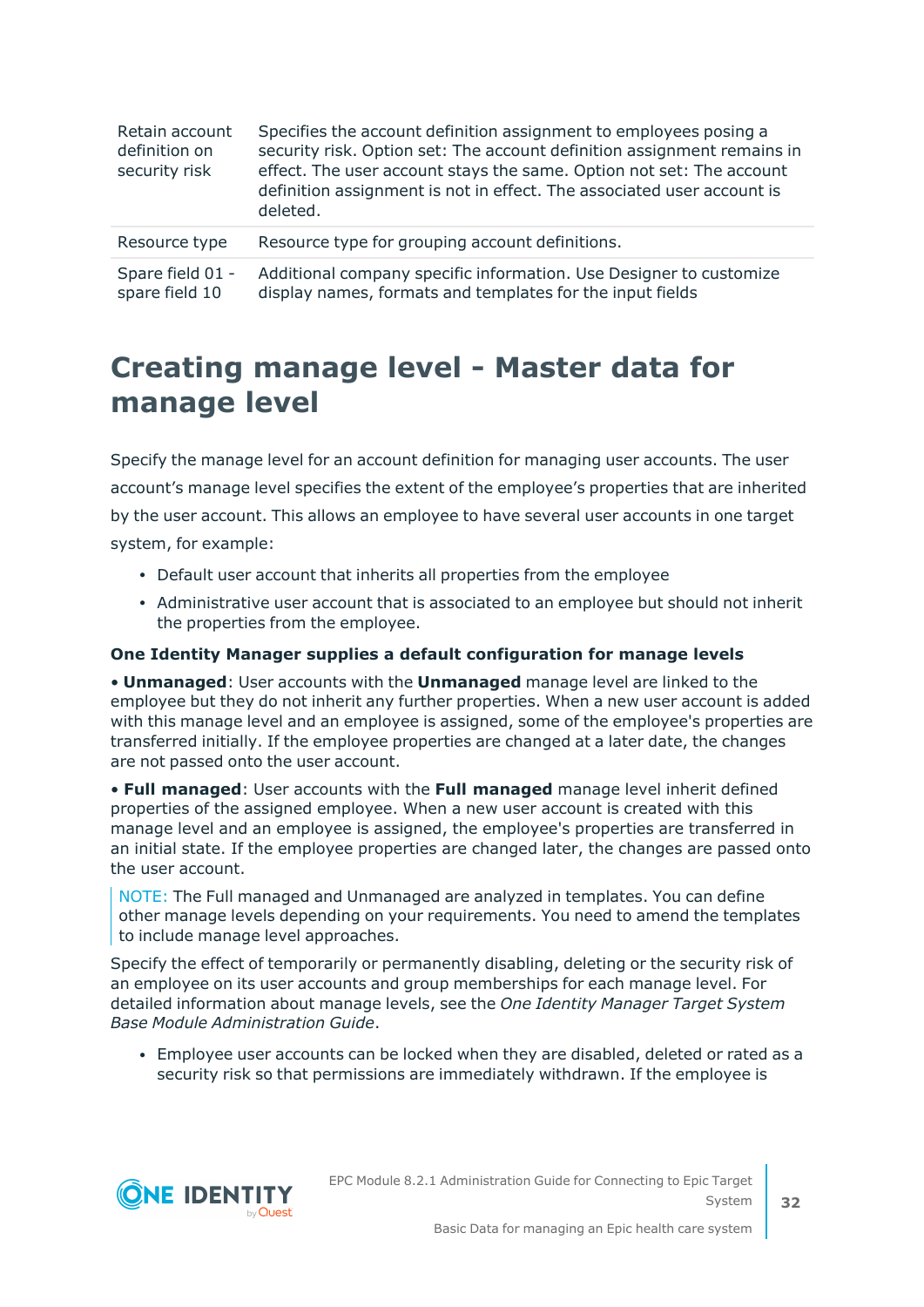reinstated later, the user accounts are also reactivated.

• You can also define group membership inheritance. Inheritance can be discontinued if desired when, for example, the employee's user accounts are disabled and therefore cannot be members in groups. During this time, no inheritance processes should be calculated for this employee. Existing group memberships are deleted!

#### *To assign manage levels to an account definition*

1. In **One Identity Manager**, select **Epic healthcare | Basic configuration data | Account definitions | Account definitions**.

2. Select an account definition in the result list.

- 3. Select **Assign manage level**.
- 4. Assign the manage levels in **Add assignments**.

 $- OR -$ 

Delete the manage levels in **Remove assignments.**

5. Save the changes.

IMPORTANT: The Managed manage level is assigned automatically when you create an account definition and it cannot be removed.

#### *To edit a manage level*

#### 1. Select **Epic healthcare | Basic configuration data | Account definitions | Manage levels**.

2. Select the manage level in the result list. Select Change master data.

 $- OR -$ 

Click in the result list toolbar.

- 3. Edit the manage level's master data.
- 4. Save the changes.

## **Related Topics**

<span id="page-32-0"></span>• Master data for a [manage](#page-32-0) level

## **Master data for a manage level**

Enter the following data for a manage level.

#### **Table 8: Master data for a manage level**

| <b>Manage level</b> | Name of the manage level.                  |
|---------------------|--------------------------------------------|
| Description         | Spare text box for additional explanation. |

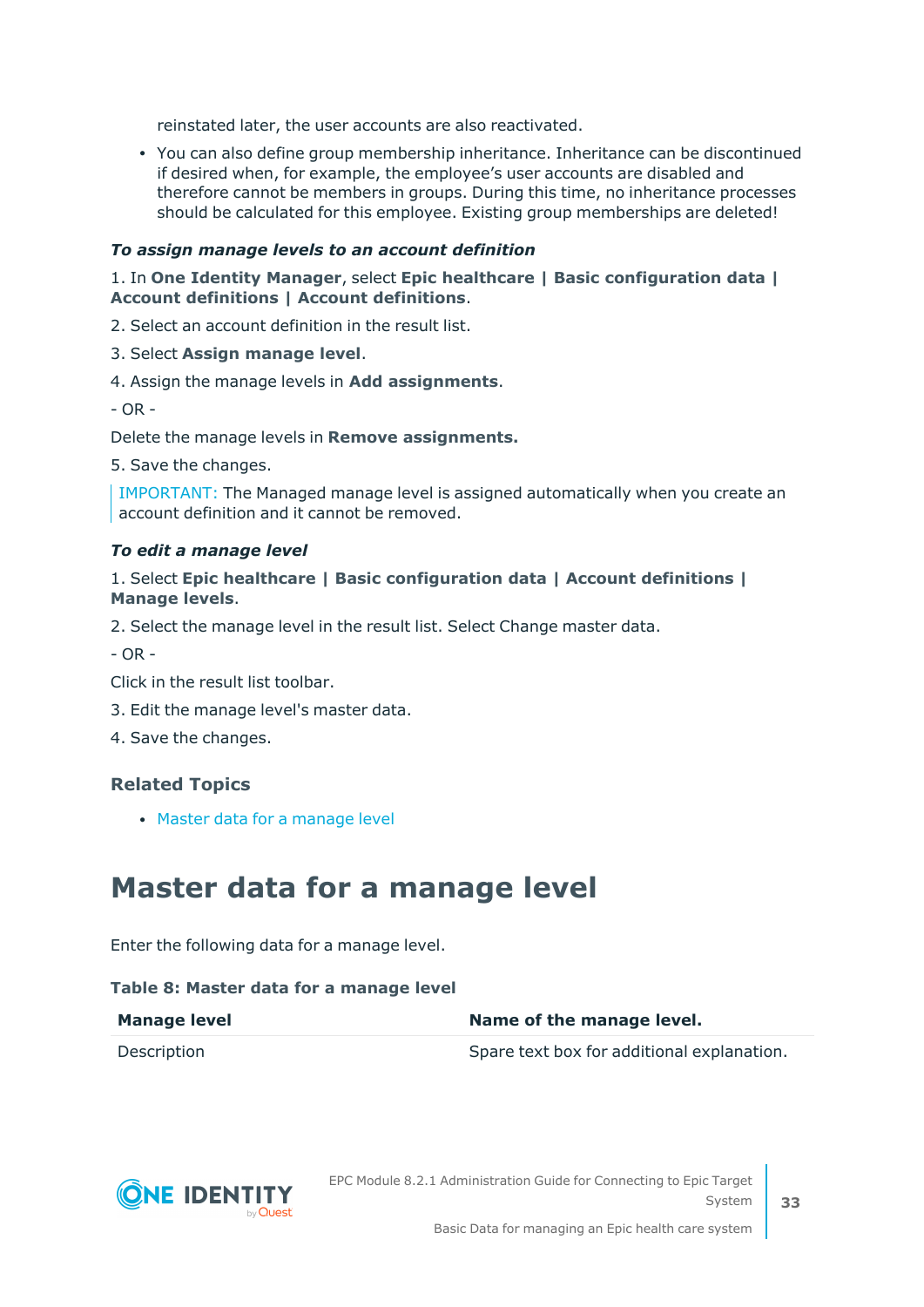| IT operating data overwrites               | Specifies whether user account data<br>formatted from IT operating data is<br>automatically updated. Permitted values<br>are:<br>• Never: Data is not updated.<br>• Always: Data is always updated.<br>• Only initially: The data is only determ-<br>ined at the start. |
|--------------------------------------------|-------------------------------------------------------------------------------------------------------------------------------------------------------------------------------------------------------------------------------------------------------------------------|
| Retain groups if temporarily disabled      | Specifies whether user accounts of tempor-<br>arily disabled employees retain their group<br>memberships.                                                                                                                                                               |
| Lock user accounts if temporarily disabled | Specifies whether user accounts of tempor-<br>arily disabled employees retain their group<br>memberships.                                                                                                                                                               |
| Retain groups if permanently disabled      | Specifies whether user accounts of perman-<br>ently disabled employees retain group<br>memberships.                                                                                                                                                                     |
| Lock user accounts if permanently disabled | Specifies whether user accounts of perman-<br>ently disabled employees are locked.                                                                                                                                                                                      |
| Retain groups on deferred deletion         | Specifies whether user accounts of<br>employees marked for deletion are locked.                                                                                                                                                                                         |
| Lock user accounts if deletion is deferred | Specifies whether user accounts of<br>employees marked for deletion are locked.                                                                                                                                                                                         |
| Retain groups on security risk             | Specifies whether user accounts of<br>employees posing a security risk retain<br>their group memberships                                                                                                                                                                |
| Lock user accounts if security is at risk  | Specifies whether user accounts of<br>employees posing a security risk are<br>locked.                                                                                                                                                                                   |
| Retain groups if user account disabled     | Specifies whether locked user accounts<br>retain their group memberships.                                                                                                                                                                                               |

## <span id="page-33-0"></span>**Creating mapping rules for IT operating data**

An account definition specifies which rules are used to form the IT operating data and which default values will be used if no IT operating data can be found through the employee's primary roles. The following IT operating data is used in the One Identity Manager default configuration for automatic creating and modifying of user accounts for an employee in the target system.



EPC Module 8.2.1 Administration Guide for Connecting to Epic Target System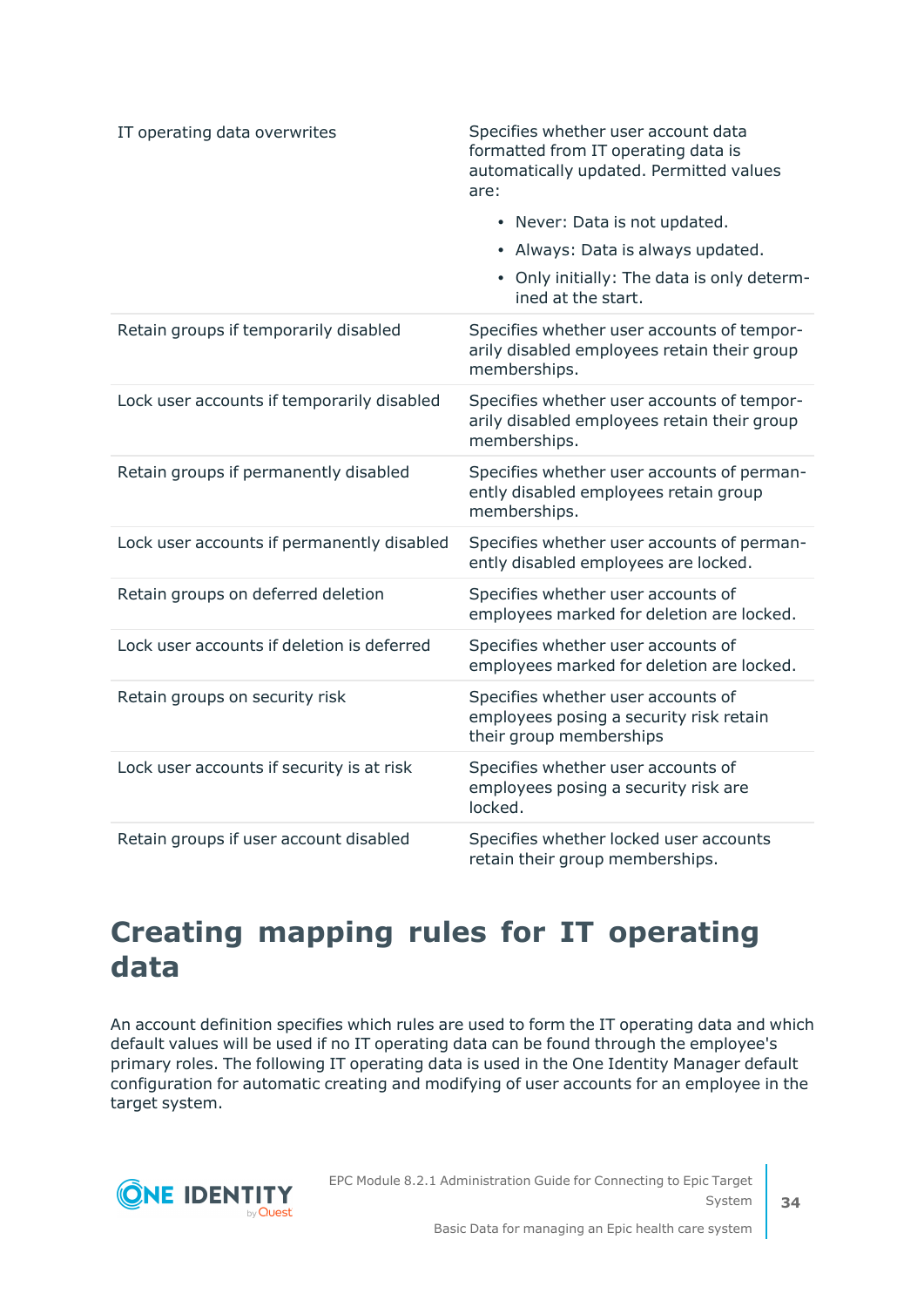The following IT operating data is used in the One Identity Manager default configuration for automatic creating and modifying of user accounts for an employee in

the target system.

- EMPTemplate can be inherited
- SubTemplate can be inherited
- Privileged user account

## *To create a mapping rule for IT operating data*

### 1. In **One Identity Manager**, select **Epic healthcare | Basic configuration data | Account definitions | Account definitions**.

2. Select **Edit IT operating data mapping** and enter the following data.

| <b>Property</b>                      | <b>Description</b>                                                                                                                                                                                                                                                                                                              |
|--------------------------------------|---------------------------------------------------------------------------------------------------------------------------------------------------------------------------------------------------------------------------------------------------------------------------------------------------------------------------------|
| Column                               | User account property for which the value is set. In the menu, you<br>can select the columns that use the TSB_ITDataFromOrg script in<br>their template. For detailed information, see One Identity Manager<br>Target System Base Module Administration Guide                                                                   |
| Source                               | Specifies which roles to use in order to find the user account<br>properties. You have the following options:<br>• Primary department                                                                                                                                                                                           |
|                                      | • Primary location                                                                                                                                                                                                                                                                                                              |
|                                      | • Primary cost center                                                                                                                                                                                                                                                                                                           |
|                                      | • Primary business roles                                                                                                                                                                                                                                                                                                        |
|                                      | NOTE: Only use the primary business role if the Business Roles<br>Module is installed                                                                                                                                                                                                                                           |
|                                      | • Empty If you select a role, you must specify a default value and<br>set the option Always use default value.                                                                                                                                                                                                                  |
| Default value                        | Default value of the property for an employee's user account if the<br>value is not determined dynamically from the IT operating data.                                                                                                                                                                                          |
| Always use default<br>value          | Specifies whether user account properties are always filled with<br>the default value. IT operating data is not determined dynamically<br>from a role.                                                                                                                                                                          |
| Notify when applying<br>the standard | Specifies whether email notification to a defined mailbox is sent<br>when the default value is used. The Employee - new user account<br>with default properties created mail template is used. To change<br>the mail template, adjust the TargetSystem   EPC   Accounts  <br>MailTemplateDefaultValues configuration parameter. |

## **Table 9: Create a mapping rule for IT operating data**

3. Save the changes.

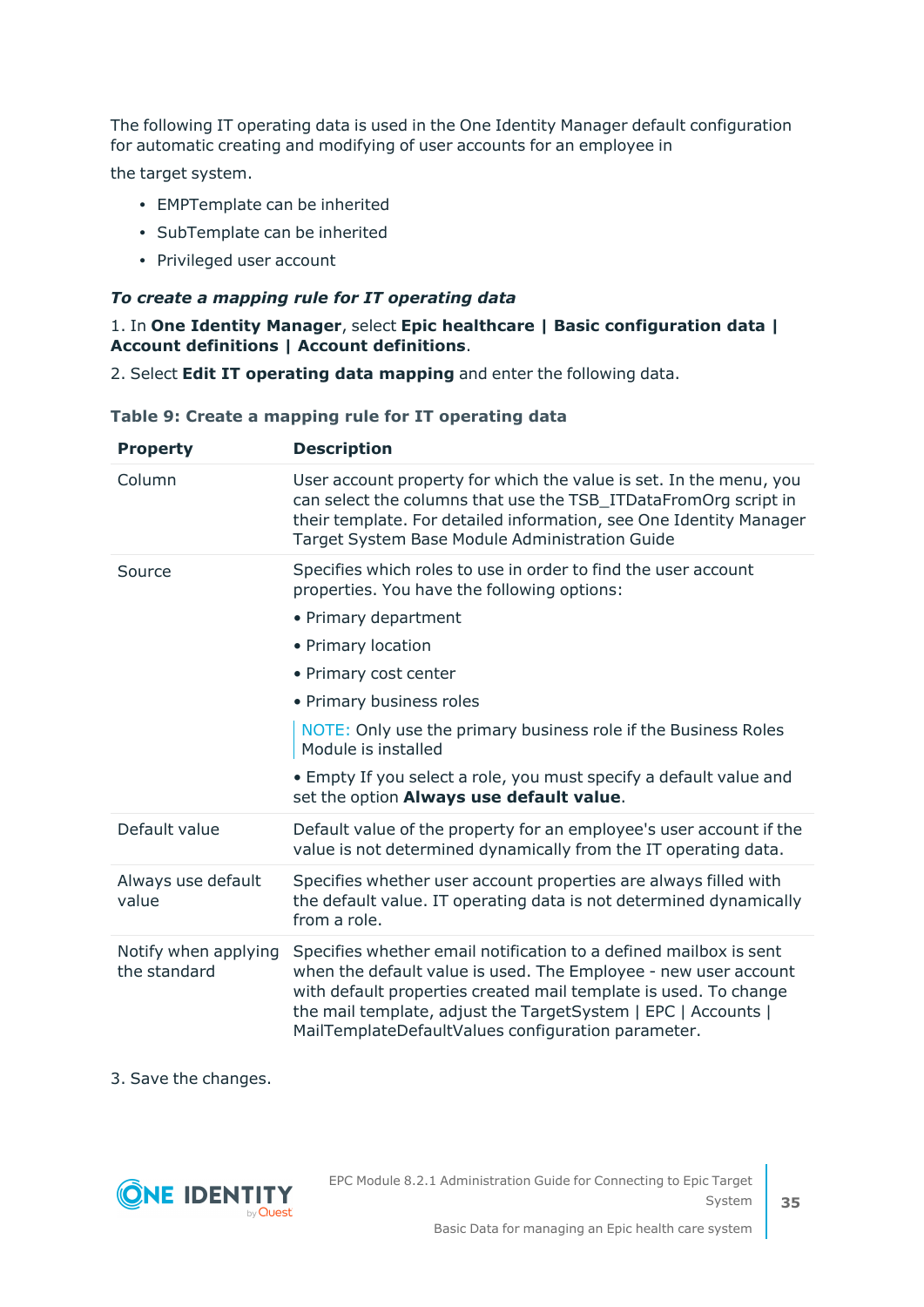## **Related Topics**

<span id="page-35-0"></span>• Entering IT [operating](#page-35-0) data

## **Entering IT operating data**

To create user accounts with the **Full managed** manage level, the required IT operating data must be determined. The operating data required to automatically supply an employee with IT resources is shown in the departments, locations, cost centers, and business roles. An employee is assigned to one primary location, one primary department, one primary cost center or one primary business role. The necessary IT operating data is ascertained from these assignments and used in creating the user accounts. Default values are used if valid IT operating data cannot be found over the primary roles. You can also specify IT operating data directly for a specific account definition.

### **Example**

Normally, each employee in department A obtains a default user account in the connection A. In addition, certain employees in department A obtain administrative user accounts in the connection A. Create an account definition A for the default user account of the connection A and an account definition B for the administrative user account of connection A. Specify the "Department" property in the IT operating data formatting rule for the account definitions A and B in order to determine the valid IT operating data. Specify the effective IT operating data of department A for the connection A. This IT operating data is used for standard user accounts. In addition, specify the effective account definition B IT operating data for department A. This IT operating data is used for administrative user accounts.

#### **To define IT operating data**

1. In **One Identity Manager**, select the role in the **Organizations or Business roles** category.

- 2. Select the **Edit IT operating data** task.
- 3. Click **Add** and enter the following data.

## **Table 10: IT operating data**

| <b>Property</b> | <b>Description</b>                                                                                                             |
|-----------------|--------------------------------------------------------------------------------------------------------------------------------|
| Effects on      | IT operating data application scope. The IT operating data can be used<br>for a target system or a defined account definition. |
|                 | To specify an application scope                                                                                                |
|                 | a. Click next to the field.                                                                                                    |
|                 | b. Under Table, select the table that maps the target system for select<br>the TSBAccountDef table for an account definition.  |
|                 | c. Select the specific target system or account definition under Effects<br>on.                                                |
|                 |                                                                                                                                |
|                 |                                                                                                                                |

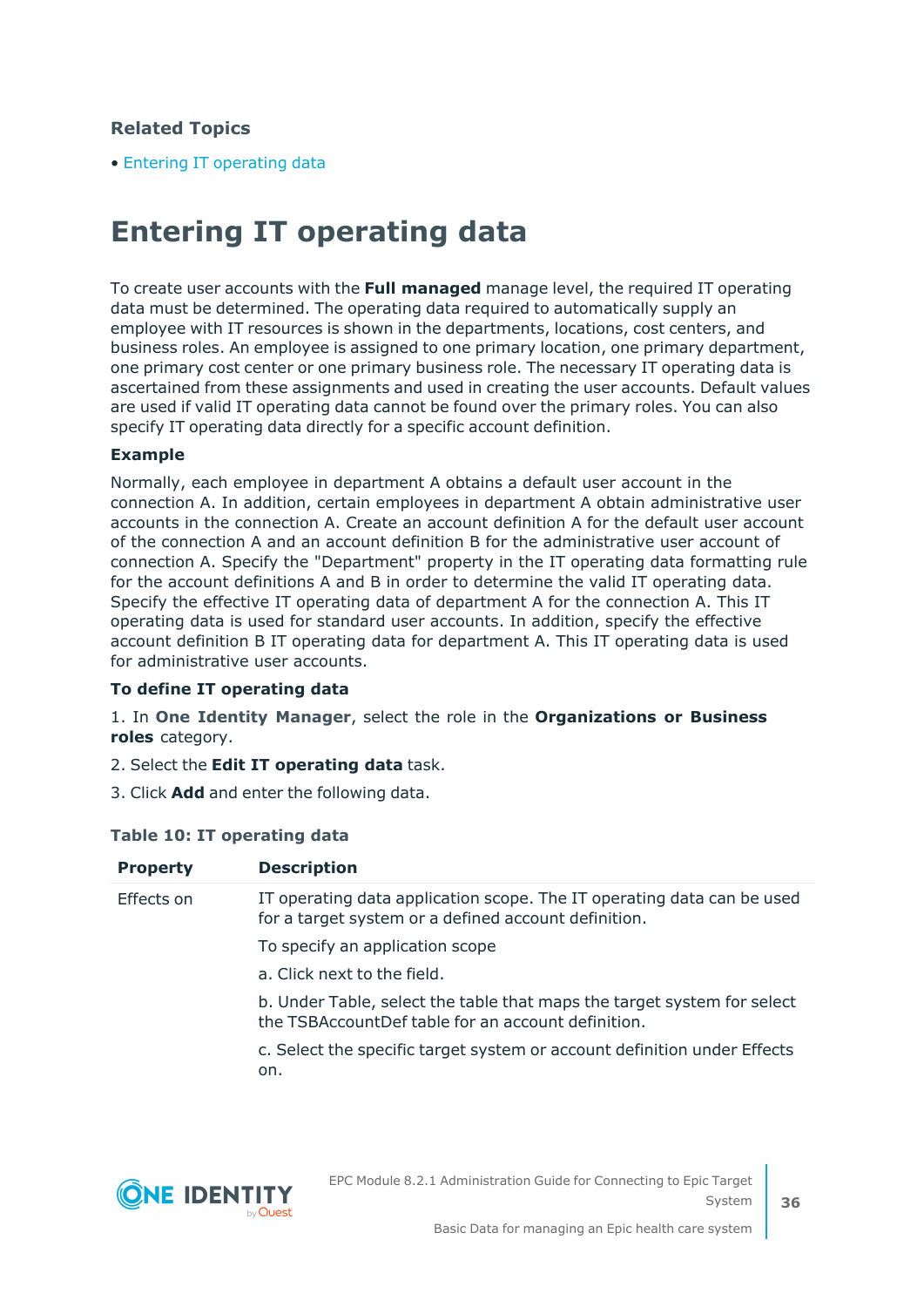|        | d. Click OK.                                                                                                                                                                                                                                                   |
|--------|----------------------------------------------------------------------------------------------------------------------------------------------------------------------------------------------------------------------------------------------------------------|
| Column | User account property for which the value is set. In the menu, you can<br>select the columns that use the TSB_ITDataFromOrg script in their<br>template. For more information, see the One Identity Manager Target<br>System Base Module Administration Guide. |
| Value  | Concrete value which is assigned to the user account property                                                                                                                                                                                                  |

4. Save the changes.

#### **Related topics**

- Creating mapping rules for IT [operating](#page-33-0) data
- [Modifying](#page-36-0) IT operating data

## <span id="page-36-0"></span>**Modifying IT operating data**

If IT operating data changes, you must transfer the changes to the existing user accounts. To do this, templates must be rerun on the affected columns. Before you can run the templates, you can check what effect a change to the IT operating data has on the existing user accounts. You can decide whether the change is transferred to the One Identity Manager database in the case of each affected column in each affected database.

#### **Prerequisites**

• The IT operating data of a department, a cost center, a business role, or a location

have been changed.

 $-$  OR  $-$ 

• The default values in the IT operating data template were modified for an account definition.

NOTE: If the assignment of an employee to a primary department, cost center business role or to a primary location changes, the templates are automatically run.

#### *To run the template*

1. In **One Identity Manager**, select the **Epic healthcare | Basic configuration data | Account definitions | Account definitions** category.

2. Select an account definition in the result list.

3. Select the **Execute templates** task.

This displays a list of all user account, which are created through the selected account definition and whose properties are changed by modifying the IT operating data.

Old value: Current value of the object property.

New value: Value that the object property would have following modification of the IT operating data.

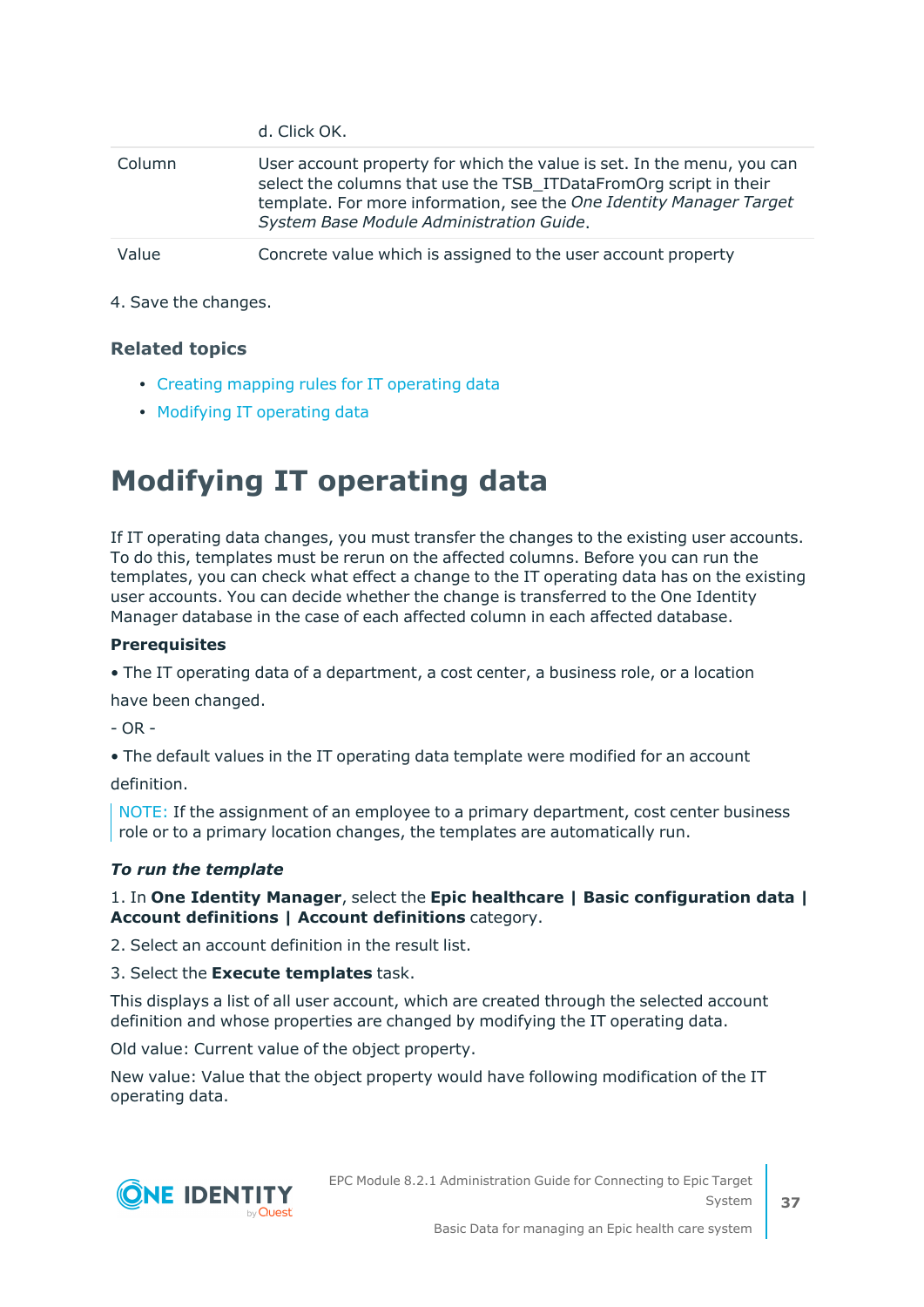Selection: Specifies whether the modification shall be adopted for the user account.

- 4. Mark all the object properties in the selection column that will be given the new value.
- 5. Click **Apply**.

The templates are applied to all selected user accounts and properties.

# **Assigning account definition to employees**

Account definitions are assigned to company employees. Indirect assignment is the default method for assigning account definitions to employees. Account definitions are assigned to departments, cost centers, locations, or roles. The employees are categorized into these departments, cost centers, locations, or roles depending on their function in the company and thus obtain their account definitions. To react quickly to special requests, you can assign individual account definitions directly to employees. You can automatically assign special account definitions to all company employees. It is possible to assign account definitions to the IT Shop as requestable products. A department manager can then request user accounts from the Web Portal for his staff. It is also possible to add account definitions to system roles. These system roles can be assigned to employees through hierarchical roles or directly or added as products in the IT Shop. In the One Identity Manager default installation, the processes are checked at the start to see if the employee already has a user account in the target system that has an account definition. If no user account exists, a new user account is created with the account definition's default manage level.

NOTE: If a user account already exists and is disabled, then it is re-enabled. You must alter the user account manage level afterward in this case.

#### **Prerequisites for indirect assignment of account definitions to employees**

• Assignment of employees and account definitions is permitted for role classes (departments, cost centers, locations, or business roles).

NOTE: As long as an account definition for an employee is valid, the employee retains the user account that was created by it. If the assignment of an account definition is removed, the user account that was created from this account definition is deleted. For detailed information about preparing role classes to be assigned, see the *One Identity Manager Identity Management Base Module Administration Guide*.

#### **Detailed information about this topic**

- Assigning account definitions to [departments,](#page-38-0) cost centers, and locations
- [Assigning](#page-38-1) an account definition to business roles
- Assigning account definitions to all [employees](#page-39-0)
- Assigning account definitions directly to [employees](#page-39-1)
- Assigning account [definitions](#page-40-0) to system roles
- Assigning account [definitions](#page-42-0) to a target system

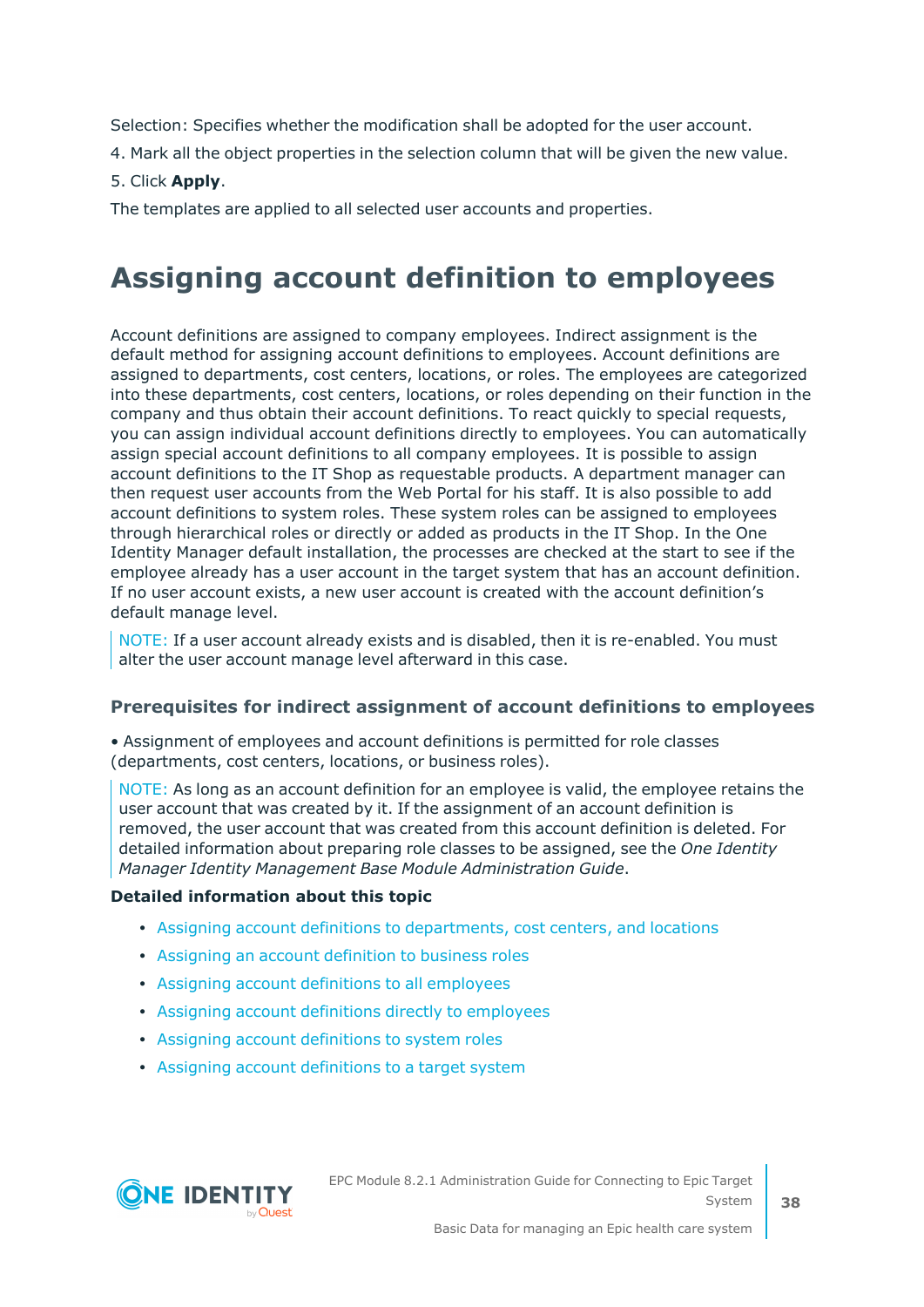# <span id="page-38-0"></span>**Assigning account definitions to departments, cost centers, and locations**

#### *To add account definitions to hierarchical roles*

1. In the Manager, select the Epic healthcare | Basic configuration data | Account definitions | Account definitions category.

- 2. Select an account definition in the result list.
- 3. Select the Assign organizations task.
- 4. Assign organizations in Add assignments.
	- Assign departments on the Departments tab.
	- Assign locations on the Locations tab.
	- Assign cost centers on the Cost centers tab.

NOTE: In **Remove assignments**, you can remove the assignment of organizations. To remove an assignment, select the organization and double-click .

<span id="page-38-1"></span>5. Save the changes.

### **Assigning an account definition to business roles**

Installed modules: Business Roles Module

#### *To add account definitions to hierarchical roles*

1. In **One Identity Manager**, select the **Epic healthcare | Basic configuration data | Account definitions | Account definitions** category.

2. Select an account definition in the result list.

- 3. Select the **Assign business roles** task.
- 4. Assign business roles in **Add assignments**.

NOTE: In **Remove assignments**, you can remove the assignment of business roles. To remove an assignment, select the business role and double-click .

5. Save the changes.

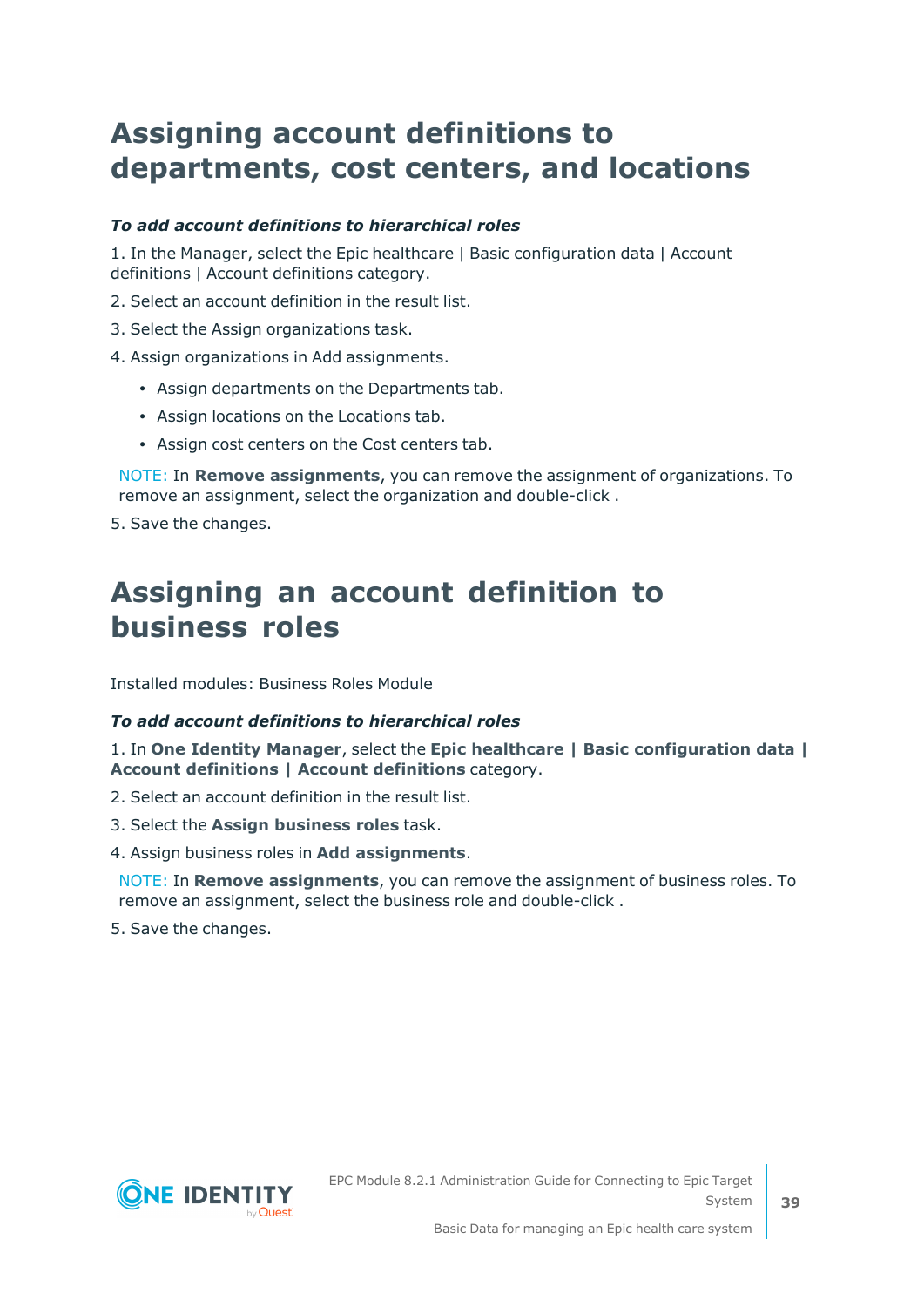# <span id="page-39-0"></span>**Assigning account definitions to all employees**

#### *To assign an account definition to all employees*

1. In **One Identity Manager**, select the **Epic healthcare| Basic configuration data | Account definitions | Account definitions** category.

2. Select an account definition in the result list.

3. Select the **Change master data** task.

4. On the **General** tab, enable the Automatic assignment to employees option.

NOTE: Only set this option if you can ensure that all current internal employees in the database and all pending newly added internal employees obtain a user account in this target system.

5. Save the changes.

The account definition is assigned to every employee that is not marked as external. New employees automatically obtain this account definition as soon as they are added. The assignment is calculated by the DBQueue Processor.

NOTE: Disable Automatic assignment to employees to remove automatic assignment of the account definition to all employees. The account definition cannot be reassigned to employees from this point on. Existing assignments remain intact.

### <span id="page-39-1"></span>**Assigning account definitions directly to employees**

#### *To assign an account definition directly to employees*

1. In **One Identity Manager**, select the **Epic healthcare| Basic configuration data | Account definitions | Account definitions** category.

2. Select an account definition in the result list.

3. Select the **Assign to employees** task.

4. Assign employees in **Add assignments**.

NOTE: In **Remove assignments**, you can remove the assignment of employees. To remove an assignment, select the employee and double-click .

5. Save the changes.



**40**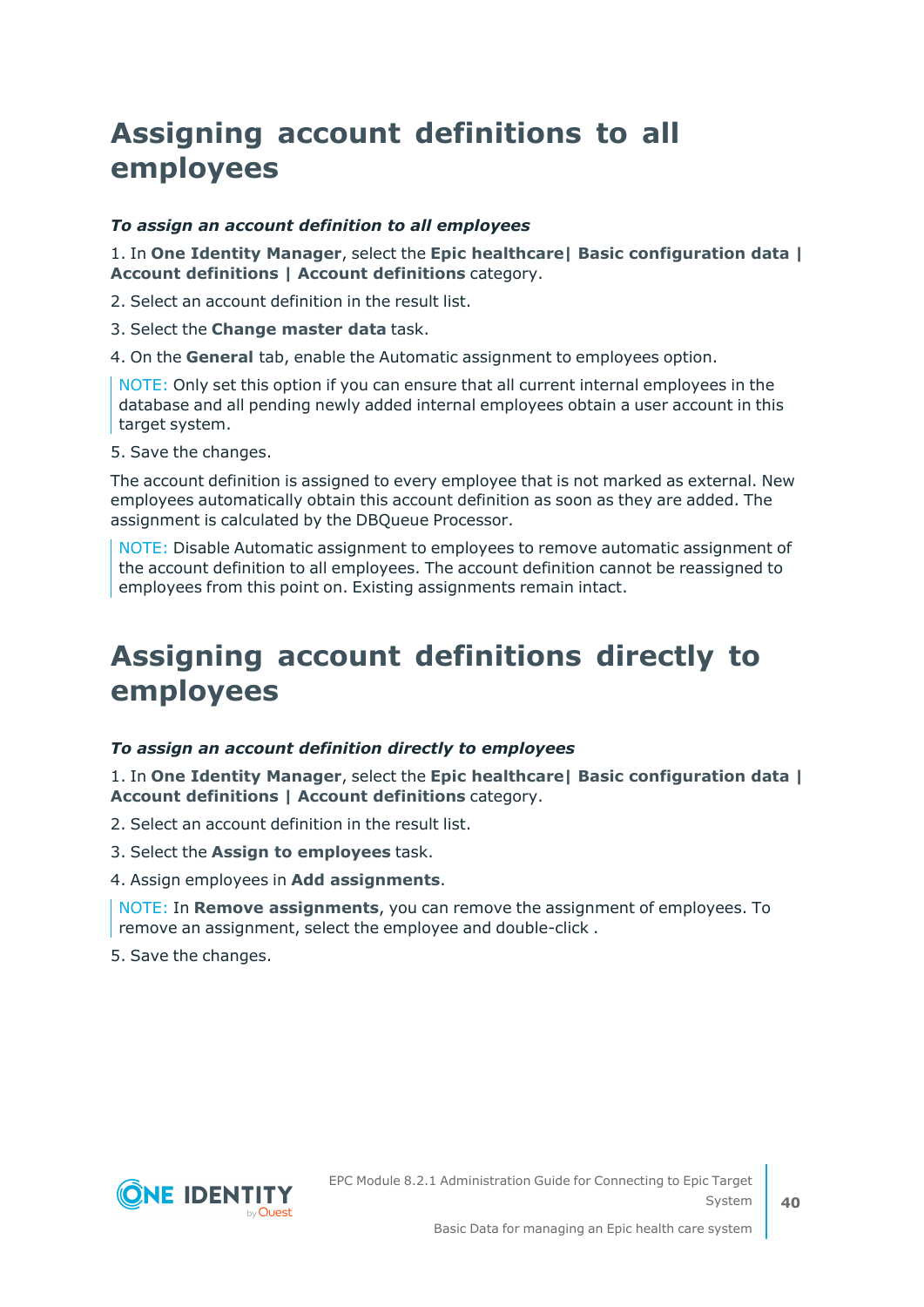# <span id="page-40-0"></span>**Assigning account definitions to system roles**

Installed modules: System Roles Module

NOTE: Account definitions with the Only use in IT Shop option can only be assigned to system roles that also have this option set.

#### *To add account definitions to a system role*

1. In **One Identity Manager**, select the **Epic healthcare| Basic configuration data | Account definitions | Account definitions** category.

2. Select an account definition in the result list.

- 3. Select the **Assign system roles** task.
- 4. Assign system roles in **Add assignments**.

NOTE: In Remove assignments, you can remove the assignment of system roles. To remove an assignment, select the system role and double-click .

5. Save the changes

## **Adding account definitions in the IT Shop**

A account definition can be requested by shop customers when it is assigned to an IT Shop shelf. To ensure it can be requested, further prerequisites need to be guaranteed.

• The account definition must be labeled with the IT Shop option.

• The account definition must be assigned to a service item.

NOTE: In the Web Portal, all products that can be requested are grouped together by service category. To make the account definition easier to find in the Web Portal, assign a service category to the service item.

• If the account definition is only assigned to employees using IT Shop assignments, you must also set the Only for use in IT Shop option. Direct assignment to hierarchical roles may not be possible.

NOTE: IT Shop administrators can assign account definitions to IT Shop shelves if login is role-based. Target system administrators are not authorized to add account definitions in the IT Shop.

#### *To add an account definition to the IT Shop*

1. In **One Identity Manager**, select the **Epic healthcare| Basic configuration data | Account definitions | Account definitions (non role-based login)** category.

 $- OR -$ 

In **One Identity Manager**, select the **Entitlements | Account definitions (role-based login)** category.

2. Select an account definition in the result list.



EPC Module 8.2.1 Administration Guide for Connecting to Epic Target System

**41**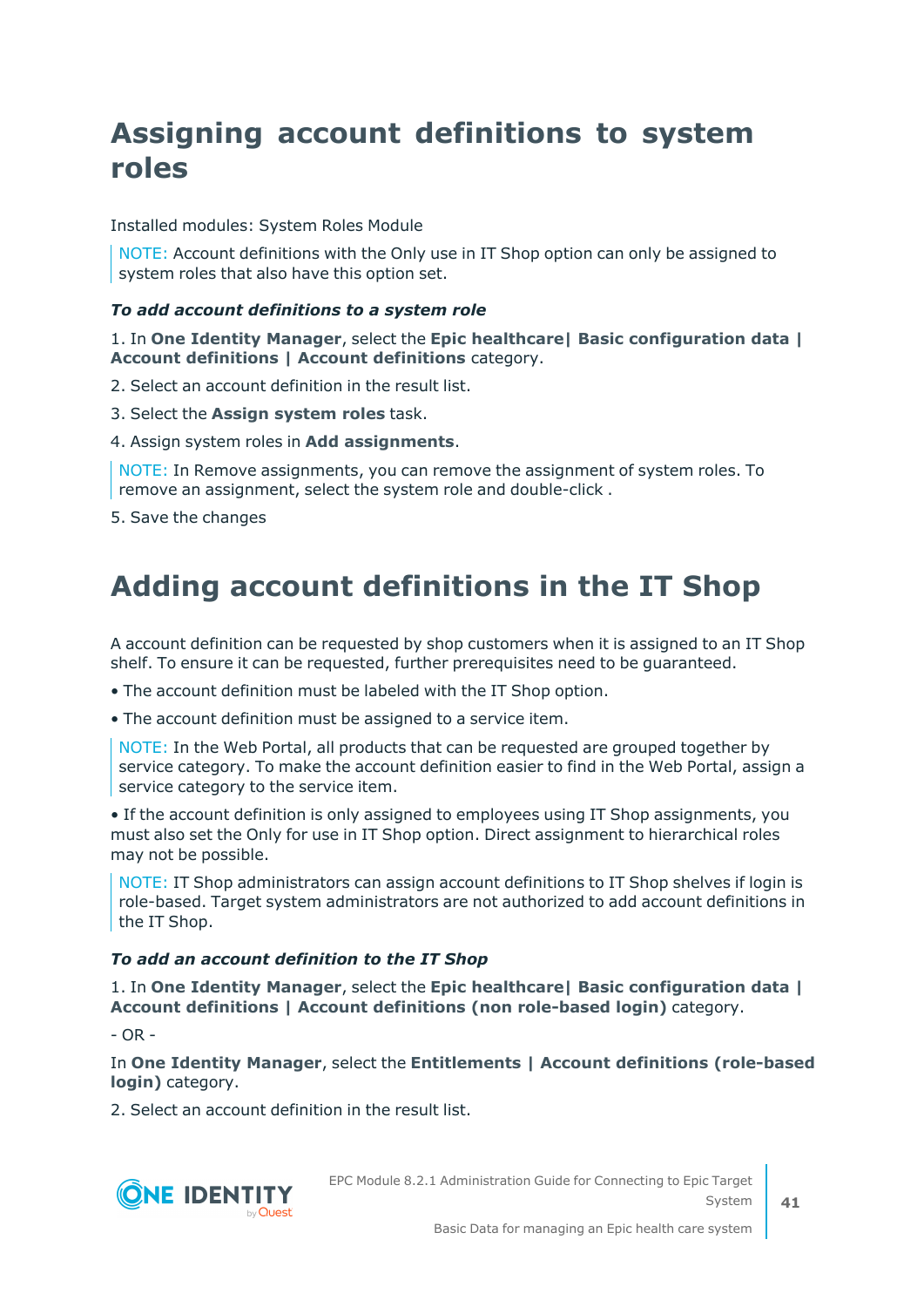- 3. Select the **Add to IT Shop** task.
- 4. Assign the account definitions to the IT Shop shelves in **Add assignments**.
- 5. Save the changes.

#### *To remove an account definition from individual IT Shop shelves*

1. In **One Identity Manager**,, select the **Epic healthcare| Basic configuration data | Account definitions | Account definitions (non role-based login)** category.

- OR -

In **One Identity Manager**, select the **Entitlements | Account definitions (role-based login)** category.

- 2. Select an account definition in the result list.
- 3. Select the **Add to IT Shop** task.
- 4. Remove the account definitions from the IT Shop shelves in **Remove assignments**.

5. Save the changes.

#### *To remove an account definition from all IT Shop shelves*

1. In **One Identity Manager**, select the **Epic healthcare | Basic configuration data | Account definitions | Account definitions (non role-based login)** category.

 $- OR -$ 

In **One Identity Manager**, select the **Entitlements | Account definitions (role-based login)** category.

- 2. Select an account definition in the result list.
- 3. Select the **Remove from all shelves (IT Shop)** task.
- 4. Confirm the security prompt with **Yes**.
- 5. Click **OK**.

The account definition is removed from all shelves by One Identity Manager Service. All requests and assignment requests with this account definition are canceled in the process.

#### **Related topics**

- Master data for an account [definition](#page-29-0)
- Assigning account definitions directly to [employees](#page-39-1)
- Assigning account [definitions](#page-42-0) to a target system
- Assigning account definitions to all [employees](#page-39-0)
- Assigning account definitions to [departments,](#page-38-0) cost centers, and locations
- Assigning account [definitions](#page-40-0) to system roles
- [Assigning](#page-38-1) an account definition to business roles

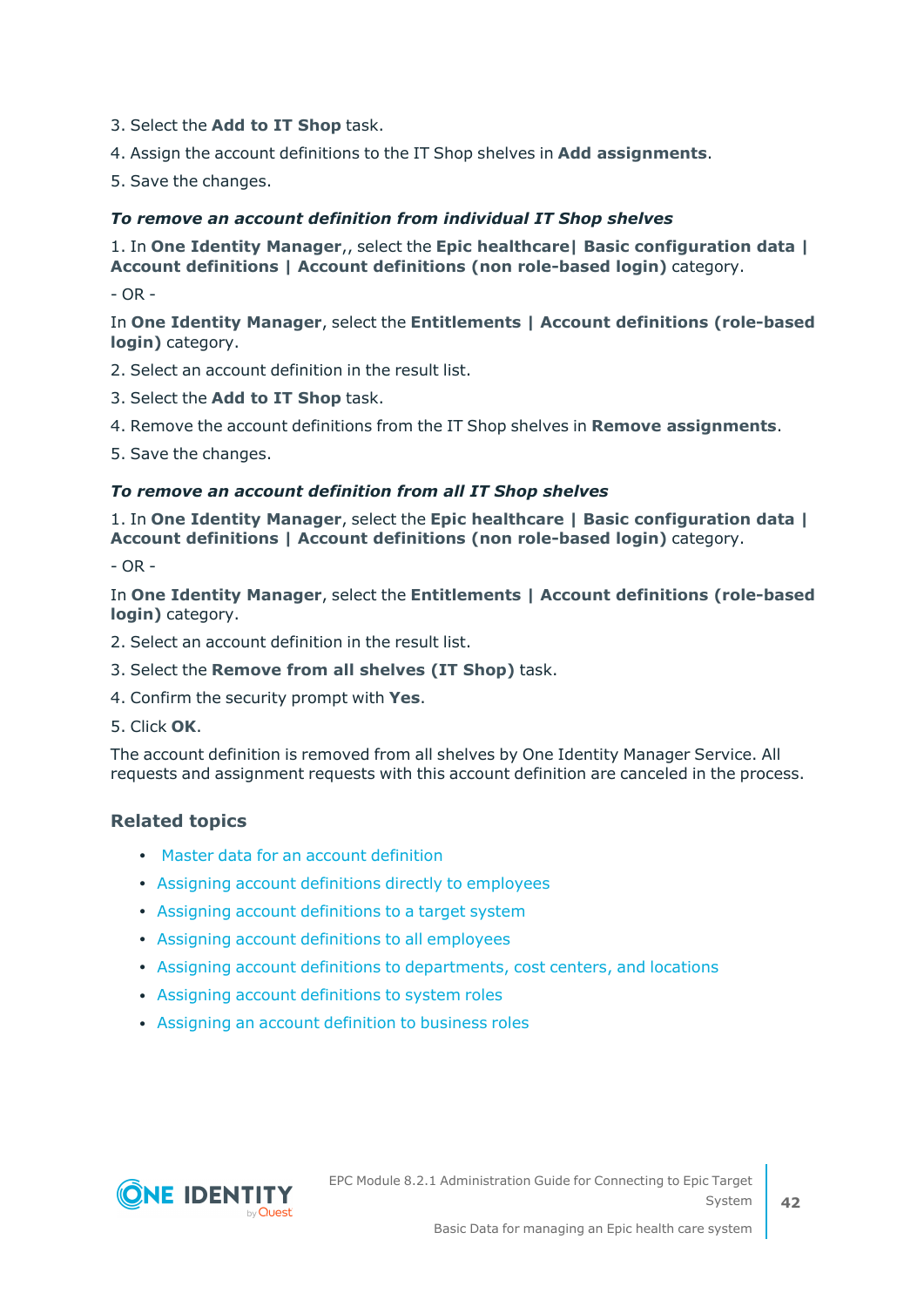# <span id="page-42-0"></span>**Assigning account definitions to a target system**

The following prerequisites must be fulfilled if you implement automatic assignment of user accounts and employees resulting in administered user accounts.

- The account definition is assigned to the target system.
- The account definition has the default manage level.

User accounts are only linked to the employee (Linked state) if no account definition is given. This is the case on initial synchronization, for example.

#### *To assign the account definition to a target system*

1. In **One Identity Manager**, select the connection in the **Epic healthcare | Connections**.

- 2. Select the **Change master data** task.
- 3. Select the account definition for user accounts from the Account definition (initial) menu.
- 4. Save the changes.

#### **Related topics**

- Automatic [assignments](#page-91-0) of persons to Emp user accounts
- Master data for a [manage](#page-32-0) level

### **Deleting an account definition**

You can delete account definitions if they are not assigned to target systems, employees, hierarchical roles or any other account definitions.

#### *To delete an account definition*

1. Remove automatic assignments of the account definition from all employees.

a. In **One Identity Manager**, select the **Epic healthcare| Basic configuration data | Account definitions | Account definitions** category.

b. Select an account definition in the result list.

- c. Select the **Change master data** task.
- d. Disable the **Automatic assignment to employees** option on the **General** tab.
- e. Save the changes.
- 2. Remove direct assignments of the account definition to employees.

#### a. In **One Identity Manager**, select the **Epic healthcare | Basic configuration data | Account definitions | Account definitions** category.

b. Select an account definition in the result list.



EPC Module 8.2.1 Administration Guide for Connecting to Epic Target System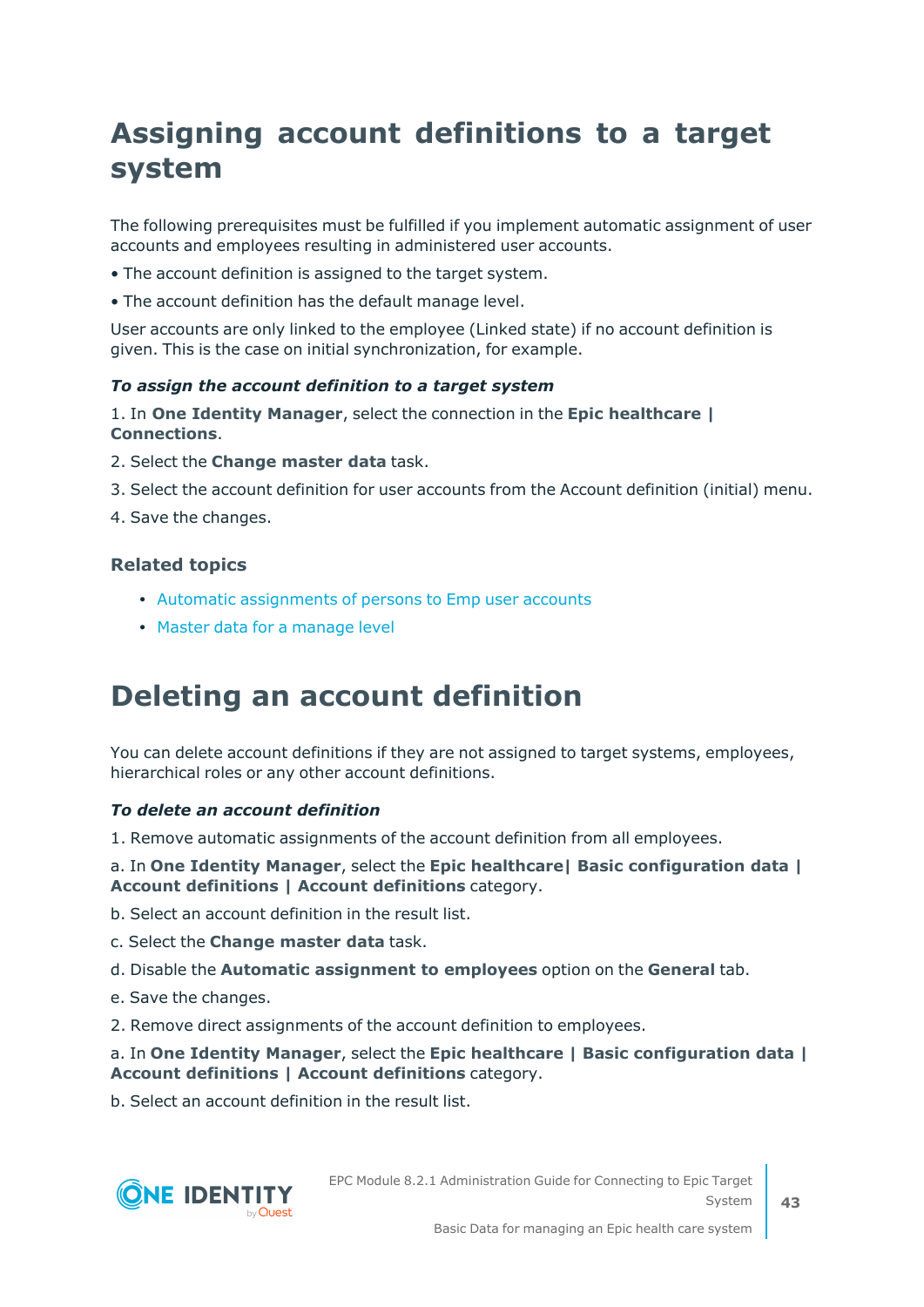c. Select the **Assign to employees** task.

d. Remove employees from **Remove assignments**.

e. Save the changes.

3. Remove the account definition's assignments to departments, cost centers, and locations.

#### a. In **One Identity Manager**, select the **Epic healthcare | Basic configuration data | Account definitions | Account definitions** category.

b. Select an account definition in the result list.

c. Select the **Assign organizations** task.

d. In **Remove assignments**, remove the relevant departments, cost centers, and locations.

e. Save the changes.

4. Remove the account definition's assignments to business roles.

#### a. In **One Identity Manager**, select the **Epic healthcare | Basic configuration data | Account definitions | Account definitions** category.

b. Select an account definition in the result list.

c. Select the **Assign business roles** task.

Remove the business roles in Remove assignments.

d. Save the changes.

5. If the account definition was requested through the IT Shop, it must be canceled and removed from all IT Shop shelves.

For more detailed information about unsubscribing requests, see the *One Identity Manager Web Portal User Guide*.

To remove an account definition from all IT Shop shelves

#### a. In **One Identity Manager**, select the **Epic healthcare | Basic configuration data | Account definitions | Account definitions (non role-based login)** category.

- OR -

In **One Identity Manager**, select the **Entitlements | Account definitions (role-based login)** category.

b. Select an account definition in the result list.

c. Select the **Remove from all shelves (IT Shop)** task.

d. Confirm the security prompt with **Yes**.

e. Click **OK**.

The account definition is removed from all shelves by **One Identity Manager Service** . All requests and assignment requests with this account definition are canceled in the process.

6. Remove the account definition assignment as required account definition for another account definition. As long as the account definition is required for another account definition, it cannot be deleted. Check all the account definitions.

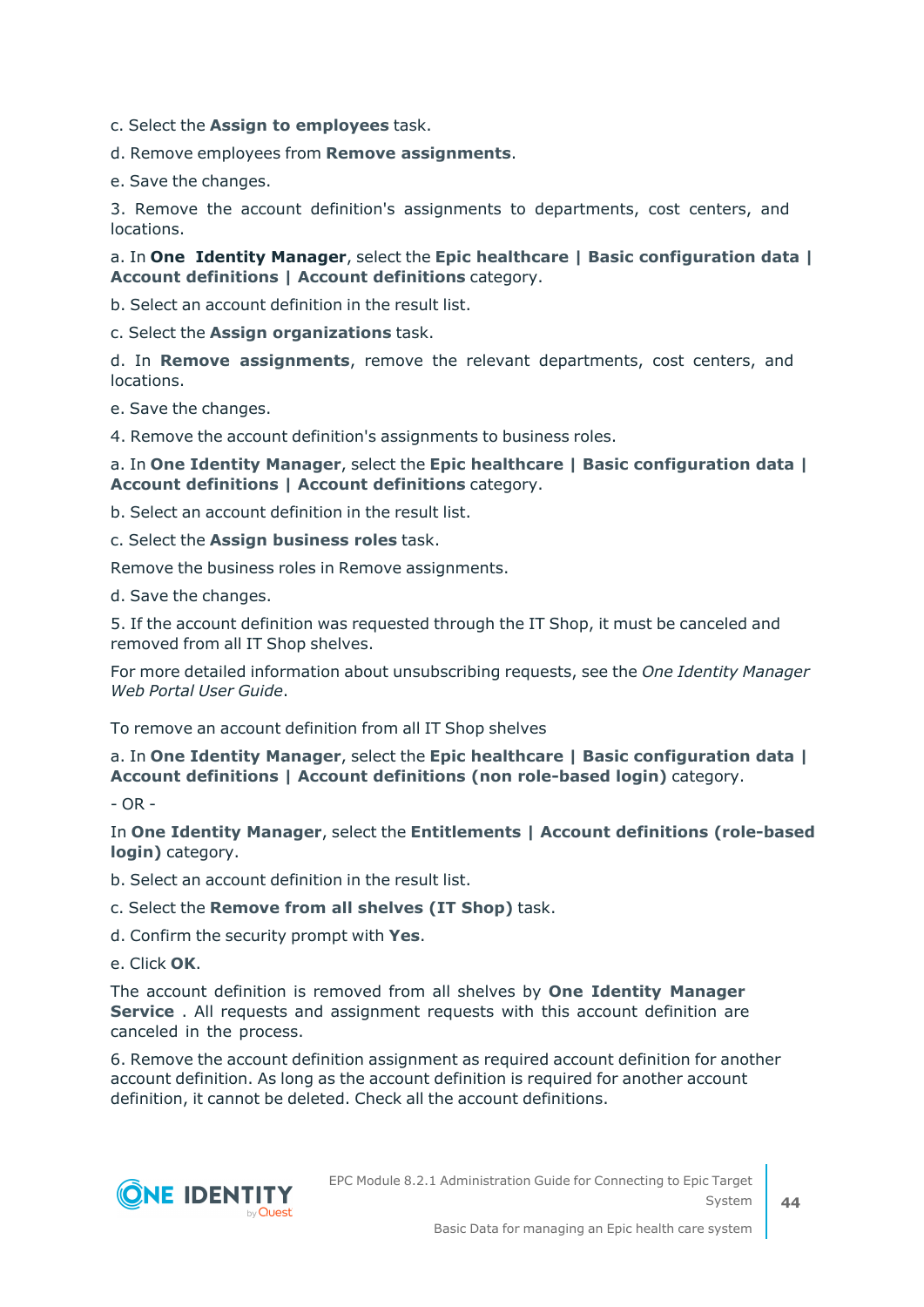#### a. In **One Identity Manager**, select the **Epic healthcare | Basic configuration data | Account definitions | Account definitions** category.

b. Select an account definition in the result list.

- c. Select the **Change master data** task.
- d. Remove the account definition in the **Required account definition** menu.
- e. Save the changes.
- 7. Remove the account definition's assignments to target systems.
- a. In **One Identity Manager**, select the client in the **Epic healthcare | Connection**.
- b. Select the **Change master data** task.
- c. Remove the assigned account definitions on the **General** tab.
- d. Save the changes.
- 8. Delete the account definition.

#### a. In **One Identity Manager**, select the **Epic healthcare | Basic configuration data | Account definitions | Account definitions** category.

- b. Select an account definition in the result list.
- <span id="page-44-0"></span>c. Click to delete an account definition.

# **Password policies for Epic User Account**

One Identity Manager provides you with support for creating complex password policies, for example, for system user passwords, the employees' central password as well as passwords for individual target systems. Password polices apply not only when the user enters a password but also when random passwords are generated.

Predefined password policies are supplied with the default installation that you can user or customize if required. You can also define your own password policies.

NOTE: To set password for Epic EMP user accounts, the target Epic system should be using Epic Native authentication

#### **Detailed information about this topic**

- [Predefined](#page-45-0) password policies
- [Predefined](#page-45-0) password policies
- Editing [password](#page-47-0) policies
- Initial [password](#page-54-0) for Epic User Account



**45**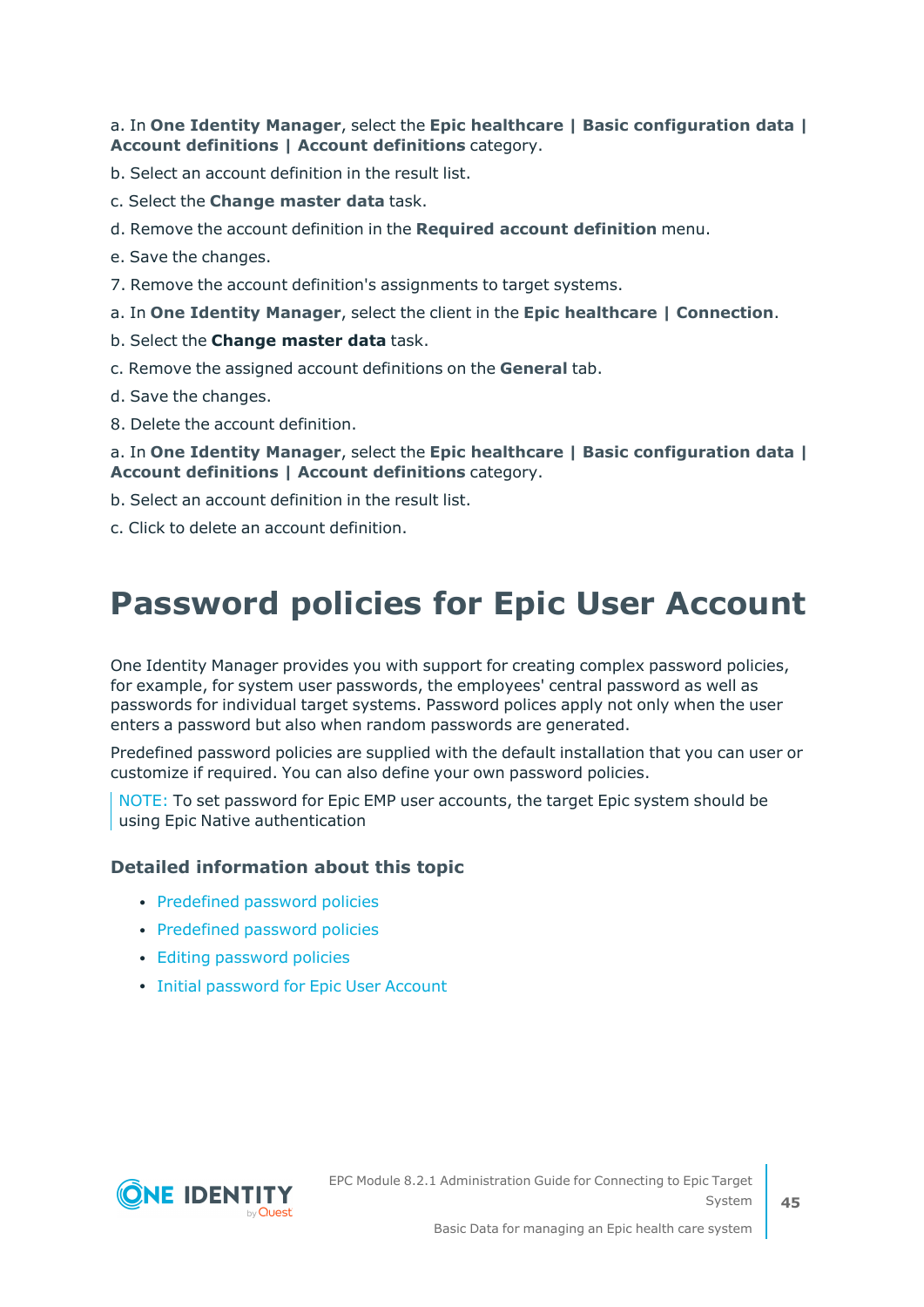# <span id="page-45-0"></span>**Predefined password policies**

You can customize predefined password policies to meet your own requirements, if necessary.

#### **Password for logging in to One Identity Manager**

The **One Identity Manager** password policy is applied for logging in to One Identity Manager. This password policy defined the settings for the system user passwords (DialogUser.Password and Person.DialogUserPassword) as well as the access code for a one off log in on the Web Portal (Person.Passcode).

NOTE: The **One Identity Manager password policy** is marked as the default policy. This password policy is applied if no other password policy can be found for employees, user accounts or system users. For detailed information about password policies for employees, see the *One Identity Manager Identity Management Base Module Administration Guide*.

#### **Password policy for forming employees' central passwords**

An employee's central password is formed from the target system specific user accounts by respective configuration. The Employee central password policy password policy defines the settings for the (Person.CentralPassword) central password. Members of the Identity Management | Employees | Administrators application role can adjust this password policy.

IMPORTANT: Ensure that the Employee central password policy password policy does not violate the system-specific requirements for passwords. For detailed information about password policies for employees, see the *One Identity Manager Identity Management Base Module Administration Guide*.

#### **Password policies for user accounts**

Predefined password policies are provided, which you can apply to the user account password columns of the user accounts.

IMPORTANT: If you do not use password policies that are specific to the target system, the One Identity Manager password policy standard policy applies. in this case, ensure that the default policy does not violate the target systems requirements.

The Epic password policy is predefined for Epic. You can apply this password policy to Epic user accounts (EPCUser.Password) of an Epic connection.

If the clients' password requirements differ, it is recommended that you set up your own password policies for each client.

Furthermore, you can apply password policies based on the account definition of the user accounts or based on the manage level of the user accounts.

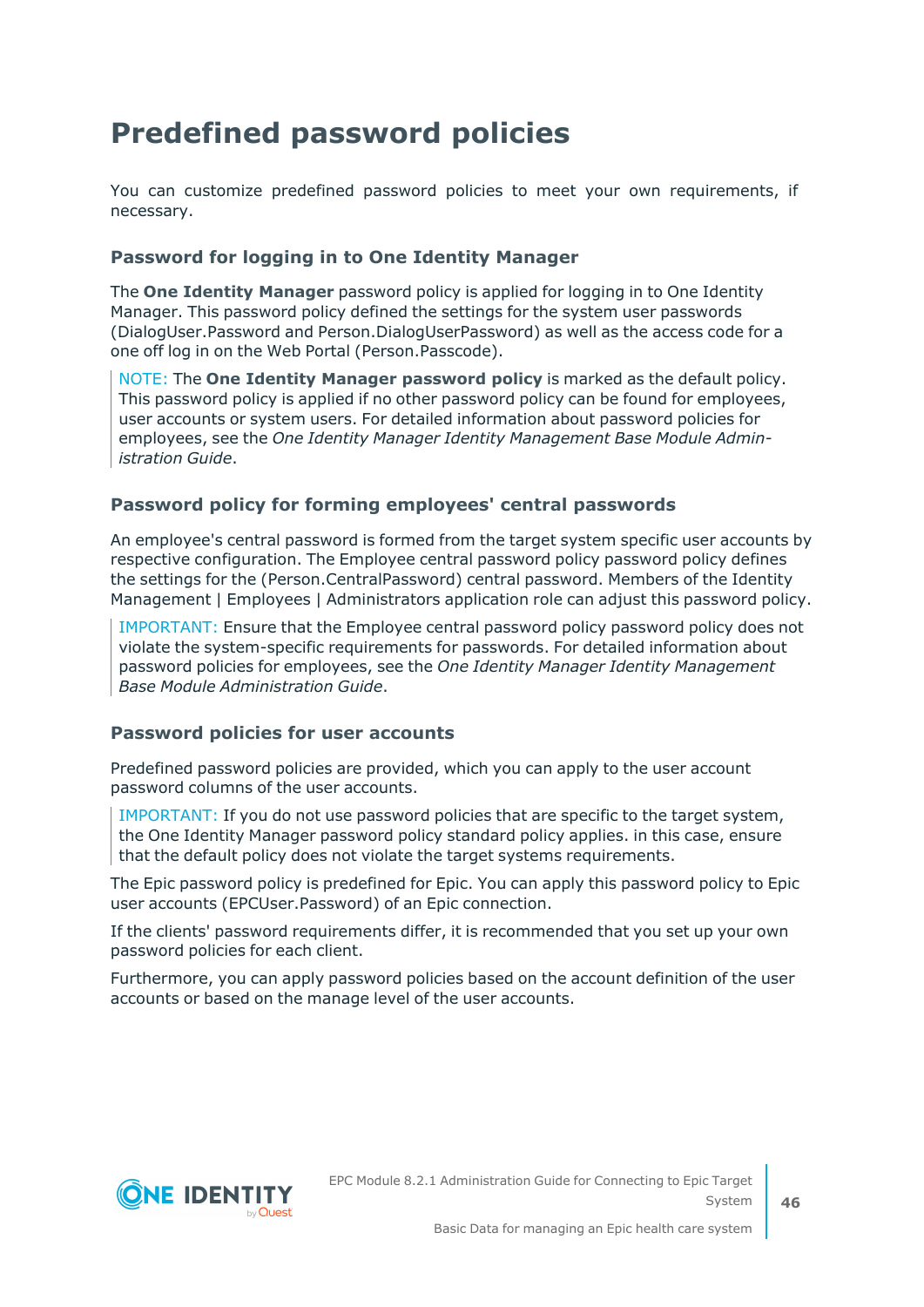# **Applying password policies**

The Epic password policy is predefined for Epic.

You can apply this password policy to Epic user accounts (EPCUser.Password) of an Epic Connection. If the clients' password requirements differ, it is recommended that you set up your own password policies for each client. Furthermore, you can apply password policies based on the account definition of the user accounts or based on the manage level of the user accounts.

The password policy that is to be used for a user account is determined in the following sequence

- 1. Password policy of the account definition of the user account
- 2. Password policy of the manage level of the user account
- 3. Password policy for the client of the user account
- 4. Password policy One Identity Manager password policy (default policy)

IMPORTANT: If you do not use password policies that are specific to the target system, the One Identity Manager password policy standard policy applies. in this case, ensure that the default policy does not violate the target systems requirements.

#### *To reassign a password policy*

#### 1. Select **Epic healthcare | Basic configuration data | Password policies** in **One Identity Manager**.

- 2. Select the password policy in the result list.
- 3. Select **Assign objects**.
- 4. Click **Add** in the **Assignments** section and enter the following data

#### **Table 11: Cap**

| <b>Property</b> | <b>Description</b>                                                                              |
|-----------------|-------------------------------------------------------------------------------------------------|
| Apply to        | Application scope of the password policy.                                                       |
|                 | To specify an application scope                                                                 |
|                 | a. Click next to the text box.                                                                  |
|                 | b. Select one of the following references under                                                 |
|                 | Table:                                                                                          |
|                 | The table that contains the base objects of synchronization.                                    |
|                 | Select the TSBAccountDef table to apply the password policy based on the<br>account definition. |
|                 | Select the TSBBehavior table to apply the password policy based on the<br>manage level.         |
|                 | c. Select the table that contains the base objects under Apply to.                              |

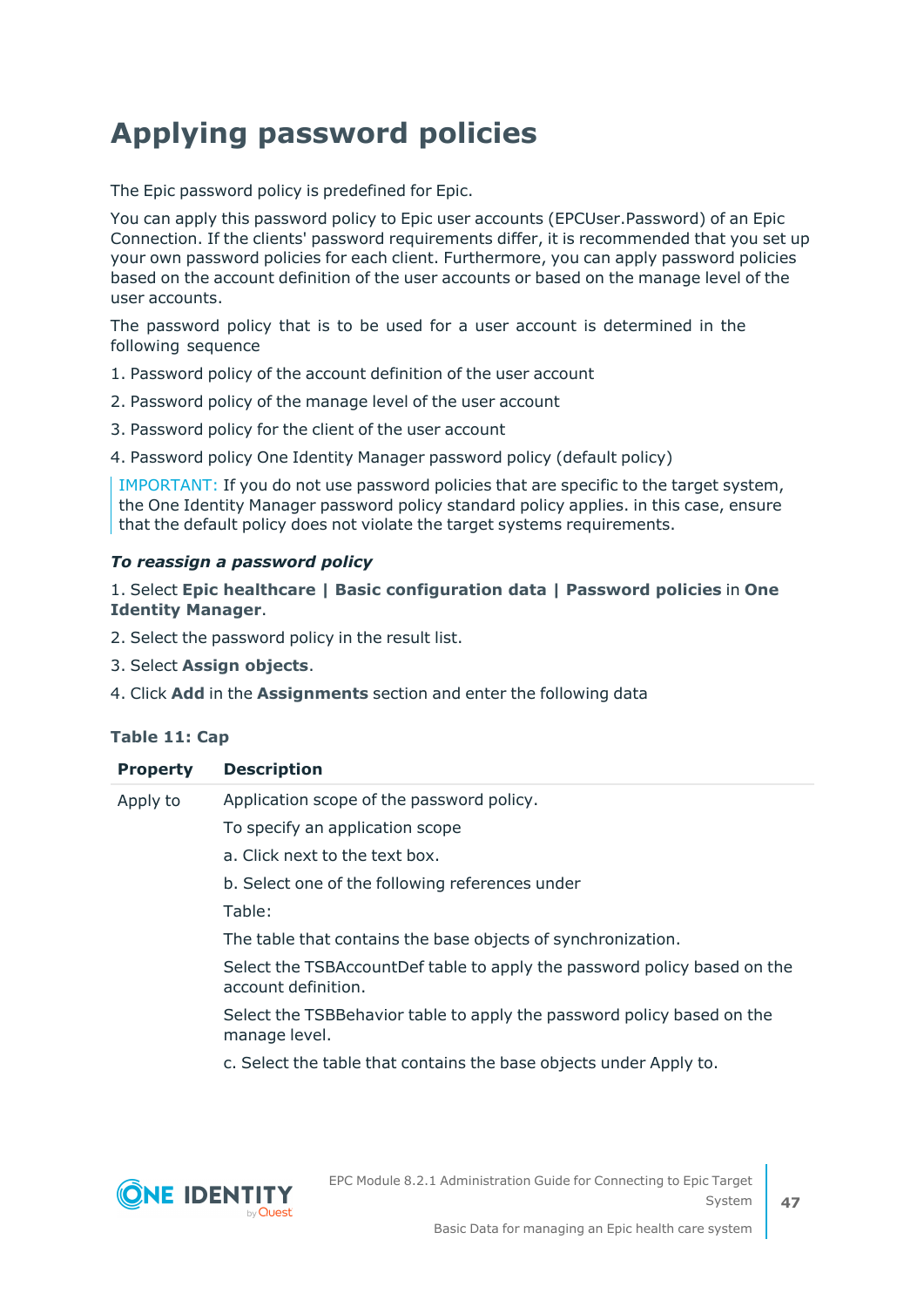- If you have selected the table containing the base objects of synchronization, next select the specific target system.
- If you have selected the TSBAccountDef table, next select the specific account definition.
- If you have selected the TSBBehavior table, next select the specific manage level.

d. Click OK.

| Password<br>column | The password column's identifier.                 |
|--------------------|---------------------------------------------------|
| Password<br>policy | The identifier of the password policy to be used. |

5. Save the changes.

#### *To change a password policy's assignment*

#### 1. Select **Epic healthcare | Basic configuration data | Password policies** in **One Identity Manager.**

- 2. Select the password policy in the result list.
- 3. Select **Assign objects**.
- 4. Select the assignment you want to change in Assignments.
- 5. Select the new password policy to apply from the **Password Policies** menu.
- 6. Save the changes.

The EMPTemplate is deleted from the One Identity Manager database and all the associated EMPTemplate to the Epic User.

### <span id="page-47-0"></span>**Editing password policies**

#### *To edit a password policy*

#### 1. Select **Epic healthcare | Basic configuration data | Password policies** in **One Identity Manager**.

2. Select the password policy in the result list and select Change master data.

 $- OR -$ 

Click in the result list toolbar.

- 3. Edit the password policy's master data.
- 4. Save the changes.

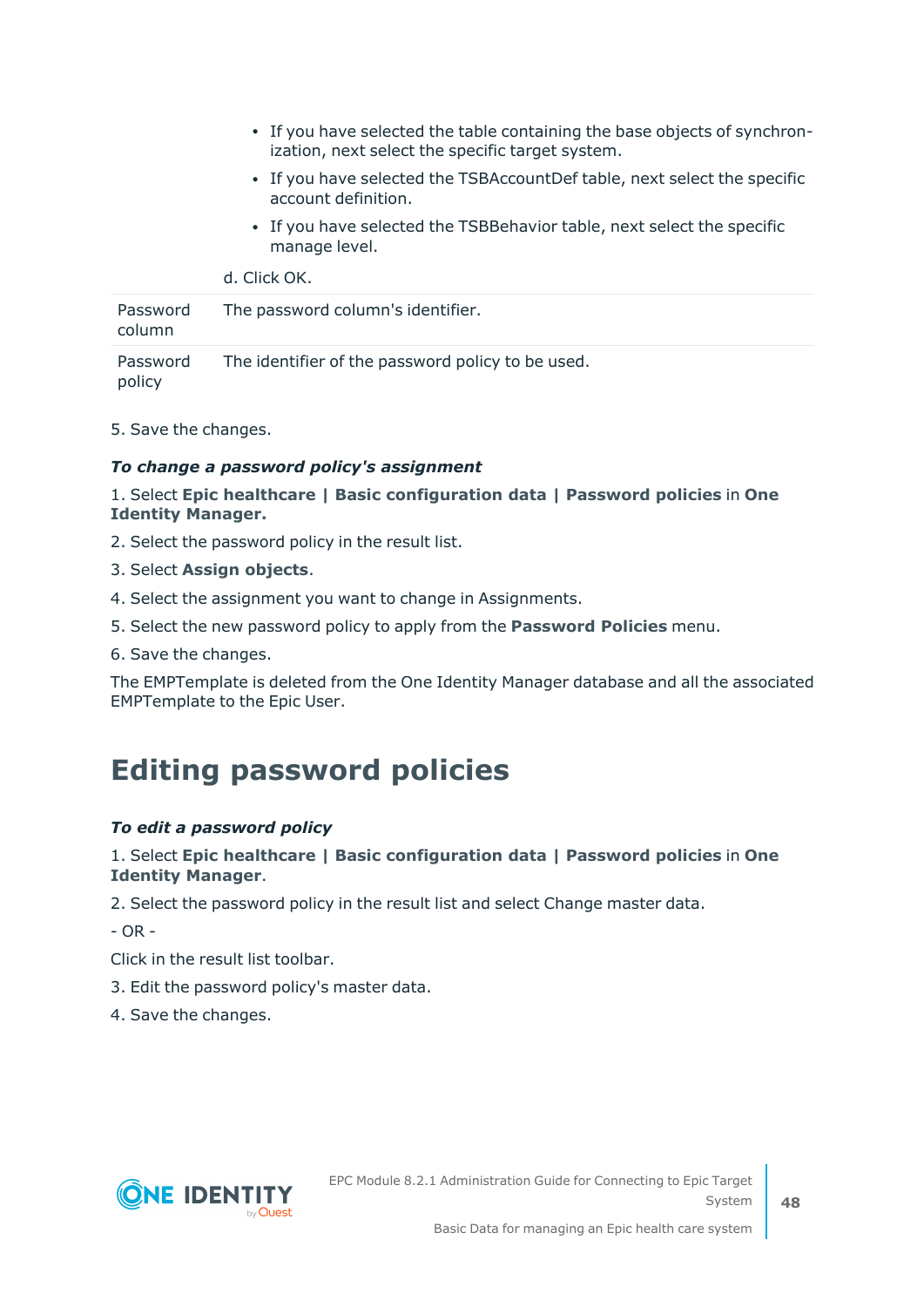#### **Detailed information about this topic**

- General master data for a [password](#page-48-0) policy
- Policy [settings](#page-48-1)
- Character classes for [passwords](#page-49-0) on page
- Custom scripts for password [requirements](#page-50-0)

### <span id="page-48-0"></span>**General master data for a password policy**

Enter the following master data for a password policy.

| <b>Property</b>                    | <b>Meaning</b>                                                                                                                                                                                                                                        |
|------------------------------------|-------------------------------------------------------------------------------------------------------------------------------------------------------------------------------------------------------------------------------------------------------|
| Display name                       | Password policy name. Translate the given text using the $\bullet$<br>button.                                                                                                                                                                         |
| Description                        | Spare text box for additional explanation. Translate the given text<br>using the $\bullet$ button.                                                                                                                                                    |
| <b>Error Message</b>               | Custom error message outputted if the policy is not fulfilled.<br>Translate the given text.                                                                                                                                                           |
| <b>Owner (Application</b><br>Role) | Application roles whose members can configure the password<br>policies.                                                                                                                                                                               |
| Default policy                     | Mark as default policy for passwords. NOTE: The One Identity<br>Manager password policy is marked as the default policy. This<br>password policy is applied if no other password policy can be found<br>for employees, user accounts or system users. |

#### **Table 12: Table Master data for a password policy**

### <span id="page-48-1"></span>**Policy settings**

Define the following settings for a password policy on the Password tab.

| <b>Property</b>            | <b>Meaning</b>                                                                                                                                                                              |
|----------------------------|---------------------------------------------------------------------------------------------------------------------------------------------------------------------------------------------|
| Initial password           | Initial password for newly created user accounts. If a password is<br>not entered or if a random password is not generated when a user<br>account is created, the initial password is used. |
| Password confirm-<br>ation | Reconfirm password.                                                                                                                                                                         |

#### **Table 13: Table Policy Settings**

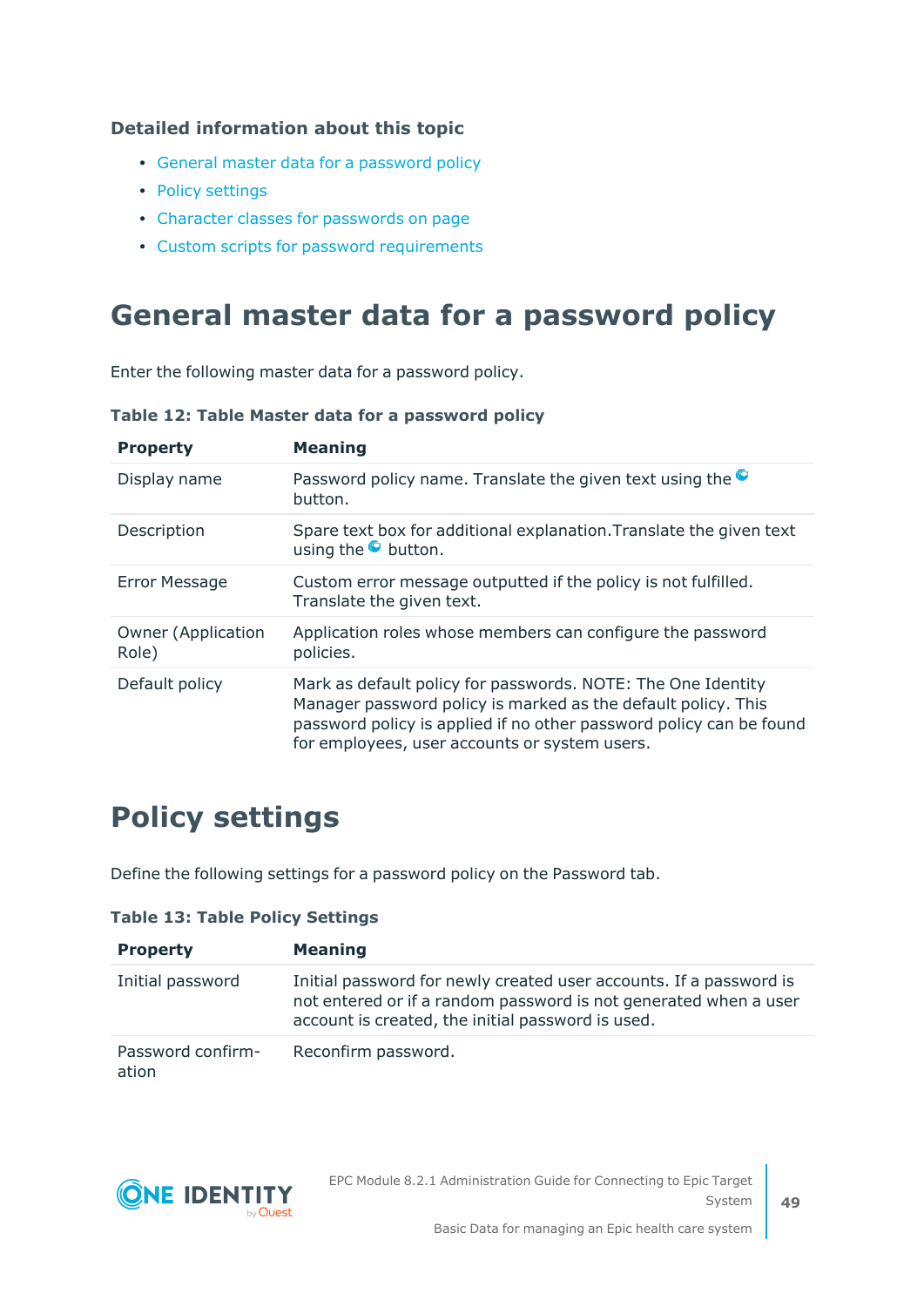| Min. length               | Minimum length of the password. Specify the number of charac-<br>ters a password must have.                                                                                                                                                                                                                                                                                                                                                                                            |
|---------------------------|----------------------------------------------------------------------------------------------------------------------------------------------------------------------------------------------------------------------------------------------------------------------------------------------------------------------------------------------------------------------------------------------------------------------------------------------------------------------------------------|
| Max. length               | Maximum length of the password. Specify the number of charac-<br>ters a password can have.                                                                                                                                                                                                                                                                                                                                                                                             |
| Max. errors               | Maximum number of errors. Set the number of invalid passwords.<br>Only taken into account when logging in to One Identity Manager.<br>If a user has reached the number of maximum failed logins, the<br>employee or system user can no longer log in to One Identity<br>Manager. You can reset the passwords of employees and system<br>users who have been blocked in Password Reset Portal. For more<br>detailed information, see the One Identity Manager Web Portal<br>User Guide. |
| Validity period           | Maximum age of the password. Enter the length of time a<br>password can be used before it expires.                                                                                                                                                                                                                                                                                                                                                                                     |
| Password history          | Enter the number of passwords to be saved. If, for example, a<br>value of 5 is entered, the user's last five passwords are stored.                                                                                                                                                                                                                                                                                                                                                     |
| Min. password<br>strength | Specifies how secure the password must be. The higher the<br>password strength, the more secure it is. The value 0 means that<br>the password strength is not tested. The values 1, 2, 3 and 4<br>specify the required complexity of the password. The value 1<br>represents the lowest requirements in terms of password strength.<br>The value 4 requires the highest level of complexity.                                                                                           |
| Name properties<br>denied | Specifies whether name properties are permitted or not permitted<br>in the password. If this option is enabled, name properties are not<br>permitted in passwords. The values of the columns for which the<br>Contains name properties for password check option is set are<br>taken into account. Adjust this option in the column definition in<br>Designer                                                                                                                          |

### <span id="page-49-0"></span>**Character classes for passwords on page**

Use the Character classes tab to specify which characters are permitted for a password. Table Character classes for passwords

|  |  |  |  |  |  | Table 14: Table Character classes for passwords |
|--|--|--|--|--|--|-------------------------------------------------|
|--|--|--|--|--|--|-------------------------------------------------|

| <b>Character classes</b> | <b>Description</b>                                                                    |
|--------------------------|---------------------------------------------------------------------------------------|
| Min. number letters      | Specifies the minimum number of alphabetical characters the<br>password must contain. |
| Min. number lowercase    | Specifies the minimum number of lowercase letters the<br>password must contain.       |

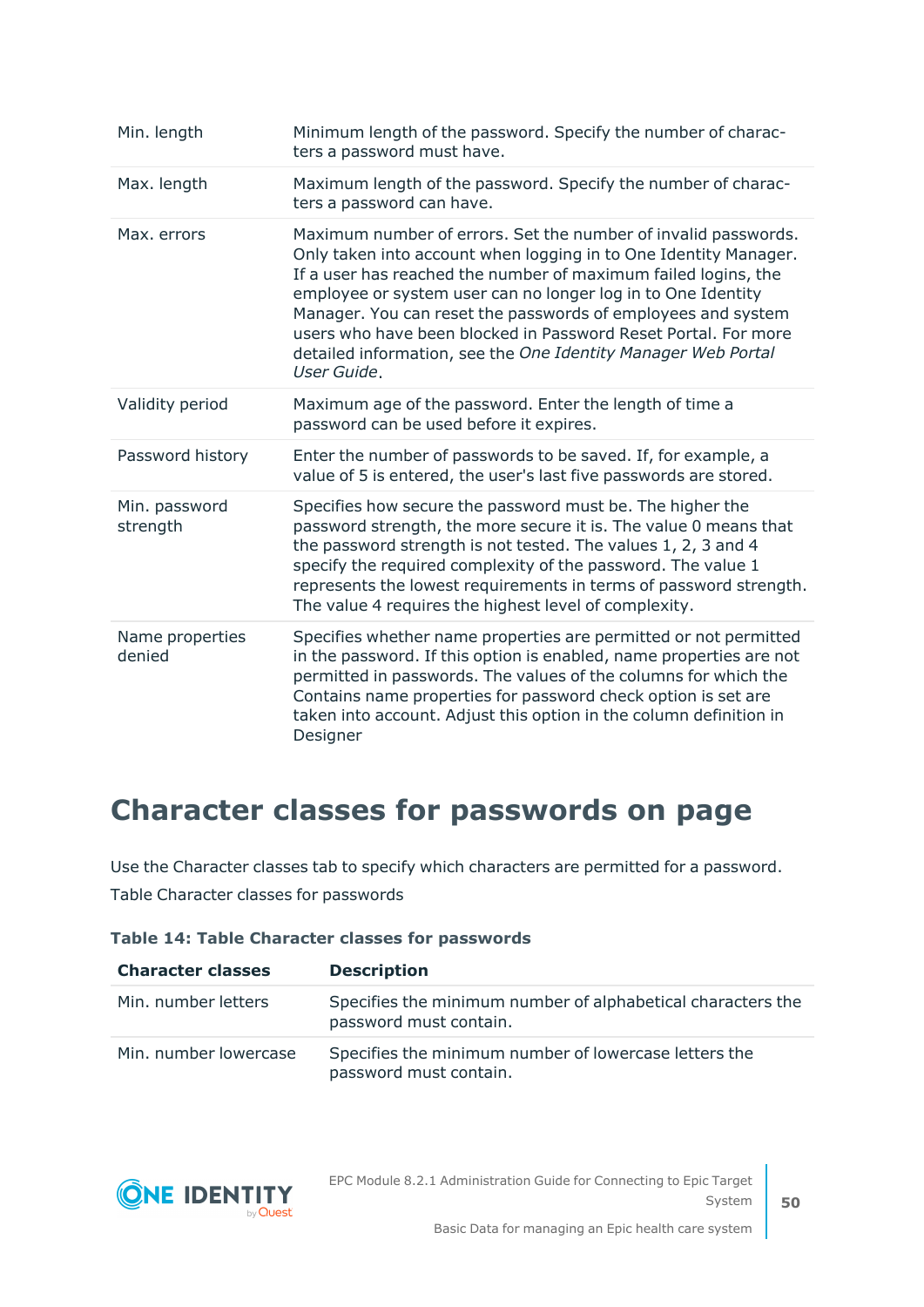| Min. number uppercase                      | Specifies the minimum number of uppercase letters the<br>password must contain.                                                                                              |
|--------------------------------------------|------------------------------------------------------------------------------------------------------------------------------------------------------------------------------|
| Min. number digits                         | Specifies the minimum number of digits the password must<br>contain.                                                                                                         |
| Min. number special<br>characters          | Specifies the minimum number of special characters the<br>password must contain.                                                                                             |
| Permitted special charac-<br>ters          | List of permitted characters.                                                                                                                                                |
| Max. identical characters<br>in total      | Maximum number of identical characters that can be present<br>in the password in total.                                                                                      |
| Max. identical characters<br>in succession | Maximum number of identical character that can be repeated<br>after each other.                                                                                              |
| Denied special characters                  | List of characters, which are not permitted. Specifies whether<br>the password can contain lower case letters. This setting is<br>only applies when passwords are generated. |
| Lowercase not allowed                      | Specifies whether the password can contain lower case<br>letters. This setting is only applies when passwords are<br>generated.                                              |
| Uppercase not allowed                      | Specifies whether the password can contain upper case<br>letters. This setting is only applies when passwords are<br>generated.                                              |
| Digits not allowed                         | Specifies whether the password can contain digits. This<br>setting is only applies when passwords are generated.                                                             |
| Special characters not<br>allowed          | Specifies whether the password can contain special charac-<br>ters. This setting is only applies when passwords are<br>generated.                                            |

## <span id="page-50-0"></span>**Custom scripts for password requirements**

You can implement custom scripts for testing and generating password if the password requirements cannot be mapped with the existing settings options. Scripts are applied in addition to the other settings.

For more information see

- Script for checking a [password](#page-51-0) on page
- Script for [generating](#page-52-0) a password

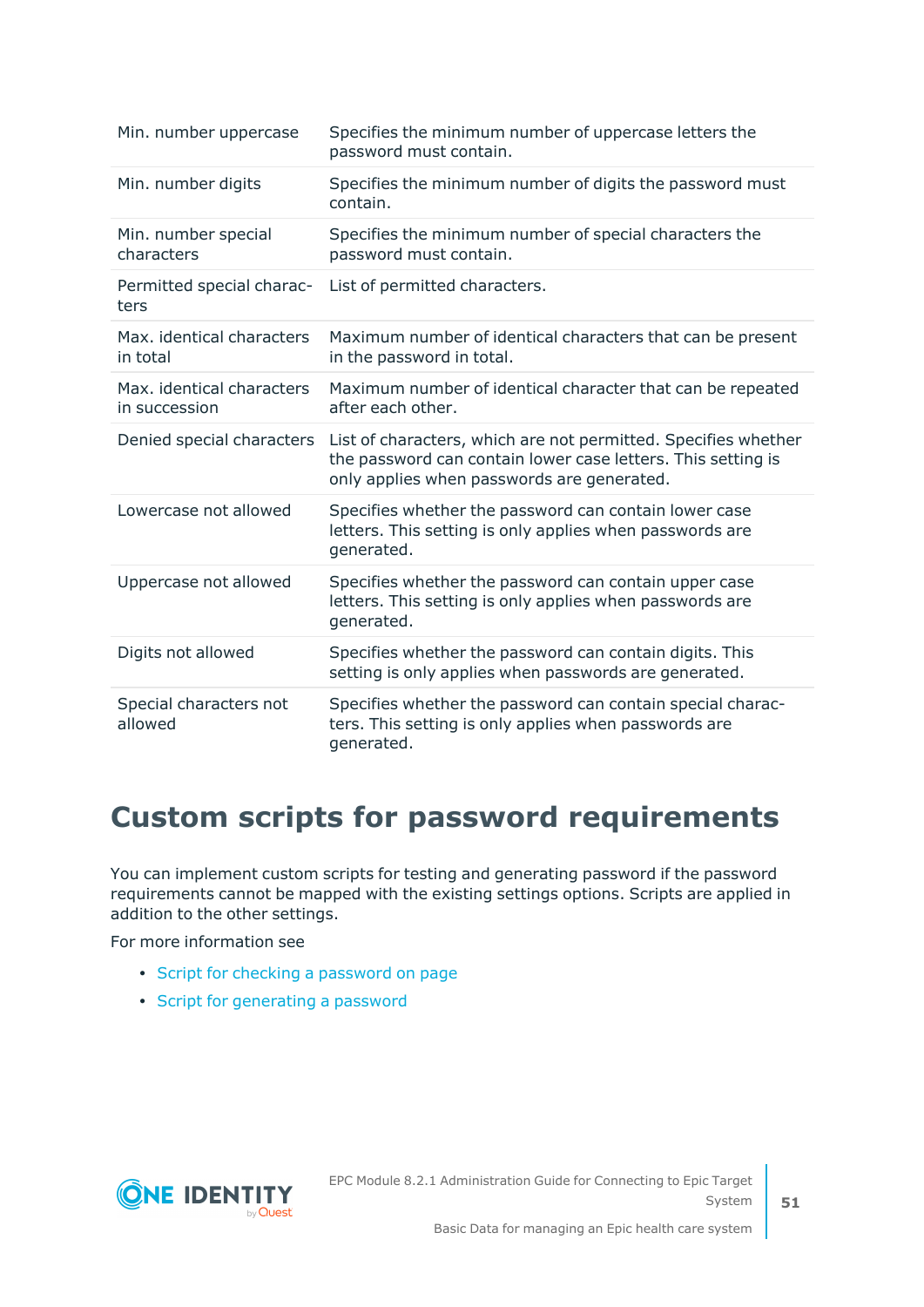### <span id="page-51-0"></span>**Script for checking a password on page**

You can implement a check script if additional policies need to be used for checking a password, which cannot be mapped with the available settings. Syntax for Check Scripts Public Sub CCC\_CustomP Script for checking a password.

You can implement a check script if additional policies need to be used for checking a password, which cannot be mapped with the available settings.

#### **Syntax for Check Scripts**

Public Sub CCC\_CustomPwdValidate( policy As VI.DB.Passwords.PasswordPolicy, spwd As System.Security.SecureString)

With parameters:

policy = password policy object

spwd = password to test

NOTE: To use a base object, take the property Entity of the PasswordPolicy class.

#### **Example for a script for testing a password**

A password cannot start with ? or !. The script checks a given password for validity. Public Sub CCC\_PwdValidate( policy As VI.DB.Passwords.PasswordPolicy, spwd As System.Security.SecureString) Dim pwd = spwd.ToInsecureArray() If pwd.Length>0 If  $pwd(0) = "?"$  Or  $pwd(0) = "!"$ Throw New Exception(#LD("Password can't start with '?' or '!'")#) End If End If If pwd.Length>2 If  $pwd(0) = pwd(1)$  AndAlso  $pwd(1) = pwd(2)$ Throw New Exception(#LD("Invalid character sequence in password")#) End If End If End Sub

#### **To use a custom script for checking a password**

1. Create your script in the category **Script Library** in the **Designer**.

2. Edit the password policy.

a. Select **Epic healthcare| Basic configuration data | Password policies** in **One Identity Manager.**

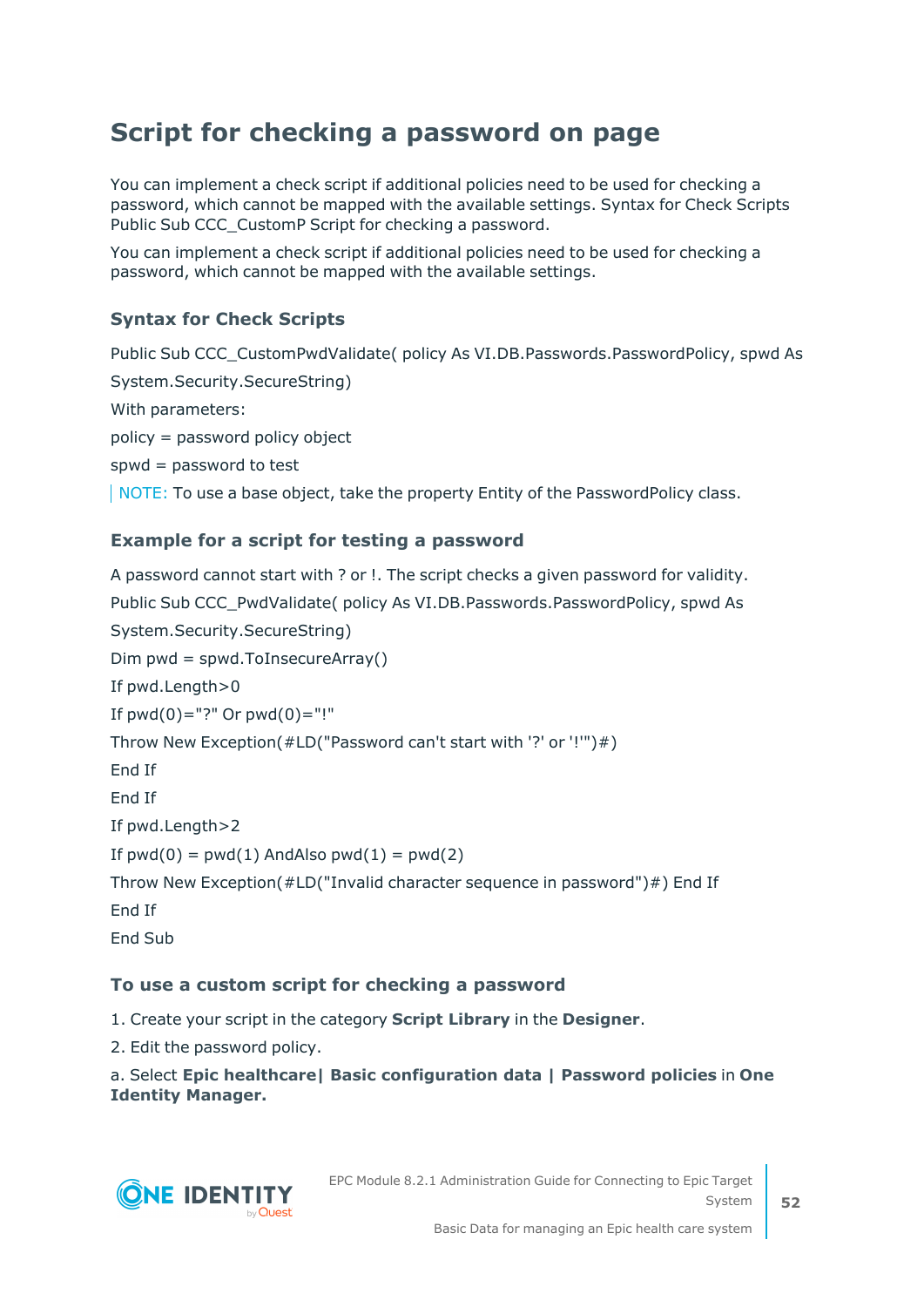- b. Select the password policy in the result list.
- c. Select **Change master data**.

d. Enter the name of the script to be used to check a password in the **Check script input field** on the **Scripts** tab.

e. Save the changes.

#### **Related Topics**

<span id="page-52-0"></span>Script for [generating](#page-52-0) a password

### **Script for generating a password**

You can implement a generating script if additional policies need to be used for generating a random password, which cannot be mapped with the available settings.

#### **Syntax for generating script**

Public Sub CCC\_PwdGenerate( policy As VI.DB.Passwords.PasswordPolicy, spwd As System.Security.SecureString) With parameters: policy = password policy object spwd = generated password NOTE: To use a base object, take the property Entity of the PasswordPolicy class.

#### **Example for a script to generate a password**

In random passwords, the script replaces the ? and ! characters, which are not permitted. Public Sub CCC\_PwdGenerate( policy As VI.DB.Passwords.PasswordPolicy, spwd As System.Security.SecureString) Dim pwd = spwd.ToInsecureArray() If pwd.Length>0 If  $pwd(0) = "?"$  Or  $pwd(0) = "!"$ Throw New Exception(#LD("Password can't start with '?' or '!'")#) End If End If If pwd.Length>2 If  $pwd(0) = pwd(1)$  And Also  $pwd(1)$  $=$  pwd(2)



EPC Module 8.2.1 Administration Guide for Connecting to Epic Target System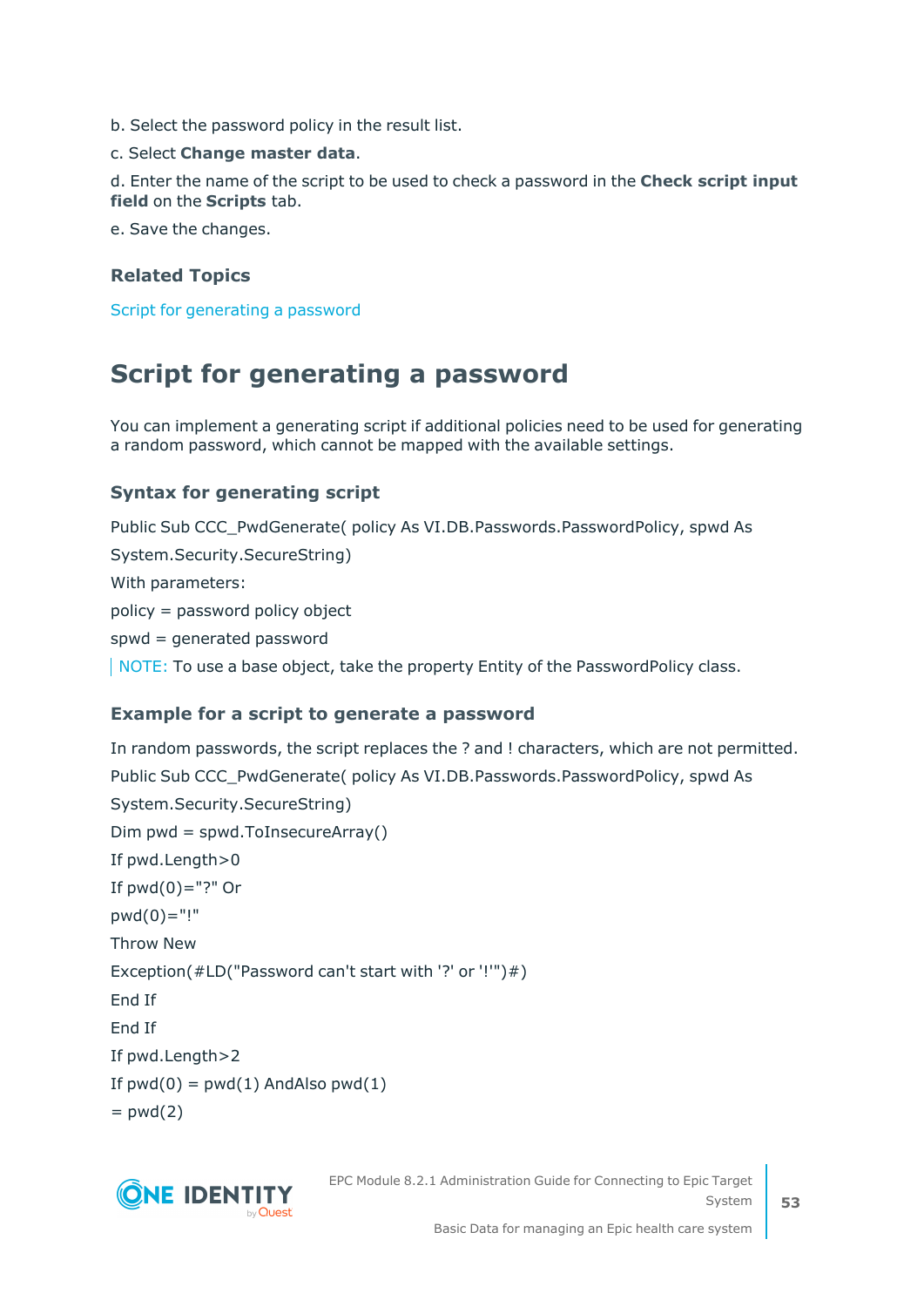Throw New Exception(#LD("Invalid character sequence in password")#) End If End If End Sub

### **Excluded list for passwords**

You can add words to a list of restricted terms to prohibit them from being used in passwords.

NOTE: The restricted list applies globally to all password policies.

#### *To add a term to the restricted list*

1. Select **Base Data | Security settings | Restricted passwords** in **Designer**.

- 2. Create a new entry with **Object | New** and enter the term to excluded to the list.
- 3. Save the changes.

### **Checking Passwords**

When you test a password, all the password policy settings, custom scripts and the restricted passwords are taken into account.

#### *To test whether a password conforms to the password policy*

1. Select **Epic healthcare | Basic configuration data | Password policies** in **One Identity Manager**.

- 2. Select the password policy in the result list.
- 3. Select **Change master data**.
- 4. Select the **Test** tab.
- 5. Select the table and object to be tested in Base object for test.
- 6. Enter a password in **Enter password to test**.

A display next to the password shows whether it is valid or not

#### **Testing generation of a password**

When you generate a password, all the password policy settings, custom scripts and the restricted passwords are taken into account.

#### *To generate a password that conforms to the password policy*

1. Select **Epic healthcare | Basic configuration data | Password policies** in **One Identity Manager**.

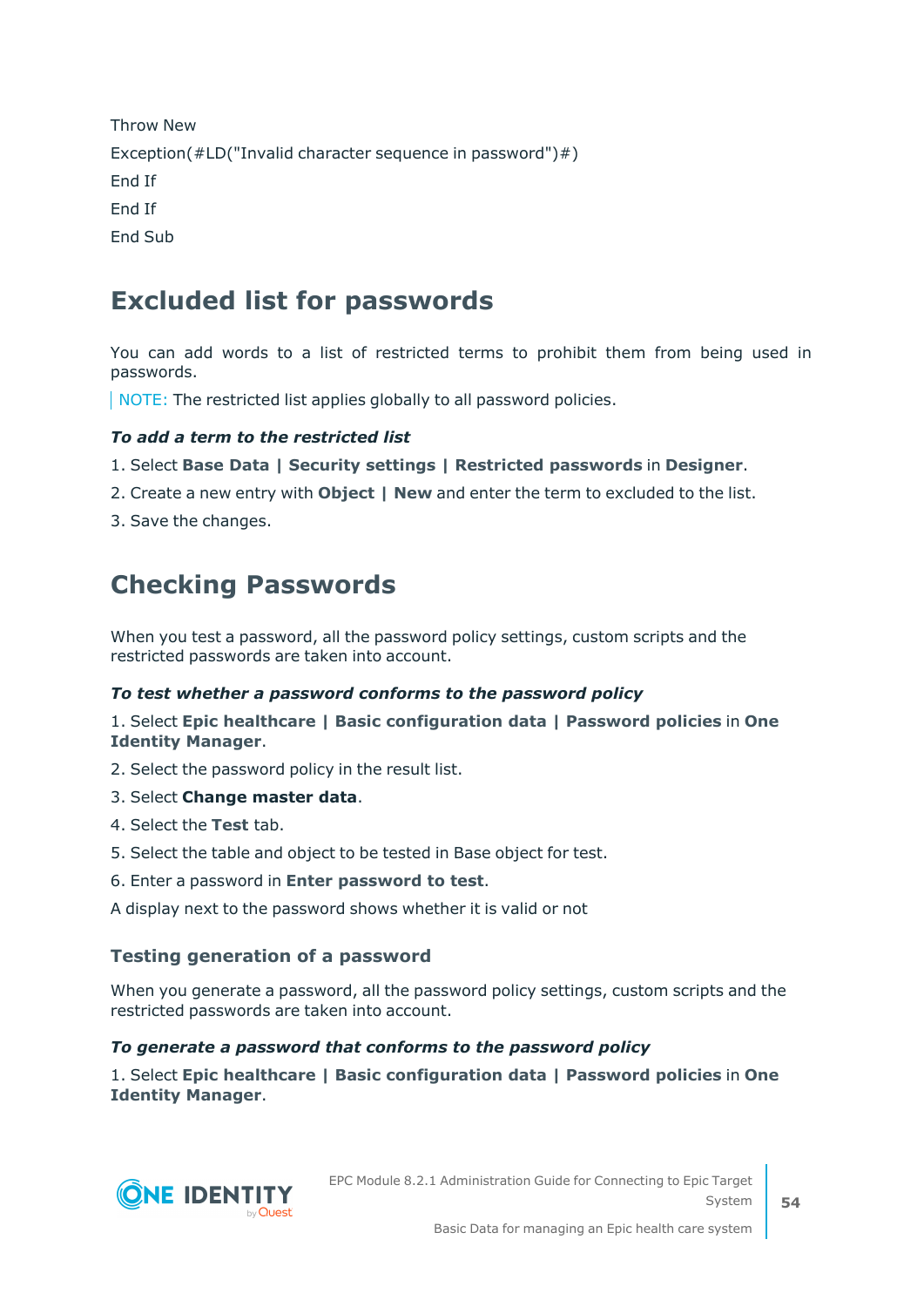- 2. Select the password policy in the result list.
- 3. Select **Change master data**.
- 4. Select the **Test** tab.
- 5. Click **Generate**.

<span id="page-54-0"></span>This generates and displays a password.

# **Initial password for Epic User Account**

You have the following possible options for issuing an initial password for a new Epic user account.

- Create user accounts manually and enter a password in their master data.
- Assign a randomly generated initial password to enter when you create user accounts.
	- 1. Enable the **TargetSystem | EPC | Accounts | InitialRandomPassword configuration parameter** in **Designer**.
	- 2. Apply target system specific password policies and define the character sets that the password must contain.
	- 3. Specify which employee will receive the initial password by email.
- User the employee's central password. The employee's central password is mapped to the user account password. For more information about an employee's central password, see *One Identity Manager Identity Management Base Module Administration Guide*.

#### **Related Topics**

- Email [notification](#page-54-1) about login data
- <span id="page-54-1"></span>• [Password](#page-44-0) policies for Epic User Account

# **Email notification about login data**

You can configure the login information for new user accounts to be sent by email to a specified person. In this case, two messages are sent with the user name and the initial password. Mail templates are used to generate the messages. The mail text is defined in several languages in a mail template. which means the recipient 's language can be taken into account when the email is generated. Mail templates are supplied in the default installation with which you can configure the notification procedure.

#### **Prerequisites**

The following prerequisites must be fulfilled in order to use notifications



EPC Module 8.2.1 Administration Guide for Connecting to Epic Target System

**55**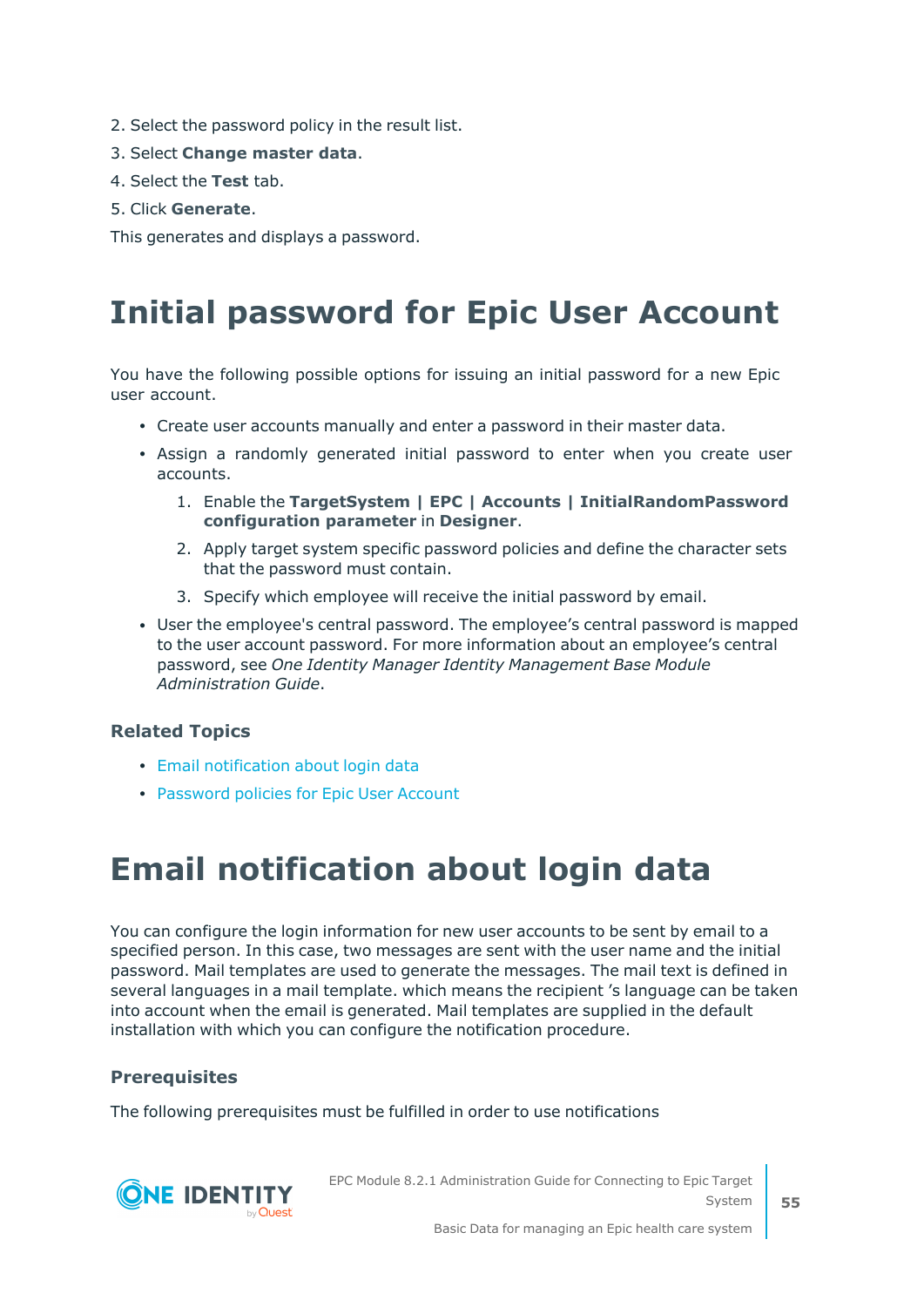1. Ensure that the email notification system is configured in One Identity Manager. For more information, see the *One Identity Manager Installation Guide*.

#### 2. In **Designer**, enable the **Common | MailNotification | DefaultSender configuration parameter** and enter the sender address for sending the email notifications.

3. Ensure that all employees have a default email address. Notifications are sent to this address. For more information, see the *One Identity Manager Identity Management Base Module Administration Guide*.

4. Ensure that a language can be determined for all employees. Only then can they receive email notifications in their own language. For more information, see the *One Identity Manager Identity Management Base Module Administration Guide*.

When a randomly generated password is issued for the new user account, the initial login data for a user account is sent by email to a previously specified person.

#### *To send initial login data by email*

1. In the **Designer**, activate the configuration parameter **TargetSystem | Epic healthcare | Accounts | InitialRandomPassword**.

2. In the **Designer**, activate the configuration parameter **TargetSystem | Epic healthcare | Accounts | InitialRandomPassword | SendTo** and enter the recipient of the notification as a value.

3. In the **Designer**, activate the configuration parameter **TargetSystem | Epic healthcare | Accounts | InitialRandomPassword | SendTo | MailTemplateAccountName**.

By default, the message sent uses the mail template Employee - new user account created. The message contains the name of the user account.

#### 4. In the **Designer**, activate the configuration parameter **TargetSystem | Epic healthcare | Accounts | InitialRandomPassword | SendTo | MailTemplatePassword**.

By default, the message sent uses the mail template Employee - initial password for new user account. The message contains the initial password for the user account.

NOTE: Change the value of the configuration parameter in order to use custom mail templates for these mails.

# **Target system managers**

A default application role exists for the target system manager in One Identity Manager.

Assign the employees who are authorized to edit all tenants in One Identity Manager to this application role.

Define additional application roles if you want to limit the edit permissions for target system managers to individual tenants. The application roles must be added under the default application role.

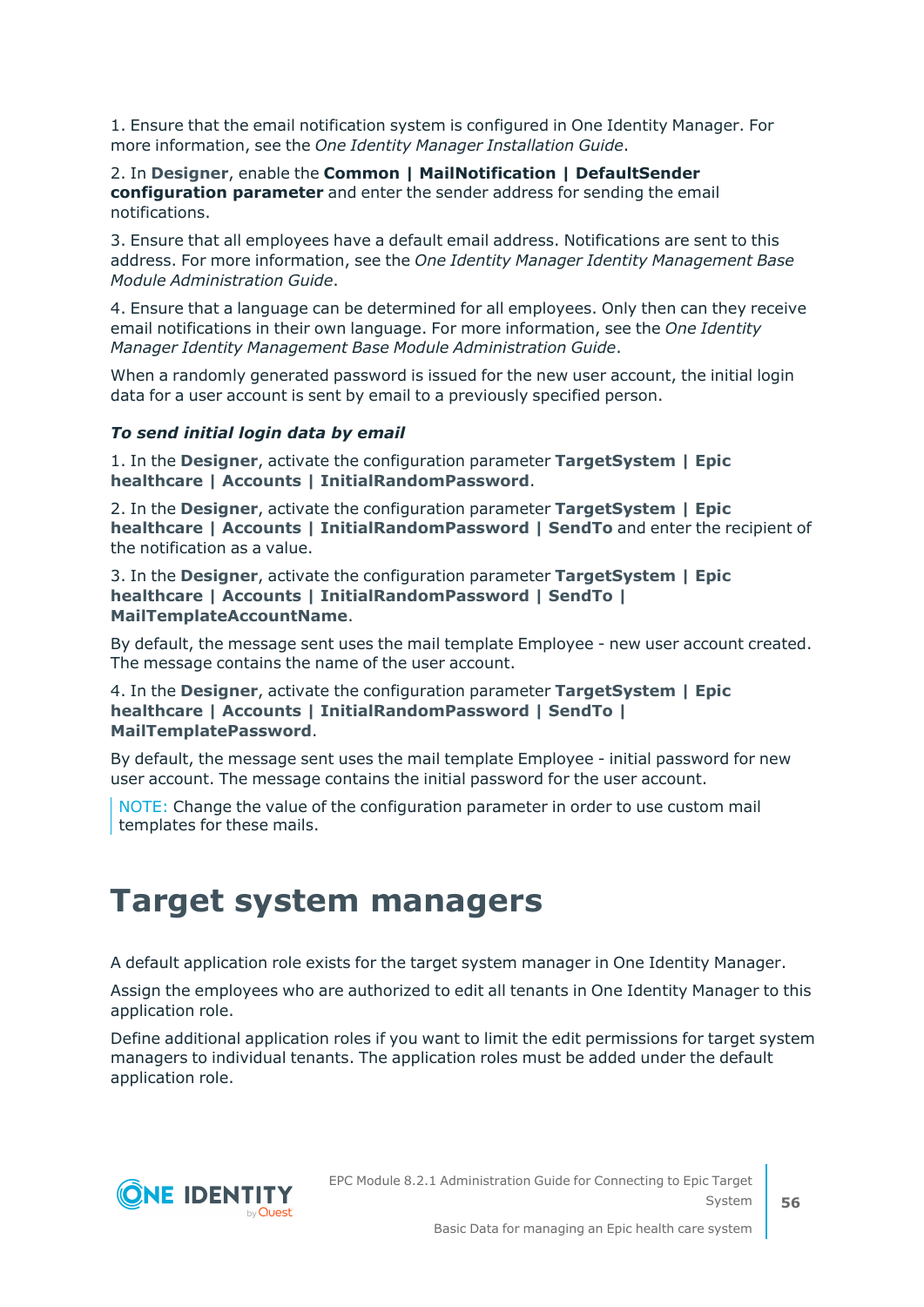For more information about implementing and editing application roles, see the *One Identity Manager Authorization and Authentication Guide*.

#### **Implementing application roles for target system managers**

1. The **One Identity Manager** administrator assigns employees to be target system managers.

2. These target system managers add employees to the default application role for target system managers.

Target system managers with the default application role are authorized to edit all tenants in **One Identity Manager**.

3. Target system managers can authorize other employees within their area of responsibility as target system managers and if necessary, create additional child application roles and assign these to individual connections.

#### **Default Application Roles for Target System Managers**

#### **Table 15: Default Application Roles for Target System Managers**

| <b>Users</b>              | <b>Tasks</b>                                                                                                                                 |
|---------------------------|----------------------------------------------------------------------------------------------------------------------------------------------|
| Target system<br>managers | Target system managers must be assigned to Target systems   Epic or<br>a sub-application role.                                               |
|                           | Users with this application role:                                                                                                            |
|                           | Assume administrative tasks for the target system.                                                                                           |
|                           | • Create, change or delete target system objects, like user accounts<br>and update the EMPTemplates or SubTemplates.                         |
|                           | • Edit password policies for the target system.                                                                                              |
|                           | • Prepare groups for adding to the IT Shop.                                                                                                  |
|                           | • Can create employees with an identity that differs from the Primary<br>identity.                                                           |
|                           | • Configure synchronization in the Synchronization Editor and defines<br>the mapping for comparing target systems and One Identity Manager.  |
|                           | • Edit the synchronization's target system types and outstanding<br>objects.                                                                 |
|                           | • Authorize other employees within their area of responsibility as target<br>system managers and create child application roles if required. |
|                           | To initially specify employees to be target system administrators                                                                            |

1. Log in to **One Identity Manager** as **Manager administrator (Base role | Administrators)**.

- 2. Select **One Identity Manager Administration | Target systems | Administrators**.
- 3. Select **Assign employees**.

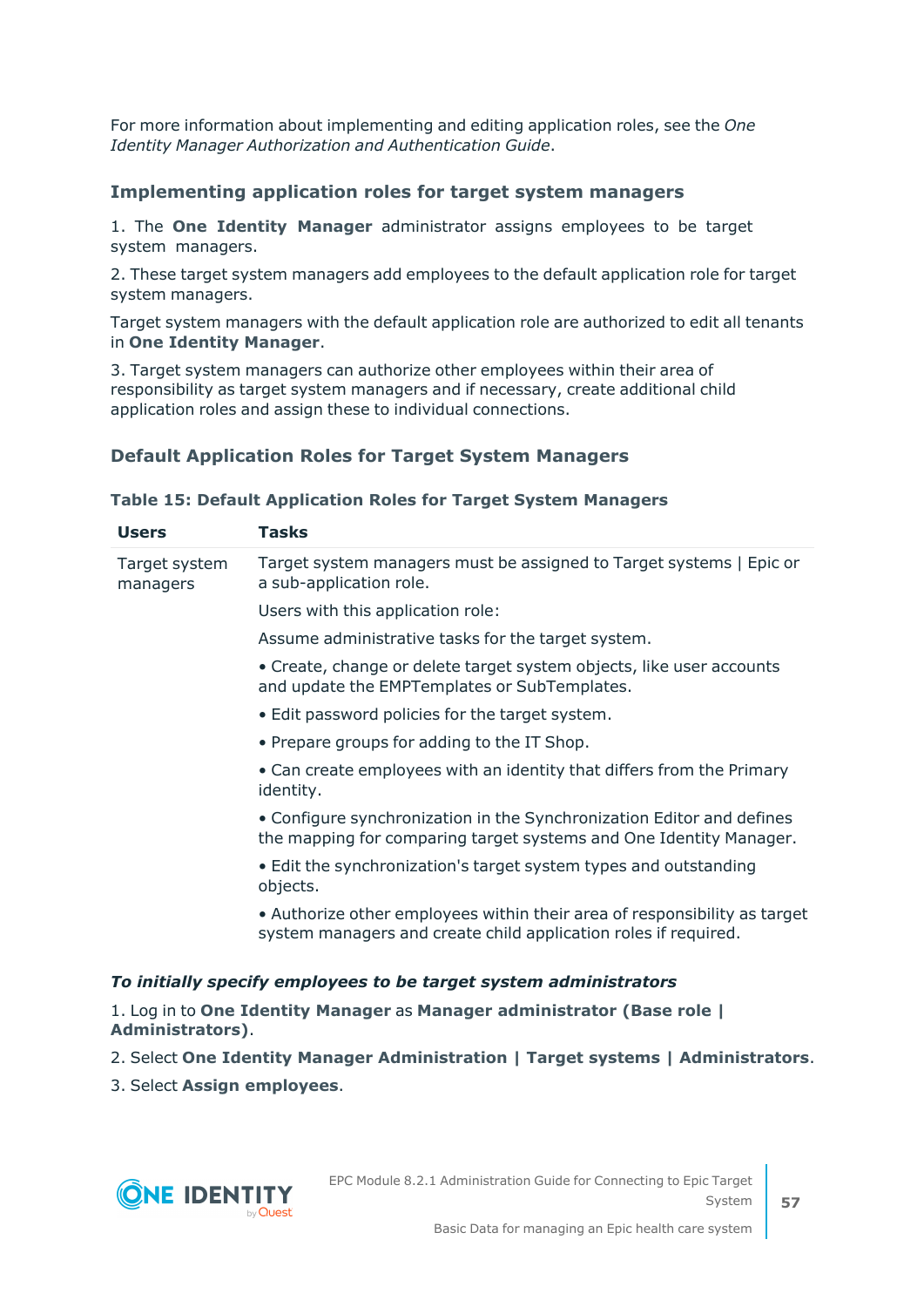4. Assign the employee you want and save the changes.

#### *To add the first employees to the default application as target system managers*

1. Log into **One Identity Manager** as **Target System Administrator (Target systems | Administrators)**.

#### 2. Select **One Identity Manager Administration | Target systems | Epic healthcare**.

- 3. Select **Assign employees** in the **Task** view.
- 4. Assign the employees you want and save the changes.

#### *To authorize other employees as target system managers when you are a target system manager*

1. Log into **One Identity Manager** as target system manager.

2. Select the application role in **Epic healthcare | Basic configuration data | Target system managers**.

- 3. Select **Assign employees**.
- 4. Assign the employees you want and save the changes.

#### *To specify target system managers for individual clients*

- 1. Log into **One Identity Manager** as target system manager.
- 2. Select **Epic healthcare | Connections**.
- 3. Select the client from the result list.
- 4. Select **Change master data**.
- 5. On the General tab, select the application role in the Target system manager menu.

 $- OR -$ 

Next to the **Target system manager** menu, click to create a new application role.

a. Enter the application role name and assign the **Target systems | Epic healthcare** parent application role.

b. Click **OK** to add the new application role.

6. Save the changes.

7. Assign employees to this application role who are permitted to edit the client in **One Identity Manager**.

#### **Related Topics**

One Identity Manager users for [managing](#page-6-0) an Epic health care system

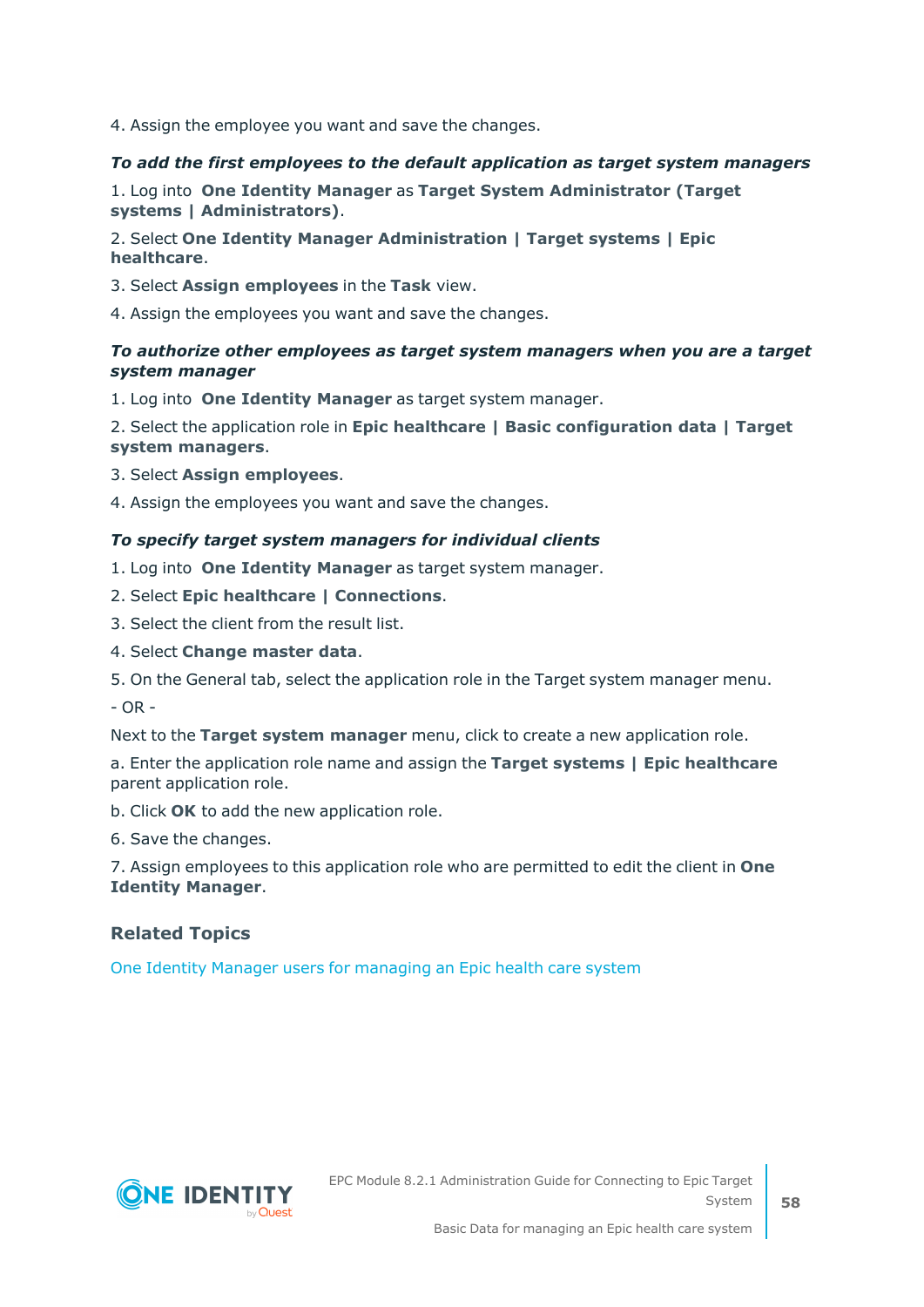# **Editing a server**

Servers must know your server functionality in order to handle Epic specific processes in One Identity Manager. For example, the synchronization server.

You have several options for defining a server's functionality:

• Create an entry for the Job server in Designer under Base Data | Installation | Job server. For more information, see the *One Identity Manager Configuration Guide*.

Use this task if the Job server has already been declared in One Identity Manager and you want to configure special functions for the Job server.

NOTE: One Identity Manager must be installed, configured, and started in order for a server to run its function in the One Identity Manager Service network. Proceed as described in the *One Identity Manager Installation Guide*.

#### *To edit a Job server and its functions*

1. In **One Identity Manager**, select the category **Epic healthcare | Basic configuration data | Server**.

- 2. Select the Job server entry in the result list.
- 3. Select **Change master data**.
- 4. Edit the Job server's master data.
- 5. Select **Assign server functions** in the task view and specify server functionality.
- 6. Save the changes.

For more information, see

- Master data for [jobserver](#page-58-0)
- [Specifying](#page-60-0) server functions

### <span id="page-58-0"></span>**Master data for jobserver**

#### NOTE:

- <sup>l</sup> All editing options are also available in **Designer** under **Base Data | Installation | Job server**.
- More properties may be available depending on which modules are installed.

#### **Table 16: Job Server Properties table**

| <b>Property</b>  | <b>Meaning</b>                                             |
|------------------|------------------------------------------------------------|
| Server           | Job server name.                                           |
| Full server name | Full server name in accordance with DNS syntax. Example: . |

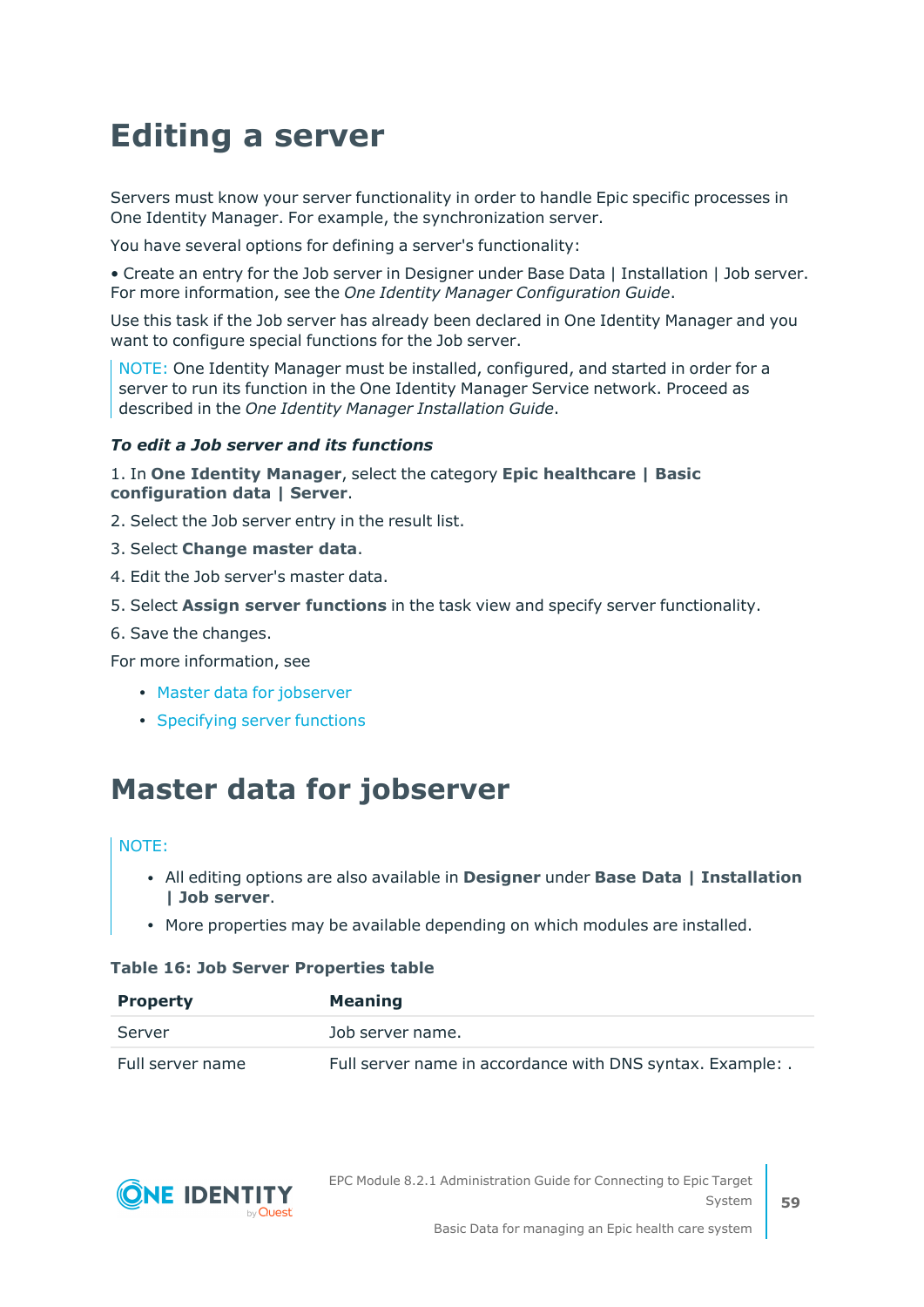| Target system                   | Computer account target system.                                                                                                                                                                                                                                                                                                                                                                                                                                                                                                                                                                                                                                                                                                            |
|---------------------------------|--------------------------------------------------------------------------------------------------------------------------------------------------------------------------------------------------------------------------------------------------------------------------------------------------------------------------------------------------------------------------------------------------------------------------------------------------------------------------------------------------------------------------------------------------------------------------------------------------------------------------------------------------------------------------------------------------------------------------------------------|
| Language                        | Language of the server.                                                                                                                                                                                                                                                                                                                                                                                                                                                                                                                                                                                                                                                                                                                    |
| Server is cluster               | Specifies whether the server maps a cluster.                                                                                                                                                                                                                                                                                                                                                                                                                                                                                                                                                                                                                                                                                               |
| Server belongs to cluster       | Cluster to which the server belongs.                                                                                                                                                                                                                                                                                                                                                                                                                                                                                                                                                                                                                                                                                                       |
|                                 | NOTE: The properties Server is cluster and Server belongs<br>to cluster are mutually exclusive                                                                                                                                                                                                                                                                                                                                                                                                                                                                                                                                                                                                                                             |
| IP address (IPv6)               | Internet protocol version 6 (IPv6) server address.                                                                                                                                                                                                                                                                                                                                                                                                                                                                                                                                                                                                                                                                                         |
| IP address (IPv4)               | Internet protocol version 4 (IPv4) server address.                                                                                                                                                                                                                                                                                                                                                                                                                                                                                                                                                                                                                                                                                         |
| Copy process (source<br>server) | Permitted copying methods that can be used when this server<br>is the source of a copy action. At present, only copy methods<br>that support the Robocopy and rsync programs are<br>supported. If no method is given, the One Identity Manager<br>Service determines the operating system of the server during<br>runtime. Replication is then performed with the Robocopy<br>program between servers with a Windows operating system<br>or with the rsync program between servers with a Linux<br>operating system. If the operating systems of the source and<br>destination servers differ, it is important that the right copy<br>method is applied for successful replication. A copy method is<br>chosen that supports both servers. |
| Copy process (target<br>server) | Permitted copying methods that can be used when this server<br>is the destination of a copy action.                                                                                                                                                                                                                                                                                                                                                                                                                                                                                                                                                                                                                                        |
| Coding                          | Character set coding that is used to write files to the server.                                                                                                                                                                                                                                                                                                                                                                                                                                                                                                                                                                                                                                                                            |
|                                 |                                                                                                                                                                                                                                                                                                                                                                                                                                                                                                                                                                                                                                                                                                                                            |
| Parent Job server               | Name of the parent Job server.                                                                                                                                                                                                                                                                                                                                                                                                                                                                                                                                                                                                                                                                                                             |
| <b>Executing server</b>         | Name of the executing server. The name of the server that<br>exists physically and where the processes are handled. This<br>input is evaluated when One Identity Manager Service is<br>automatically updated. If the server is handling several<br>queues the process steps are not supplied until all the queues<br>that are being processed on the same server have completed<br>their automatic update.                                                                                                                                                                                                                                                                                                                                 |
| Queue                           | Name of the queue to handle the process steps. Each One<br>Identity Manager Service within the network must have a<br>unique queue identifier. The process steps are requested by<br>the job queue using exactly this queue name. The queue<br>identifier is entered in the One Identity Manager Service<br>configuration file.                                                                                                                                                                                                                                                                                                                                                                                                            |

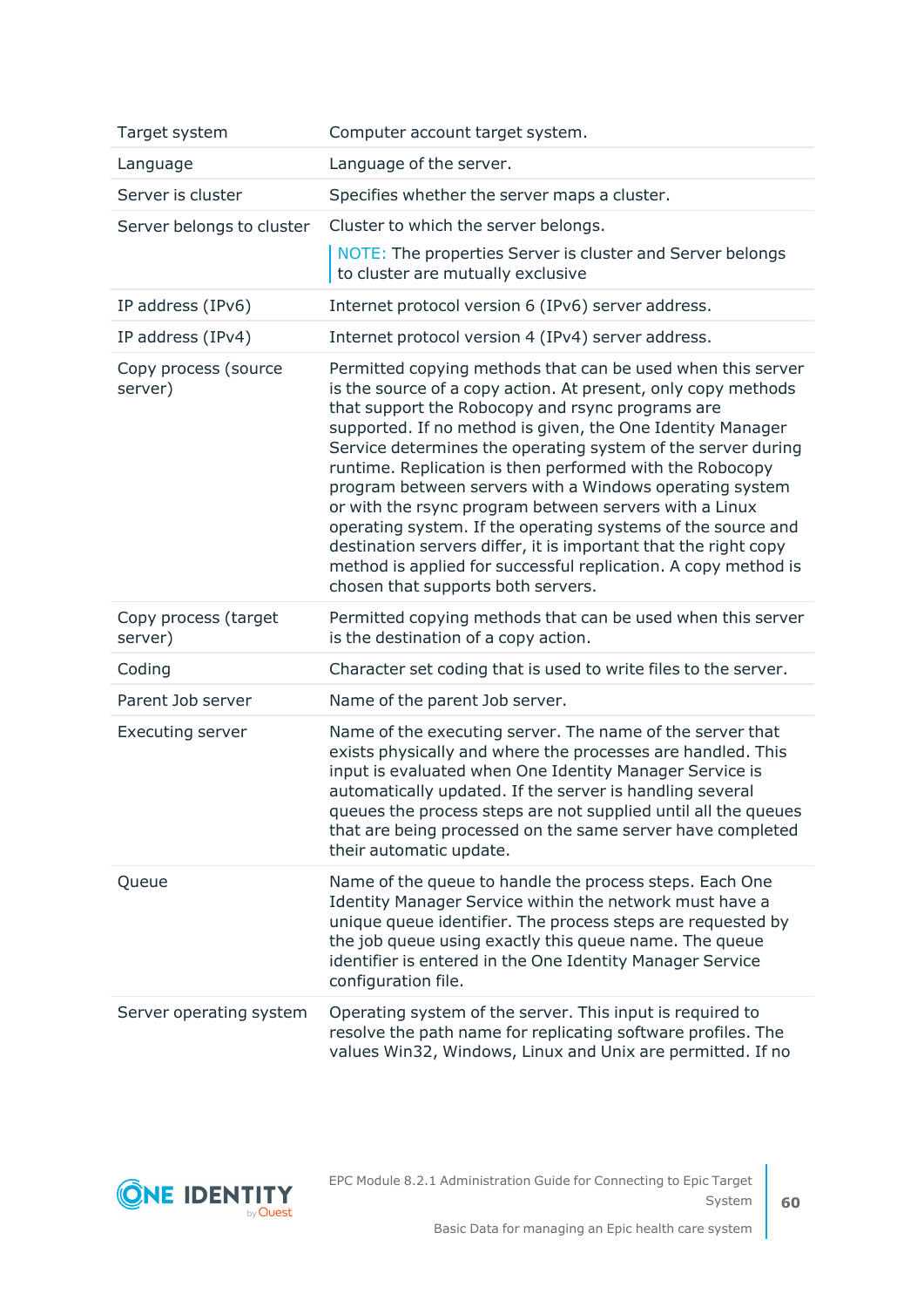|                                                    | value is specified, Win32 is used.                                                                                                                                                                                                                                                                                                                                                                                               |
|----------------------------------------------------|----------------------------------------------------------------------------------------------------------------------------------------------------------------------------------------------------------------------------------------------------------------------------------------------------------------------------------------------------------------------------------------------------------------------------------|
| Service account data                               | One Identity Manager Service user account information. In<br>order to replicate between non-trusted systems (non-trusted<br>domains, Linux server) the One Identity Manager Service user<br>information has to be declared for the servers in the<br>database. This means that the service account, the service<br>account domain and the service account password have to be<br>entered for the server.                         |
| One Identity Manager<br>Service installed          | Specifies whether a One Identity Manager Service is installed<br>on this server. This option is enabled by the procedure QBM_<br>PJobQueueLoad the moment the queue is called for the first<br>time. The option is not automatically removed. If necessary,<br>you can reset this option manually for servers whose queue is<br>no longer enabled                                                                                |
| <b>Stop One Identity</b><br><b>Manager Service</b> | Specifies whether the One Identity Manager Service has<br>stopped. If this option is set for the Job server, the One<br>Identity Manager Service does not process any more tasks.<br>You can make the service start and stop with the appropriate<br>administrative permissions in the program "Job Queue Info".<br>For more detailed information, see the One Identity Manager<br>Process Monitoring and Troubleshooting Guide. |
| No automatic software<br>update                    | Specifies whether to exclude the server from automatic<br>software updating.<br>NOTE: Servers must be manually updated if this option is<br>set.                                                                                                                                                                                                                                                                                 |
| Software update running                            | Specifies whether a software update is currently being run.                                                                                                                                                                                                                                                                                                                                                                      |
| Server function                                    | Server functionality in One Identity Manager. One Identity<br>Manager processes are handled depending on the server<br>function.                                                                                                                                                                                                                                                                                                 |

#### **Related Topics**

<span id="page-60-0"></span>[Specifying](#page-60-0) server functions

# **Specifying server functions**

#### NOTE:

<sup>l</sup> All editing options are also available in **Designer under Base Data | Installation | Job server**. The server function defines the functionality of a server in One Identity Manager. One Identity Manager processes are handled

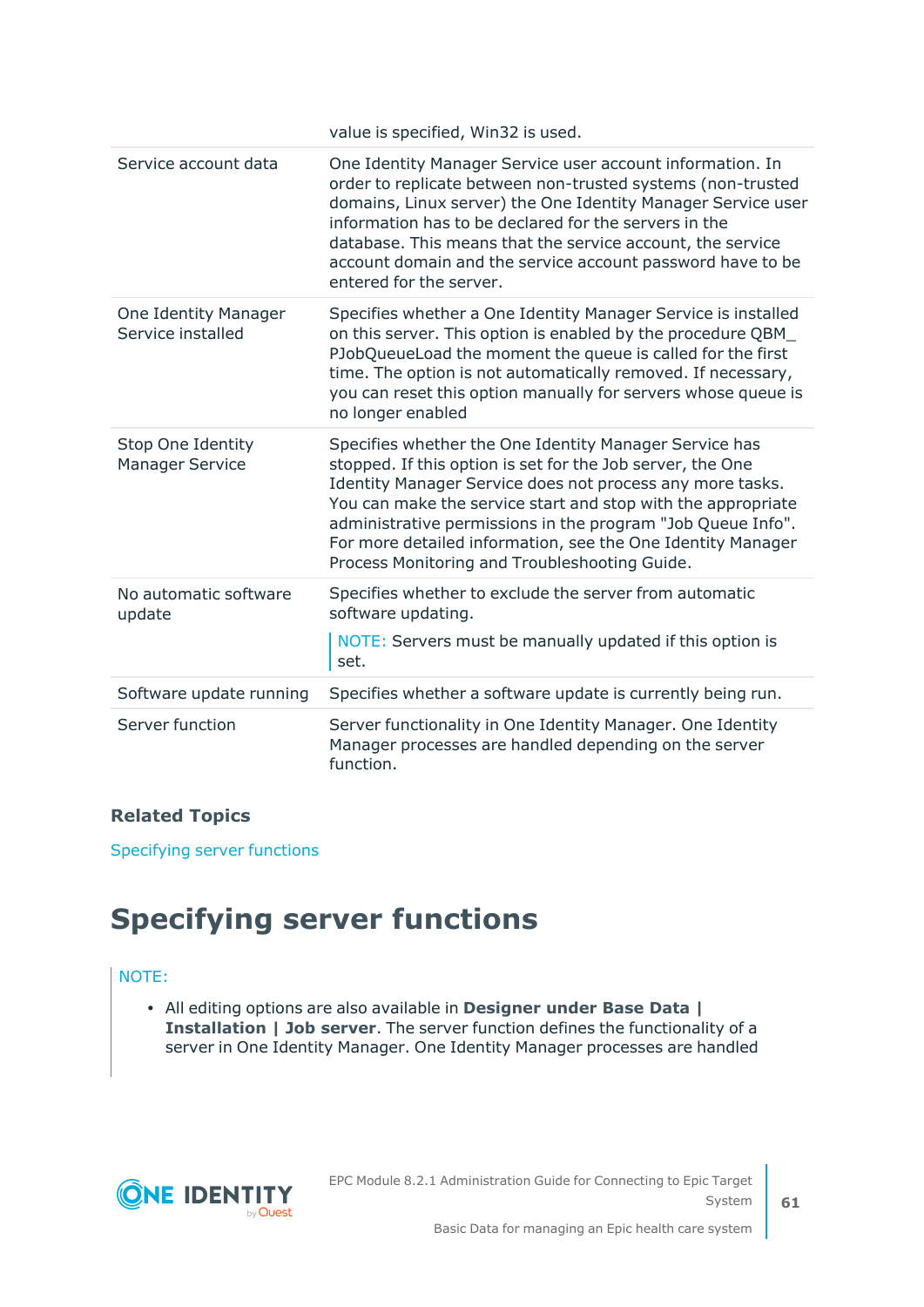depending on the server function.

• More server functions may be available depending on which modules are installed.

| <b>Server Function</b>                    | <b>Remark</b>                                                                                                                                                                                                                                                                                                                                                                 |
|-------------------------------------------|-------------------------------------------------------------------------------------------------------------------------------------------------------------------------------------------------------------------------------------------------------------------------------------------------------------------------------------------------------------------------------|
| <b>Update Server</b>                      | This server runs automatic software updating of all other<br>servers. The server requires a direct connection to the<br>database server that One Identity Manager database is<br>installed on. The server can run SQL tasks. The server with<br>the installed One Identity Manager database, is labeled with<br>this functionality during initial installation of the schema. |
| SQL processing server                     | The server can run SQL tasks. Several SQL processing servers<br>can be set up to spread the load of SQL processes. The<br>system distributes the generated SQL processes throughout<br>all the Job servers with this server function.                                                                                                                                         |
| CSV script server                         | The server can process CSV files using the ScriptComponent<br>process component.                                                                                                                                                                                                                                                                                              |
| One Identity Manager<br>Service installed | Server on which a One Identity Manager Service is installed                                                                                                                                                                                                                                                                                                                   |
| <b>SMTP</b> host                          | Server from which One Identity Manager Service sends email<br>notifications. Prerequisite for sending mails using One<br>Identity Manager Service is SMTP host configuration.                                                                                                                                                                                                 |
| Default report server                     | Server on which reports are generated.                                                                                                                                                                                                                                                                                                                                        |
| One Identity Epic<br>Connector            | Server on which the One Identity Epic connector is installed.<br>This server runs synchronization with the One Identity Epic<br>target system.                                                                                                                                                                                                                                |

#### **Table 17: Table**

#### **Related topics**

Master data for [jobserver](#page-58-0)

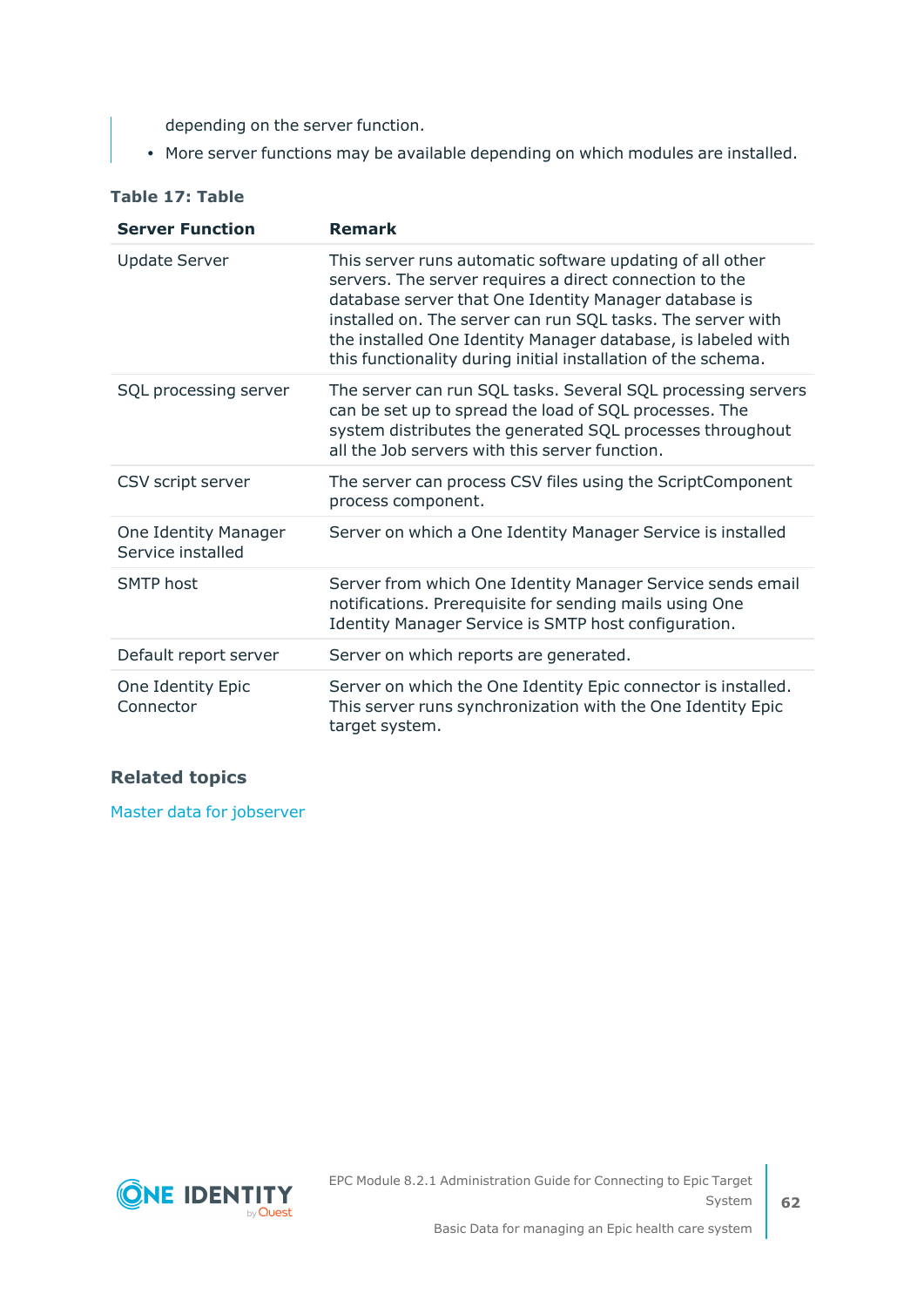# **Epic EMP template**

EMPTemplate determines the access rights that a user has on an Epic System. The list of EMPTemplates are exported from the target system to the file **EMPTemplate.csv**.

EMPTemplate is loaded into the One Identity Manager by synchronization. You can assign and remove EMPTemplate from an user in One Identity Manager. However, you cannot edit the EMPTemplate in One Identity Manager.

To add EMPTemplate to an user, you can assign the EMPTemplate directly to the users. Or it can be added indirectly to departments, cost centers, location, business roles, or to the IT Shop.

After an EMPTemplate is assigned to an user, the following additional optional properties can be assigned to the EMPTemplate.

| <b>Property</b> | <b>Description</b>                                                              |
|-----------------|---------------------------------------------------------------------------------|
| LoginType       | The applications for which this template should be applied automat-<br>ically.  |
| StartDate       | The date from which the user should begin to have access to this<br>template.   |
| EndDate         | The date after which the user should no longer have access to this<br>template. |

#### **Table 18: Additional optional properties that can be assigned to the EMPTemplate**

#### **Format of the CSV file EMPTemplate.csv**

The CSV file **EMPTemplate.csv** has a specific format with the columns **TemplateID** and **TemplateName**.

The columns in the **EMPTemplate.csv** file are

#### **Table 19: Columns in the EMPTemplate.csv file**

#### **Column name Description**

TemplateID EMPTemplate's External ID

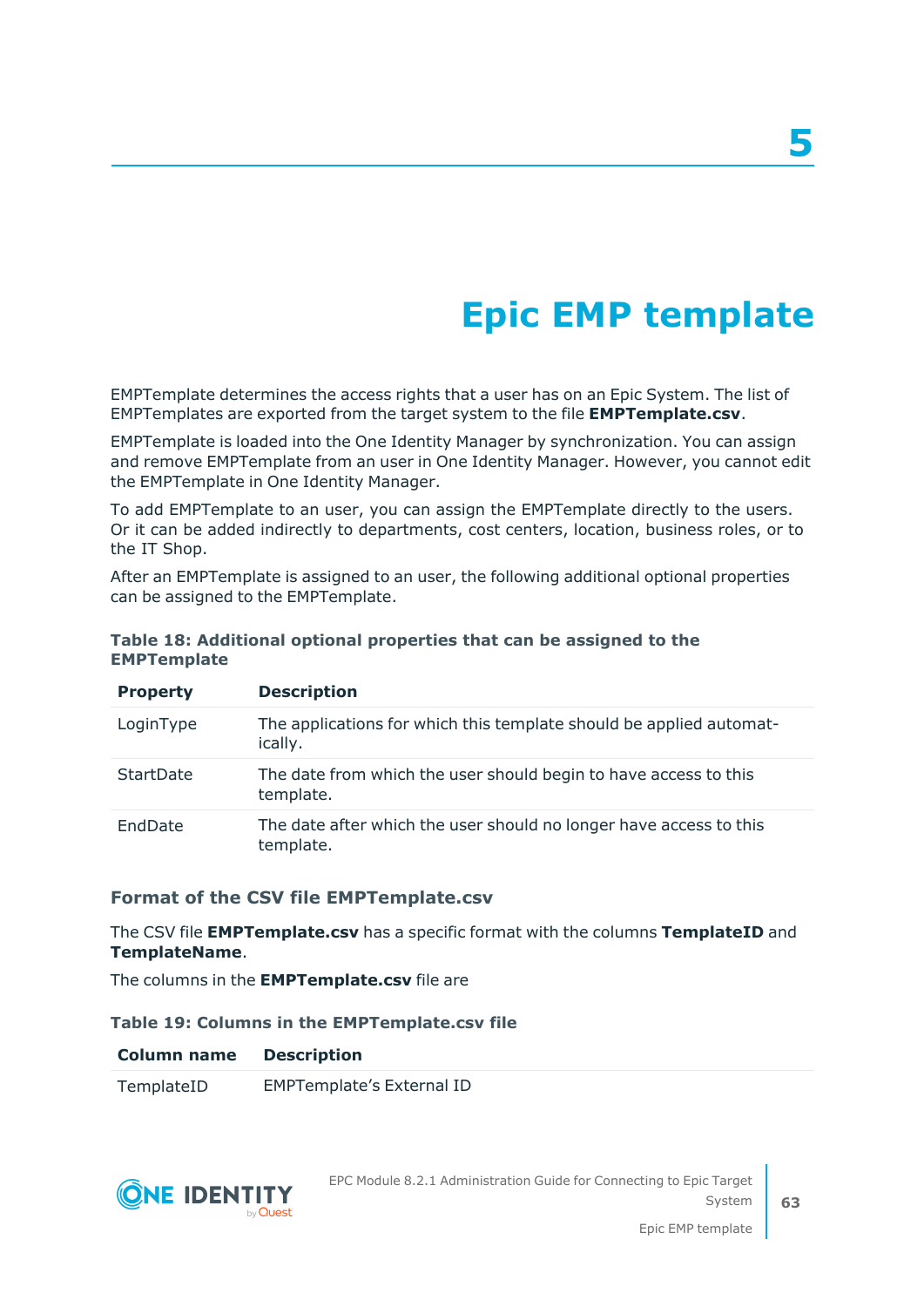| <b>IMPORTANT:</b> |  |  |
|-------------------|--|--|
|                   |  |  |
|                   |  |  |

Only ExternalID should be used.

TemplateName Describes the EMP Template name

#### NOTE:

- If the **TemplateName** or **TemplateID** field has comma (,), it must be properly escaped with double quotes.
- Sample EMPTemplate report can be found in the EPC module's Miscellaneous folder.

# **Editing EMP template**

EMPTemplate is loaded into the One Identity Manager by synchronization.

The CSV file allows you to

- Add new EMPTemplates
- Update the EMPTemplates

NOTE: You can update only Template Name.

#### *To edit the EMPTemplate*

- 1. In **EMPTemplate.csv**, modify the rows.
- 2. In the **Synchronization Editor**, run the Synchronization project.
- 3. **EMPTemplate** data will be synchronized based on the operation performed on the **EMPTemplate.csv**.

# **Assigning the EMP template to Epic User**

EMPTemplate can be assigned directly or indirectly to Epic user. For indirect assignment, employees are assigned to hierarchical roles, such as, departments, cost centers, locations, or business roles.

Prerequisite for the indirect assignment of EMPTemplate to the employees

- 1. Assignment of EMPTemplate is permitted for role classes (departments, cost centers, locations, or business roles).
- 2. Epic User accounts are marked with the EMPTemplate can be inherited option.

EMPTemplate can also be assigned to Epic user using IT shop.



EPC Module 8.2.1 Administration Guide for Connecting to Epic Target System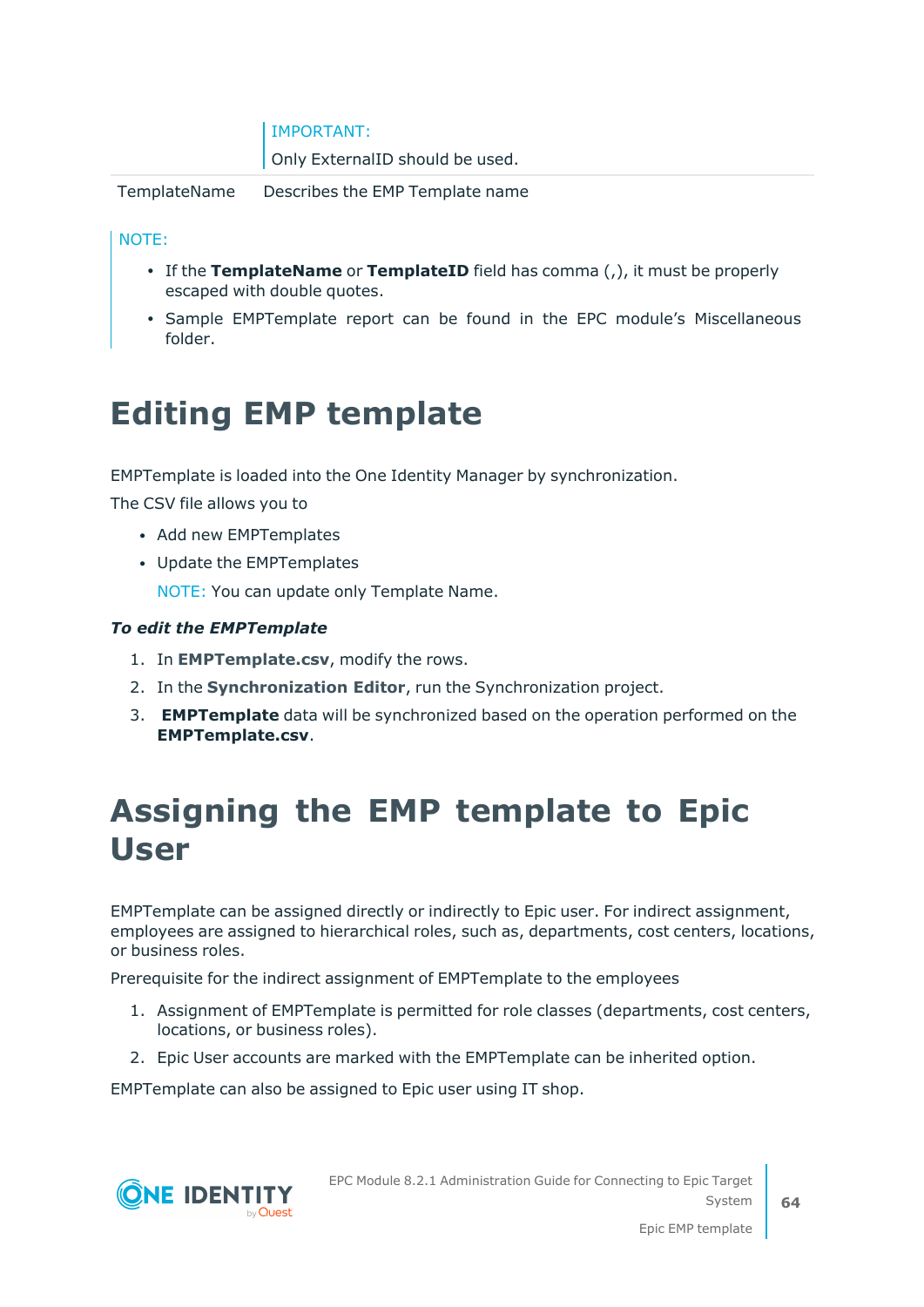# **Assigning EMP template directly to the Epic User**

EMPTemplate can be assigned to the Epic User directly.

#### *To assign a EMPTemplate directly to the Epic User*

- 1. In **One Identity Manager**, navigate to **Epic Health care**.
- 2. Select the **User** account to which the EMPTemplate must be assigned.
- 3. Select **Assign Epic EMPTemplates** from **Tasks** .
- 4. To add the EMPTemplate, click **Add** in the form.
- 5. Select the EMPTemplate from the dropdown list.
- 6. Select **LoginType**, **StartDate** and **EndDate** according to the requirement.
- 7. Save the changes.

# **Assigning EMP template to the department, cost center, and locations**

Assign EMPTemplate to departments, cost centers, or locations so that the EMPTemplate can be assigned to Epic User through these organisations.

#### *To assign an EMPTemplate to departments, cost centers, or locations (non rolebased login)*

- 1. In **One Identity Manager**, select the **Epic Healthcare | Epic EMPTemplates** category.
- 2. Select the EMPTemplates in the result list.
- 3. Select the **Assign organizations** task.
- 4. Assign organizations in **Add assignments**.
	- <sup>l</sup> Assign departments on the **Departments** tab.
	- **Assign locations on the Locations tab.**
	- <sup>l</sup> Assign cost centers on the **Cost centers** tab.

NOTE:

- <sup>l</sup> You can remove the assignment of organizations in **Remove** assignments.
- To remove an assignment, select the organization and double-click.
- 5. Save the changes.

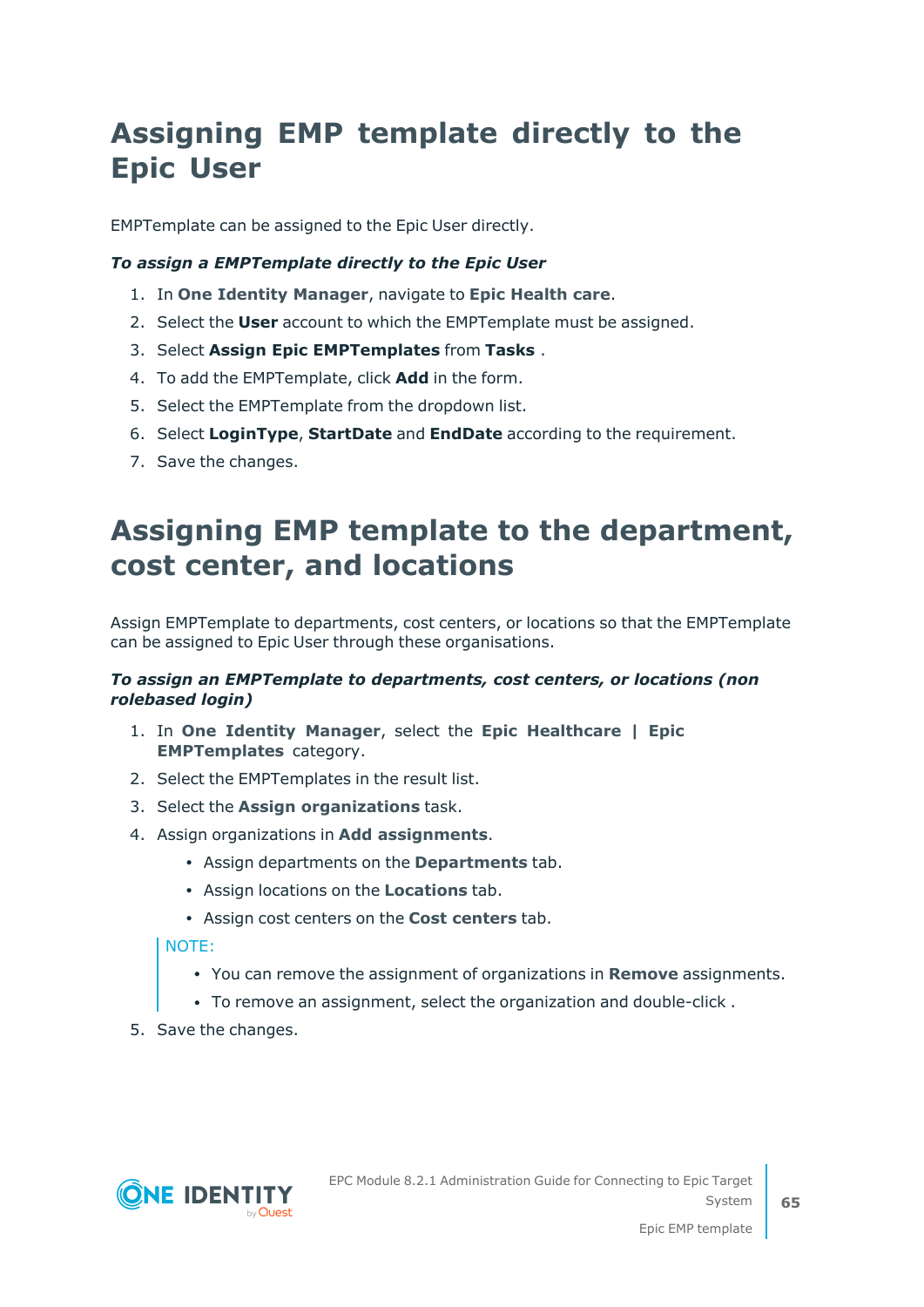#### *To assign EMPTemplate to a department, cost center, or location (rolebased login)*

1. In **One Identity Manager**, select the **Organizations | Departments** category.  $-OR-$ 

In **One Identity Manager**, select the **Organizations | Cost centers** category. -OR-

In **One Identity Manager**, select the **Organizations | Locations** category.

- 2. Select the **department**, **cost center**, or **location** in the **result** list.
- 3. Select the **Assign Epic EMPTemplates** task.
- 4. Assign **EMPTemplate** in **Add assignments**.

NOTE:

- <sup>l</sup> You can remove the assignment of **EMPTemplate** in **Remove** assignments.
- <sup>l</sup> To remove an assignment, select the **EMPTemplate** and double-click .
- 5. Save the changes.

### **Assigning EMP template to the business roles**

Assign EMPTemplate to Business roles so that the EMPTemplate can be assigned to Epic User through these business roles.

#### *To assign a EMPTemplate to a business role (non role-based login)*

- 1. In the **One Identity Manager**, select the **Epic Healthcare | EMPTemplates** category.
- 2. Select the EMPTemplates in the result list.
- 3. Select the **Assign business roles** task.
- 4. Assign business roles in **Add assignments**.

#### NOTE:

- <sup>l</sup> You can remove the assignment of business roles in **Remove** assignments.
- To remove an assignment, select the business role and double-click.
- 5. Save the changes.

#### *To assign EMPTemplate to a business role (role-based login)*

- 1. In **One Identity Manager**, , select the **Business roles** category.
- 2. Select the business role in the result list.
- 3. Select the **Assign Epic EMP Templates** task.

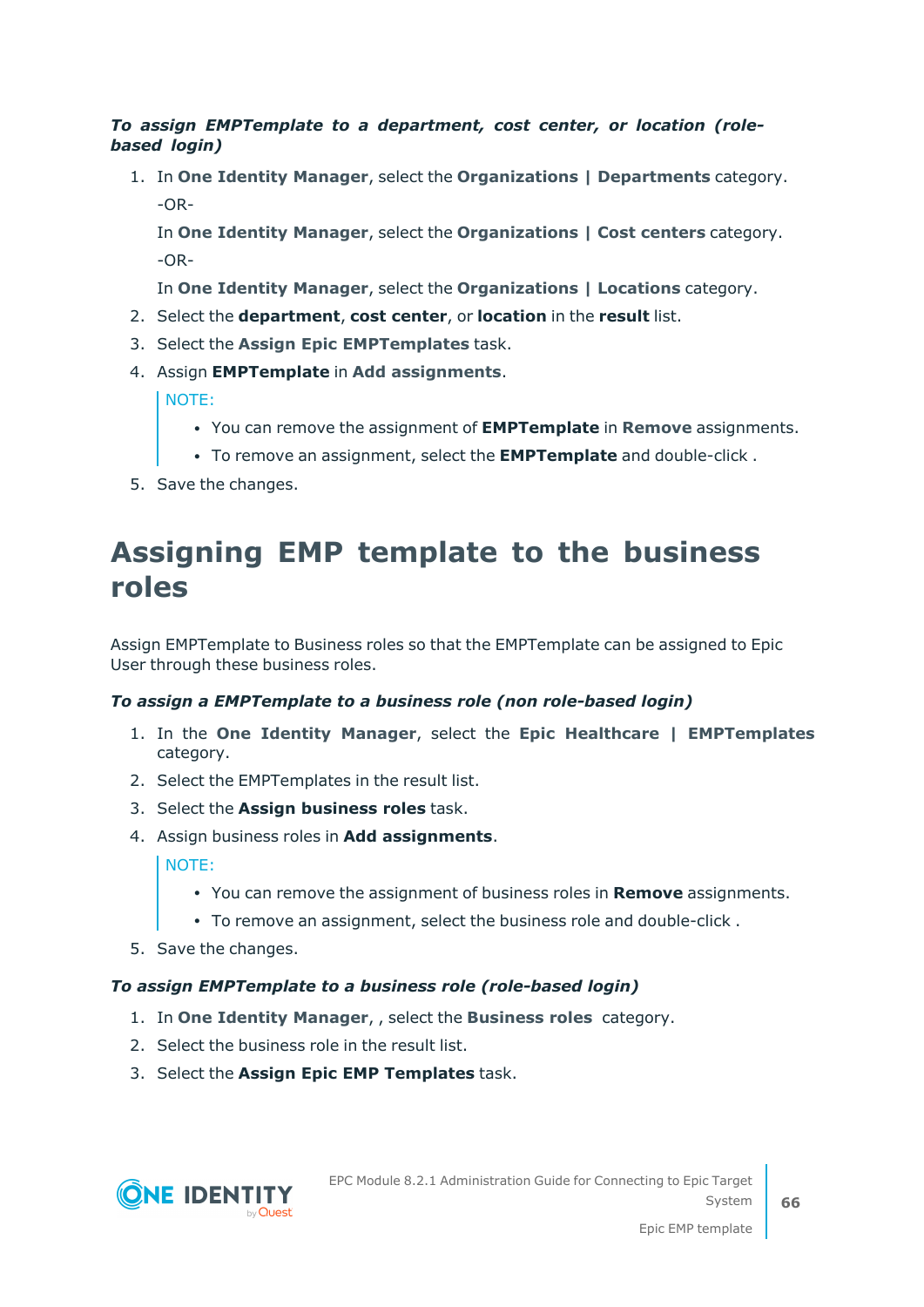4. Assign EMPTemplates in **Add assignments**.

NOTE:

- <sup>l</sup> You can remove the assignment of EMPTemplate in **Remove** assignments.
- To remove an assignment, select the EMPTemplate and double-click.
- 5. Save the changes.

# **Assigning EMP template to the IT shop**

When you assign an EMPTemplate to a IT Shop shelf, it can be requested by the shop customers.

#### **Prerequisites**

To ensure that an EMPTemplate can be requested, the following prerequisites are required

- The EMPTemplate must be marked with the IT Shop option.
- The EMPTemplate must be assigned a service item.

NOTE: In the web portal, all products that can be requested are grouped together by service category. To make the EMPTemplate easier to find in the web portal, assign a service category to the service item.

• If you only want it to be possible for the EMPTemplate to be assigned to employees through IT Shop requests, the EMPTemplate must also be labelled with the Use only in IT Shop option. Direct assignment to hierarchical roles or user accounts is no longer permitted.

NOTE: With role-based login, the IT Shop administrators can assign EMPTemplates to IT Shop shelves.

#### *To add an EMPTemplate to IT Shop*

- 1. In **One Identity Manager**, select the **Epic HealthCare | EMPTemplate** category.
- 2. In the result list, select the **EMPTemplate**.
- 3. Select the **Add to IT Shop** task.
- 4. In **Add assignments**, assign the EMPTemplate to the IT Shop shelves.
- 5. Save the changes.

# **Deleting EMP template**

#### *To delete the EMPTemplate*

- 1. Remove the EMPTemplate from the **EMPTemplate.csv** file.
- 2. In **Synchronization Editor**, run the Synchronization project.



EPC Module 8.2.1 Administration Guide for Connecting to Epic Target System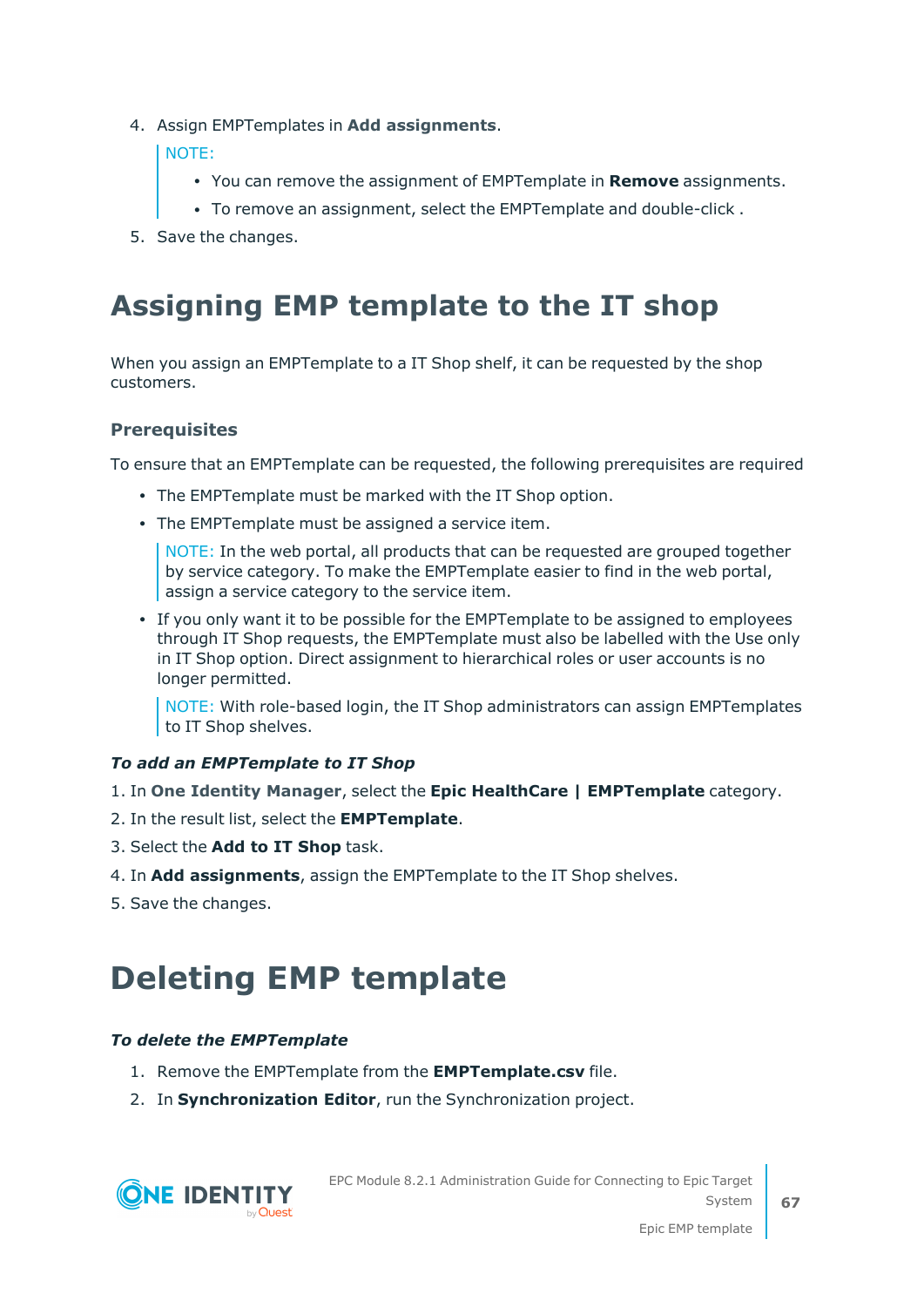The EMPTemplate is marked as outstanding in **One Identity Manager**.

- 3. Remove the the EMPTemplate assignment from the EPCUser in One Identity Manager.
- 4. Delete the EMPTemplate from the outstanding object

The EMPTemplate is deleted from the One Identity Manager database and all the associated EMPTemplate to the Epic User.



EPC Module 8.2.1 Administration Guide for Connecting to Epic Target System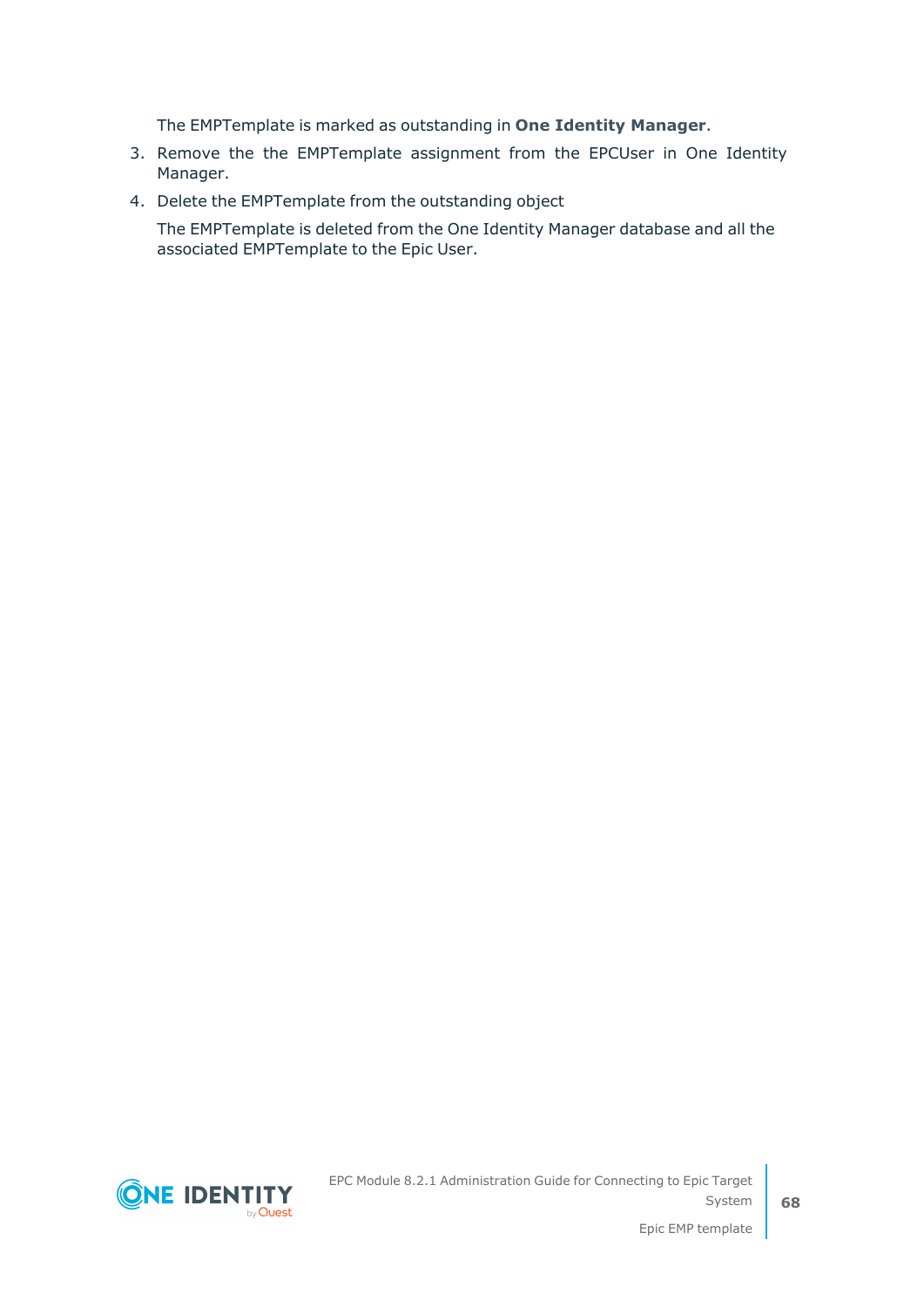# **Epic SubTemplate**

SubTemplate determines the access rights that a user has on an Epic System. The list of SubTemplates are exported from the target system to the file **SubTemplate.csv**.

SubTemplate is loaded into **One Identity Manager** by synchronization. You can assign and remove SubTemplate from an user in **One Identity Manager**. However, you cannot edit the SubTemplate in **One Identity Manager**.

To add SubTemplate to users, you can assign the SubTemplate directly to the users. This can be assignments of SubTemplate to departments, cost centers, location, business roles, or to the IT Shop.

SubTemplate assigned to an Epic EMP user must have a priority (also called index). SubTemplates with lower priority take precedence over higher priority. Epic EMP users can be assigned a maximum of seven SubTemplates with priority ranging from 1-7.

In case of conflicting priority in the new assignment, **One Identity Manager** resolves the conflict by maintaining the priority of the newly created SubTemplate while incrementing the priority of all existing SubTemplate by 1 starting from the conflicting priority.

The default value of **IndexPriority** can be set in **One Identity Designer |Edit Configuration parameters**.

#### **Table 20: Default values of IndexPriority**

| Default value                    | <b>Description</b>                                                       |
|----------------------------------|--------------------------------------------------------------------------|
| SubTemplateDefaultPriority       | This default value is used for indirect assignment                       |
| <b>SubTemplateMatrixPriority</b> | This default value is used for Security Matrix SubTemplate<br>assignment |

#### **Edit default values of IndexPriority**

#### *To edit the default values of IndexPriority*

- 1. In **Designer**, navigate to **Edit Navigation Parameter**.
- 2. Expand **Target Systems** and navigate to **EPC**.
- 3. Update the **Default Values**.

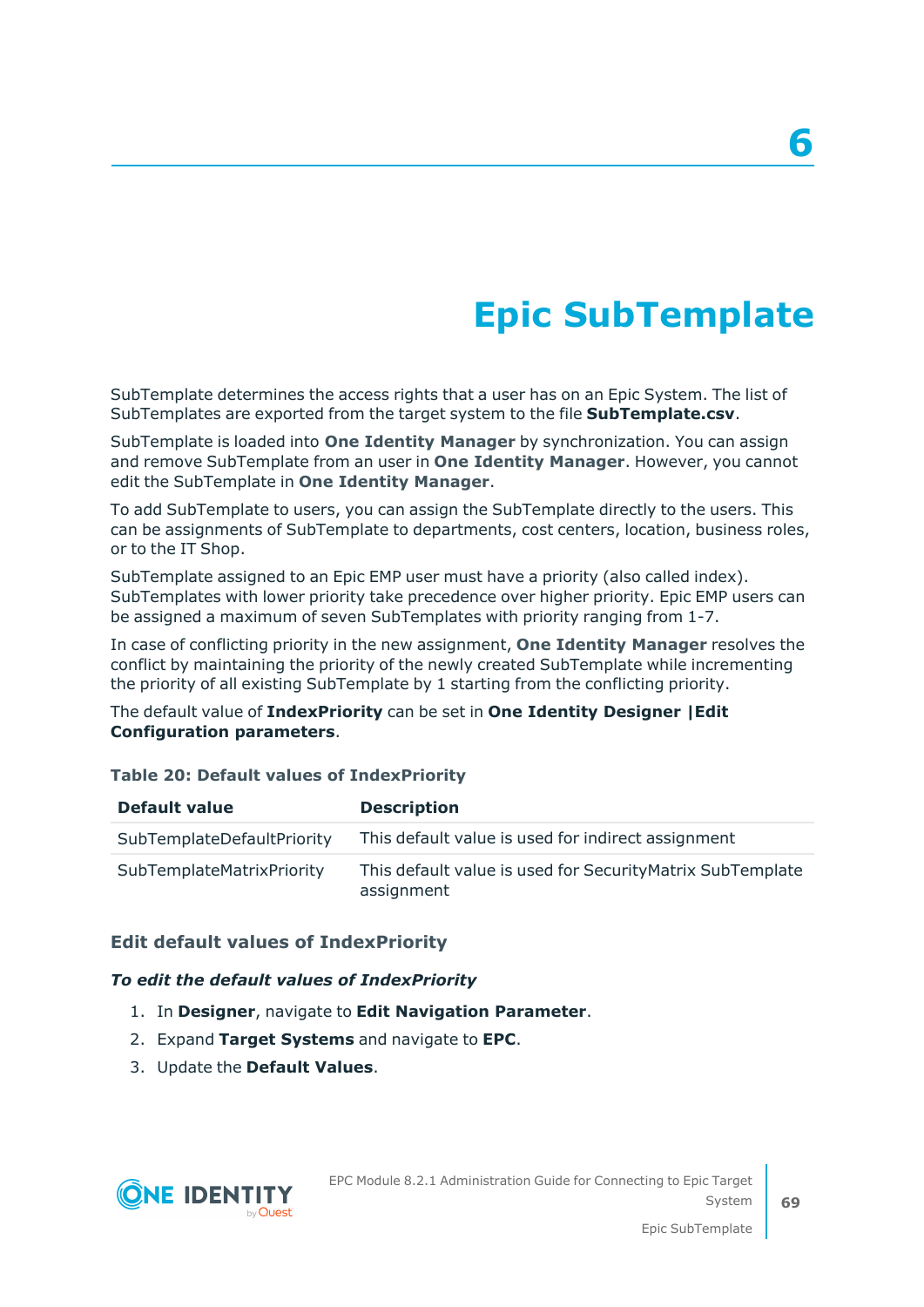#### **Format of the CSV file SubTemplate.csv**

The CSV file **SubTemplate.csv** has a specific format with the following columns **TemplateID** and **TemplateName**.

The columns in the **SubTemplate.csv** file are

#### **Table 21: Columns in the SubTemplate.csv file**

| <b>Column name</b> | <b>Description</b>               |
|--------------------|----------------------------------|
| TemplateID         | SubTemplate's External ID        |
|                    | <b>IMPORTANT:</b>                |
|                    | Only External ID should be used. |
| TemplateName       | Describes the SubTemplate name   |

#### NOTE:

- If the **TemplateName** or **TemplateID** field has comma (,), it must be properly escaped with double quotes.
- **· Sample SubTemplate** report can be found in the EPC module's Miscellaneous folder.

# **Editing the Sub template**

SubTemplate is loaded into **One Identity Manager** by synchronization.

Only **TemplateName** can updated in the csv file. If **TemplateID** is updated it will be considered as new Template in the One Identity Manager.

#### *To edit the SubTemplate*

- 1. In **SubTemplate.csv**, modify the rows.
- 2. In the **Synchronization Editor**, run the Synchronization project.
- 3. SubTemplate data will be synchronized based on the operation performed on the **SubTemplate.csv**.

# **Assigning the Sub template to Epic User**

SubTemplate can be assigned directly or indirectly to Epic user. For indirect assignment, employees are assigned to hierarchical roles, such as, departments, cost cent res, locations, or business roles.

Prerequisite for the indirect assignment of SubTemplate to the employees



EPC Module 8.2.1 Administration Guide for Connecting to Epic Target System

Epic SubTemplate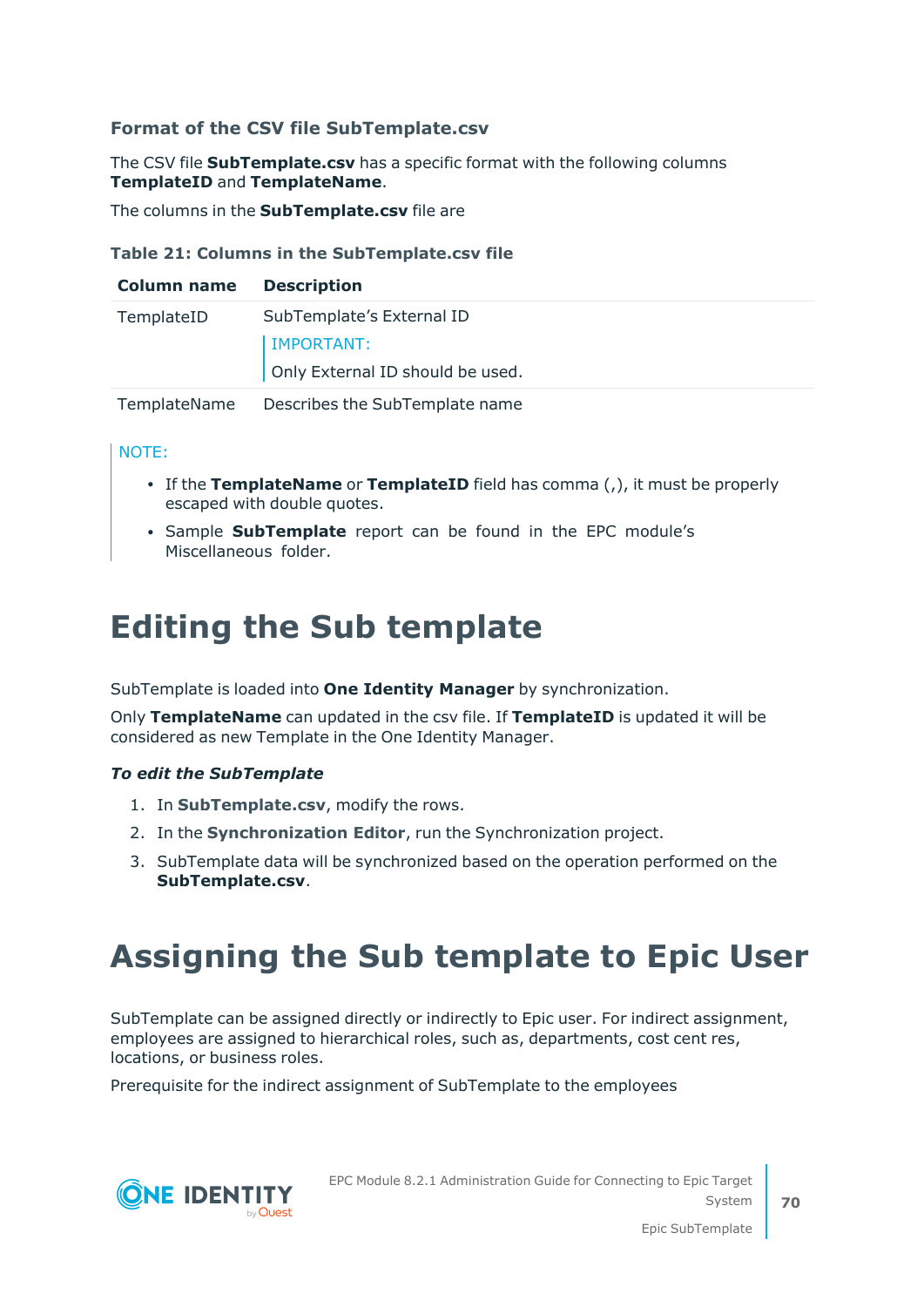- 1. Assignment of SubTemplate is permitted for role classes (departments, cost centers, locations, or business roles).
- 2. Epic User accounts are marked with the SubTemplate can be inherited option.

NOTE: SubTemplate can also be assigned to Epic user through IT shop.

# **Assigning the Sub template directly to the Epic User**

SubTemplate can be assigned to the Epic User directly.

#### *To assign a SubTemplate directly to the Epic User*

- 1. In **One Identity Manager**, navigate to **Epic Health care.**
- 2. Select the **User** account to which the SubTemplate must be assigned.
- 3. Select **Assign Epic SubTemplates** from **Tasks** .
- 4. To add the SubTemplate, click **Add** in the form.
- 5. Select the priority Index options from the dropdown.
- 6. Save the changes.

## **Assigning SubTemplate to the department, cost center, and locations**

Assign SubTemplate to departments, cost centers, or locations so that the SubTemplate can be assigned to Epic User through these organizations.

#### *To assign a SubTemplate to departments, cost centers, or locations (non rolebased login)*

- 1. In One Identity Manager, select the **Epic Healthcare | Epic SubTemplates** category.
- 2. Select the SubTemplate in the result list.
- 3. Select the **Assign organizations** task.
- 4. Assign organizations in **Add assignments**.
	- <sup>l</sup> Assign departments on the **Departments** tab.
	- <sup>l</sup> Assign locations on the **Locations** tab.
	- **.** Assign cost centers on the **Cost centers** tab.

NOTE:

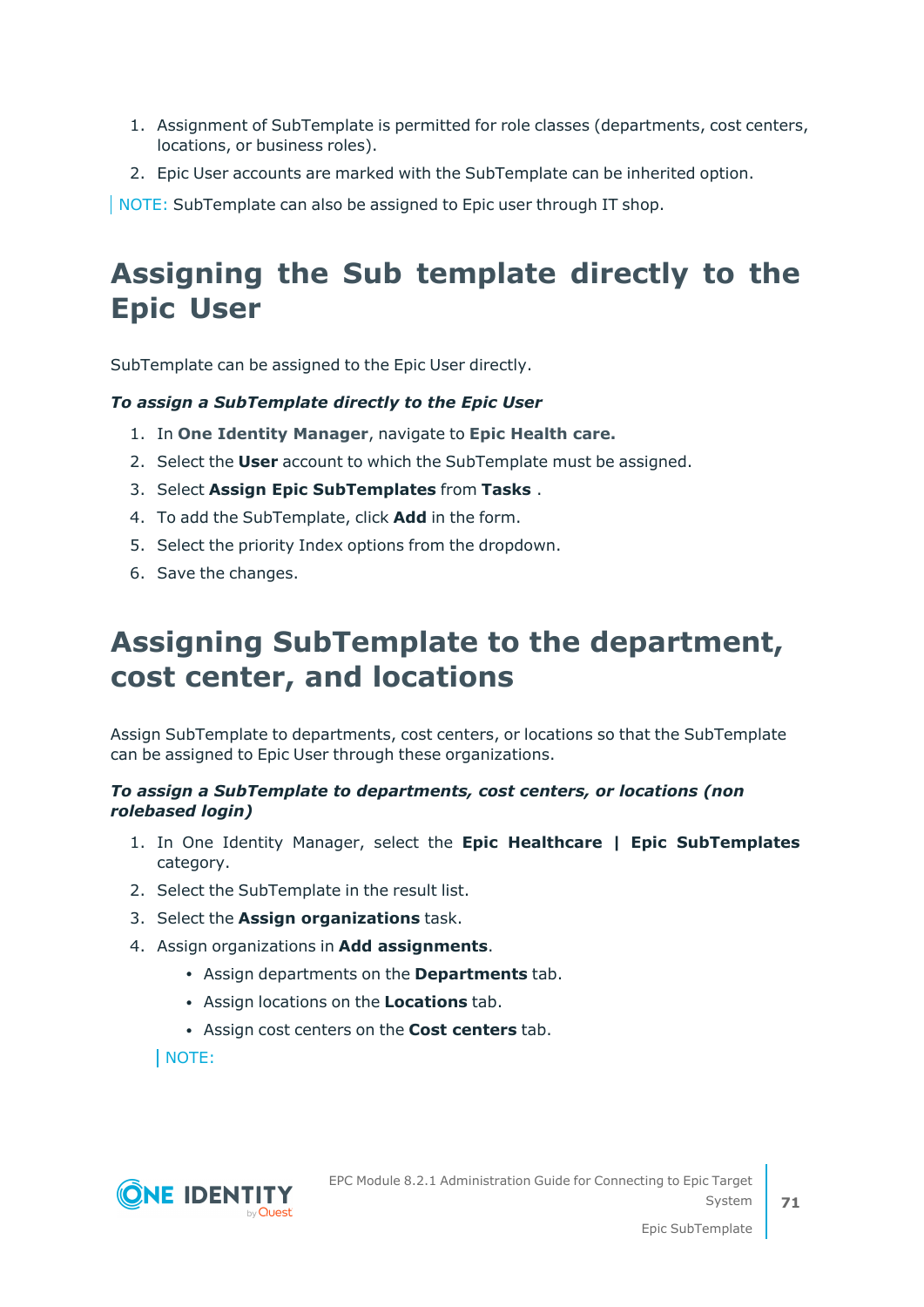- <sup>l</sup> You can remove the assignment of organizations in **Remove** assignments.
- To remove an assignment, select the organization and double-click.
- 5. Save the changes.

#### *To assign SubTemplate to a department, cost center, or location (rolebased login)*

1. In One Identity Manager, select the **Organizations | Departments** category.  $- OR -$ In One Identity Manager, select the **Organizations | Cost centers** category.  $- OR -$ 

In One Identity Manager, select the **Organizations | Locations** category.

- 2. Select the **department**, **cost center**, or **location** in the result list.
- 3. Select the **Assign Epic SubTemplates** task.
- 4. Assign SubTemplate in **Add assignments**.

NOTE:

- <sup>l</sup> You can remove the assignment of SubTemplate in **Remove** assignments.
- To remove an assignment, select the SubTemplate and double-click.
- 5. Save the changes.

### **Assigning Sub template to the business roles**

Assign SubTemplate to **Business roles** so that the SubTemplate can be assigned to Epic User through these business roles.

#### *To assign a SubTemplate to a business role (non role-based login)*

- 1. In **One Identity Manager**, select the **Epic Healthcare | SubTemplates** category.
- 2. Select the SubTemplates in the result list.
- 3. Select the **Assign business roles** task.
- 4. Assign business roles in **Add assignments**.

NOTE:

- <sup>l</sup> You can remove the assignment of business roles in **Remove** assignments.
- To remove an assignment, select the business role and double-click.
- 5. Save the changes.

#### *To assign a SubTemplate to a business role (role-based login)*

- 1. In **One Identity Manager**, select the **Business roles** category.
- 2. Select the business role in the result list.

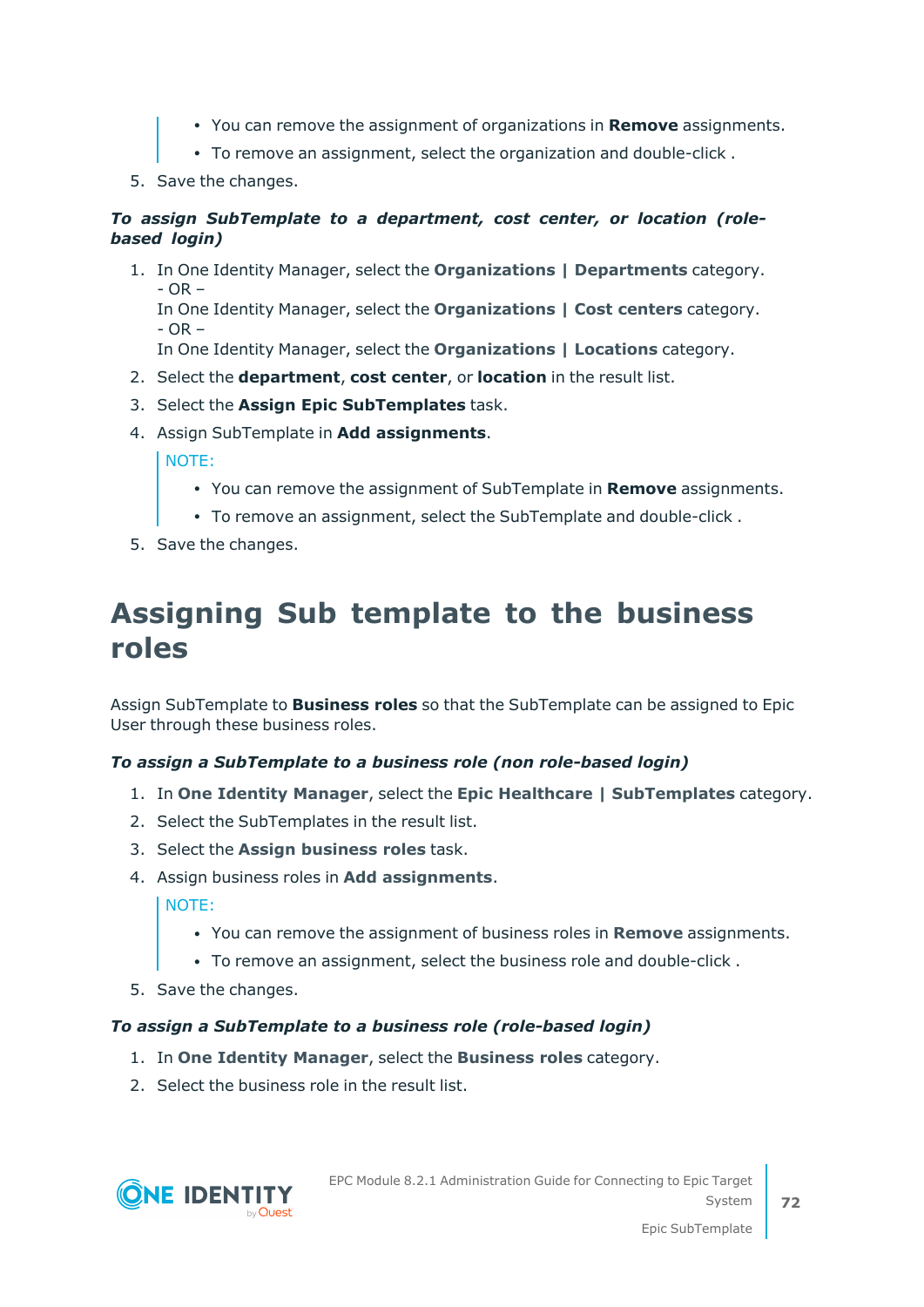- 3. Select the **Assign Epic Sub Templates** task.
- 4. Assign SubTemplates in **Add assignments**.

NOTE:

- <sup>l</sup> You can remove the assignment of SubTemplate in **Remove** assignments.
- To remove an assignment, select the SubTemplate and double-click.
- 5. Save the changes.

### **Assigning SubTemplate to IT shop**

When you assign an SubTemplate to a IT Shop shelf, it can be requested by the shop customers.

#### **Perquisites**

To ensure it can be requested, the following prerequisites are required

- The SubTemplate must be marked with the IT Shop option.
- The SubTemplate must be assigned a service item.

NOTE: In the web portal, all products that can be requested are grouped together by service category. To make the SubTemplate easier to find in the web portal, assign a service category to the service item.

• If you only want it to be possible for the SubTemplate to be assigned to employees through IT Shop requests, the SubTemplate must also be labelled with the **Use only in IT Shop** option. Direct assignment to hierarchical roles or user accounts is no longer permitted.

NOTE: With role-based login, the IT Shop administrators can assign SubTemplates to IT Shop shelves.

#### *To add an SubTemplate to IT Shop*

- 1. In **One Identity Manager**, select the **Epic HealthCare | SubTemplate** category.
- 2. In the result list, select the SubTemplate.
- 3. Select the **Add to IT Shop** task.
- 4. In **Add assignments**, assign the SubTemplate to the IT Shop shelves.
- 5. Save the changes.

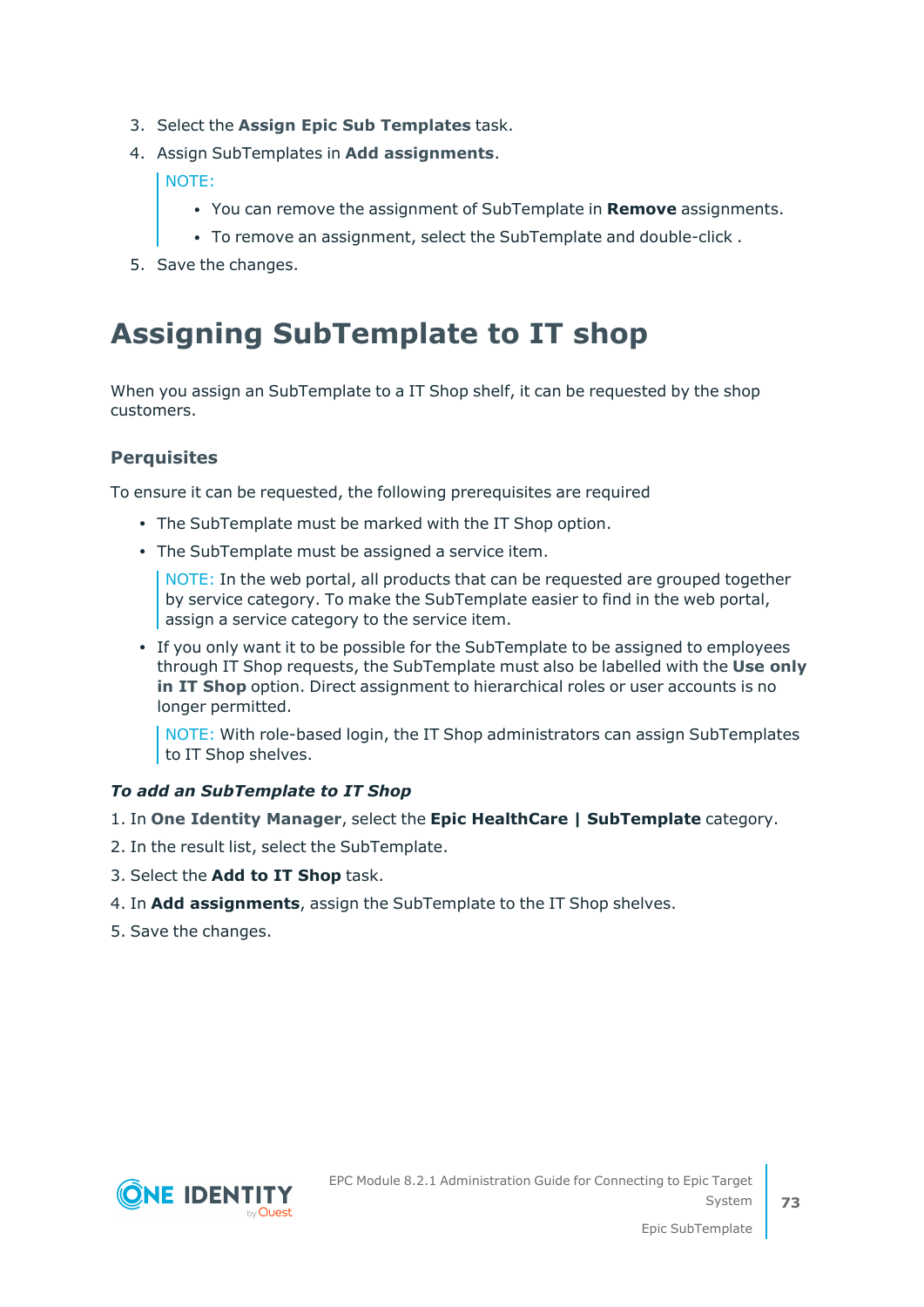## **Deleting the Sub template**

#### *To delete the SubTemplate*

- 1. Remove the SubTemplate from the **SubTemplate.csv** file
- 2. In **Synchronization Editor**, run the synchronization project The SubTemplate is marked as outstanding in **One Identity Manger**.
- 3. Remove the SubTemplate assignment from the EPCUser in One Identity Manager.
- 4. Delete the SubTemplate from the outstanding object

The SubTemplate is deleted from the **One Identity Manager** database and all the associated SubTemplate to the Epic User.

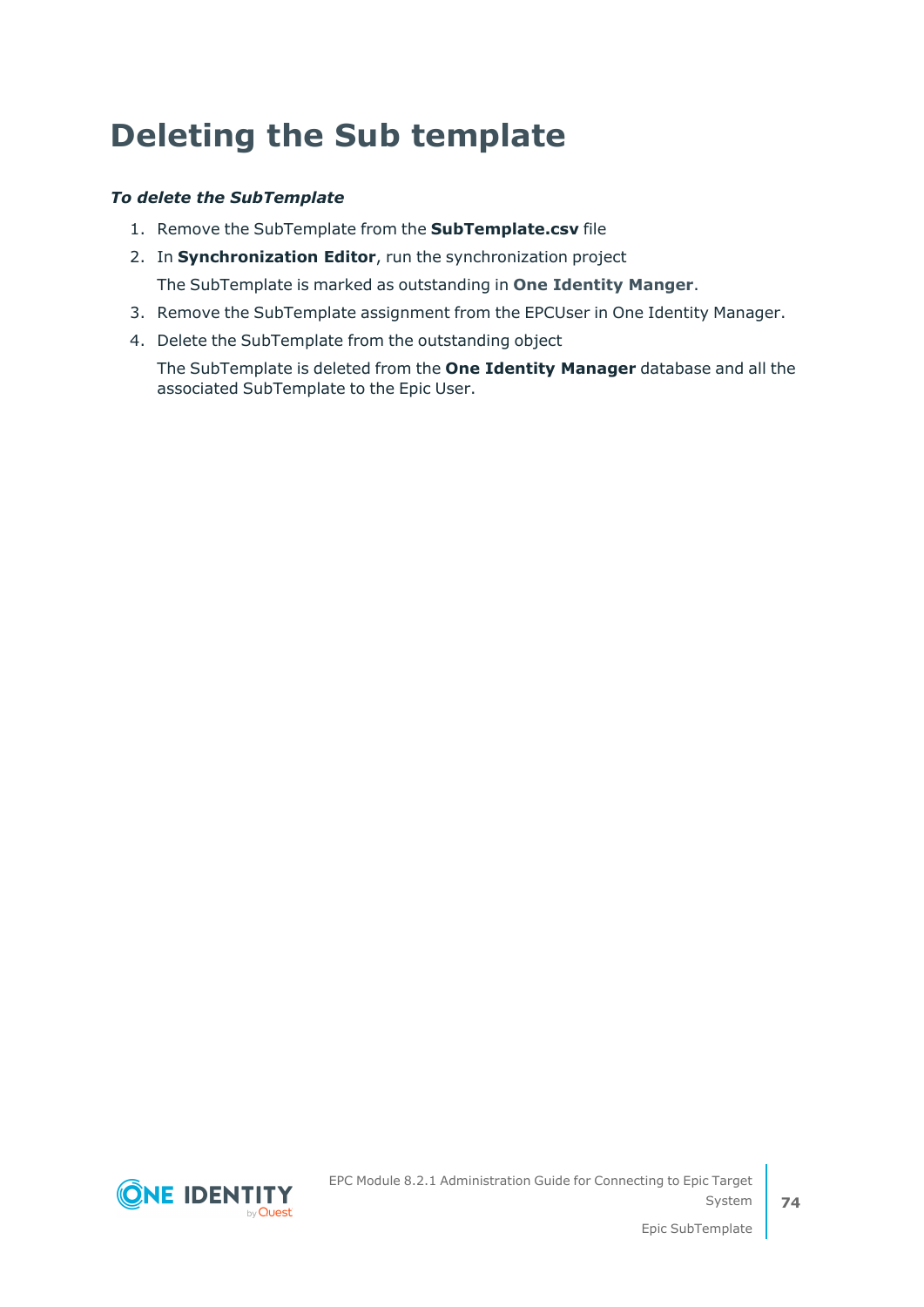# **Epic Connection**

Epic connection contains the details about the target Epic system. The [Creating](#page-12-0) a [synchronization](#page-12-0) project for initial synchronization of an Epic health care system section provides the necessary per-requisites to connect to the target Epic system. Refer to the section for details.

## **General Master Data for Epic Connection**

Enter the following data on **General**

#### **Table 22: General Master Data for Epic Connection**

| <b>Display Name</b>             | The Epic connection's display name                                                                                                                                                                                                                                                                                                                                                                                                                                                                          |
|---------------------------------|-------------------------------------------------------------------------------------------------------------------------------------------------------------------------------------------------------------------------------------------------------------------------------------------------------------------------------------------------------------------------------------------------------------------------------------------------------------------------------------------------------------|
| Account definition<br>(initial) | Initial account definition for creating user accounts. This<br>account definition is used if automatic assignment of<br>employees to user accounts is used for this Epic connection<br>and user accounts should be created which are already<br>managed (Linked configured state). The account defin-<br>ition's default manage level is applied. User accounts are only<br>linked to the employee (Linked) if no account definition is<br>given. This is the case on initial synchronization, for example. |
| Target system managers          | Application role in which target system managers are<br>specified for the client. Target system managers only edit<br>objects of the client to which they are assigned. Each Epic<br>connection can have a different target system manager<br>assigned to it. Select the One Identity Manager application<br>role whose members are responsible for administration of this<br>Epic connection. Use the button to add a new application role.                                                                |
| Synchronized By                 | Type of synchronization through which the data is<br>synchronized between the Epic and One Identity Manager.                                                                                                                                                                                                                                                                                                                                                                                                |



EPC Module 8.2.1 Administration Guide for Connecting to Epic Target System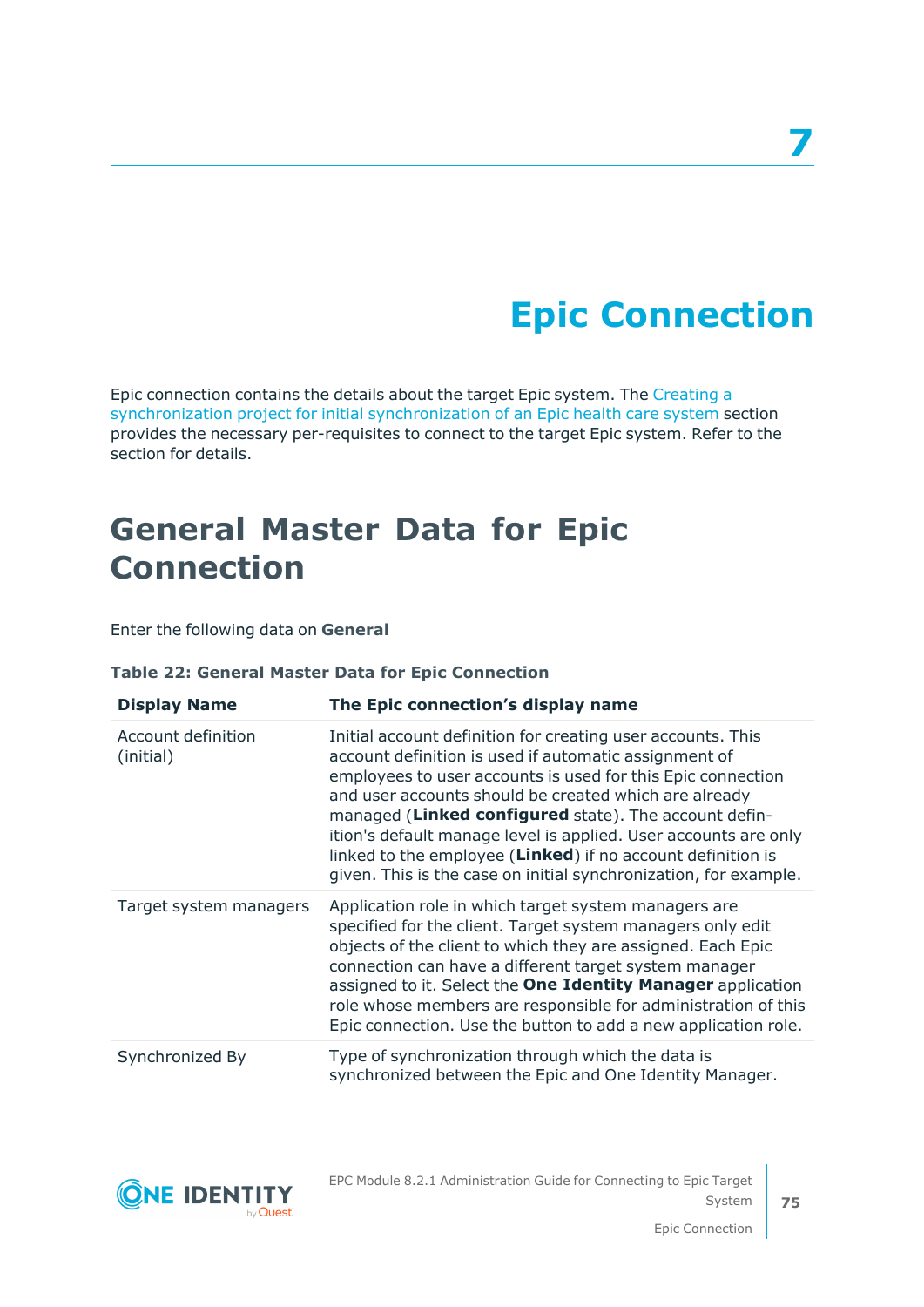You can no longer change the synchronization type once objects for this tenant are present in One Identity Manager. Use One Identity Manager when you create a Epic connection with the Synchronization Editor.

#### **Table 23: Table Permitted values**

| <b>Value</b>            | Synchronization<br>by | <b>Provisioned by</b> |
|-------------------------|-----------------------|-----------------------|
| One Identity<br>Manager | <b>Epic Connector</b> | <b>Epic Connector</b> |
| No Synchron-<br>ization | None                  | <b>None</b>           |

#### **Related Topics**

- Automatic [assignments](#page-91-0) of persons to Emp user accounts
- Target system [managers](#page-55-0)

## **Assign Epic EMPTemplate Matrix Property Mapping**

A mapping must be established between the Person Identity attributes and the EMPTemplate security matrix attributes to group the EMPTemplate with one or more attributes of the Identity. Refer to the section Configuring [SecurityMatrix](#page-98-0) for EMPTemplate for configuration details.

#### **Related Topics**

- Epic EMP [template](#page-62-0)
- Security Matrix for EMP [template](#page-98-1)

## **Define Search criteria for Employee assignment**

The criteria for matching Epic user accounts to Employee is defined for an Epic connection. Refer to the section Editing search criteria for automatic employee [assignment.](#page-93-0)

#### **Related Topics**

• Automatic [assignments](#page-91-0) of persons to Emp user accounts



EPC Module 8.2.1 Administration Guide for Connecting to Epic Target System

Epic Connection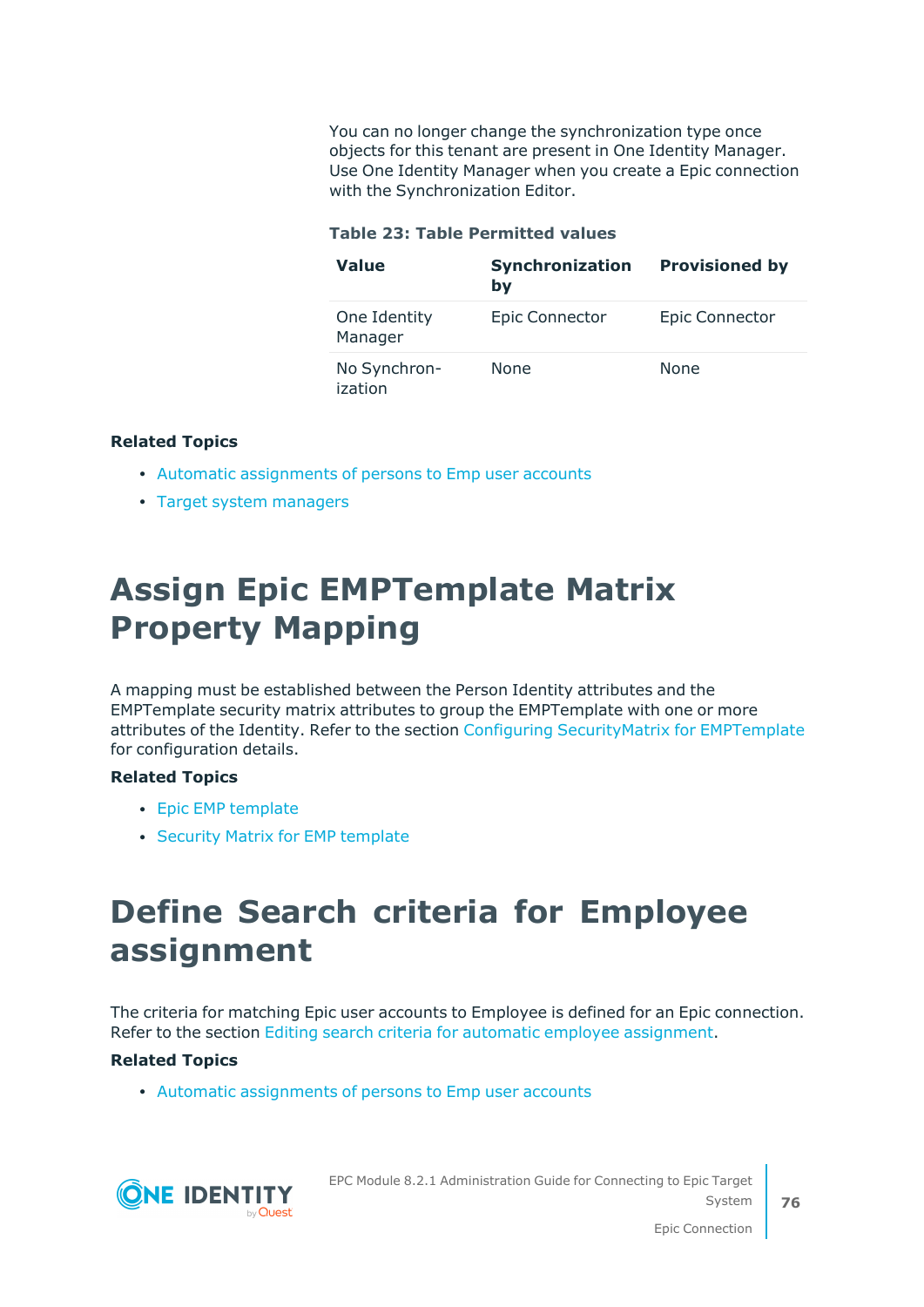## **View Epic Security Matrix for EMPTemplate**

The **Security Matrix** for **EMPTemplate** once imported could be viewed using **One Identity Manager**. Refer to the section Viewing the [EMPTemplate](#page-101-0) Security Matrix for details.

#### **Related Topics**

- Epic EMP [template](#page-62-0)
- Security Matrix for EMP [template](#page-98-1)

## **Assign Epic SubTemplate Matrix Property Mapping**

A mapping must be established between the Person Identity attributes and the SubTemplate security matrix attributes, in order to group the SubTemplate with one or more attributes of the Identity. Refer to the section Configuring [SecurityMatrix](#page-102-0) for [SubTemplate](#page-102-0) for configuration details.

#### **Related Topics**

- Epic [SubTemplate](#page-68-0)
- Security Matrix for [SubTemplate](#page-102-1)

## **View Epic Security Matrix for SubTemplate**

The **Security Matrix** for **SubTemplate** once imported could be viewed using **One Identity Manager**. Refer to the section Viewing the [SubTemplate](#page-105-0) Security Matrix for details.

#### **Related Topics**

- Epic [SubTemplate](#page-68-0)
- Security Matrix for [SubTemplate](#page-102-1)

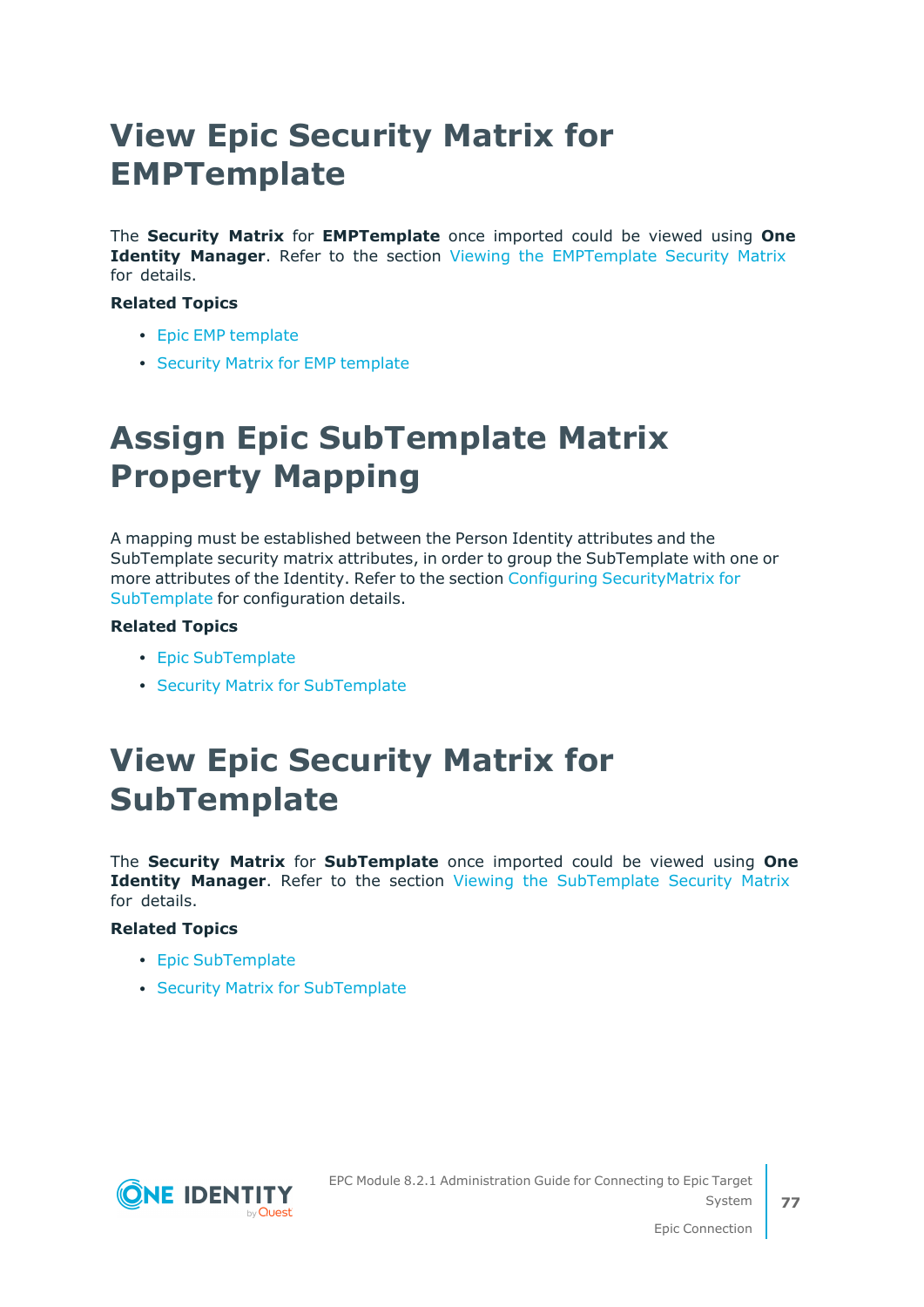## **Configure settings for SubTemplate Index**

SubTemplate assigned to an Epic EMP user must have a priority (also called index). The default SubTemplate priority for different OneIM organizations and business roles can be configured. When an user receives a SubTemplate through base tree based inheritance, the configured SubTemplate priority for the organization is automatically applied.

#### *To configure the SubTemplateIndex settings follow the below mentioned steps:*

- 1. In **One Identity Manager**, select the appropriate Epic connection that has been created.
- 2. In the **Tasks** section, select the link **Configure settings for SubTemplateIndex**.
- 3. Update the **SubTemplate Index** for the organization or business role
- 4. Save the settings.

#### **Related Topics**

- Epic [SubTemplate](#page-68-0)
- [Configuration](#page-106-0) parameters for managing Epic health care system

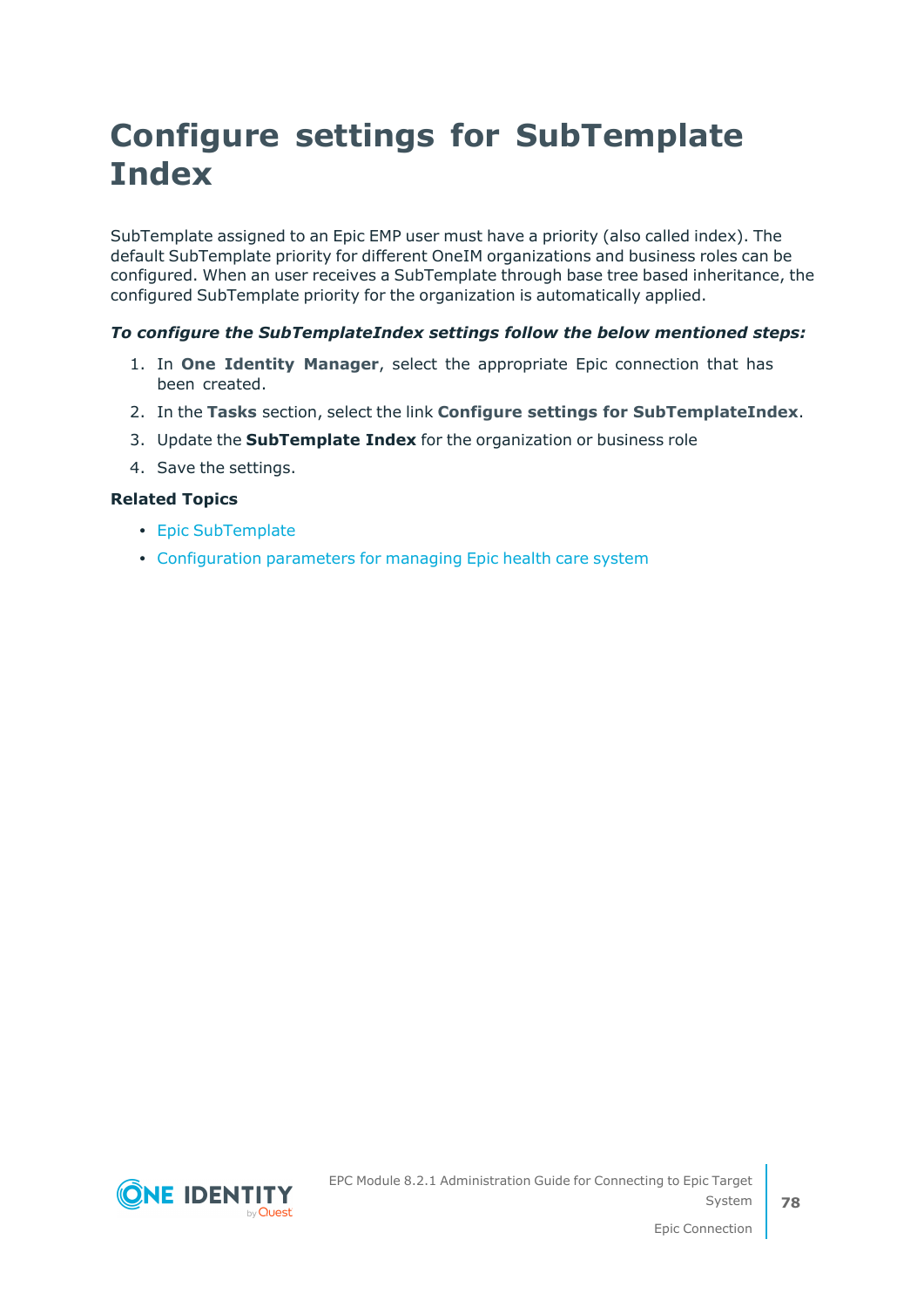# **Epic EMP User Accounts**

Epic EMP user accounts can be managed from One Identity.

#### **User Report**

The master list of Epic EMP user accounts that should be managed from One Identity Manager should be exported from Epic and provided in a CSV file. The name of the CSV file should be **Users.csv**. This is called the user report and the generated report should be copied to the configured CSV import directory (The CSV import directory was configured when you created the synchronization project).

#### NOTE:

• Contact Epic regarding on how to automate the user report generation and dropping the report generated to the CSV import directory.

If the CSV import directory is a local folder on the job server and One Identity Manager workstation, make sure to copy the user report to both the job server's and One Identity Manager workstation's local folder

If the CSV import directory is a network share, make sure it is accessible from both the job server and One Identity Manager workstation.

The **Users.csv** report has a specific format. It should contain the following fields and the order should be maintained.

- <sup>l</sup> **User Number (Local ID or External ID)**: The Epic Emp user's External ID.
- **System Login:** The Epic Emp user's System Login ID.
- **UserName:** The Epic Emp user's name.
- <sup>l</sup> **User Record Status**: The Epic Emp user's status (Active / InActive).

#### IMPORTANT:

- **•** The first line in the **Users.csv** report should be the header row with the fields specified above.
- **Field ordering in the Users.csv report should be maintained.**
- The user number provided should be the Epic EMP user's External ID.
- If any of the field has a comma it should be escaped properly with double quotes.



**8**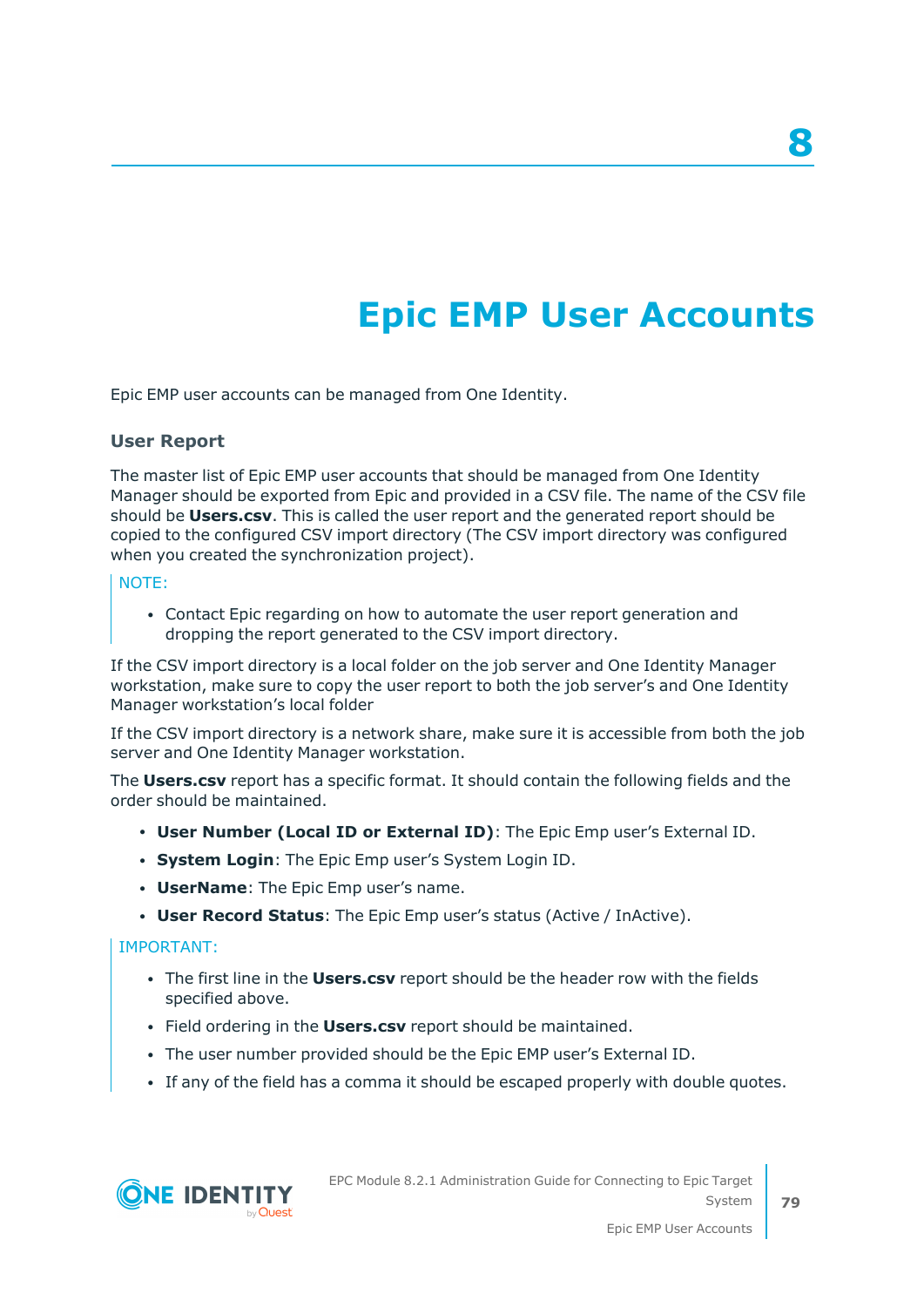• The user report should contain only the list of EMP user accounts that need to be managed from One Identity Manager. EMP user accounts such as service user accounts or In-Active accounts or any other user accounts that does not need to be managed from One Identity Manager should not be there in the user's report and these users can be filtered out when the report is generated in Epic.

#### **User Report customization**

Epic connector uses the user report to get the master list of Epic EMP user accounts. Sometimes additional customization might need to be done to the user report generated. For example, we might want to remove certain Epic EMP user accounts such as contractors from the user report, which could have not been possible when the report is generated in Epic. To address these use cases, Epic connector provides the ability to perform additional customization to the user report generated from Epic. The Epic report customization is done in a PowerShell script named **EPCUserReportFilterScript.ps1**.

The Epic connector now uses the Epic EMP user data returned by the **EPCUserReportFilterScript.ps1** PowerShell script as the master list of Epic EMP users and does not use the user data from the **Users.csv** file.

#### *To perform additional user report customization*

- 1. In the synchronization project choose advance settings
- 2. Select the option **Use Custom PowerShell Script for User Import**. Save the synchronization project changes.
- 3. Copy the **EPCUserReportFilterScript.ps1** PowerShell script from installer's EPC Module dvd/Addon folder to the configured CSV import directory in synchronization project .

NOTE: If the CSV import directory is configured as a local folder then the Power-Shell script must be copied to the local folder in job server and OneIM workstation.

4. The Epic connector calls the PowerShell script's **Get-OneIMEpicUsers function** to get the list of Epic EMP users. Customize the function according to the requirements.

IMPORTANT: The data must be returned in the format as documented in the function.

#### **Testing the changes**

Once the PowerShell script has been customized it must be tested.

1. Update the **Test-Get-OneIMEpicUsers** function in the PowerShell script and run the script. This is a test function that validates the data returned by the **Get-OneIMEpicUsers** function. Make sure the data is returned is correct

NOTE: The PowerShell script can be run from the OneIM workstation.

2. Open the synchronization project and navigate to the start up configuration. Run a simulation. Make sure the data returned is correct. This test makes sure that the Epic connector can invoke the PowerShell script and load the data returned by the PowerShell script.

NOTE:

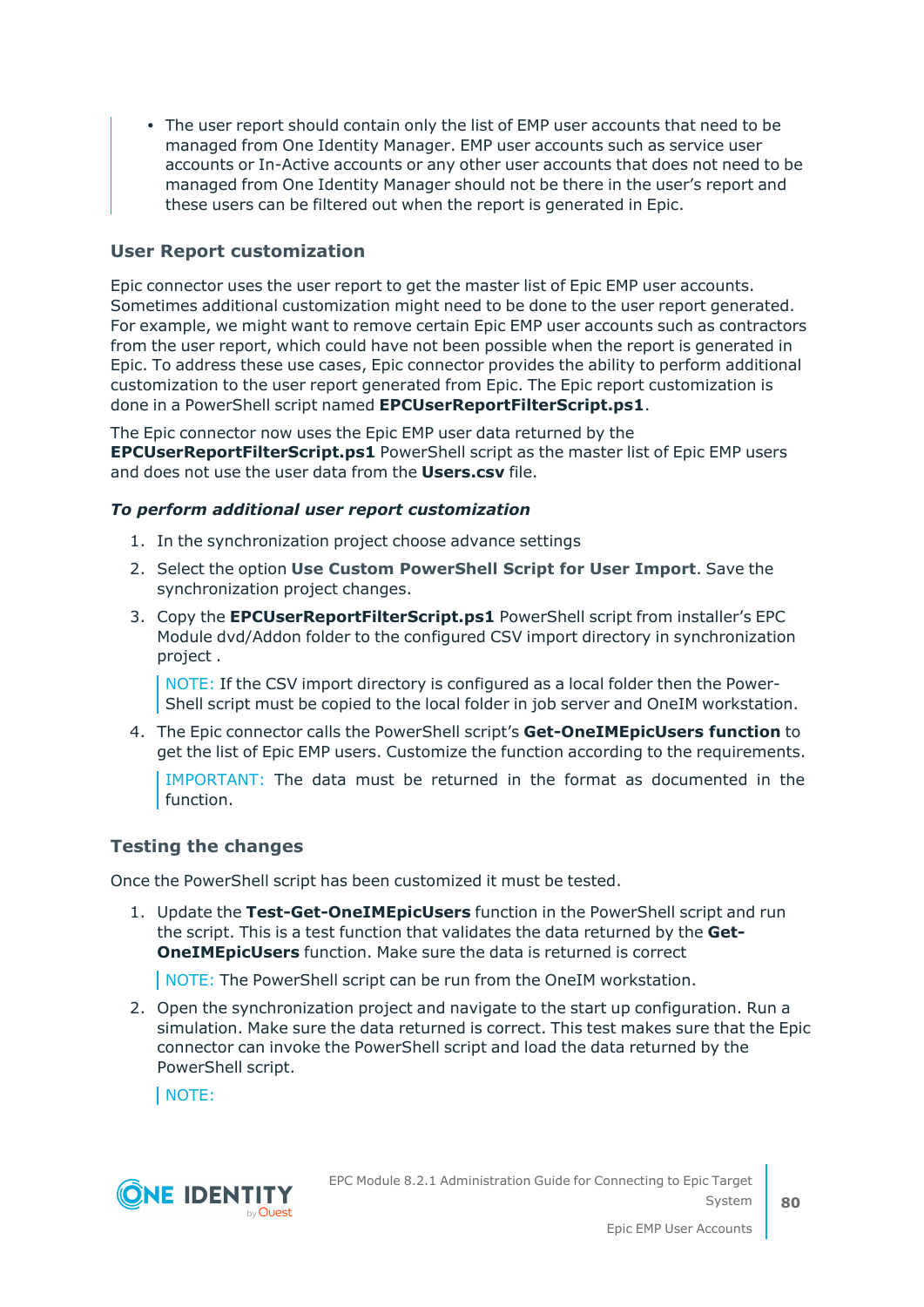- If the PowerShell script execution policy on job server or One Identity Manger workstation dictates that it needs to be signed, then the PowerShell script has to be signed after modification or change the script execution policy on the server to be less restrictive for the script to run.
- For more information on PowerShell script execution policy refer to [https://docs.microsoft.com/en](https://docs.microsoft.com/en-us/powershell/module/microsoft.powershell.core/about/about_execution_policies?view=powershell-5.1)[us/powershell/module/microsoft.powershell.core/about/about\\_execution\\_](https://docs.microsoft.com/en-us/powershell/module/microsoft.powershell.core/about/about_execution_policies?view=powershell-5.1) [policies?view=powershell-5.1.](https://docs.microsoft.com/en-us/powershell/module/microsoft.powershell.core/about/about_execution_policies?view=powershell-5.1)

#### **Epic EMP user account attribute un-locking**

Epic EMP user account attributes need to be un-locked in Epic in order to manage them from One Identity. The following table provides the list of Epic EMP attributes along with the EMP item number. Contact the Epic data courier team and un-lock attributes that you want to manage from One Identity.

| number    | <b>EMP item EMP attribute name</b>       | <b>Comments</b> |
|-----------|------------------------------------------|-----------------|
| $\cdot$ 1 | <b>User Number</b>                       |                 |
| .2        | <b>UserName</b>                          |                 |
| 23        | <b>Contact Comment</b>                   |                 |
| 35        | <b>User Name</b>                         |                 |
| 36        | <b>User Name Over Time</b>               |                 |
| 45        | System Login                             |                 |
| 50        | <b>Status</b>                            |                 |
| 55        | User Login Blocked                       |                 |
| 180       | <b>User Alias</b>                        |                 |
| 720       | <b>Effective From Date</b>               |                 |
| 730       | <b>Effective To Date</b>                 |                 |
| 14100     | <b>Notes</b>                             |                 |
| 14700     | <b>Sex</b>                               |                 |
| 20414     | Primary Manager                          |                 |
| 198       | Applied Linkable Template                |                 |
| .198      | Applied Linkable Template Record<br>Name |                 |
| 1101      | Default Linkable Template                |                 |

#### **Table 24: Epic EMP attributes**

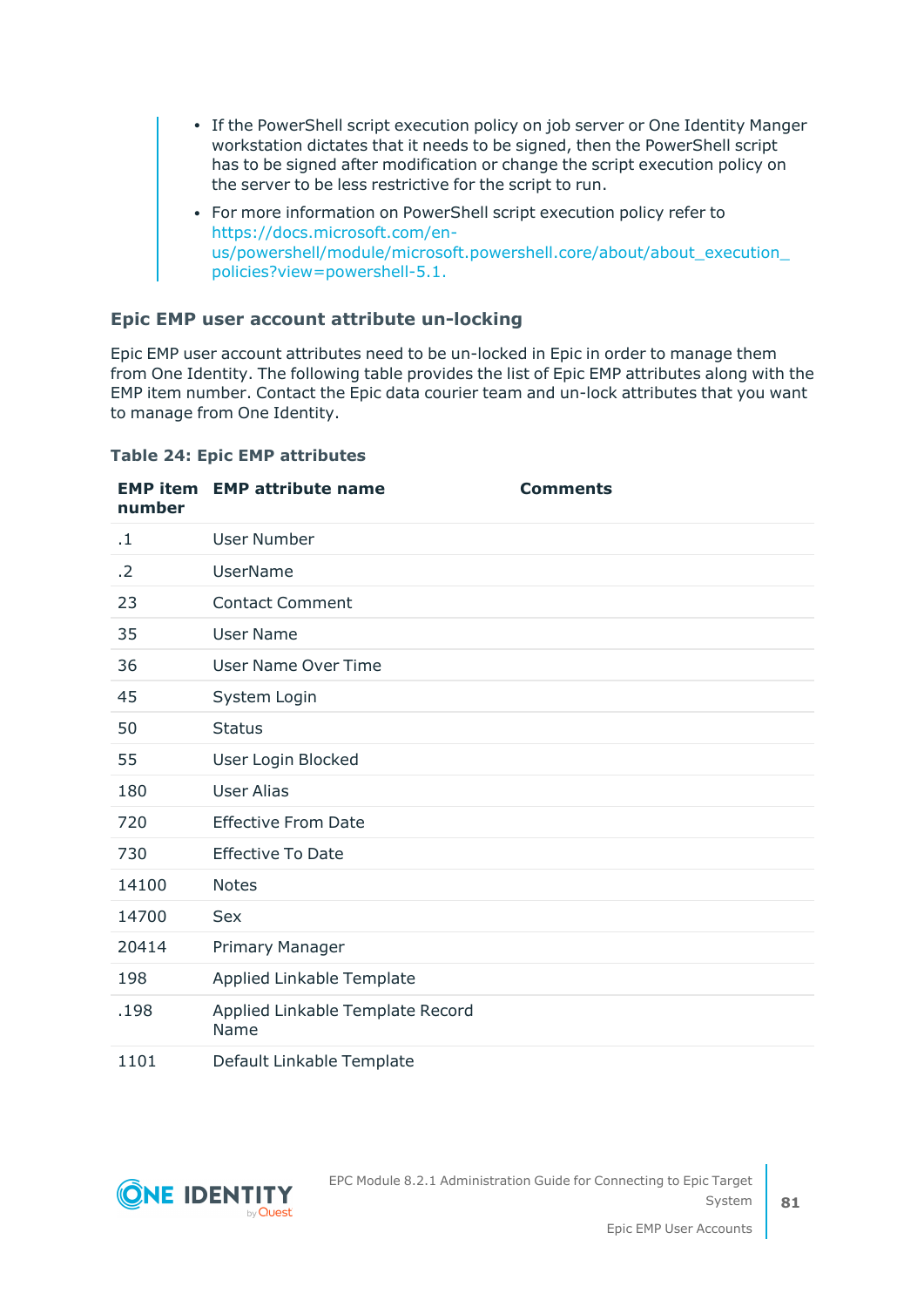| .1101 | Default Linkable Template Record<br>Name  |                                                                        |
|-------|-------------------------------------------|------------------------------------------------------------------------|
| 40    | Password                                  | Applicable only if Native authen-<br>tication has been enabled in Epic |
| 20415 | <b>Additional Managers</b>                |                                                                        |
| 1110  | Linkable Templates                        |                                                                        |
| 1111  | Linkable Templates Effective from<br>Date |                                                                        |
| 1112  | Linkable Templates Effective to Date      |                                                                        |
| 1115  | Linkable Templates Login Types            |                                                                        |
| 9205  | Linked Subtemplates                       |                                                                        |
| 20701 | User MPI ID                               |                                                                        |
| 20700 | User MPI ID Type                          |                                                                        |
| 2401  | Type of External ID                       |                                                                        |
| 2402  | <b>External User ID</b>                   |                                                                        |
| 2405  | <b>External ID Active</b>                 |                                                                        |
| 14150 | Employee Demographic 1                    |                                                                        |
| 14151 | Employee Demographic 2                    |                                                                        |
| 14152 | Employee Demographic 3                    |                                                                        |
| 100   | Address                                   |                                                                        |
| 110   | City/Locality                             |                                                                        |
| 112   | County                                    |                                                                        |
| 135   | Country                                   |                                                                        |
| 120   | State/Province                            |                                                                        |
| 130   | Zip Code                                  |                                                                        |
| 140   | <b>Phone Number</b>                       |                                                                        |
| 150   | <b>Email Address</b>                      |                                                                        |
| 114   | District                                  |                                                                        |
| 102   | <b>House Number</b>                       |                                                                        |
| 17500 | LinkedProviderID                          |                                                                        |

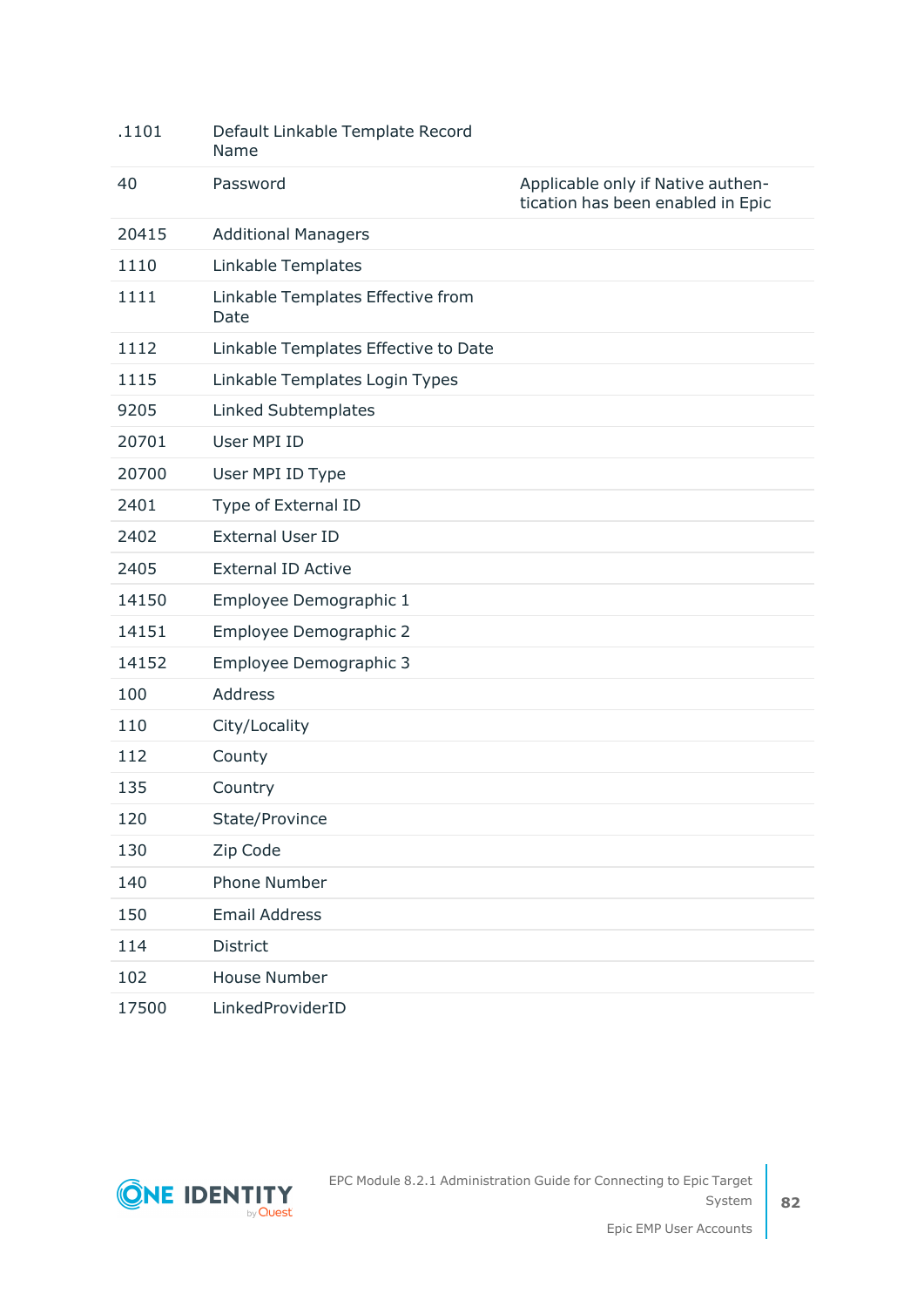## <span id="page-82-1"></span>**Linking user account to employees**

The central component of One Identity Manager is to map employees and their master data with permissions through which they have control over different target systems. For this purpose, information about user accounts and permissions can be read from the target system into the One Identity Manager database and linked to employees. This gives an overview of the permissions for each employees in all of the connected target systems. One Identity Manager provides the possibility to manage user accounts and their permissions. You can provision modifications in the target systems. Employees are supplied with the necessary permissions in the connected target systems according to their function in the company. Regular synchronization keeps data consistent between target systems and the One Identity Manager database. Because requirements vary between companies, One Identity Manager offers different methods for supplying user accounts to employees.

One Identity Manager supports the following method for linking employees and their user accounts.

- Employees can automatically obtain their user accounts using account definitions. If an employee does not yet have a user account in Epic, a new user account is created. This is done by assigning account definitions to an employee using the integrated inheritance mechanism and subsequent process handling. When you manage user accounts through account definitions, you can specify the way user accounts behave when employees are enabled or deleted.
- When user accounts are inserted, they can be automatically assigned to an existing employee or a new employee can be created if necessary. In the process, the employee master data is created on the basis of existing user account master data. This mechanism can be implemented if a new user account is created manually or by synchronization. Define criteria for finding employees for automatic employee assignment
- <sup>l</sup> Employees and user accounts can be entered manually and assigned to each other.

For more information, see

- Editing master data for user [account](#page-82-0)
- Account [definition](#page-28-0) for Epic User Account
- Automatic [assignments](#page-91-0) of persons to Emp user accounts
- <sup>l</sup> For detailed information about handling and administration of employees and user accounts, see the *One Identity Manager Target System Base Module Administration Guide*.

## <span id="page-82-0"></span>**Editing master data for user account**

A user account can be linked to an employee in One Identity Manager. You can also manage user accounts separately from employees.

NOTE:

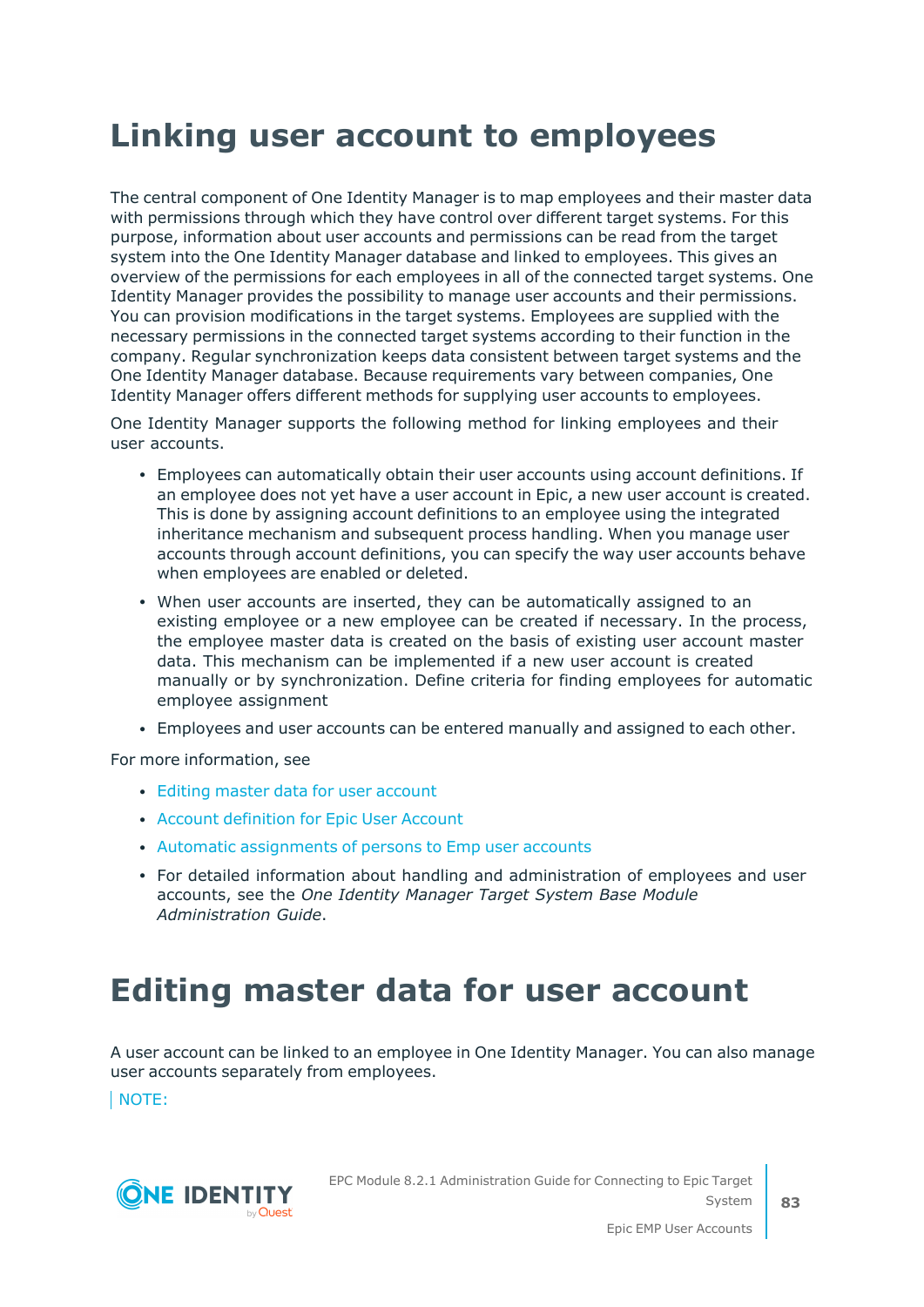- It is recommended to use account definitions to set up user accounts for company employees. In this case, some of the master data described in the following is mapped through templates from employee master data.
- If employees are to obtain their user accounts through account definitions, the employees must own a central user account and obtain their IT operating data through assignment to a primary department, a primary location or a primary cost center.

#### *To create a user account*

#### 1. In **One Identity Manager**, select **Epic health care | User accounts**.

- 2. Click in the result list toolbar.
- 3. On the master data form, edit the master data for the user account.
- 4. Save the changes.

#### *To edit master data for a user account*

#### 1. In **One Identity Manager**, select **Epic health care | User accounts**.

- 2. Select the user account in the result list and run Change master data.
- 3. Edit the user account's resource data.
- 4. Save the changes.

For more information, see

- General master data for Epic User [Account](#page-83-0)
- [Demographic](#page-86-0) data for Epic User Account
- [Password](#page-87-0) data for Epic User Account
- [Template](#page-88-0) data for Epic User Account

Related Topics

<span id="page-83-0"></span>Account [definition](#page-28-0) for Epic User Account

### **General master data for Epic User Account**

#### **General master data for an Epic EMP user account**

Enter the following data on **General** tab

#### **Table 25: Additional Master Data for a User Account**

| <b>Property</b> | <b>Description</b>                                                                                                                                                    |
|-----------------|-----------------------------------------------------------------------------------------------------------------------------------------------------------------------|
| Employee        | Employee that uses this user account. An employee is<br>already entered if the user account was generated by an<br>account definition. If you create the user account |

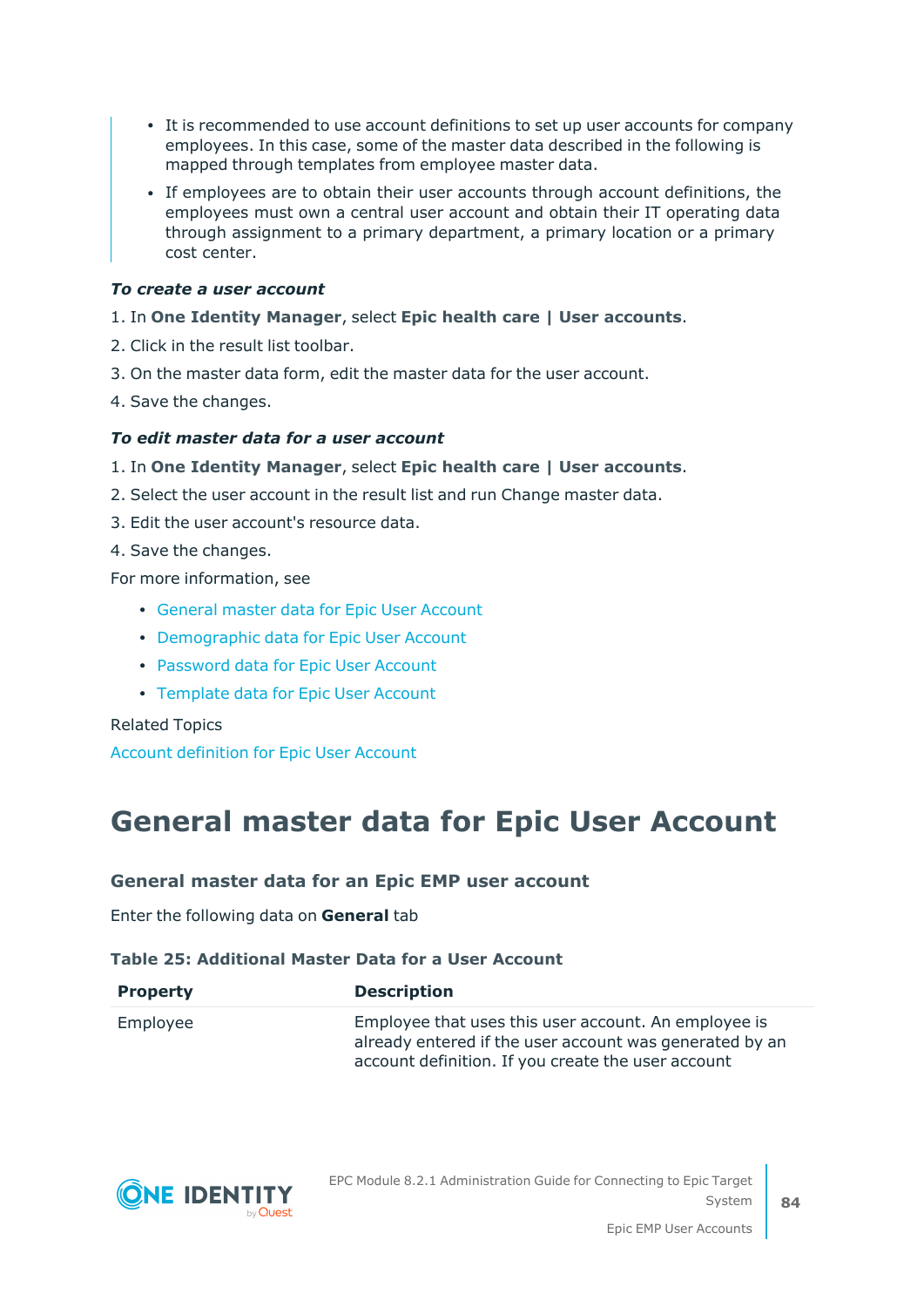|                                | manually, you can select an employee in the menu. If you<br>are using automatic employee assignment, an associated<br>employee is found and added to the user account when<br>you save the user account.                                                                                                                                                 |
|--------------------------------|----------------------------------------------------------------------------------------------------------------------------------------------------------------------------------------------------------------------------------------------------------------------------------------------------------------------------------------------------------|
|                                | For a user account with an identity of type Organizational<br>identity, Personalized administrator identity, Sponsored<br>identity, Shared identity or Service identity, you can<br>create a new employee.                                                                                                                                               |
|                                | To do this, click <b>Next</b> to the input field and enter the<br>required employee master data. The login data required<br>depends on the selected identity type.                                                                                                                                                                                       |
| <b>Account Definition</b>      | Account definition through which the user account was<br>created. Use the account definition to automatically fill<br>user account master data and to specify a manage level<br>for the user account. The One Identity Manager finds the<br>IT operating data of the assigned employee and enters it in<br>the corresponding fields in the user account. |
|                                | NOTE: The account definition cannot be changed once<br>the user account has been saved.                                                                                                                                                                                                                                                                  |
| Manage Level                   | Manage level of the user account. Select a manage level<br>from the menu. You can only specify the manage level if<br>you have also entered an account definition. All manage<br>levels of the selected account definition are available in the<br>menu.                                                                                                 |
| <b>Account Name</b>            | Template calculated value that is set to user's Name.                                                                                                                                                                                                                                                                                                    |
| <b>User Account is Blocked</b> | Check this check box if user account is blocked.                                                                                                                                                                                                                                                                                                         |
| <b>Block status reason</b>     | Optionally select the reason why the user is account is<br>blocked.                                                                                                                                                                                                                                                                                      |
|                                | NOTE: Block status reason is a defined list of values and<br>can be customized in the Designer                                                                                                                                                                                                                                                           |
| <b>Block status comment</b>    | Optional comment on why the user account is blocked.                                                                                                                                                                                                                                                                                                     |
| <b>First Name</b>              | The first name of the user. If you have assigned an<br>account definition, the input field is automatically filled<br>with the manage level.                                                                                                                                                                                                             |
| Last Name                      | The last name of the user. If you have assigned an account<br>definition, the input field is automatically filled with the<br>manage level.                                                                                                                                                                                                              |
| Middle Name                    | The middle name of the user. If you have assigned an<br>account definition, the input field is automatically filled<br>with the manage level.                                                                                                                                                                                                            |



**85**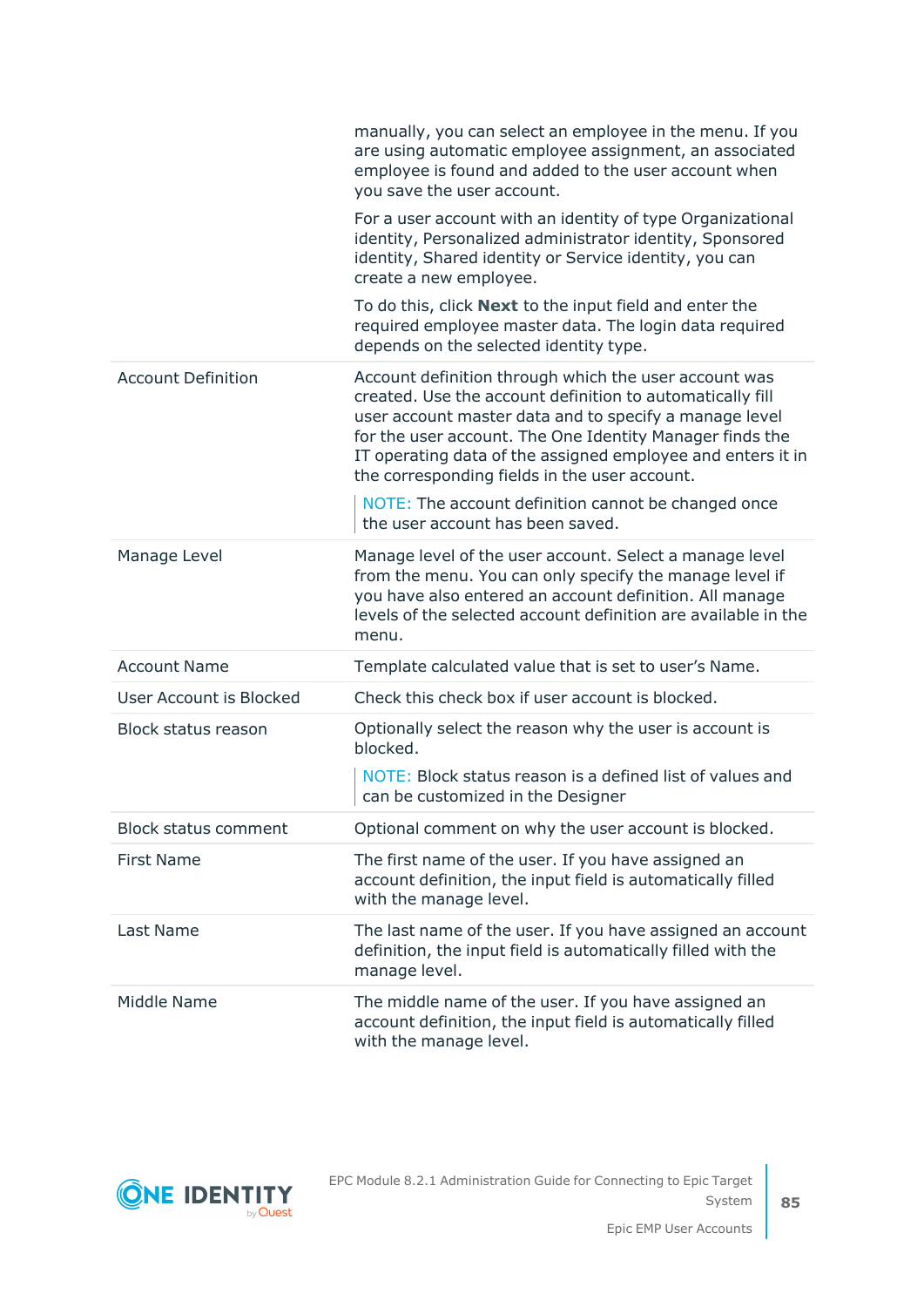| Gender                                 | Select the gender of the user. If you have assigned an<br>account definition, the input field is automatically filled<br>with the manage level.                                                                                                                                                   |
|----------------------------------------|---------------------------------------------------------------------------------------------------------------------------------------------------------------------------------------------------------------------------------------------------------------------------------------------------|
| UserExternalID                         | Read only field. The user's external id is created in Epic<br>and synchronized back in to OneIM database.                                                                                                                                                                                         |
| Community ID                           | Read only field. The user's community id is created in Epic<br>and synchronized back in to OneIM database.                                                                                                                                                                                        |
| Internal ID                            | Read only field. The user's internal id is created in Epic and<br>synchronized back in to OneIM database.                                                                                                                                                                                         |
| System Login ID                        | The user's system login id.                                                                                                                                                                                                                                                                       |
| <b>Display Name</b>                    | Template calculated value that is set to user's Name.                                                                                                                                                                                                                                             |
| Name                                   | Template calculated value that is set to user's Name. Once<br>synchronization runs for the user, the user's External ID is<br>appended to the name.                                                                                                                                               |
| User Alias                             | The user's alias.                                                                                                                                                                                                                                                                                 |
| <b>User Notes</b>                      | Any notes about the user.                                                                                                                                                                                                                                                                         |
| <b>Start Date</b>                      | The date on which the user becomes active. On object<br>creation, if you have assigned an account definition, the<br>input field is automatically filled with the manage level.                                                                                                                   |
| <b>End Date</b>                        | The date at which the user becomes inactive. If you have<br>assigned an account definition, the input field is automat-<br>ically filled with the manage level.                                                                                                                                   |
| <b>Contact Comment</b>                 | Contact comment for the user. This is a Template<br>calculated value.<br>NOTE:<br>• The template can be customized in the Designer<br>according to customer requirements.<br>• The contact comment for Epic EPC User would be<br>set only on user input and no default value would<br>be applied. |
| Primary Manager                        | The user's primary manager.                                                                                                                                                                                                                                                                       |
|                                        | NOTE: Primary manager can be chosen only from the list<br>of managers assigned to the user                                                                                                                                                                                                        |
| Category                               | Categories for the inheritance                                                                                                                                                                                                                                                                    |
| <b>EMPTemplate can be</b><br>inherited | Specifies whether the user can inherit EMPTemplate<br>through Base tree inheritance via Organizations, Business<br>Roles and ITShop.                                                                                                                                                              |

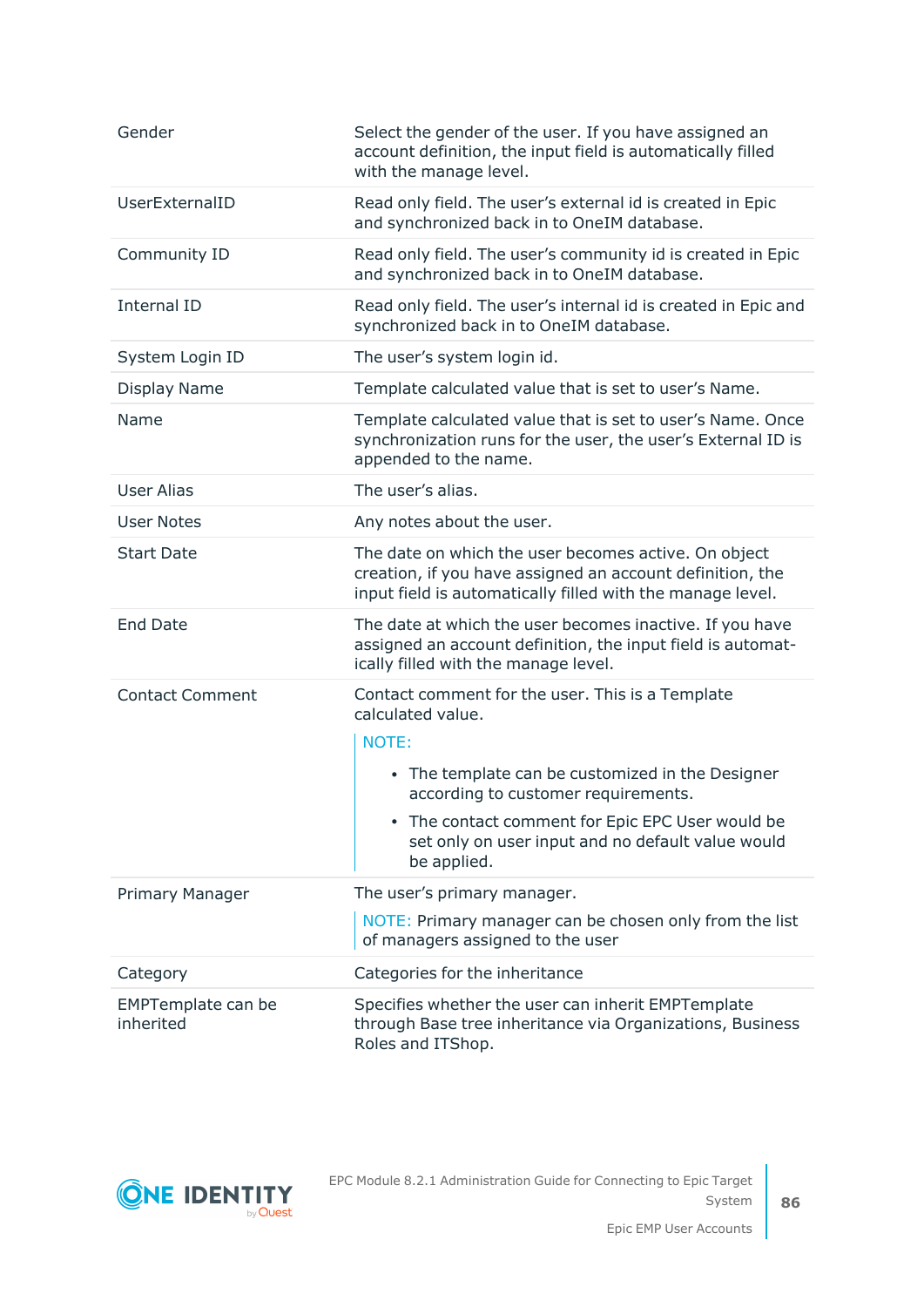| SubTemplate can be<br>inherited | Specifies whether the user can inherit SubTemplate<br>through Base tree inheritance via Organizations, Business<br>Roles and ITShop.                                                                                                                                 |
|---------------------------------|----------------------------------------------------------------------------------------------------------------------------------------------------------------------------------------------------------------------------------------------------------------------|
| IsTemplateUpdateDisabled        | Specifies whether the EMPTemplate and SubTemplate can<br>be inherited through SecurityMatrix approach. Select this<br>option if EMPTemplate and SubTemplate inheritance<br>should NOT happen for the user.<br>NOTE: Only applicable for Security Matrix inheritance. |
| DoNotSync                       | Specifies whether the user information should NOT be<br>synchronized from the target Epic system in to One<br>Identity Manager. Select this option if user information<br>should NOT be synchronized.                                                                |
| <b>Privileged User Account</b>  | Specifies whether this account is a Privileged User<br>Account.<br>NOTE: This option is only for governance. Setting this<br>option does not have any impact of the target Epic<br>system.                                                                           |
| User account is disabled        | This is a Template calculated value. Specifies whether the<br>user account is disabled.<br>NOTE: The template can be customized in the Designer<br>according to customer requirements                                                                                |
| <b>EMP SER Link</b>             | This field specifies the link between the Epic EMP User<br>record and SER record.<br>NOTE: The prerequisite for provisioning this field is to<br>have the LinkedProviderIDType to be configured in the<br>respective targets synchronization project.                |

#### **Related topics**

- Account [definition](#page-28-0) for Epic User Account
- Linking user account to [employees](#page-82-1)
- [Disabling](#page-95-0) Epic User Account

## <span id="page-86-0"></span>**Demographic data for Epic User Account**

Enter the following Demographic data on the **Demographics** tab. The demographic information listed here can be provisioned on to the target Epic system. This information is not synchronized from the target Epic system on to One Identity Manager.

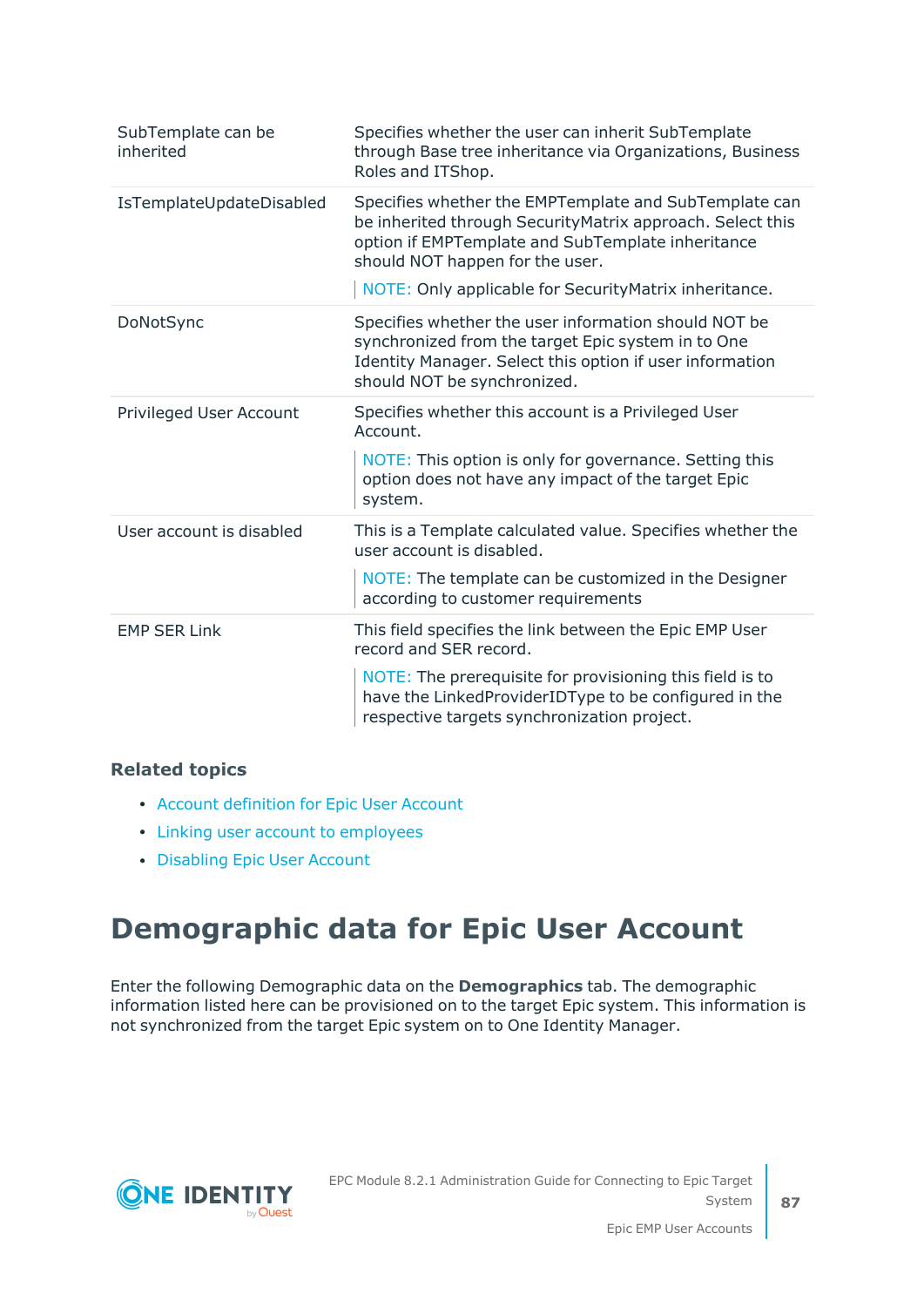|  | Table 26: Demographics data |  |  |
|--|-----------------------------|--|--|
|--|-----------------------------|--|--|

| <b>Property</b>      | <b>Description</b>                                                                                                                          |
|----------------------|---------------------------------------------------------------------------------------------------------------------------------------------|
| Phone                | The user's phone number. If you have assigned an account definition,<br>the input field is automatically filled with the manage level.      |
| Phone extension      | The user's phone extension. If you have assigned an account defin-<br>ition, the input field is automatically filled with the manage level. |
| <b>Contact Email</b> | The user's contact Email. If you have assigned an account definition,<br>the input field is automatically filled with the manage level.     |
| House Number         | The user's house number. If you have assigned an account definition,<br>the input field is automatically filled with the manage level.      |
| <b>Street</b>        | The user's street. If you have assigned an account definition, the input<br>field is automatically filled with the manage level.            |
| City                 | The user's city. If you have assigned an account definition, the input<br>field is automatically filled with the manage level.              |
| County               | The user's county. If you have assigned an account definition, the input<br>field is automatically filled with the manage level.            |
| <b>District</b>      | The user's district. If you have assigned an account definition, the input<br>field is automatically filled with the manage level.          |
| <b>State</b>         | The user's state. If you have assigned an account definition, the input<br>field is automatically filled with the manage level.             |
| Country              | The user's country. If you have assigned an account definition, the<br>input field is automatically filled with the manage level.           |
| Zip code             | The user's zip code. If you have assigned an account definition, the<br>input field is automatically filled with the manage level.          |

## <span id="page-87-0"></span>**Password data for Epic User Account**

Enter the following Password data on the **Password** tab.

#### **Table 27: Password data**

| <b>Property</b> | <b>Description</b>                   |
|-----------------|--------------------------------------|
| Password        | Enter the password                   |
| Confirmation    | Renter the password for confirmation |

NOTE: The password data is applicable only if Epic Native Authentication has been enabled in the Target Epic system. Password updates in the target Epic system take place only if Epic Native authentication has been enabled in Epic and Epic Native authentication

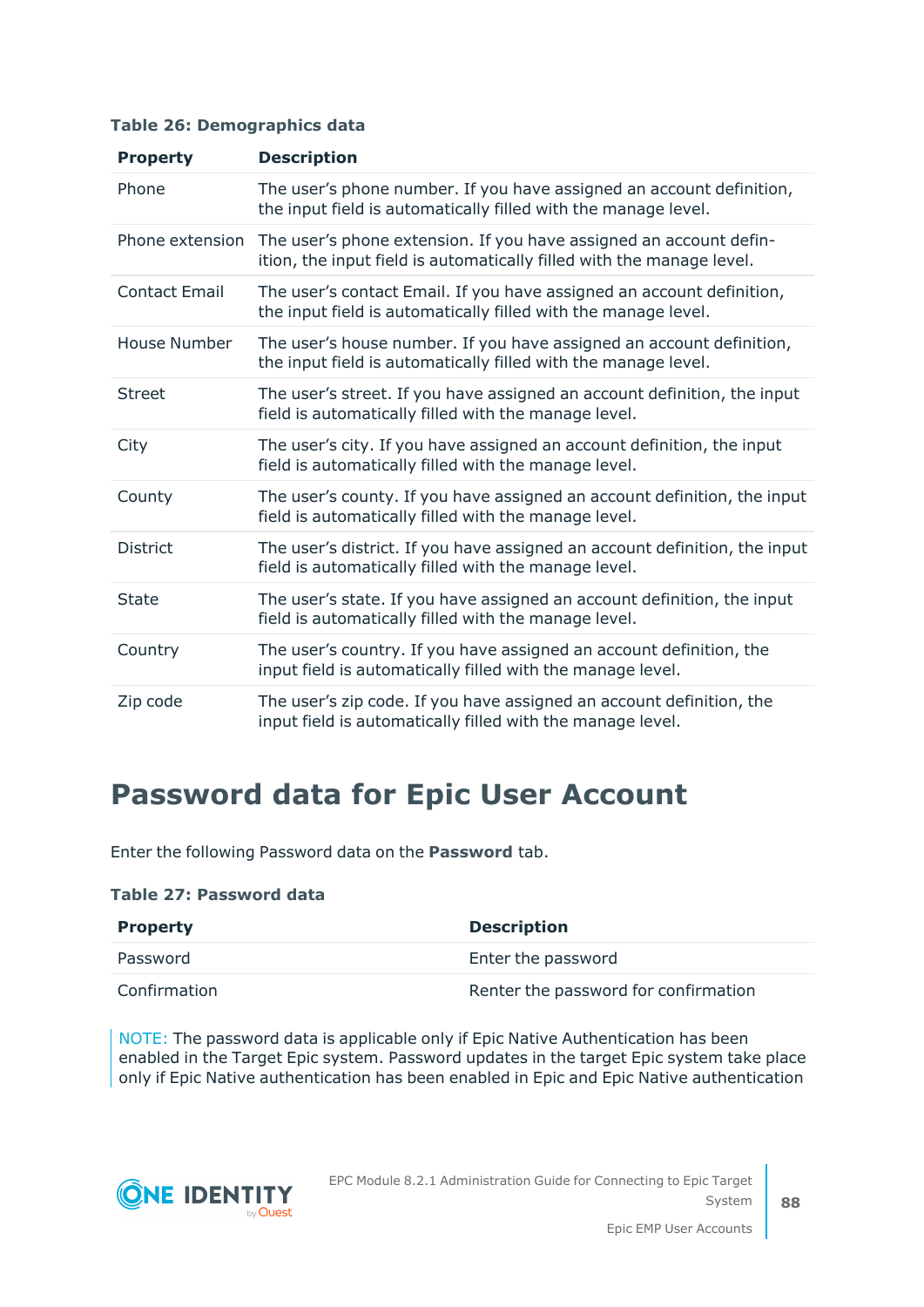<span id="page-88-0"></span>option is selected in the synchronization project.

## **Template data for Epic User Account**

The templates data tab is used to configure the Default and Applied EMPTemplates for the user.

| <b>Property</b>                           | <b>Description</b>                                                                                                                                                                                                                                                                                                                |
|-------------------------------------------|-----------------------------------------------------------------------------------------------------------------------------------------------------------------------------------------------------------------------------------------------------------------------------------------------------------------------------------|
| Default EMP<br>Template inherited         | This is a read only calculated field. If the Designer configuration<br>parameter AutoSetAppliedEMPTemplate option has been selected,<br>then whenever a user inherits an EMPTemplate either through<br>Base tree or Security matrix it is automatically set as the Default<br>EMPTemplate for the user in the target Epic system. |
|                                           | NOTE: The Designer configuration parameter AutoSetAp-<br>pliedEMPTemplate is NOT selected by default.                                                                                                                                                                                                                             |
| Default EMP<br>Template                   | This option allows you to manually set the default EMPTemplate for<br>a user.                                                                                                                                                                                                                                                     |
|                                           | NOTE: The Default EMPTemplate set in the target Epic system is<br>always synchronized back to this field                                                                                                                                                                                                                          |
| <b>Applied EMPTem-</b><br>plate inherited | This is read only calculated field. If the Designer configuration<br>parameter AutoSetAppliedEMPTemplate option has been selected,<br>then whenever a user inherits an EMPTemplate either through<br>Base tree or Security matrix it is automatically set as the Applied<br>EMPTemplate for the user in the target Epic system.   |
|                                           | NOTE: The Designer configuration parameter AutoSetAp-<br>pliedEMPTemplate is NOT selected by default.                                                                                                                                                                                                                             |
| <b>Applied EMP</b><br>Template            | This option allows you to manually set the Applied EMPTemplate<br>for a user.                                                                                                                                                                                                                                                     |
|                                           | NOTE: The Applied EMPTemplate set in the target Epic system is<br>always synchronized back to this field                                                                                                                                                                                                                          |

**Table 28: Template data for Epic User Account**

NOTE: If a user has only one EMPTemplate assigned either through direct or indirect assignment, it is automatically set as the Default and Applied EMPTemplate for the user.

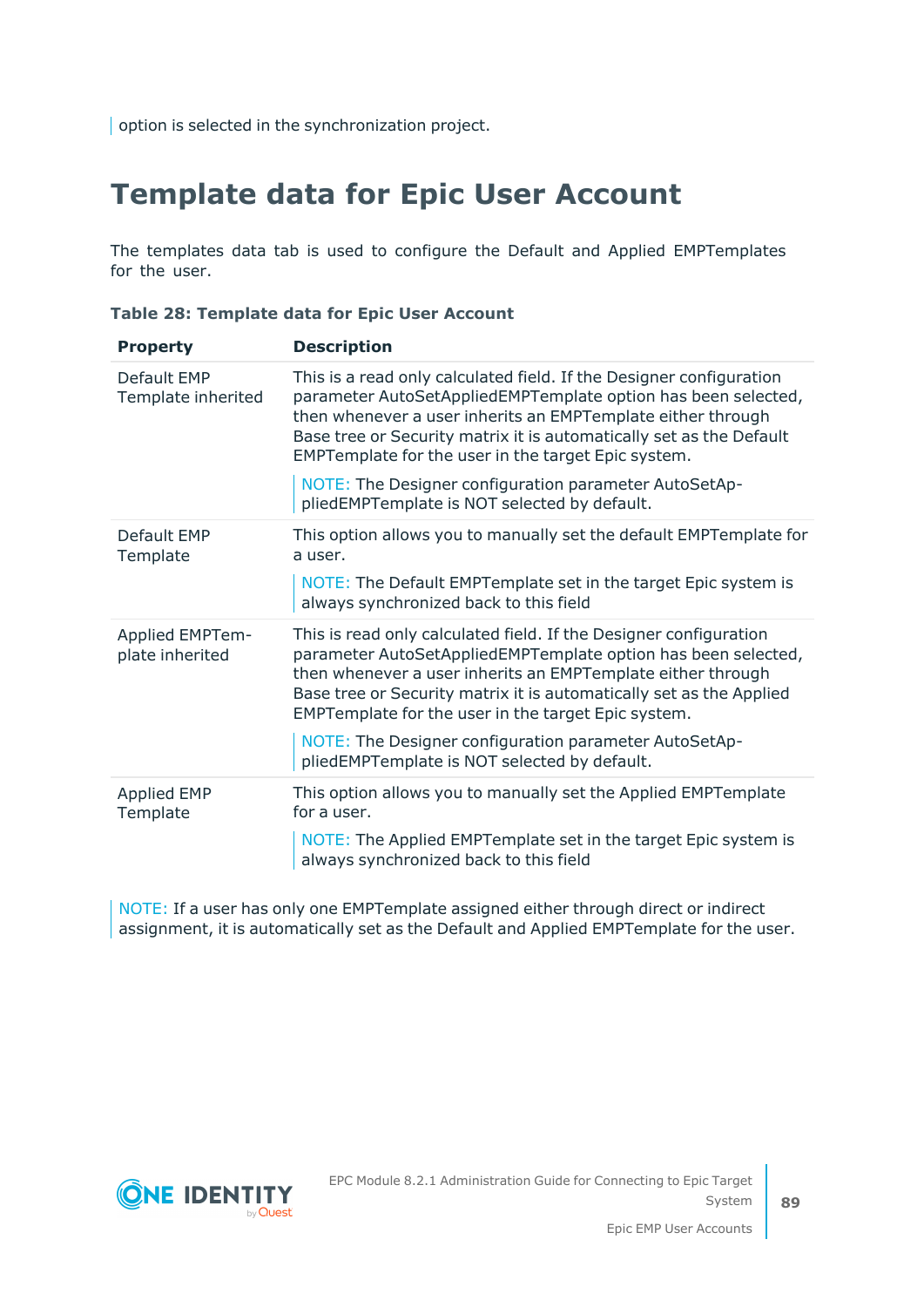## **Additional tasks for managing Epic User Account**

### **Overview of Epic User Account**

Use this task to obtain an overview of the most important information about a user account.

#### *To obtain an overview of a user account*

- 1. Select **Epic health care | User accounts**.
- 2. Select the user account in the result list.
- 3. Select **Epic user account**.

#### **Changing the manage level of Epic EMP user accounts**

The default manage level is applied if you create user accounts using automatic employee assignment. You can change a user account manage level later.

#### *To change the manage level for a user account*

- 1. In **One Identity Manager**, select **Epic health care | User accounts**.
- 2. Select the user account in the result list.
- 3. Select **Change master data**.
- 4. On the **General** tab, select the manage level in the **Manage level** menu.
- 5. Save the changes.

#### **Related Topics**

Editing master data for user [account](#page-82-0)

## **Managing IdentityIDs for Epic User Account**

Identity ID's are additional identities a user can have on the target Epic system.

#### *To assign an Identity ID for an Epic EMP user*

- 1. In **One Identity Manager**, select **Epic health care | User accounts**.
- 2. Select the user account in the result list.
- 3. In **Tasks**, select **Manage IdentityIDs**.
- 4. Click **Add**.

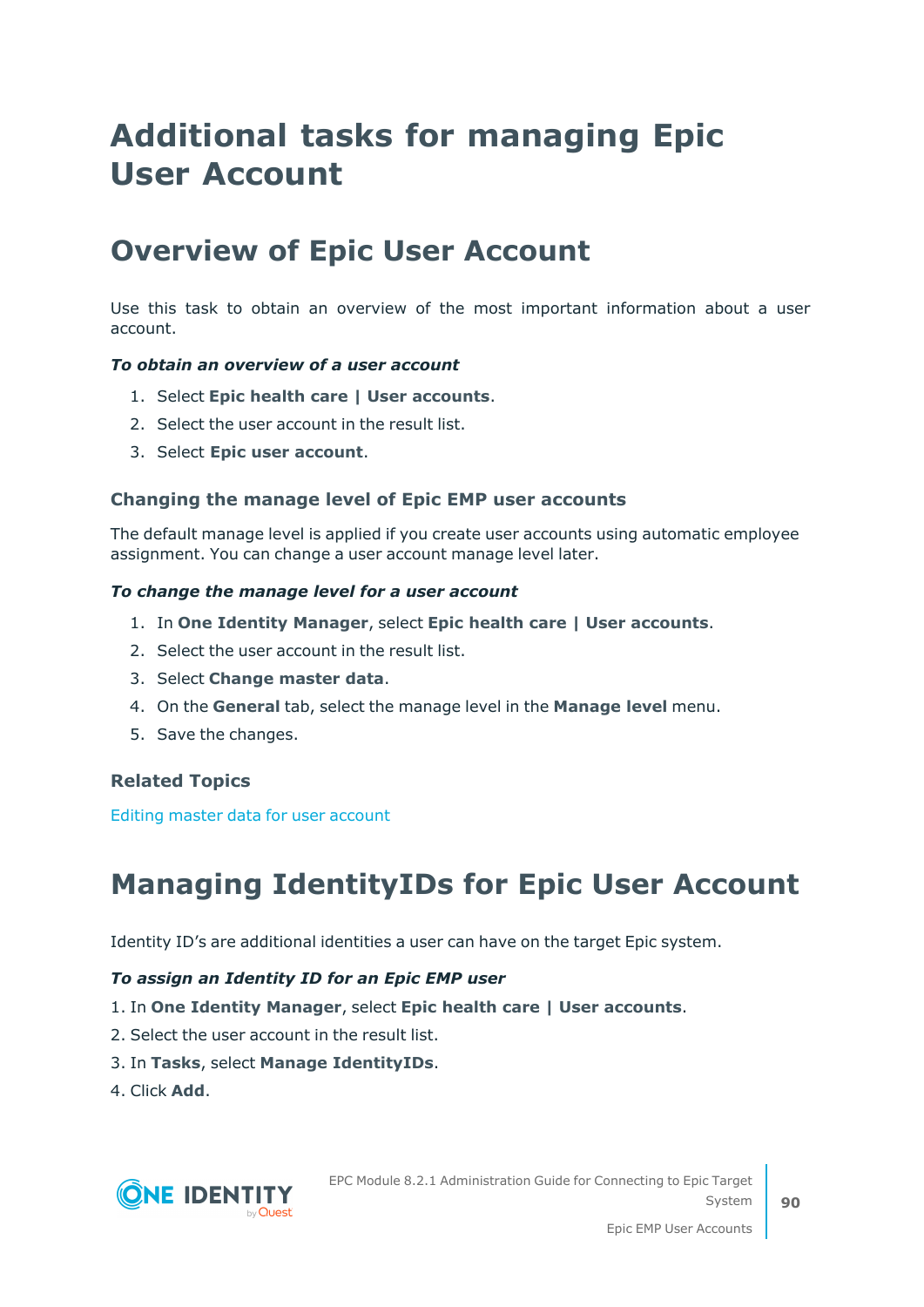5. Enter the System User ID and System type.

#### 6. Click **Save**.

NOTE:

- The system type needs to be valid and depends on customer configuration
- The system type could be set to a pre-defined list of values in the Designer depending on customer requirements
- Once an Identity has been created only the System User ID can be changed
- Identity ID cannot be removed from One Identity Manager

## **Managing External Identifiers for Epic User Account**

These are the external identifiers that a user can have on the target Epic system.

#### *To assign an external identifier for an Epic EMP user*

- 1. In **One Identity Manager**, select **Epic health care | User accounts**.
- 2. Select the user account in the result list.
- 3. In **Tasks**, select **Manage External IDs**.
- 4. Click **Add**.
- 5. Enter the System User ID, System type and select the **IsActive** option.
- 6. Click **Save**.

NOTE:

- The system type needs to be valid and depends on customer configuration
- The system type could be set to a pre-defined list of values in the Designer depending on customer requirements
- Once an external identifier has been created, the IsActive option can be toggled as required

## **Managing Epic User Account Managers**

An Epic user can contain multiple managers and these managers can be assigned here.

#### *To assign a manager for an Epic EMP user*

- 1. In **One Identity Manager**, select **Epic health care | User accounts**.
- 2. Select the user account in the result list.
- 3. In **Tasks**, select **Assign Epic User managers**.
- 4. Select the user managers in **Add assignments**.



EPC Module 8.2.1 Administration Guide for Connecting to Epic Target System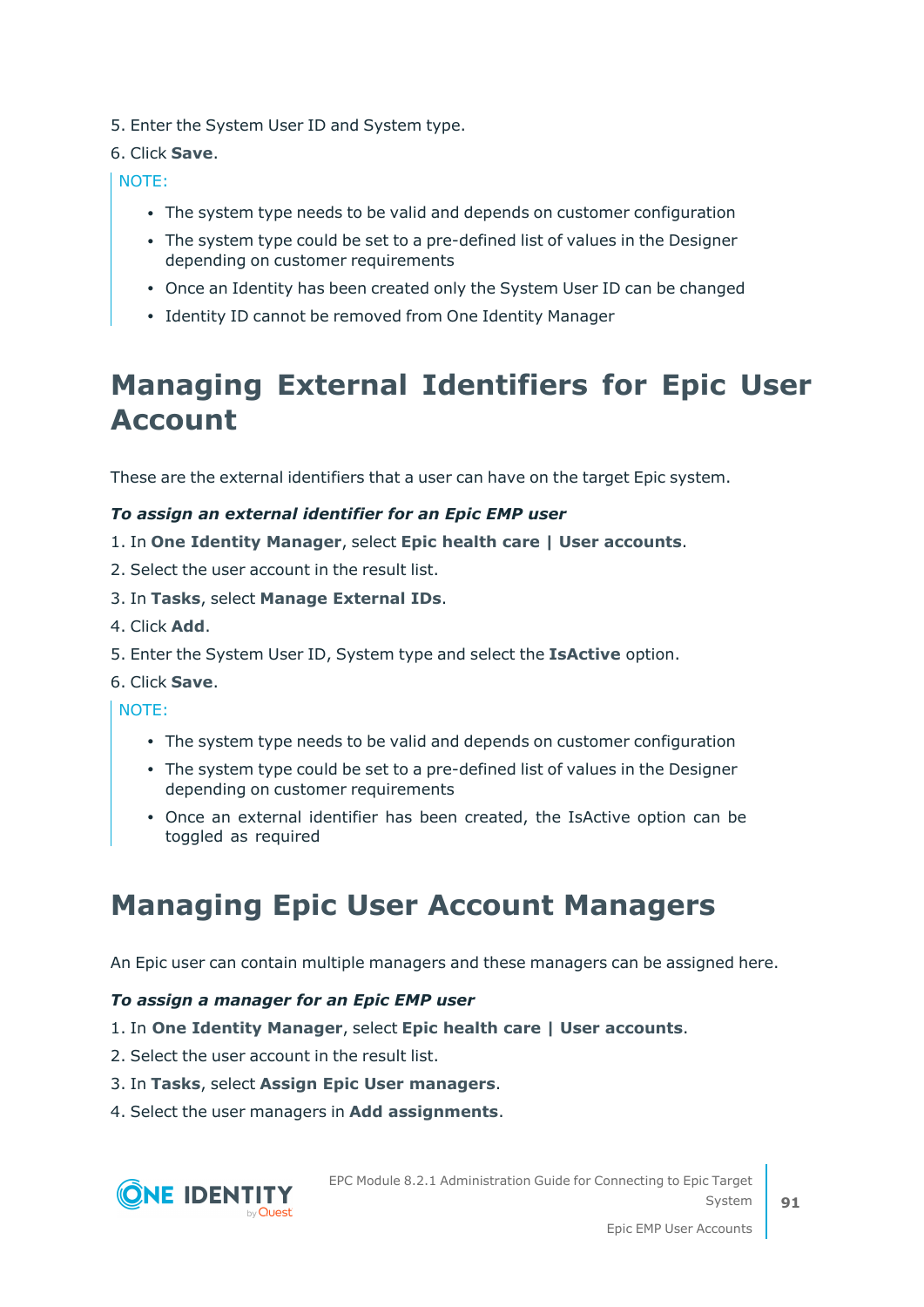5. Click **Save**.

## **Managing Demographics for Epic User Account**

Epic EMP user demographic information can be managed from One Identity Manager.

#### *To assign Demographic information for an Epic EMP user*

- 1. In **One Identity Manager**, select **Epic health care | User accounts**.
- 2. Select the user account in the result list.
- 3. In **Tasks**, select **Manage Demographics**.
- 4. Click **Add**.
- 5. Enter the UserDemographic1, UserDemographic2, UserDemographic3.

6. Click **Save**.

#### NOTE:

- DemographicsIndex represents a row number and is automatically incremented when a record is created
- In case of deletion, higher order DemographicsIndex record must first be deleted prior to removing lower order DemographicsIndex record.
- <sup>l</sup> The captions UserDemographic1, UserDempgraphic2 and UserDemographic3 can be updated in the Designer depending on what the attribute has been mapped to in the customer's Epic environment

## <span id="page-91-0"></span>**Automatic assignments of persons to Emp user accounts**

When you add a user account, an existing employee can be assigned automatically or added if necessary. In the process, the employee master data is created based for existing user master data. This mechanism can follow after a new user account has been created manually or through synchronization. Define criteria for finding employees to apply to automatic employee assignment. If a user account is linked to an employee through the current mode, the user account is given, through an internal process, the default manage level of the account definition entered in the user account's target system. You can customize user account properties depending on how the behavior of the manage level is defined.

If automatic employee assignment to user accounts is enabled, automatic assignment of employees to user accounts takes place from that moment onwards. If you disable the automatic employee assignment to user accounts later, the changes only affect user



EPC Module 8.2.1 Administration Guide for Connecting to Epic Target System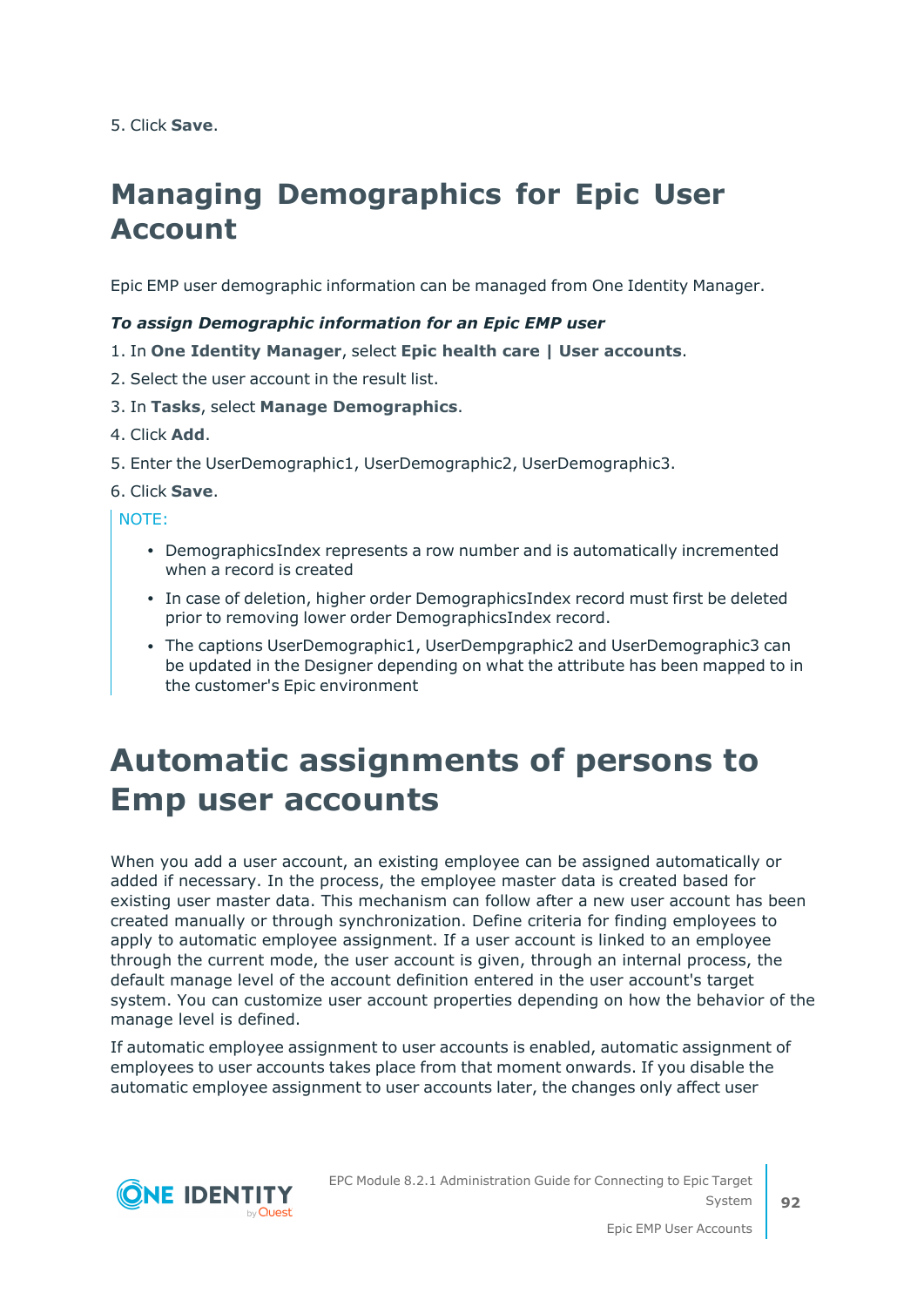accounts added or updated after this point in time. Existing employee assignment to user accounts remain intact.

#### **Perform the following tasks to assign employees automatically.**

- If you want employees to be assigned during the synchronization of user accounts, in the Designer, enable the configuration parameter TargetSystem | Epic | PersonAutoFullsync and select the required mode.
- If you want employees to be assigned outside synchronization, in the Designer activate the TargetSystem | Epic | PersonAutoDefault configuration parameter and select the required mode.
- Use the TargetSystem | Epic | PersonAutoDisabledAccounts configuration parameter to specify whether employees can be automatically assigned to disabled user accounts. User accounts do not obtain an account definition.
- Assign an account definition to the client. Ensure that the manage level to be used is entered as the default manage level.
- Define the search criteria for assigning employees to the client.

#### NOTE:

The following applies for synchronization

• Automatic employee assignment takes effect if user accounts are added or updated.

The following applies outside synchronization

• Automatic employee assignment takes effect if user accounts are added.

NOTE: Following a synchronization, employees are automatically created for the user accounts in the default installation. If an account definition for the client is not yet known at the time of synchronization, user accounts are linked with employees. However, account definitions are not assigned. The user accounts are therefore in a Linked state.

To manage the user accounts using account definitions, assign an account definition and a manage level to these user accounts.

#### *To select user accounts through account definitions*

- 1. Create an account definition.
- 2. Assign an account definition to the client.
- 3. Assign the account definition and manage level to user accounts in linked status.
	- a. In **One Identity Manager**, select **Epic health care | User accounts | Linked but not configured | <Client>**.
	- b. Select Assign account definition to linked accounts.

For detailed information about assigning employees automatically, see the *One Identity Manager Target System Base Module Administration Guide*.

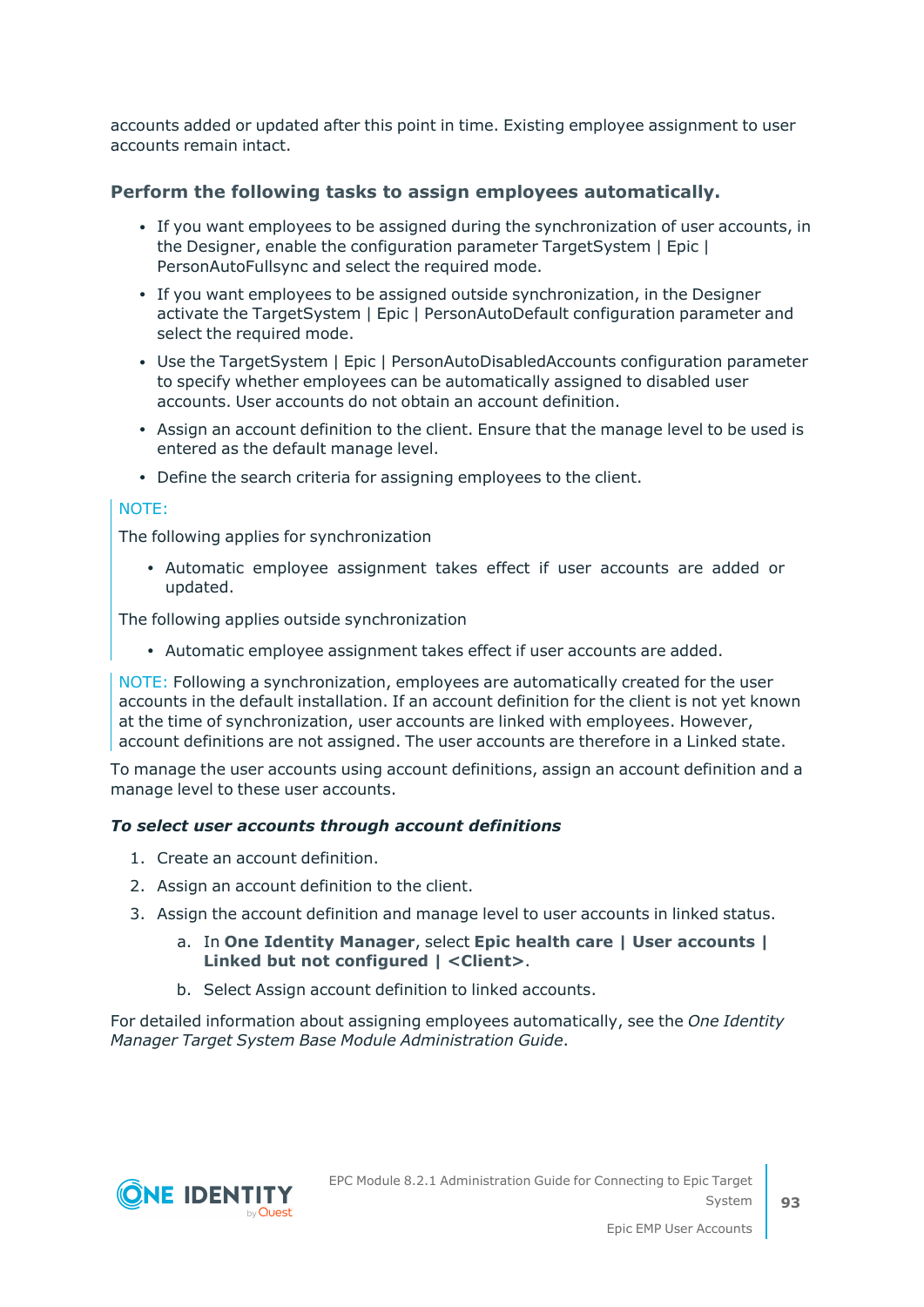#### **Related Topics**

- Creating account definitions on page
- Creating Account [Definitions](#page-29-0) Master data for an Account Definition
- Assigning account definition to [employees](#page-37-0)
- Editing search criteria for automatic employee [assignment](#page-93-0)

### <span id="page-93-0"></span>**Editing search criteria for automatic employee assignment**

The criteria for employee assignment are defined for the client. In this case, you specify which user account properties must match the employee's properties such that the employee can be assigned to the user account. You can limit search criteria further by using format definitions. The search criterion is written in XML notation to the Search criteria for automatic employee assignment column (AccountToPersonMatchingRule) in the EPCRoot table. Search criteria are evaluated when employees are automatically assigned to user accounts. Furthermore, you can create a suggestion list for assignments of employees to user accounts based on the search criteria and make the assignment directly.

NOTE:When the employees are assigned to user accounts on the basis of search criteria, user accounts are given the default manage level of the account definition entered in the user account's target system. You can customize user account properties depending on how the behavior of the manage level is defined. It is not recommended to make assignment to administrative user accounts based on search criteria. Use Change master data to assign employees to administrative user account for the respective user account.

NOTE:One Identity Manager supplies a default mapping for employee assignment. Only carry out the following steps when you want to customize the default mapping.

#### *To specify criteria for employee assignment*

- 1. Select **Epic health care | Clients**.
- 2. Select the client from the result list.
- 3. Select **Define search criteria for employee assignment** in the task view.
- 4. Specify which user account properties must match with which employee so that the employee is linked to the user account.

#### **Table 29: : Standard search criteria for user accounts and contacts**

| <b>Apply to</b>                  | <b>Column for employee</b> | <b>Column for user account</b> |
|----------------------------------|----------------------------|--------------------------------|
| Epic EMP User accounts FirstName |                            | FirstName                      |

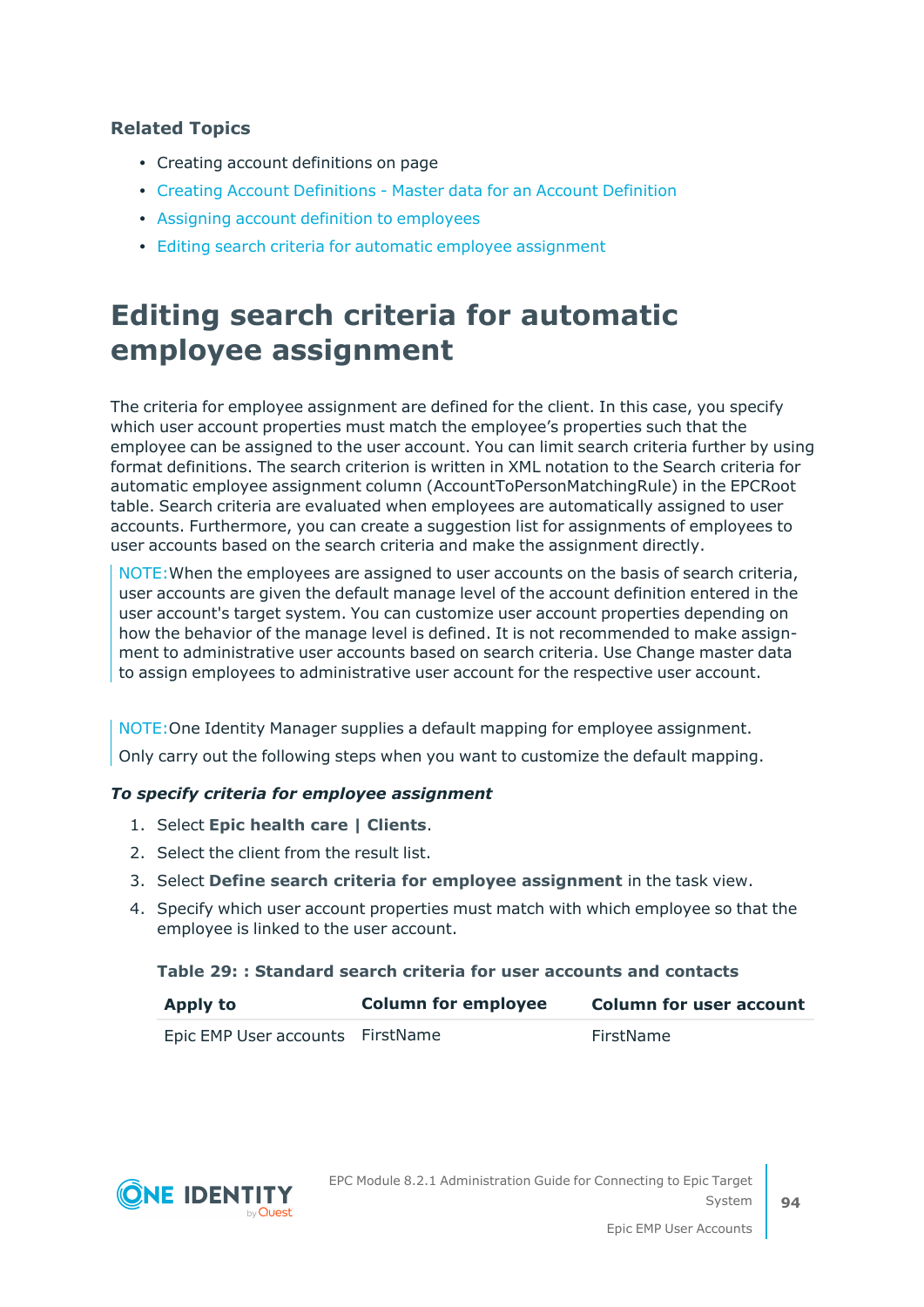| LastName   | LastName   |  |  |
|------------|------------|--|--|
| MiddleName | MiddleName |  |  |

5. Save the changes.

#### **Direct assignment of employees to user accounts based on a suggestion list**

In **Assignments**, you can create a suggestion list for assignments of employees to user

accounts based on the search criteria and make the assignment directly. User accounts are grouped in different views for this.

|  |  |  | <b>Table 30:: Manual Assignment View</b> |  |
|--|--|--|------------------------------------------|--|
|--|--|--|------------------------------------------|--|

| <b>View</b>                      | <b>Description</b>                                                                                                                                                                  |
|----------------------------------|-------------------------------------------------------------------------------------------------------------------------------------------------------------------------------------|
| Suggested assignments            | This view lists all user accounts to which One Identity<br>Manager can assign an employee. All employees are shown<br>who were found using the search criteria and can be assigned. |
| Assigned user accounts           | This view lists all user accounts to which an employee is<br>assigned.                                                                                                              |
| Without employee assign-<br>ment | This view lists all user accounts to which no employee is<br>assigned and for which no employee was found using the<br>search criteria.                                             |

NOTE: By double-clicking on an entry in the view, you can view the user account and employee master data.

#### *To apply search criteria to user accounts*

**· Click Reload.** 

All possible assignments based on the search criteria are found in the target system for all user accounts. The three views are updated.

#### *To assign employees directly over a suggestion list*

#### 1. Click **Suggested assignments.**

- a. Click **Select** for all user accounts to which you want to assign the suggested employees. Multi-select is possible.
- b. Click **Assign selected**.

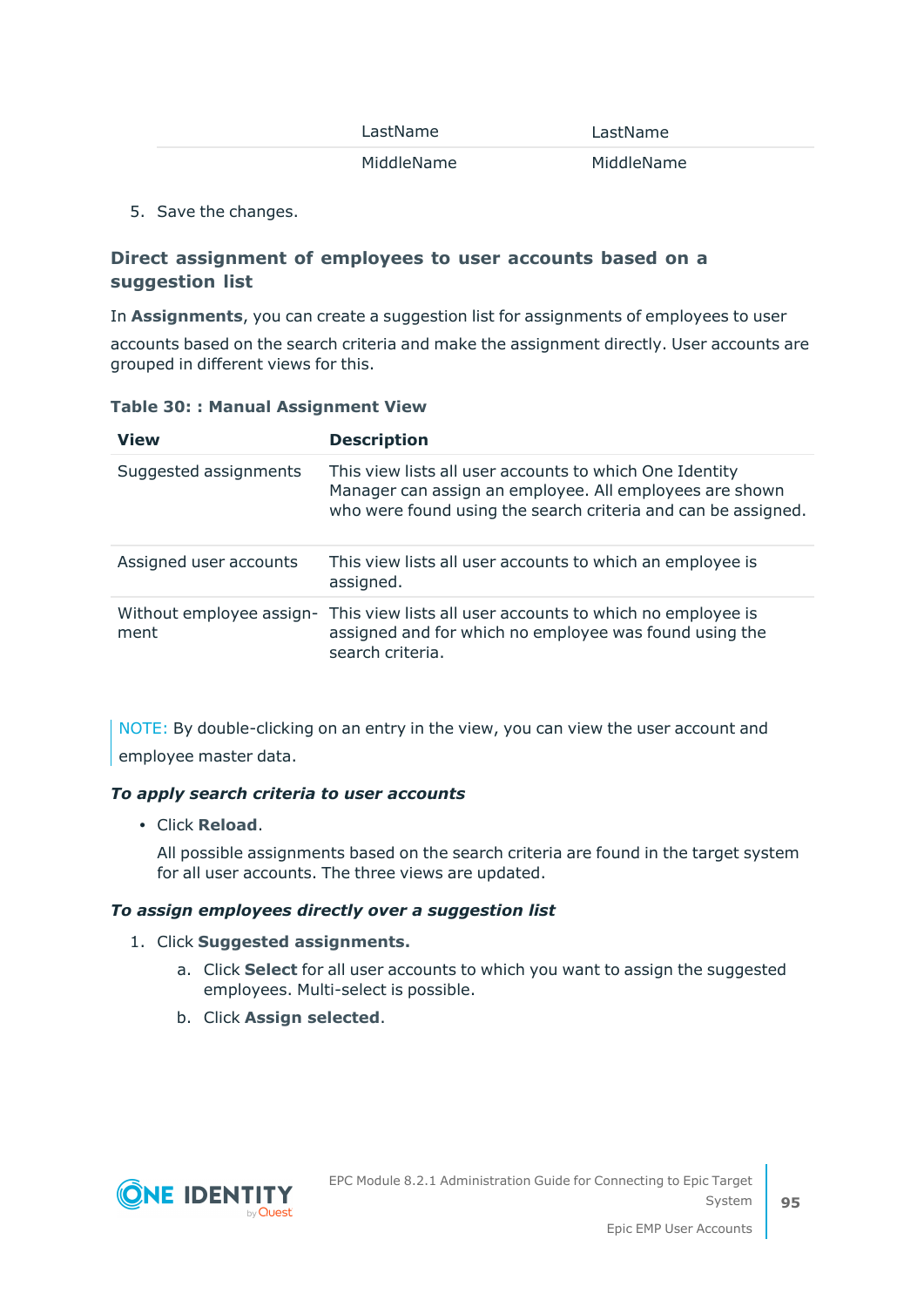c. Confirm the security prompt with **Yes**.

The employees determined using the search criteria are assigned to the selected user accounts.

 $-$  OR  $-$ 

- 2. Click **No employee assignment**.
	- a. Click **Select** employee for the user account to which you want to assign an employee. Select an employee from the menu.
	- b. Click **Select** for all user accounts to which you want to assign the selected employees. Multi-select is possible
	- c. . Click **Assign selected**.
	- d. Confirm the security prompt with **Yes**.

The employees displayed in the Employee column are assigned to the selected user accounts.

#### **To remove assignments**

- 1. Click **Assigned user accounts**.
	- a. Click **Select** for all user accounts for which you want to delete the employee assignment. Multi-select is possible.
	- b. Click **Remove selected**.
	- c. Confirm the security prompt with **Yes**.

The assigned employees are removed from the selected user accounts.

For detailed information about defining search criteria, see the *One Identity Manager Target System Base Module Administration Guide*.

#### **Related Topics**

<span id="page-95-0"></span>Automatic [assignments](#page-91-0) of persons to Emp user accounts

## **Disabling Epic User Account**

The way you disable user accounts depends on how they are managed.

#### **Scenario**

The user account is linked to employees and is managed through account definitions. User accounts managed through account definitions are disabled when the employee is temporarily or permanently disabled. The behavior depends on the user account manage level. Accounts with the manage level Full managed manage level are disabled depending

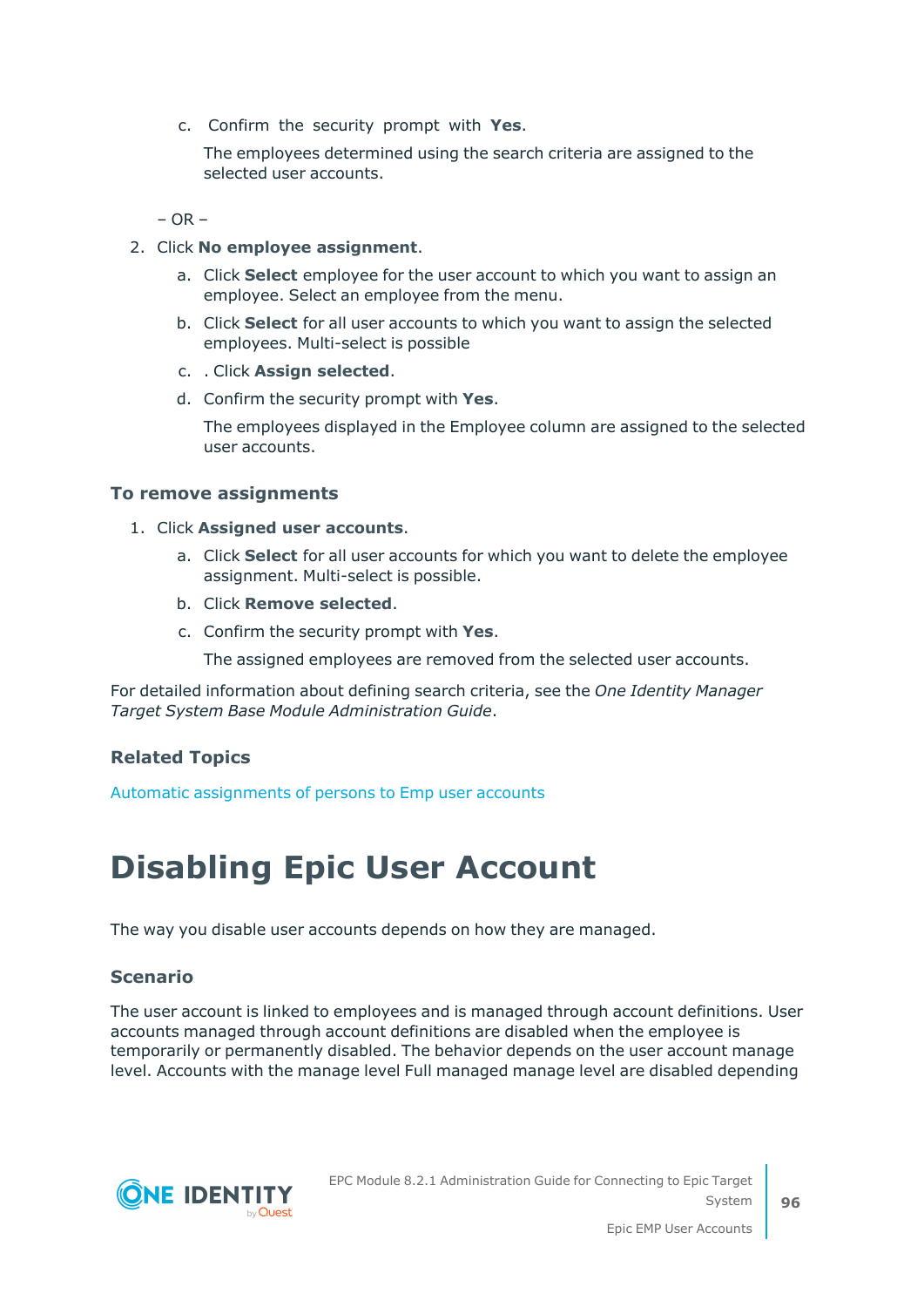on the account definition settings. For user accounts with a manage level, configure the required behavior using the template in the EPCUser.AccountDisabled column

#### **Scenario**

User accounts are linked to employees. No account definition is applied. Specify the desired behavior using the QER | Person | TemporaryDeactivation configuration parameter. If the configuration parameter is set, the employee's user accounts are locked if the employee is permanently or temporarily disabled. If the configuration parameter is not set, the employee's properties do not have any effect on the associated user accounts.

#### *To disable the user account when the configuration parameter is disabled.*

- 1. In **One Identity Manager**, select **Epic Healthcare | User accounts**.
- 2. Select the user account in the result list.
- 3. Select **Change master data**.
- 4. Enable **Account is disabled** on the **General** tab.
- 5. Save the changes.

#### **Scenario**

User accounts not linked to employees.

#### *To disable a user account that is no longer linked to an employee.*

- 1. In **One Identity Manager**, select **Epic Healthcare | User accounts**.
- 2. Select the user account in the result list.
- 3. Select **Change master data**.
- 4. Enable **Account is disabled** on the **General** tab.
- 5. Save the changes.

#### **Related Topics**

- Account [definition](#page-28-0) for Epic User Account
- [Creating](#page-31-0) manage level Master data for manage level
- Deleting and [restoring](#page-97-0) Epic EMP user accounts

For detailed information about disabling and deleting employees and user accounts, see the O*ne Identity Manager Target System Base Module Administration Guide*.

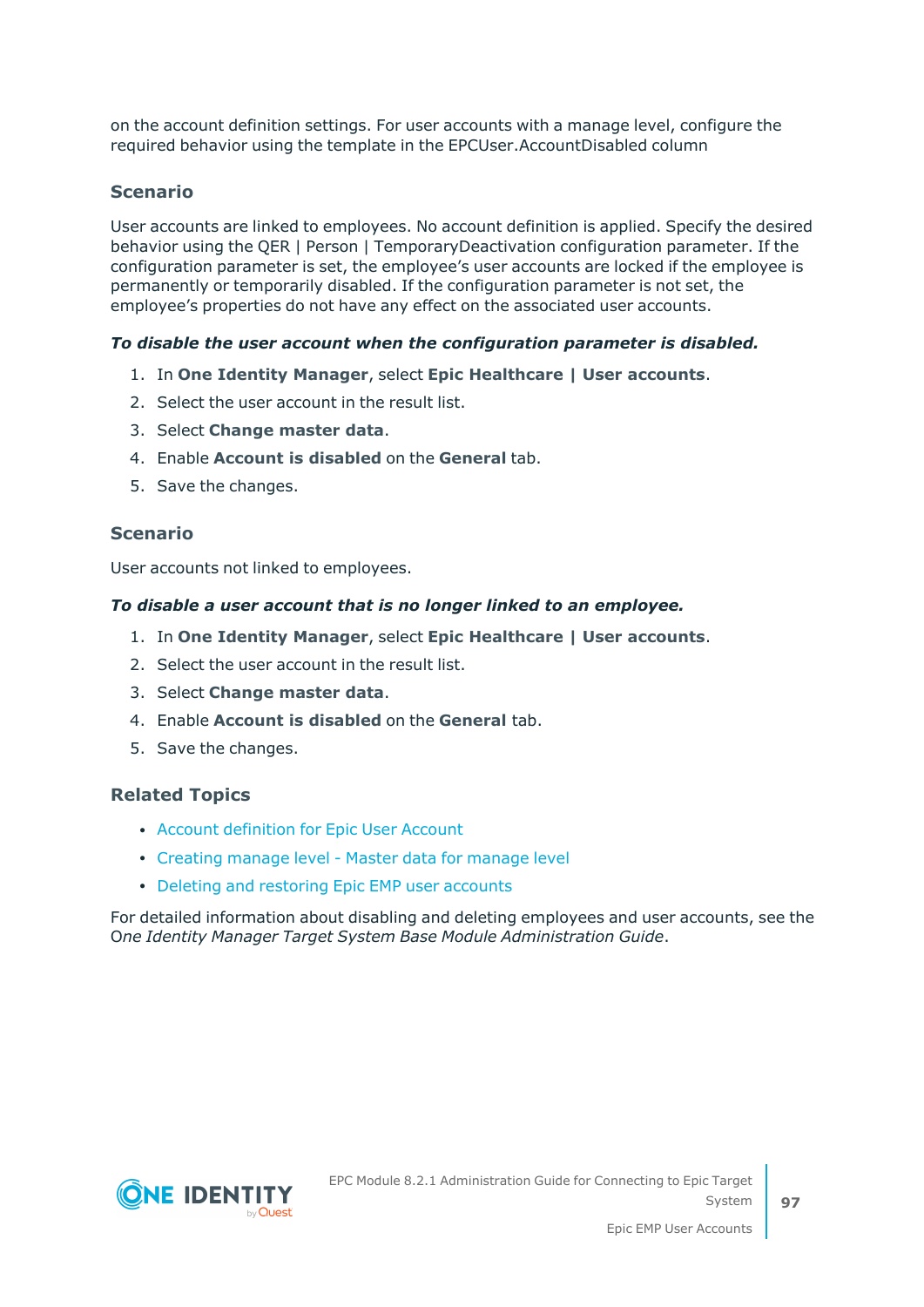## <span id="page-97-0"></span>**Deleting and restoring Epic EMP user accounts**

NOTE:As long as an account definition for an employee is valid, the employee retains the user account that was created by it. If the assignment of an account definition is removed, the user account that was created from this account definition is deleted.

#### *To delete a user account*

- 1. Select **Epic health care | User accounts**.
- 2. Select the user account in the result list.
- 3. Delete the user account.
- 4. Confirm the security prompt with **Yes**.

#### *To restore a user account*

- 1. Select **Epic health care | User accounts**.
- 2. Select the user account in the result list.
- 3. Click **Undo delete** in the result list toolbar.

#### **Configuring deferred deletion**

By default, user accounts are finally deleted from the database after 30 days. The user accounts are initially disabled. You can re-enable the user accounts until deferred deletion is run. After deferred deletion is run, the user account are deleted from the database and cannot be restored anymore. The deferred deletion days can be configured to a value other than the default value, which is 30 days.

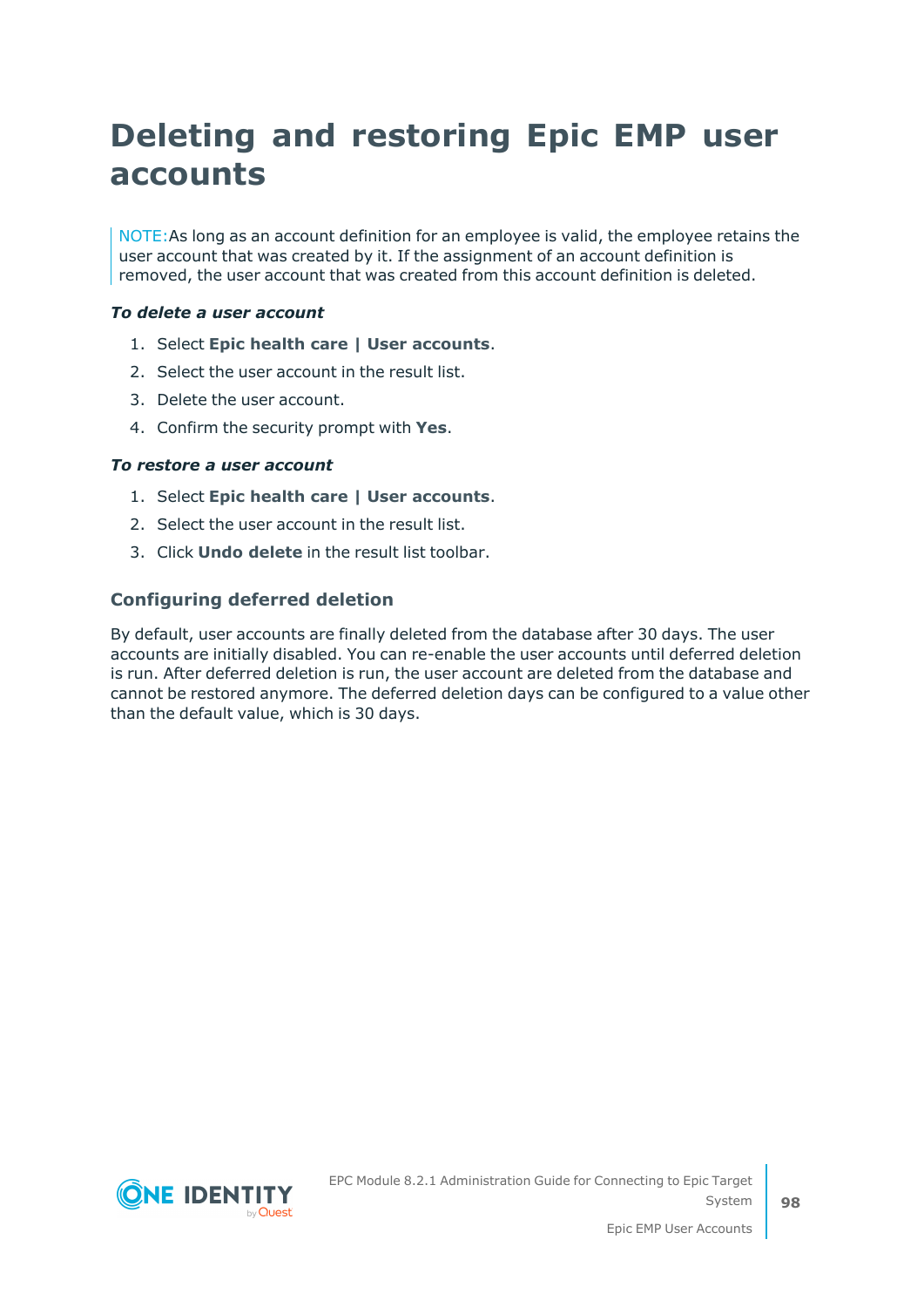## **Security Matrix**

Entitlements in Epic, including the EMPTemplate and SubTemplates, are assigned to the Epic users based on one or more attributes associated with the Identity. Security matrix is a table that consists of entitlements grouped with one or more attributes of the Identity, which mostly consist of organizational attributes.

One Identity Manager out of the box provides capabilities to assign these entitlements, including the EMPTemplates and SubTemplates, to organizations or business roles. This allows all user accounts linked to person Identities that belong to these organizations to automatically inherit the respective entitlements. Maintenance of such assignments becomes difficult while dealing with a combination of business roles as dynamic groups. Several dynamic group calculations also degrade the overall performance of assignments. In this scenario, configuring entitlements for the combination of One Identity Manager organizations and business roles in the security matrix makes the process easier to maintain and performance effective.

## <span id="page-98-1"></span>**Security Matrix for EMP template**

Security matrix for EMPTemplate is a table that consists of EMPTemplates grouped with one or more attributes of the Identity, which mostly consist of organizational attributes.

### <span id="page-98-0"></span>**Configuring SecurityMatrix for EMPTemplate**

A mapping must be established between the Person Identity attributes and the EMPTemplate security matrix attributes to group the EMPTemplate with one or more attributes of the Identity.

This section describes the steps to define such mappings in One Identity Manager.



**99**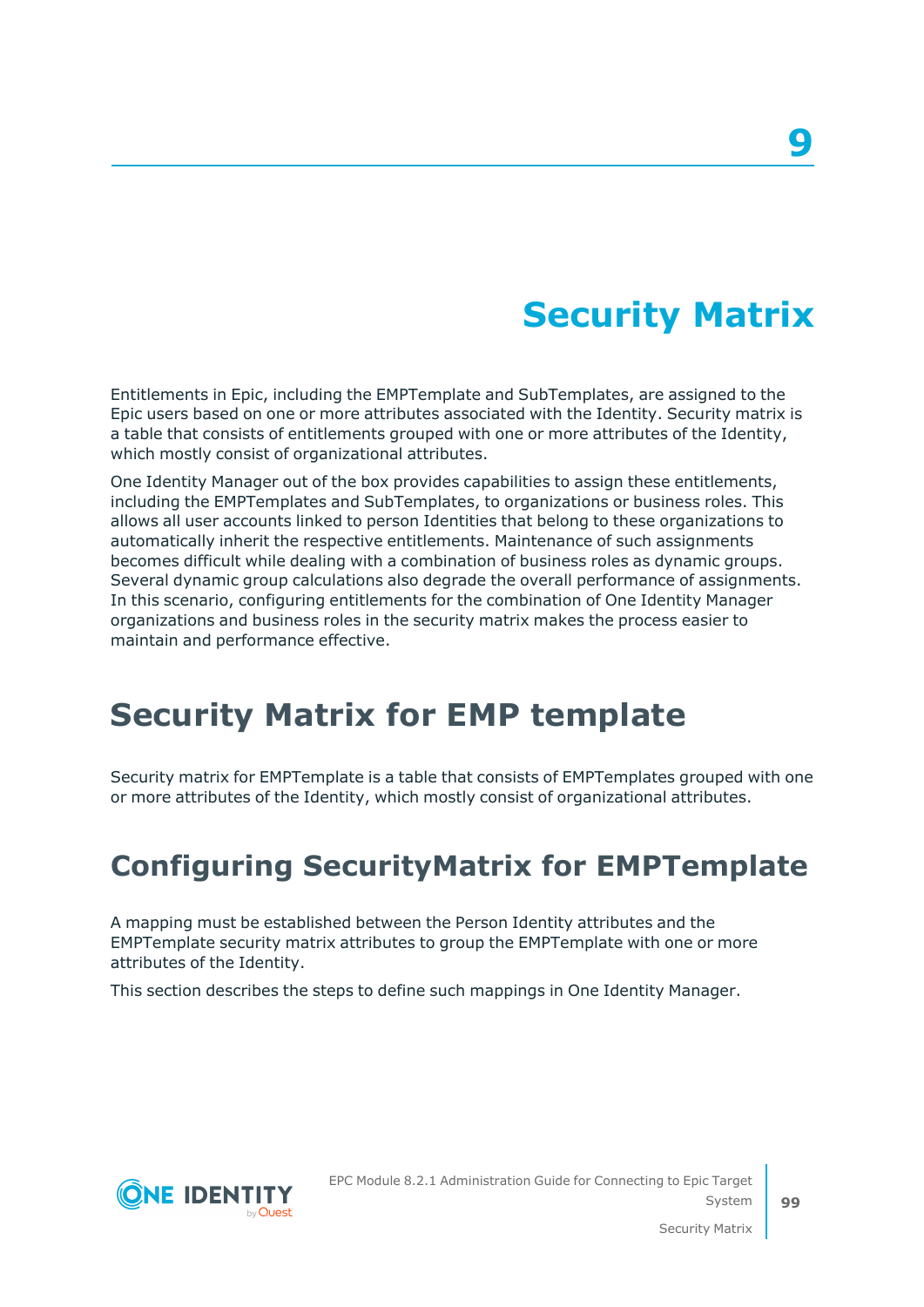#### *To define the column mappings between the Person Identity and the Security Matrix for EMPTemplate*

- 1. Open **One Identity Manager** and select the appropriate Epic connection that has been created.
- 2. In the **Tasks** section, select the link **Assign Epic EMPTemplate Matrix property mapping**.
- 3. Select the **Person** column and corresponding **Security Matrix** column from the respective drop downs for the mapping.
- 4. Save the mappings.

NOTE: The Epic EMPTemplate security matrix has a maximum of ten Properties that can be mapped with the Person Identity. The security matrix will always apply an AND operation on the combination of properties when assigning the respective EMPTemplate.

## **Importing SecurityMatrix for EMPTemplate**

**EMPTemplates** can be assigned automatically to an Epic user account through **SecurityMatrix**. To achieve this, **SeurityMatrix** must be imported into **One Identity Manager**. On subsequent changes to the security matrix, the updates to the matrix must be imported so that the Epic user account to **EMPTemplate** assignments are updated.

You can import the SeurityMatrix using these methods

- Importing the matrix using CSV import [Synchronization](#page-99-0) Project
- [Importing](#page-101-1) the matrix directly into One Identity Manager Table

### <span id="page-99-0"></span>**Importing the matrix using CSV import Synchronization Project**

#### The **SecurityMatrix** for **EMPTemplate** can be imported into **One Identity Manager** using a **SecurityMatrix csv file**.

The csv file is imported into **One Identity Manager** using a CSV synchronization project.

#### **Setup Security Matrix Synchronization Project**

This project provides a CSV synchronization workflow which imports the **SecurityMatrixEMPTemplate** into **One Identity Manager**.

**EMPTemplate** assignments are setup in the file named **SecurityMatrixEMPTemplate.csv**

#### **SecurityMatrixEMPTemplate CSV file configuration**

The names of the columns in this file are

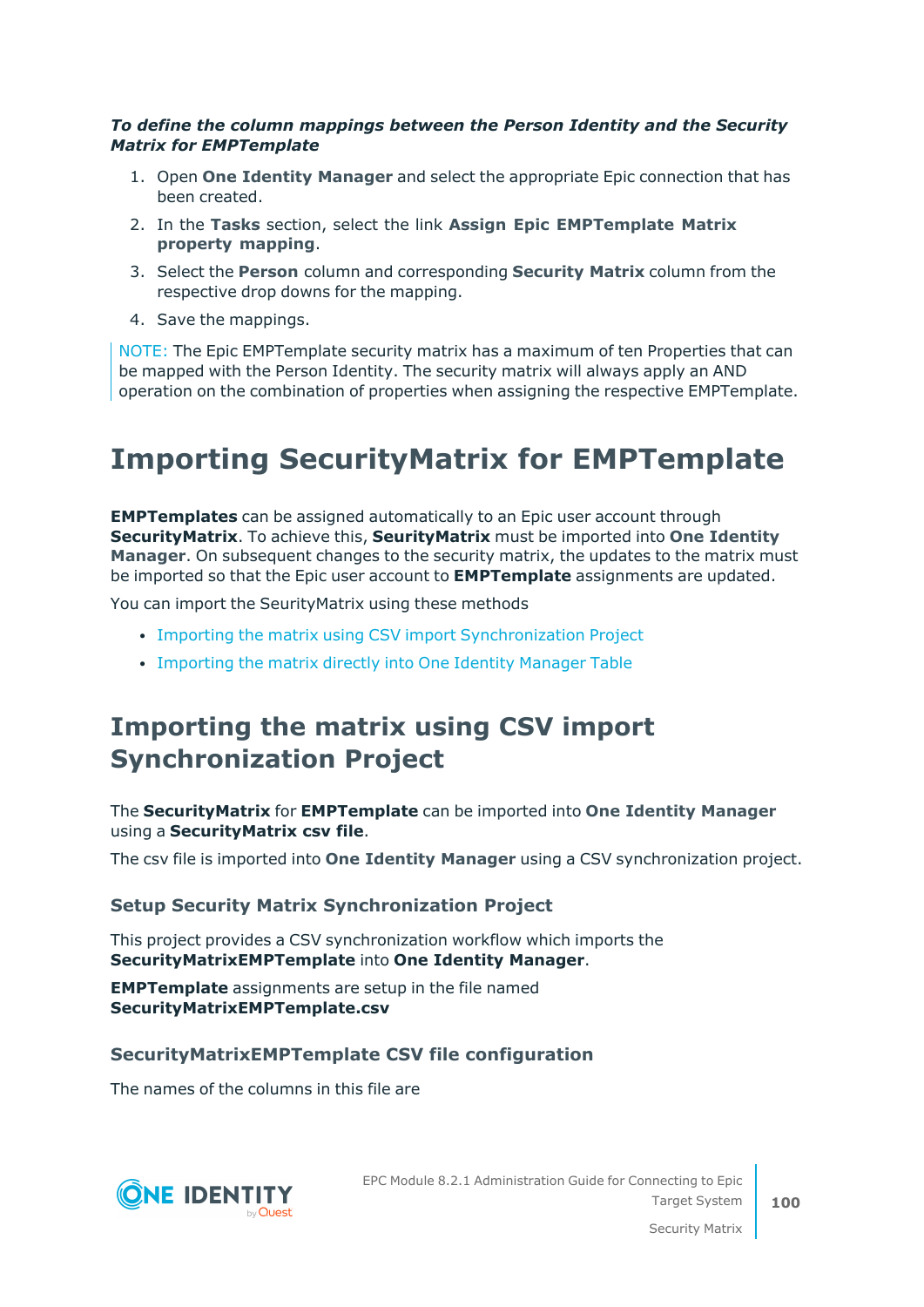- Property01
- Property02
- Property03
- Property04
- Property05
- Property06
- Property07
- Property08
- Property09
- Property10
- EMPTemplateID

#### **Details about the values in the columns in the EMPTemplate csv file**

Enter the values mentioned in the following table in the corresponding columns of the csv file.

| <b>Table 31: Columns in the csv file</b> |  |  |  |  |  |
|------------------------------------------|--|--|--|--|--|
|------------------------------------------|--|--|--|--|--|

| <b>Columns in the</b><br>csy file | <b>Values</b>                                                                                                                                                        |
|-----------------------------------|----------------------------------------------------------------------------------------------------------------------------------------------------------------------|
| Property01 to<br>Property10       | Full name of the One Identity Manager Organization or<br><b>Business role.</b>                                                                                       |
|                                   | NOTE: Property01 to Property10 represent the different possible<br>One Identity Manager Built-in Organization or Business role or<br>Identity Attributes like Title. |
|                                   | Out of box only one business role assignment is supported that is<br>mapped to the value entered in UID_Org in the person table.                                     |
| <b>EMP Template</b>               | <b>EMP Template External ID</b><br>NOTE: Property01 to Property10 represent the different possible<br>One Identity Manager Built-in Organization or Business role or |
|                                   | Identity Attributes like Title.                                                                                                                                      |

After the Security Matrix CSV files has been setup, the synchronization project can be created using the procedure below.

#### *To create the synchronization project*

- 1. In the **Synchronization Editor**, create a new Synchronization Project using the **CSV connector**.
- 2. Select the **SecurityMatrixEMPTemplate csv** file.

NOTE: A sample CSV file can be found in the **Miscellaneous** folder under the EPC module.

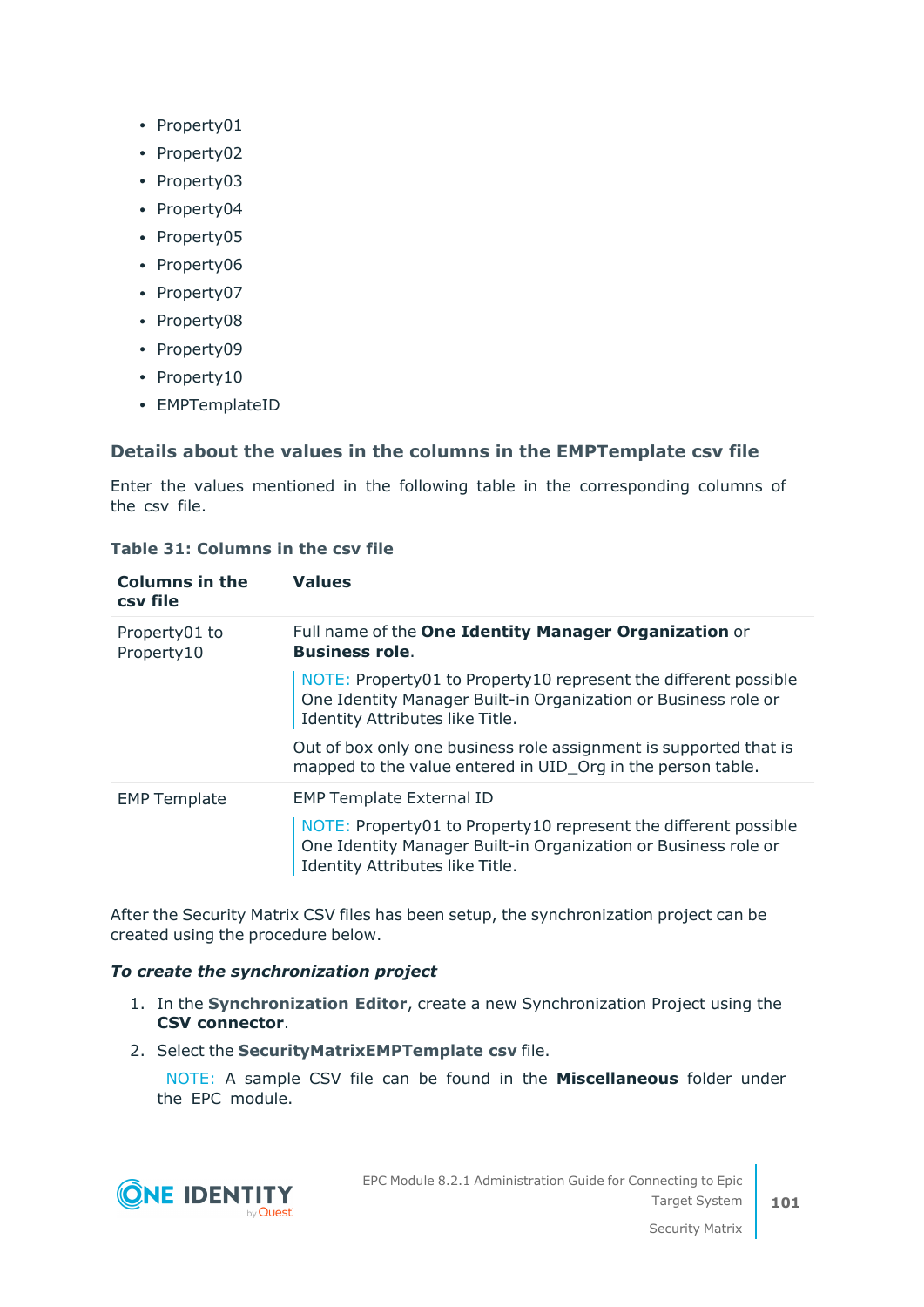- 3. Set the value of the number of lines in header to 1.
- 4. Select the **EPCSecurityMatrix** as the template and create the csv project.
- 5. Update the project variable **UID\_EPCROOT** with the **UID** of the **EPCRoot** object that has been created for Epic Synchronization project.
- 6. The value can be obtained from the **One Identity Manager Object Browser** by navigating to the **EPCRoot** table.
- <span id="page-101-1"></span>7. Save changes to database

### **Importing the matrix directly into One Identity Manager Table**

The **SecurityMatrix** for **EMPTemplate** can be populated into the **EPCMatrixEMPTemplate** table using a custom solution implemented in the customer environment.

There could be scenarios where the customer would prefer alternate sources for security matrix import other than a csv file, for example a direct interface from the Epic Database or a custom application based on their implementation.

### <span id="page-101-0"></span>**Viewing the EMPTemplate Security Matrix**

The **Security Matrix** for **EMPTemplate** once imported could be viewed using **One Identity Manager**.

#### *To view the imported matrix*

- 1. In **One Identity Manager** and navigate to the **Epic connection** that was created.
- 2. In the **Task** menu, click **View Security Matrix** for **EMPTemplate**.

A grid is displayed with the **EMPTemplate** and the corresponding **Property values** for Identity.

### **Assignment of the EMPTemplate to Epic user accounts**

The Epic user account can inherit EMP Templates from security matrix based on the properties mapped between the Identity and the matrix, provided that the **Is Template Update Disabled** flag for the user account is set to false.

The assignments inherited by the user from the Security Matrix has an **XOrigin** set to **Matrix**.

The User account **EMPTemplate** assignments are updated in the following cases



EPC Module 8.2.1 Administration Guide for Connecting to Epic Target System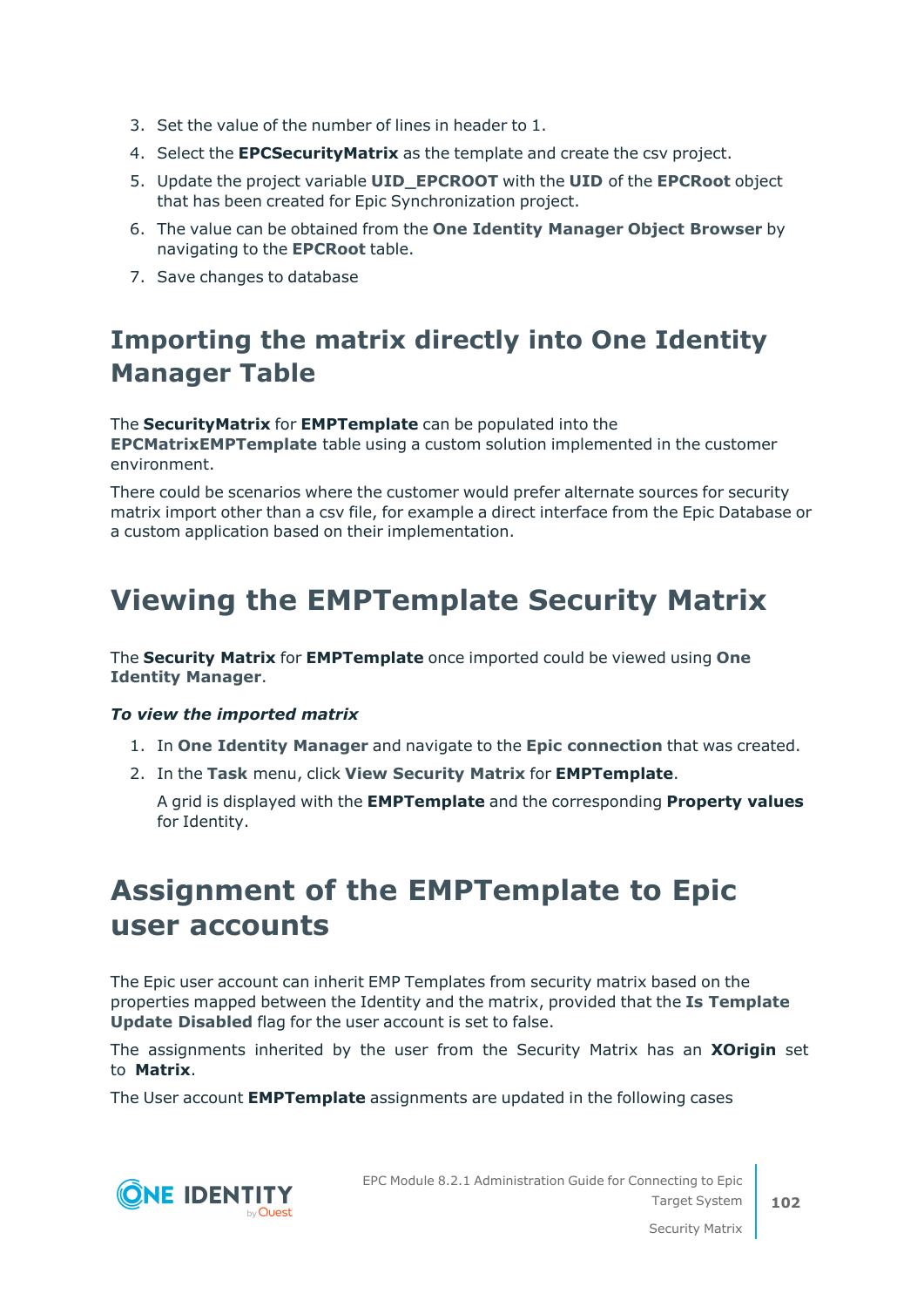- 1. An initial import of the data into the **EPCMatrixEMPTemplate** table.
- 2. Subsequent updated to the Security Matrix for **EMPTemplate**.
- 3. Changes to the property values of the Identity linked to the user account.
- 4. Change of the Identity liked to the user account.

NOTE: Assignment of applied and default **EMPTemplate** by Security Matrix is disabled by default. To enable it the configuration parameter **AutoSetAppliedEMPTemplate** must be enabled.

## <span id="page-102-1"></span>**Security Matrix for SubTemplate**

Security matrix for SubTemplate is a table that consists of SubTemplates grouped with one or more attributes of the Identity, which mostly consist of organizational attributes.

## <span id="page-102-0"></span>**Configuring SecurityMatrix for SubTemplate**

A mapping must be established between the Person Identity attributes and the SubTemplate security matrix attributes, in order to group the SubTemplate with one or more attributes of the Identity.

This section describes the steps to define such mappings in One Identity Manager.

#### *To define the column mappings between the Person Identity and the Security Matrix for SubTemplate follow the below mentioned steps:*

- 1. In **One Identity Manager**, select the appropriate Epic connection that has been created.
- 2. In the **Tasks** section, select the link **Assign Epic SubTemplate Matrix property mapping**.
- 3. Select the **Person** column and corresponding **Security Matrix** column from the respective drop downs for the mapping.
- 4. Save the mappings.

NOTE: The Epic SubTemplate security matrix has a maximum of ten Properties that can be mapped with the Person Identity. The security matrix will always apply.

## **Importing SecurityMatrix for SubTemplate**

SubTemplates can be assigned automatically to an Epic user account via SecurityMatrix. In order to achieve this, SeurityMatrix must be imported into One Identity Manager.



**103**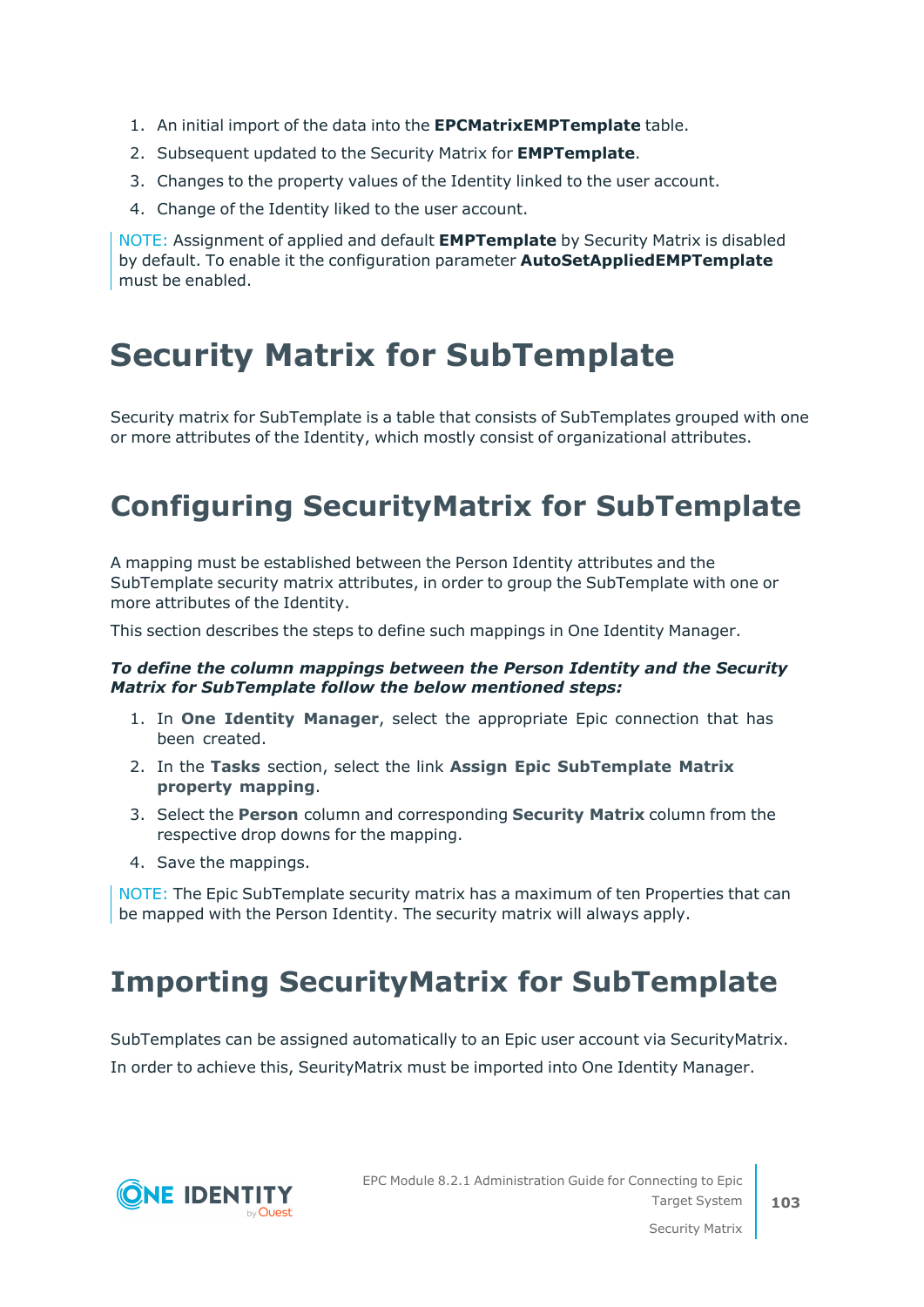On subsequent changes to the security matrix the updates to the matrix must be imported in order to have the Epic user account to SubTemplate assignments updated.

The SeurityMatrix can be imported using these methods

- Importing the matrix using CSV import [Synchronization](#page-103-0) Project
- [Importing](#page-104-0) the matrix directly into One Identity Manager Table

### <span id="page-103-0"></span>**Importing the matrix using CSV import Synchronization Project**

The **SecurityMatrix** for **SubTemplate** can be imported into **OneIdentity Manager** using a **SecurityMatrix csv** file.

The csv file is imported into **One Identity Manager** using a CSV synchronization project.

#### **Setup Security Matrix Synchronization Project**

This project provides a CSV synchronization workflow which imports the **SecurityMatrixSubTemplate** into **One Identity Manager**.

**SubTemplate** assignments are setup in the file named **SecurityMatrixSubTemplate.csv**.

#### **SecurityMatrixSubTemplate CSV file configuration**

The names of the columns in this file are

- Property01
- Property02
- Property03
- Property04
- Property05
- Property06
- Property07
- Property08
- Property09
- Property10
- SubTemplateID
- SubTemplateNumber

#### **Details about the values in the columns in the SubTemplate csv file.**

Enter the values mentioned in the following table in the corresponding columns of the csv file

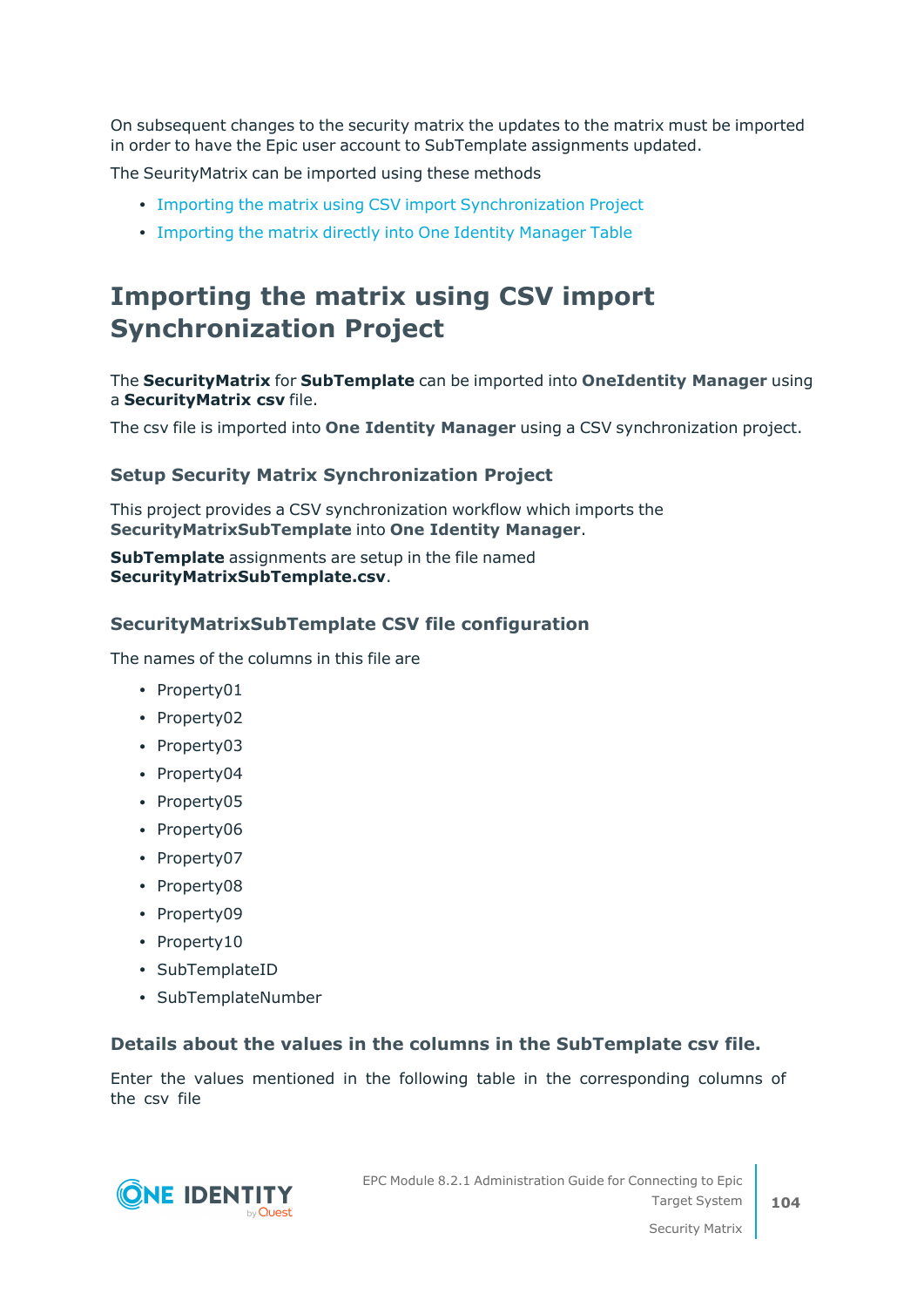#### **Table 32: Columns in the csv file**

| <b>Columns in the csv</b><br><b>file</b> | <b>Values</b>                                                                                                                                                        |
|------------------------------------------|----------------------------------------------------------------------------------------------------------------------------------------------------------------------|
| Property01 to<br>Property10              | Full name of the One Identity Manager Organization or Business<br>role                                                                                               |
|                                          | NOTE: Property01 to Property10 represent the different<br>possible One Identity Manager Built-in Organization or<br>Business role or Identity Attributes like Title. |
|                                          | Out of box only one business role assignment is supported that<br>is mapped to the value entered in UID Org in the person table.                                     |
| SubTemplateID                            | SubTemplate External ID                                                                                                                                              |
| SubTemplateNumber                        | The SubTemplateNumber and the SubTemplateID form a unique<br>identifier for the Property Columns specified.                                                          |

After the Security Matrix CSV files has been setup, the synchronization project can be created using the below steps.

#### *To create a synchronization project*

- 1. In the **Synchronization Editor**, create a new Synchronization Project using the CSV connector.
- 2. Select the **SecurityMatrixSubTemplate csv** file.

NOTE: A sample CSV file can be found in the Miscellaneous folder under the EPC module

- 3. Set the value of the number of lines in header to 1.
- 4. Select the **EPCSecurityMatrix** as the template and create the csv project.
- 5. Update the project variable **UID\_EPCROOT** with the **UID** of the **EPCRoot** object that has been created for Epic Synchronization project.
- 6. The value can be obtained from the **One Identity Manager Object Browser** by navigating to the **EPCRoot** table.
- <span id="page-104-0"></span>7. Save changes to database.

### **Importing the matrix directly into One Identity Manager Table**

The **SecurityMatrix** for SubTemplate can be populated into the **EPCMatrixSubTemplate** table using a custom solution implemented in the customer environment.

There could be scenarios where the customer would prefer alternate sources for security matrix import other than a csv file, for example a direct interface from the Epic Database or a custom application based on their implementation.

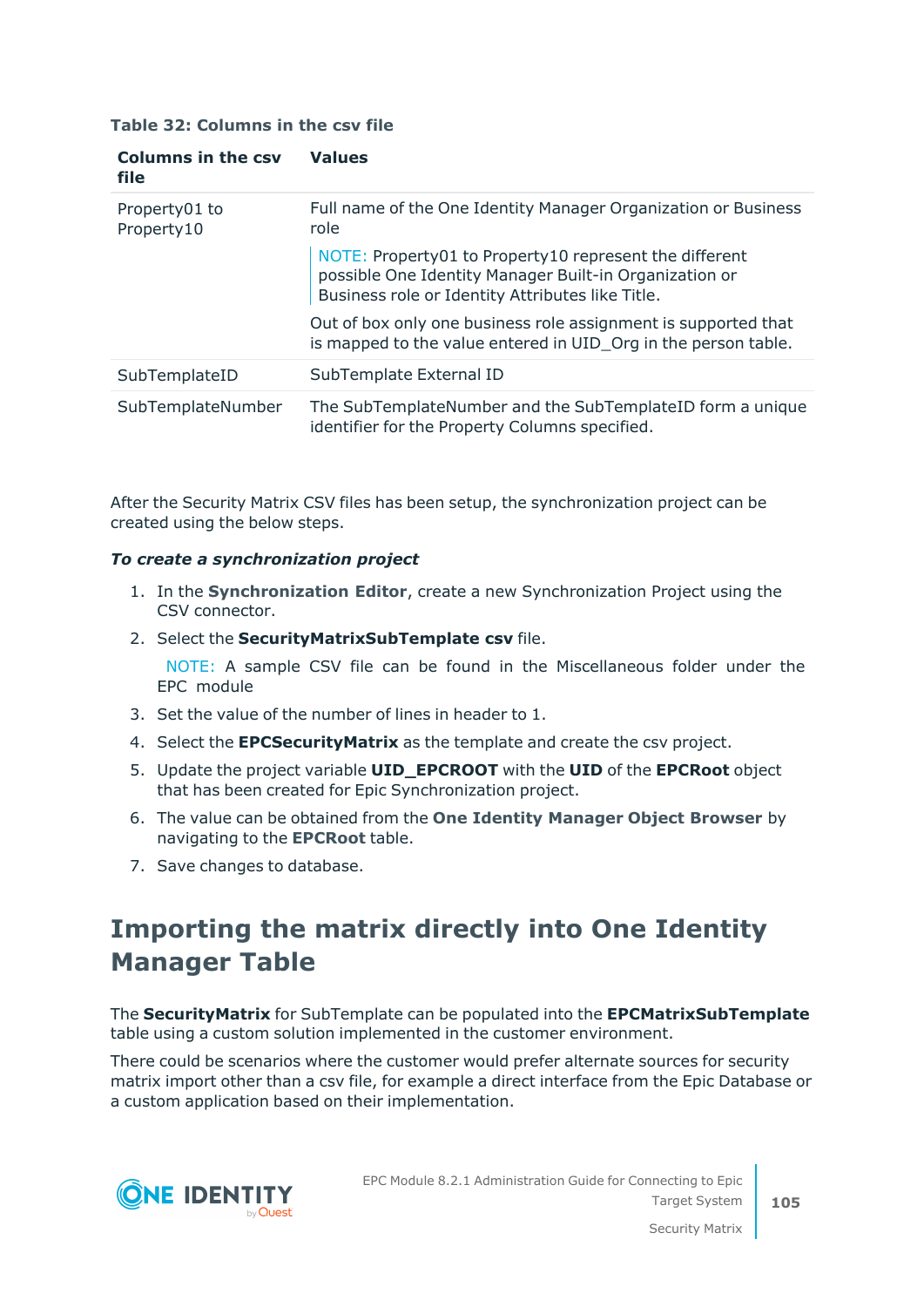### <span id="page-105-0"></span>**Viewing the SubTemplate Security Matrix**

The Security Matrix for **SubTemplate** once imported could be viewed using **One Identity Manager.**

To view the imported matrix

- 1. In **One Identity Manager** and navigate to Epic connection which was created.
- 2. In the **Task** menu click on **View Epic Security Matrix for SubTemplate**.

A grid would be displayed with the **SubTemplate** and the corresponding Property values for Identity.

### **Assignment of the SubTemplate to Epic user accounts**

The Epic user account can inherit **SubTemplates** from security matrix based on the properties mapped between the Identity and the matrix, provided that the **Is Template Update Disabled** flag for the user account is set to false.

The assignments inherited by the user from the Security Matrix has an **XOrigin** set to **Matrix**.

The User account **SubTemplate** assignments are updated in the following cases:

- 1. An initial import of the data into the **EPCMatrixSubTemplate** table.
- 2. Subsequent updated to the Security Matrix for **SubTemplate**.
- 3. Changes to the property values of the Identity linked to the user account.
- 4. Change of the Identity liked to the user account.

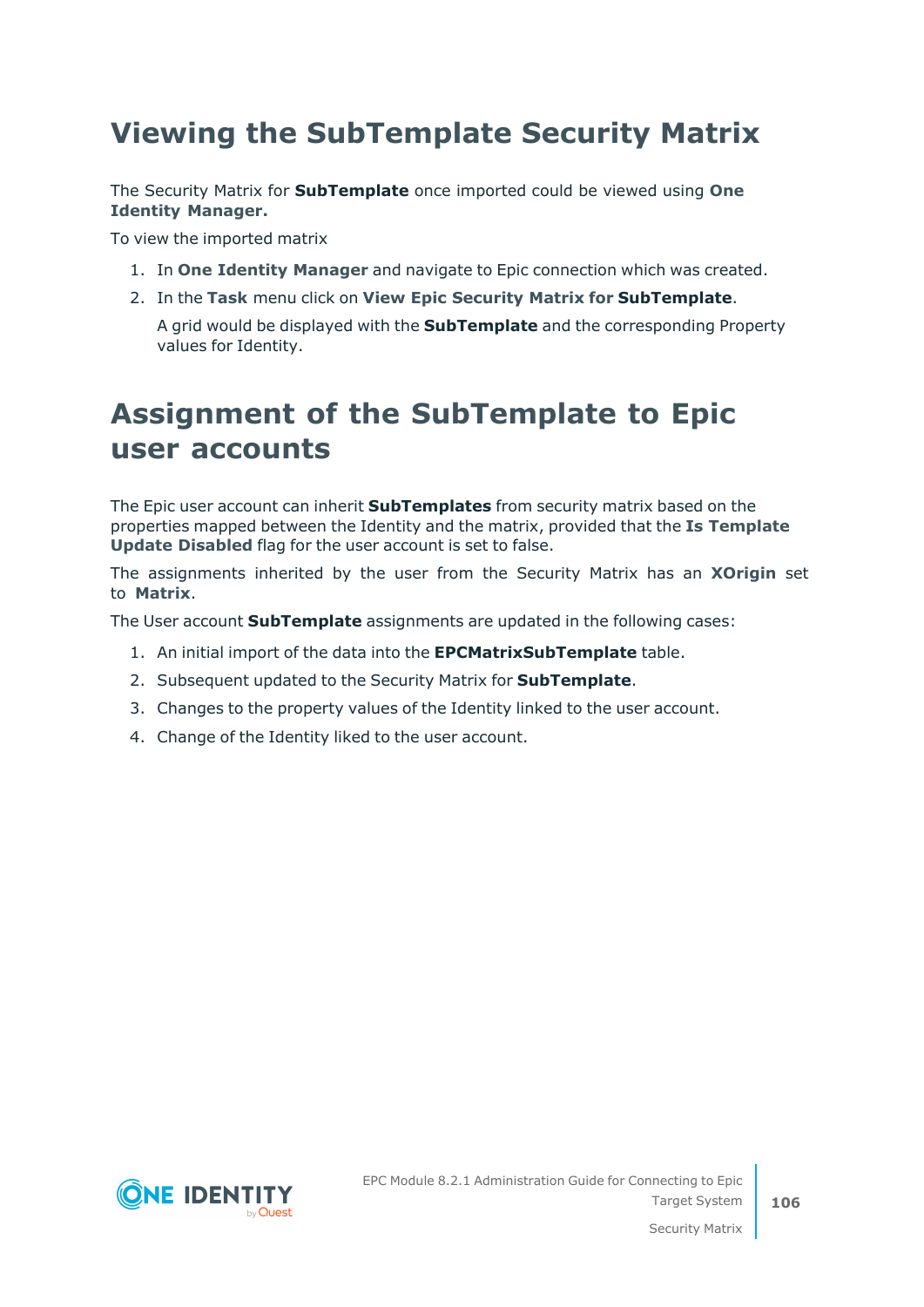# **Appendix A**

# <span id="page-106-0"></span>**Appendix:Configuration parameters for managing Epic health care system**

The following configuration parameters are additionally available in One Identity Manager after the module has been installed.

|  |                                     |  |  |  | Table 33: Additional configuration parameters available in One Identity Manager |  |
|--|-------------------------------------|--|--|--|---------------------------------------------------------------------------------|--|
|  | after the module has been installed |  |  |  |                                                                                 |  |

| <b>Configuration parameter</b>                                    | <b>Description</b>                                                                                                                                                                                                      |
|-------------------------------------------------------------------|-------------------------------------------------------------------------------------------------------------------------------------------------------------------------------------------------------------------------|
| TargetSystem Epic Healthcare                                      | Preprocessor relevant configuration parameter<br>for controlling the database model components<br>for the administration of the target system Epic<br>Healthcare.                                                       |
|                                                                   | If the parameter is set, the target system<br>components are available. Changes to this<br>parameter require the database to be<br>recompiled.                                                                          |
| TargetSystem EPC Accounts                                         | This configuration parameter permits config-<br>uration of user account data.                                                                                                                                           |
| TargetSystem   EPC   Accounts  <br><b>InitialRandomPassword</b>   | This configuration parameter specifies whether<br>a random generated password is issued when a<br>new user account is added.                                                                                            |
|                                                                   | The password must contain at least those<br>character sets that are defined in the password<br>policy.                                                                                                                  |
| TargetSystem   EPC   Accounts  <br>InitialRandomPassword   SendTo | This configuration parameter specifies to which<br>employee the email with the randomly<br>generated password should be sent (manager<br>cost center/department/location/role,<br>employee's manager or XUserInserted). |
|                                                                   | If no recipient can be found, the password is<br>sent to the address stored in the TargetSystem                                                                                                                         |

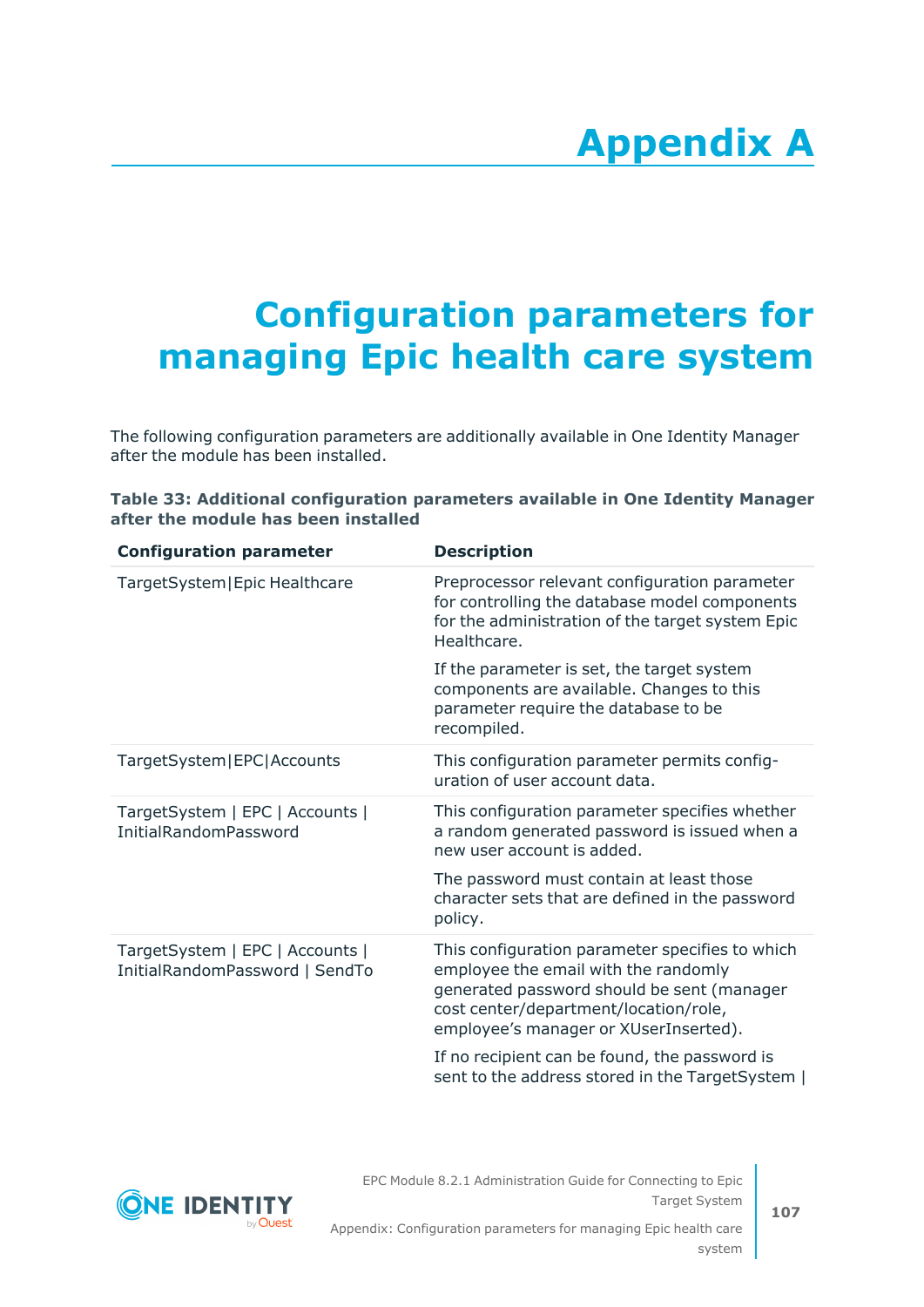|                                                                                               | EPC   DefaultAddress configuration parameter.                                                                                                                                               |
|-----------------------------------------------------------------------------------------------|---------------------------------------------------------------------------------------------------------------------------------------------------------------------------------------------|
| TargetSystem   EPC   Accounts  <br>InitialRandomPassword   SendTo<br> MailTemplateAccountName | This configuration parameter contains the name<br>of the mail template sent to provide users with<br>the login data for their user accounts.                                                |
|                                                                                               | The Employee - new user account created mail<br>template is used.                                                                                                                           |
| TargetSystem   EPC   Accounts  <br>InitialRandomPassword   SendTo  <br>MailTemplatePassword   | This configuration parameter contains the name<br>of the mail template sent to provide users with<br>information about their initial password.                                              |
|                                                                                               | The Employee - initial password for new user<br>account mail template is used.                                                                                                              |
| TargetSystem   EPC   Accounts  <br>MailTemplateDefaultValues                                  | This configuration parameter contains the mail<br>template used to send notifications if default IT<br>operating data mapping values are used for<br>automatically creating a user account. |
|                                                                                               | The Employee - new user account with default<br>properties created mail template is used.                                                                                                   |
| TargetSystem   EPC   DefaultAddress                                                           | The configuration parameter contains the recip-<br>ient's default email address for sending notific-<br>ations about actions in the target system.                                          |
| TargetSystem   EPC   PersonAutoDe-<br>fault                                                   | This configuration parameter specifies the mode<br>for automatic employee assignment for user<br>accounts added to the database outside<br>synchronization.                                 |
| TargetSystem   EPC   PersonAutoDis-<br>abledAccounts                                          | This configuration parameter specifies whether<br>employees are automatically assigned to disable<br>user accounts. User accounts do not obtain an<br>account definition.                   |
| TargetSystem   EPC  <br>PersonAutoFullSync                                                    | This configuration parameter specifies the mode<br>for automatic employee assignment for user<br>accounts added to or updated in the database<br>through synchronization.                   |
| TargetSystem   EPC   PersonEx-<br>cludeList                                                   | List of all user accounts for which automatic<br>employee assignment should not take place.                                                                                                 |
|                                                                                               | Names are listed in a pipe ( ) delimited list that<br>is handled as a regular search pattern.                                                                                               |
|                                                                                               | Example: ADMINISTRATOR                                                                                                                                                                      |
| TargetSytem   EPC   SubTem-<br>plateDefaultPriority                                           | This configuration parameter specifies the<br>SubTemplate default priority to be assigned for<br>direct and base tree assignments. the default                                              |



Appendix: Configuration parameters for managing Epic health care system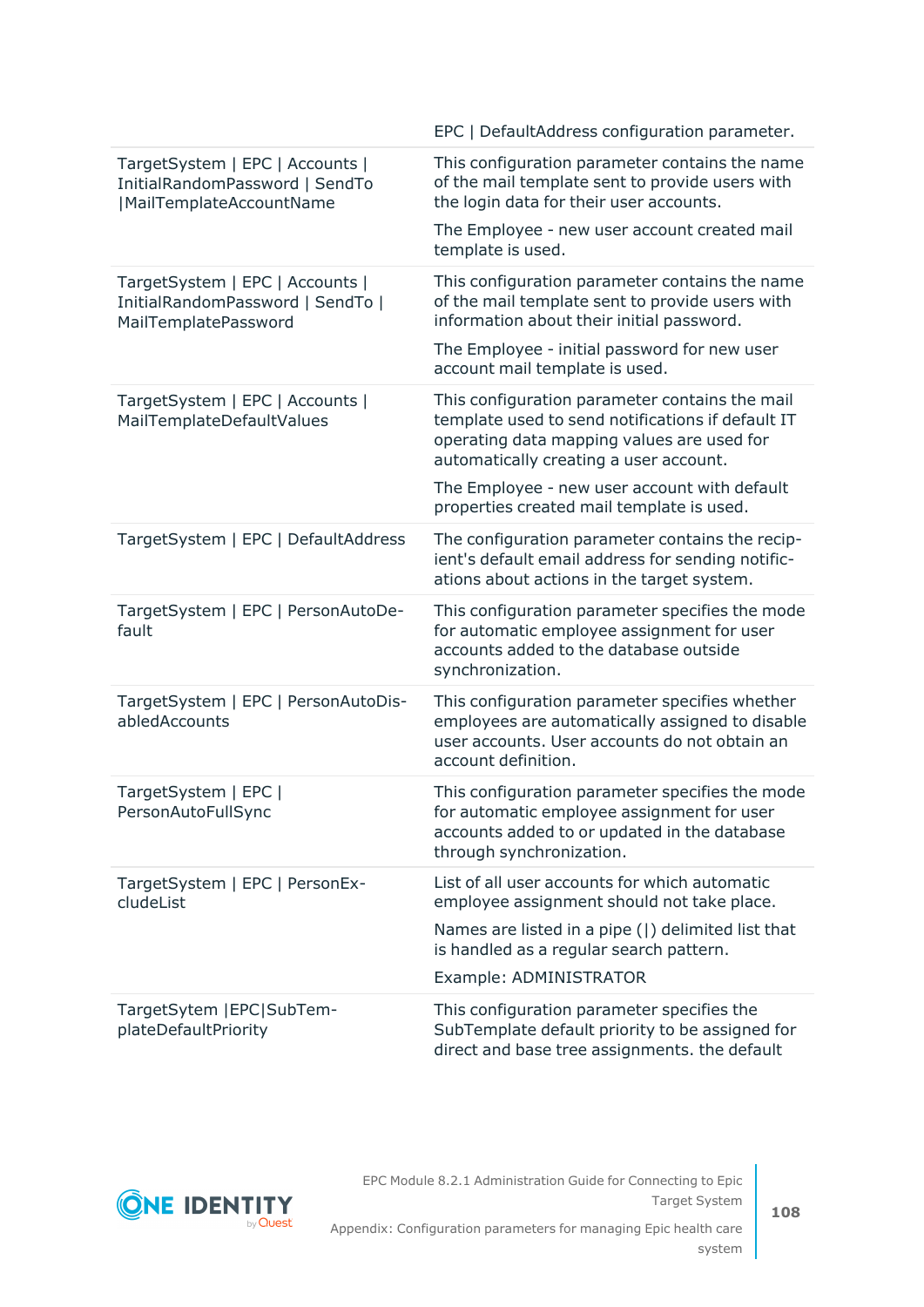|                                                      | value is set to 4 and can be updated.                                                                                                                                                                                                                                                                    |
|------------------------------------------------------|----------------------------------------------------------------------------------------------------------------------------------------------------------------------------------------------------------------------------------------------------------------------------------------------------------|
| TargetSystem EPC  SubTem-<br>plateMatrixPriority     | This parameter specifies the SubTemplate<br>default priority for Security Matrix assignments.<br>The default value is 1 and can be updated.                                                                                                                                                              |
| TargetSystem EPC  AutoSetAp-<br>pliedEMPTemplate     | If a user receives an EMPTemplate through base<br>tree or SecurityMatrix inheritance and<br>AutoSetAppliedEMPTemplate parameter value is<br>1, then the EMPTemplate is automatically set as<br>the Applied and Default EMPTemplate for the<br>user.<br>The default value is set to 0 and can be updated. |
| TargetSystem   EPC   Accounts  <br>NotRequirePasswor | This configuration parameter determines<br>whether a password is generated for the user. If<br>this configuration parameter is set to 1 then no<br>password is generated for the user. If this<br>configuration parameter is not set to 1 and the                                                        |
|                                                      | Initial Random Password configuration<br>parameter is enabled, then a password is<br>generated for the user.                                                                                                                                                                                             |

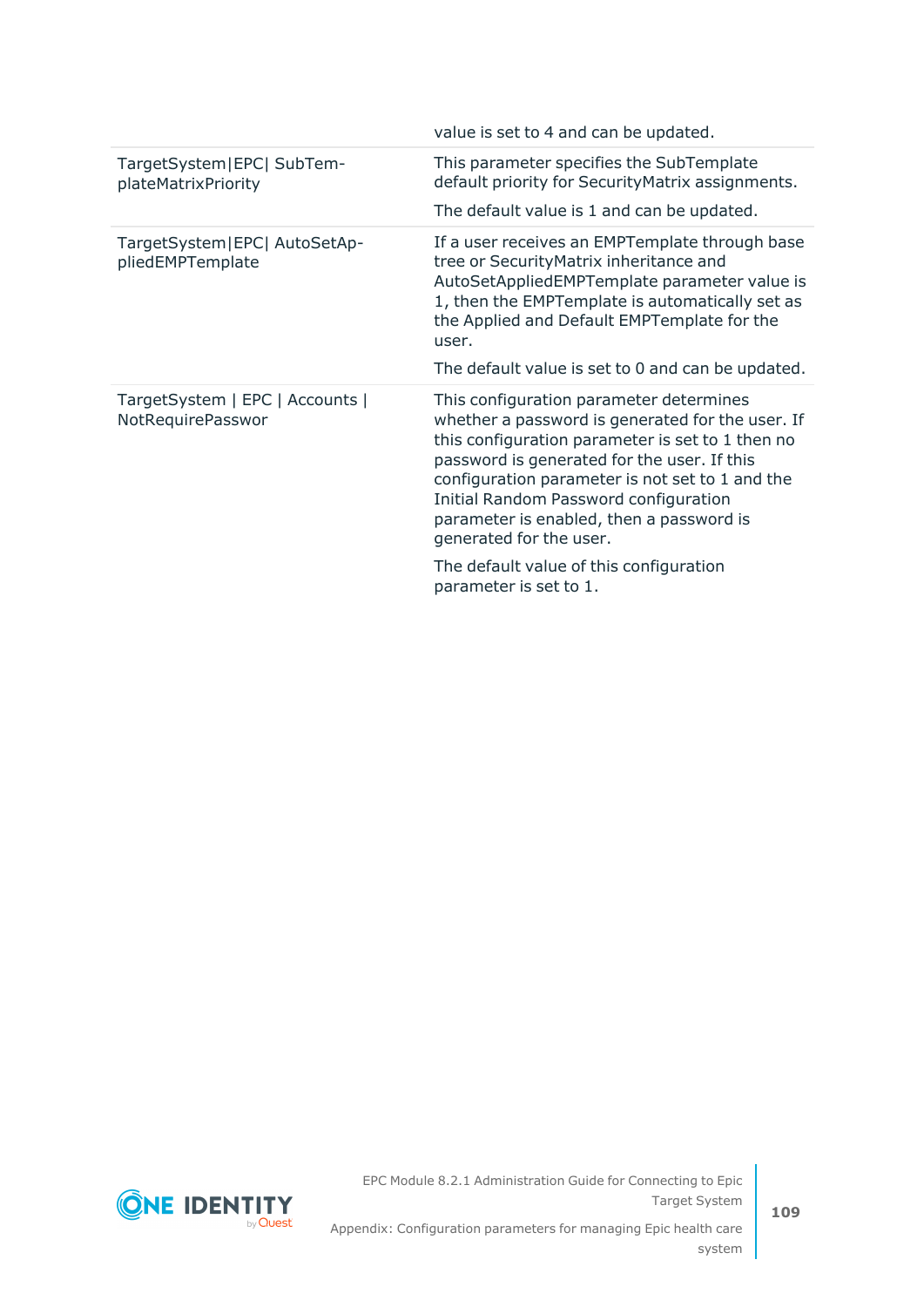## **Appendix:Default project template for Epic**

A default project template ensures that all required information is added in One Identity Manager. This includes mappings, workflows, and the synchronization base object. If you do not use a default project template, you must declare the synchronization base object in **One Identity Manager**.

Use a default project template for setting up the synchronization project initially. For custom implementations, you can extend the synchronization project with the **Synchronization Editor**.

**One Identity Manager** accesses the Epic healthcare target system through a web service exposed by Epic.

**Description**

The various **One Identity Manager** tables that is used for mapping

**Table in the One Identity Manager**

| schema Description          |                                             |
|-----------------------------|---------------------------------------------|
| EPCEMPTemplate              | <b>EMPTemplate details</b>                  |
| EPCSubTemplate              | SubTemplate details                         |
| EPCUser                     | An EPC User details                         |
| EPCUserHasEMPTemplate       | <b>EMPTemplate assigned to an EPCUser</b>   |
| ECPUserHasSubTemplate       | SubTemplate assigned to an EPCUser          |
| EPCUserIdentityID           | User Identity ID assigned to an EPCUser     |
| EPCUserExternalID           | External Identifiers assigned to an EPCUser |
| EPCUserManager              | EPCUserManager                              |
| <b>EPCUser Demographics</b> | Demographics data assigned to an EPCUser    |

## **Table 34: One Identity Manager schema tables for Epic Health care**